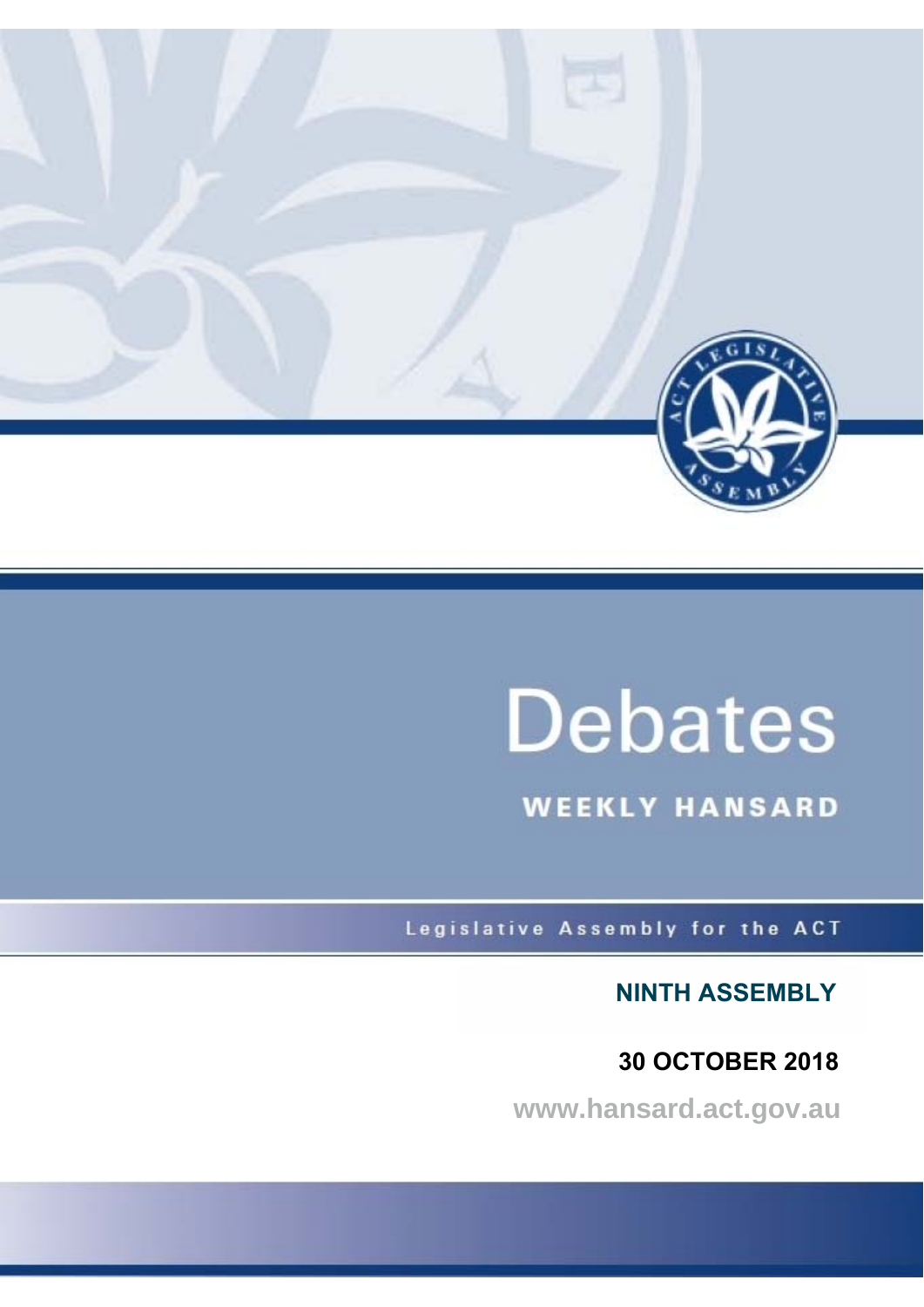# **[Tuesday, 30 October 2018](#page-2-0)**

| Zero emission vehicle and climate action summits (Ministerial statement) 4447 |  |
|-------------------------------------------------------------------------------|--|
|                                                                               |  |
| City Renewal Authority and Suburban Land Agency Amendment Bill 2018 4454      |  |
|                                                                               |  |
|                                                                               |  |
| Questions without notice:                                                     |  |
|                                                                               |  |
|                                                                               |  |
|                                                                               |  |
|                                                                               |  |
|                                                                               |  |
|                                                                               |  |
|                                                                               |  |
| Centenary Hospital for Women and Children---plumbing issues  4470             |  |
| Government—celebration of International Day of People with Disability4471     |  |
|                                                                               |  |
|                                                                               |  |
|                                                                               |  |
|                                                                               |  |
|                                                                               |  |
|                                                                               |  |
| Official Visitor (Homelessness Services)—annual report 2017-18 4478           |  |
|                                                                               |  |
|                                                                               |  |
| Official Visitor (Children and Young People)—annual report 2017-18  4482      |  |
|                                                                               |  |
| Freedom of speech in the workplace (Matter of public importance) 4484         |  |
| Adjournment:                                                                  |  |
|                                                                               |  |
|                                                                               |  |
|                                                                               |  |
|                                                                               |  |
|                                                                               |  |
|                                                                               |  |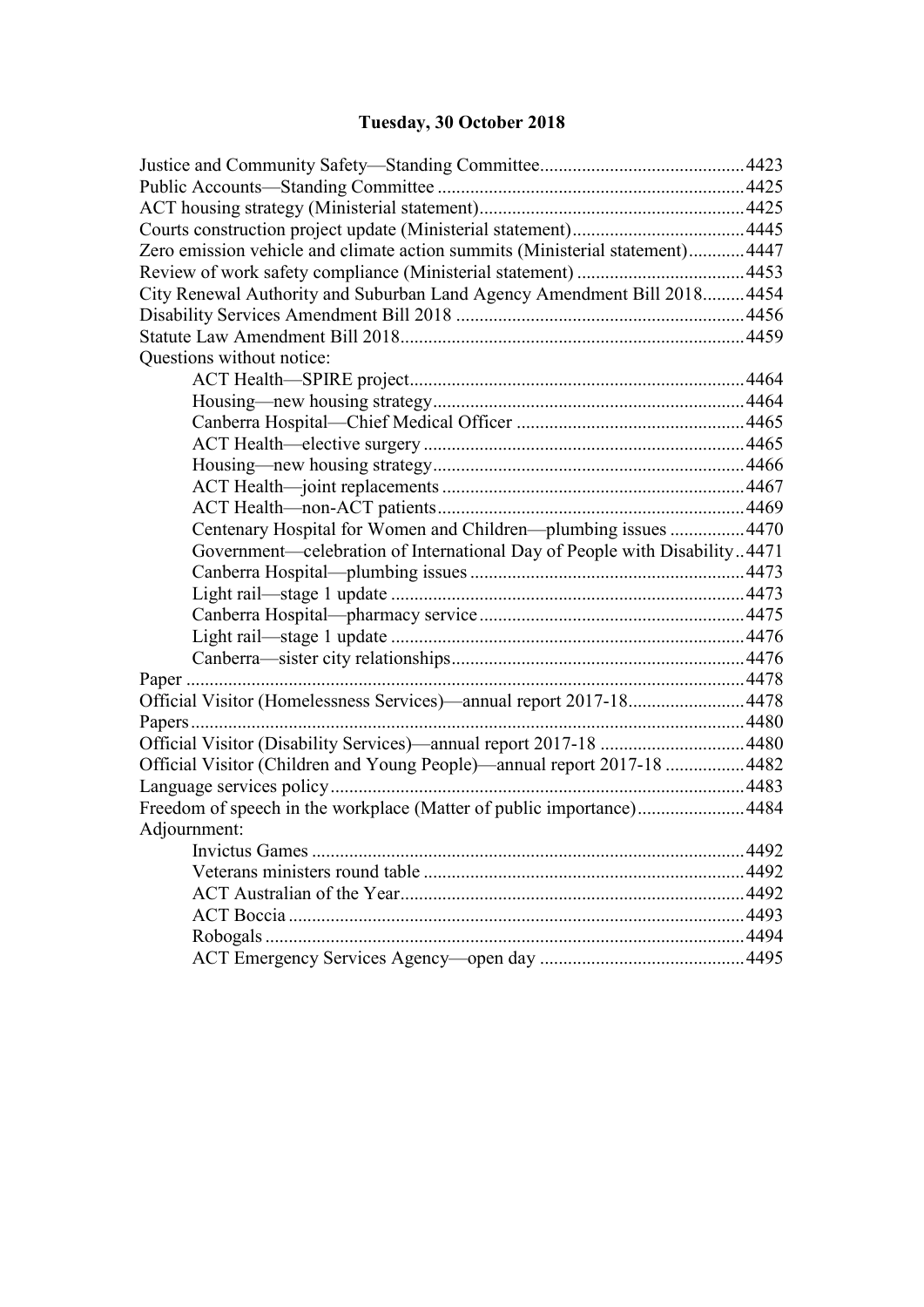## <span id="page-2-0"></span>**Tuesday, 30 October 2018**

**MADAM SPEAKER** (Ms J Burch) took the chair at 10 am, made a formal recognition that the Assembly was meeting on the lands of the traditional custodians, and asked members to stand in silence and pray or reflect on their responsibilities to the people of the Australian Capital Territory.

### <span id="page-2-1"></span>**Justice and Community Safety—Standing Committee Scrutiny report 23**

**MS LEE** (Kurrajong) (10.01): I present the following report:

Justice and Community Safety—Standing Committee (Legislative Scrutiny Role)—Scrutiny Report 23*,* dated 29 October 2018, together with a copy of the extracts of the relevant minutes of proceedings.

I seek leave to make a brief statement.

Leave granted.

**MS LEE**: Scrutiny report 23 contains the committee's comments on 27 pieces of subordinate legislation, one government response and one regulatory impact statement. The report was circulated to members when the Assembly was not sitting. I commend the report to the Assembly.

#### **Reporting date**

**MS LEE** (Kurrajong) (10.02), by leave: I move:

That the resolution of the Assembly of 20 September 2018 that referred the exposure draft of the Motor Accident Injuries Bill and accompanying explanatory guide to the Standing Committee on Justice and Community Safety for inquiry and report be amended by omitting the words "1 November 2018" and substituting "27 November 2018".

**MR GENTLEMAN** (Brindabella—Minister for the Environment and Heritage, Minister for Planning and Land Management, Minister for Police and Emergency Services and Minister assisting the Chief Minister on Advanced Technology and Space Industries) (10.02 ): I thank Ms Lee for this opportunity to speak to this motion. I rise to indicate that the government is concerned about the length of time being sought. I am mindful of the balance that needs to be struck between scrutiny and consideration of bills by the entire Assembly. To this end, I think it would be useful to recount the history of the inquiry.

The exposure bill was referred to the committee by this Assembly on 20 September 2018. Perhaps 10 weeks will have elapsed by the time of reporting. The committee has a very specific reference. The committee has not been tasked with inquiring into the entirety of the CTP scheme or whether there should be any reform. The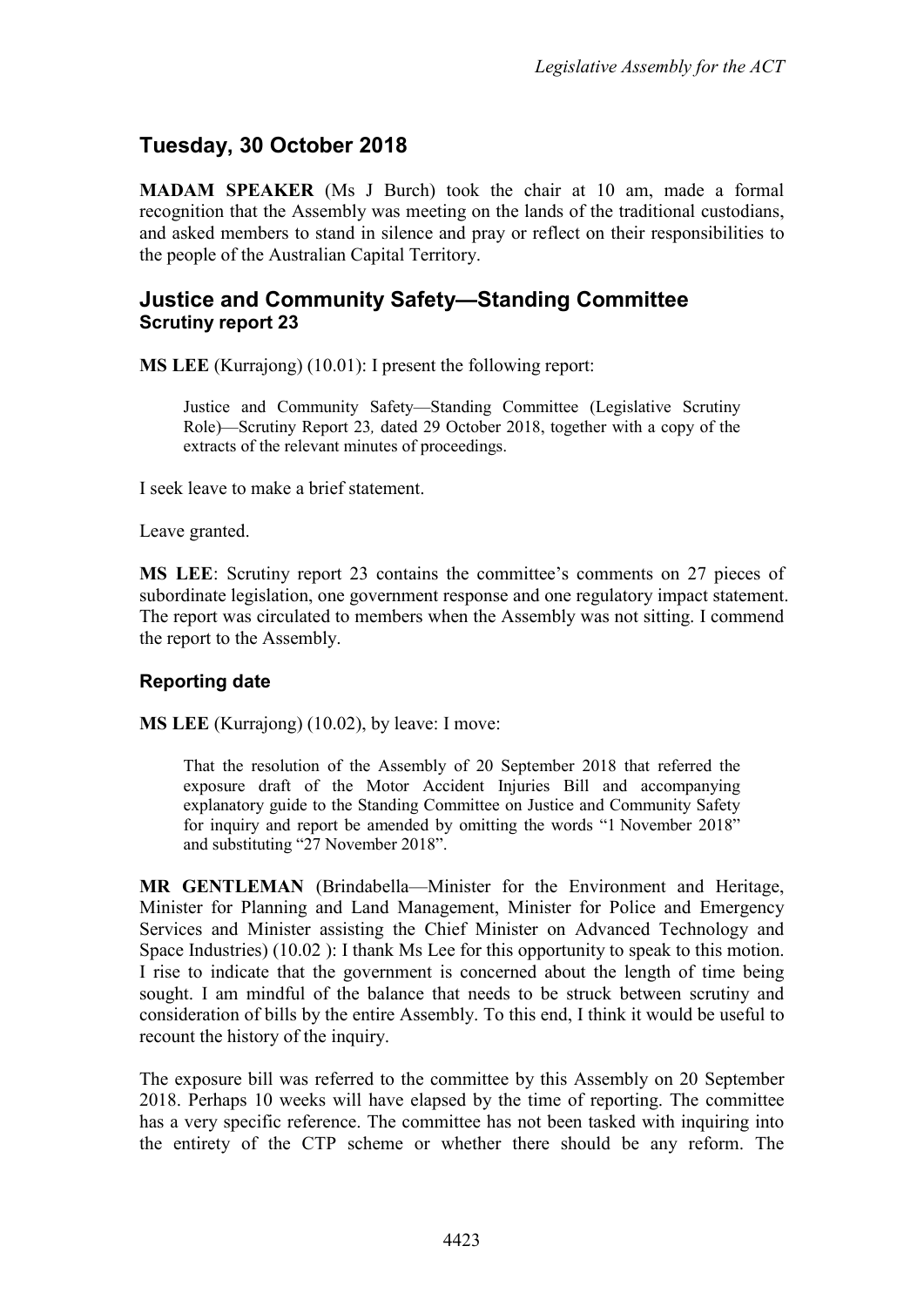government has already engaged extensively on this through the community consultation that commenced in August 2017, through the six-month citizens jury process that incorporated detailed input from stakeholders as well as community members, and through direct engagement with stakeholders since the exposure draft was released.

The terms of reference for the committee's inquiry are specifically focused on the bill itself and how well it meets the objectives identified by the citizens jury as a result of their deliberations. I am also mindful of the remarks that Mr Rattenbury has made in this place concerning adopting the practice of the Senate and seeing more inquiries into legislation being brought forward. I think there is some merit in what Mr Rattenbury has suggested.

However, if committees are going to take the time that is being proposed here to inquire into the text of bills then this place will become unworkable. The work in progress of building a more vibrant and inclusive city will come to a halt and important reforms will not be progressed in this place. Madam Speaker, I think it is important that we look at the time lines here and ensure the appropriate responses.

#### **MS LE COUTEUR** (Murrumbidgee) (10.04): I move:

Omit "27 November 2018", substitute "14 December 2018".

I appreciate that the amendment is possibly being circulated right now. Basically, my amendment to Ms Lee's motion is to change the reporting date to 14 December. I think that the proposal to report on 27 November and then for the government to introduce the legislation in the same sitting week, basically, is grossly disrespectful to the process. It means that the committee will have reported but clearly its report will not have informed the legislation, because while PCO works miracles, even PCO needs a few more days in which to work its miracles. I think that is plainly an unworkable solution.

Obviously, I am not a member of the committee. I do not know its workload and its considerations, but given that the majority of the committee felt that it had to be postponed, I think we have to accept reality and suggest a slightly longer time. The reason I am suggesting 14 December is that it gives the committee a couple more weeks. That should be enough to finish. Then it gives the government plenty of time to look at the committee's report so that it can actually introduce legislation informed by the committee in the first sitting period in February, which I think is a much more respectful and reasonable process than introducing legislation two days after the committee has reported, which clearly would not be informed by the committee.

**MS LEE** (Kurrajong) (10.06): I have a few comments, particularly in response to Mr Gentleman's words. Members may recall that this inquiry was referred to the Standing Committee on Justice and Community Safety on 20 September. The committee wasted no time in calling for submissions. This call was published on 21 September, with a closing date of 12 October.

In that time the committee has received more than 60 submissions from organisations and more than 15 submissions from individuals, totalling 346 pages of submissions.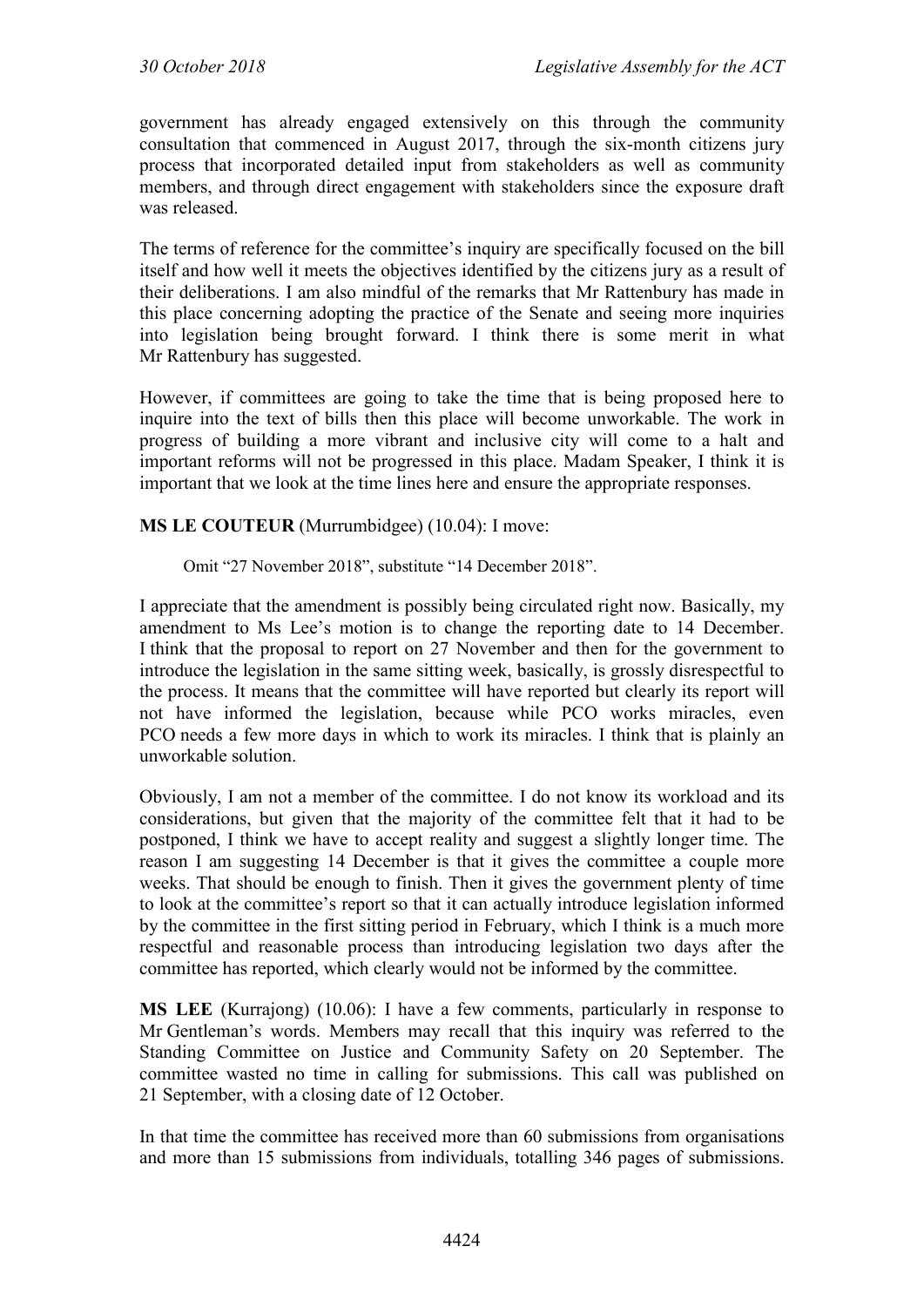The bill itself is 364 pages long, and the latest submission that we received as a committee was only last Friday. Members who are following this debate will be aware that the submissions, although they have been authorised, have not yet been published. This has not given the public a chance to actually read them.

The JACS committee, despite Mr Gentleman's concerns about what we are doing, has been very busy undertaking the Crimes (Consent) Amendment Bill inquiry, which is due to report tomorrow and, of course, it has the ongoing domestic violence inquiry. We have also had the double sitting week and we have the annual reports hearings coming up, which impacts on the committee's ability to undertake public hearings on this important matter.

This issue, as most members in this place will be aware, has garnered a lot—a lot—of public discussion. As Ms Le Couteur has said, it would be only fair to ensure that it is given the proper treatment, the proper scrutiny and that there is a proper opportunity for everyone in the community to have their say. Speaking as a member of the committee, I put on the record that my preference would have been for the extension to be to February 2019. I can do the maths. On this occasion the Canberra Liberals will be supporting Ms Le Couteur's amendment.

Amendment agreed to.

Original question, as amended, resolved in the affirmative.

### <span id="page-4-0"></span>**Public Accounts—Standing Committee Statement by chair**

**MRS DUNNE** (Ginninderra) (10.09): Pursuant to standing order 246A, I wish to make a statement on behalf of the Standing Committee on Public Accounts relating to Auditor-General's report No 5 of 2018, entitled *ACT clubs' community contribution.*  On 18 September 2018 I advised the Assembly that at its private meeting on 25 July 2018 the Standing Committee on Public Accounts had resolved to inquire further into Auditor-General's report No 5 of 2018, *ACT clubs' community contributions*.

At its most recent private meeting, on 10 October 2018, the reconstituted committee gave this further consideration. It agreed that the matters covered in the Auditor-General's report had been covered, or were being covered, in other reports, inquiries and processes and that it would serve the public interest better to focus on the more complex Auditor-General reports into which the committee is currently inquiring. The committee therefore wishes to inform the Assembly that it notes Auditor-General report No 5 of 2018, *ACT clubs' community contributions*, and will not inquire further.

## <span id="page-4-2"></span><span id="page-4-1"></span>**ACT housing strategy Ministerial statement**

**MS BERRY** (Ginninderra—Deputy Chief Minister, Minister for Education and Early Childhood Development, Minister for Housing and Suburban Development, Minister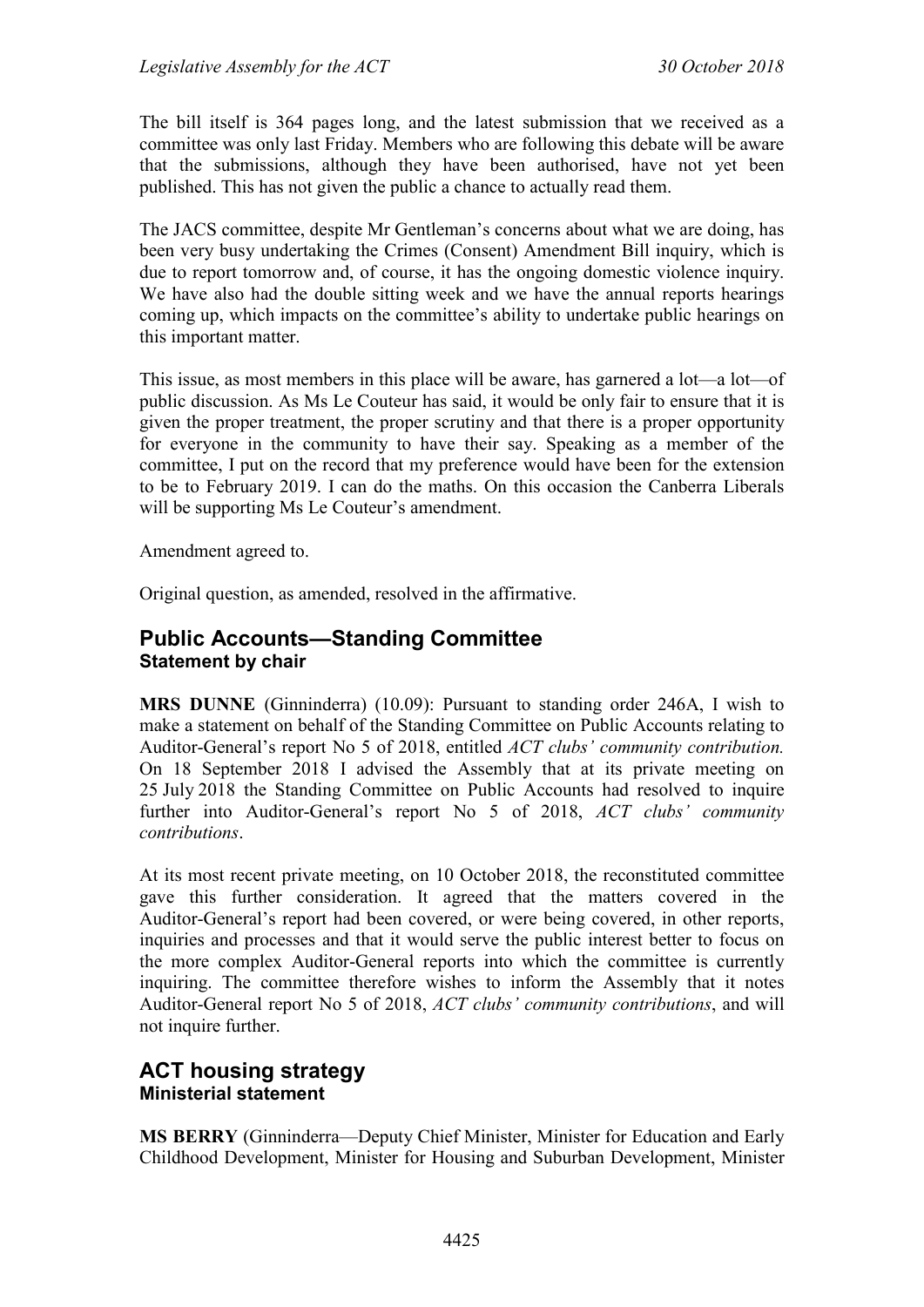for the Prevention of Domestic and Family Violence, Minister for Sport and Recreation and Minister for Women) (10.10): The ACT government went to the 2016 election with a commitment to develop a new housing strategy for our city. It should be no surprise that this is a priority for a progressive government like ours. The comfort and security of a good home is fundamental to so many parts of life—school, work, health, friendships, comfort, security and happiness. Whether it is breaking free from homelessness, securing a rental property or buying your own home, we all need to come to this from a different place.

It is well known that the housing marketing is driven by factors like Canberra's high average incomes and low unemployment. Too many people face housing stress. Homelessness can be just one or two big life events away for many of us. Home ownership seems like a mirage to many. But Canberra is also well known for being a caring community, always willing to give to the greater good, to the needs of others. The election of successive governments willing to intervene where the housing marketing fails is a reflection of our caring community. We are willing to provide for people who do not have equal means to secure housing, and it shows. Canberra comes to the housing challenge with a strong foundation.

The ACT government has been active in making housing more affordable for over a decade. Against average incomes we are the most affordable jurisdiction in which to buy a home and the second most affordable in which to rent. Land supply has been accelerated, and ongoing tax reform led by the Chief Minister has helped moderate house pricing growth and avoid the extremes of Sydney or Melbourne.

These reforms continue, often in the face of stiff opposition. For over a decade the government has pulled available policy levers to respond to homelessness. We have maintained the highest ratio of social housing in the country, with nearly 12,000 dwellings home to more than 20,000 people. We have maintained the lowest rate of rough sleeping in Australia and driven a reduction in homelessness, while nationally it has increased. And we have invested heavily in specialist homelessness services for people experiencing or at risk of homelessness, with additional funding in this year's budget, on top of the \$20 million provided to the sector every year.

However, there is more to do in building on this strong foundation. The ACT housing strategy I released yesterday sets out a simple vision: a housing market that meets the diverse and changing needs of the Canberra community and enables a sustainable supply of housing for individuals and families at all income levels. This vision responds to the contribution of many people through one of the largest community conversations we have seen in the ACT. Community organisations, industry, government representatives, unions, everyday families and individuals, as well as people with lived experience of homelessness were all involved.

Our community seeks a housing market that provides for our growing city, a housing market that allows the next generation to buy a home to live in and not be priced out by investors. They seek a rental market that provides fair, affordable rentals, where those renting have some agency in their home. They seek housing services that make it easier for people to get help or help others to get in touch with a support service.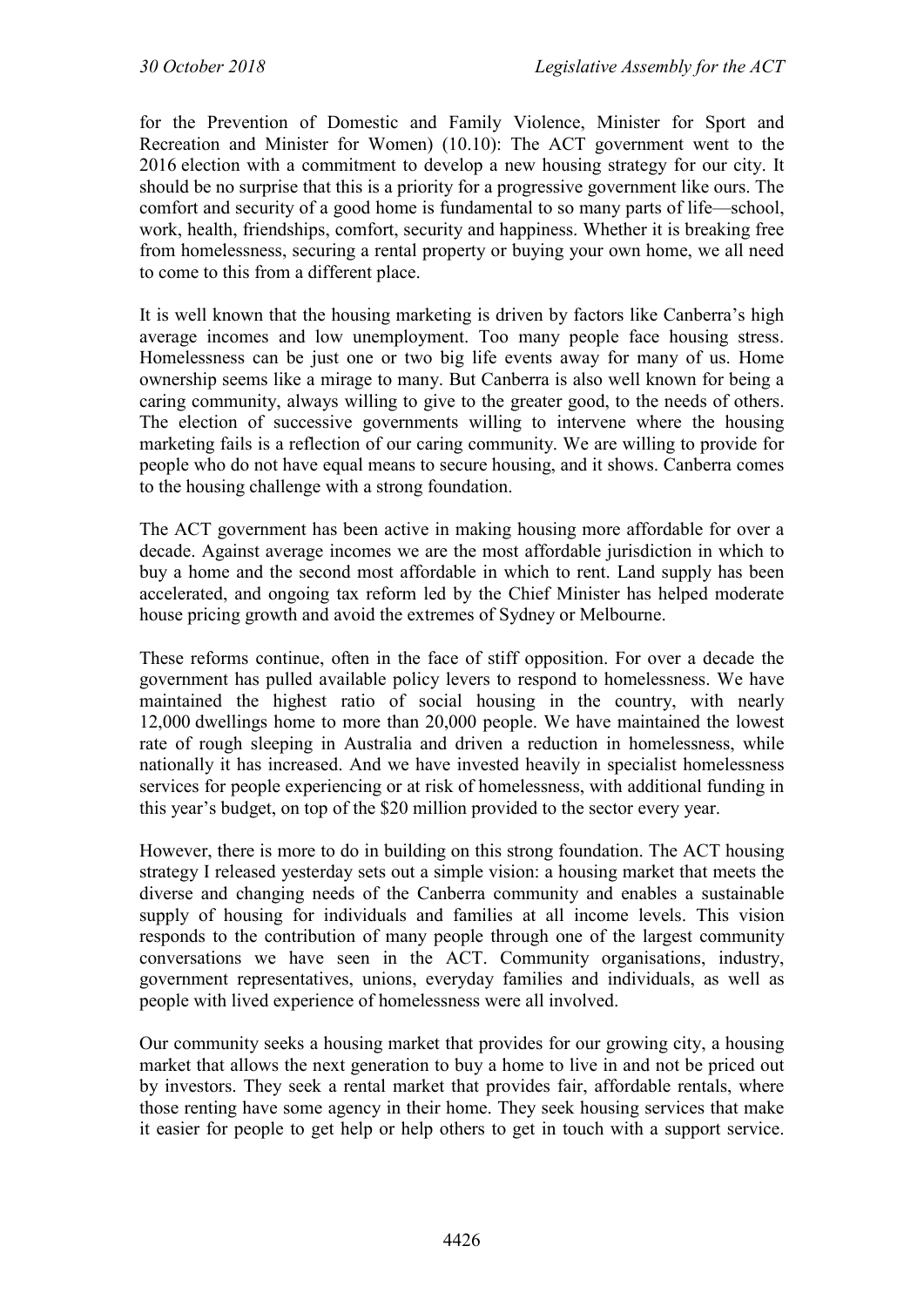And our community seeks a continued decline in homelessness, both through our own efforts and through advocacy on a national level.

The strategy guides the government's continued work to reduce homelessness and improve affordability for people in all housing contexts—from getting people into safe and secure shelter to finding an affordable house to buy or rent. The ACT strategy does so through five key policy goals: one, an equitable, diverse and sustainable supply of housing for the ACT community; two, reducing homelessness; three, strengthening social housing assistance; four, increasing affordable rental housing; and five, increasing affordable home ownership.

These goals will be achieved with a major public investment, guided by community voices, focused on equity and fairness. This government knows that, more than anything else, housing fulfils the most basic of human needs—the need for shelter and providing this grounds the human dignity and wellbeing of a household.

The ACT has experienced remarkable economic prosperity and livability. It is a place people want to be, and this is showing in the city's rapid growth towards 500,000 residents by 2030. Our growth is bringing a new set of challenges through pressure on land availability, infrastructure and public open space. All these new residents mean an increasing need for housing, but it is not a case of any house, anywhere. Canberrans need a better supply of the right type of housing in the right locations.

Throughout the city, Canberrans need a variety of low, medium and high density housing options supporting a variety of household configurations and personal needs which will build on the social sustainability and inclusiveness that we are all so proud of. They also need environmentally sustainable housing, aligned with key infrastructure and access to jobs, education, services and community. They need this because of both social and cost of living factors and also because we have an obligation to respond to a changing climate.

The ACT housing strategy reinforces the important role of government in providing land and developing opportunities. The government has programmed 17,000 sites for release over the coming four years, providing an important opportunity to ensure an equitable, diverse and sustainable housing supply.

The government has renewed its commitment to release land that exceeds demand through an appropriate mix of greenfield and urban renewal locations. Importantly, more land will be set aside for affordable community and public housing, with 15 per cent of all government land release—some 550 dwellings in the current financial year—set aside for these purposes. This builds on the previous policy, where the requirement only applied to greenfield development. And, again, it reflects the consistent view of those involved in developing the strategy that we need to preserve one of the great strengths of this city—the diversity of people and wealth across our suburbs.

The strategy also continues our work exploring new ways to deliver diverse and creative housing options. We will remain true to our underlying priority of supporting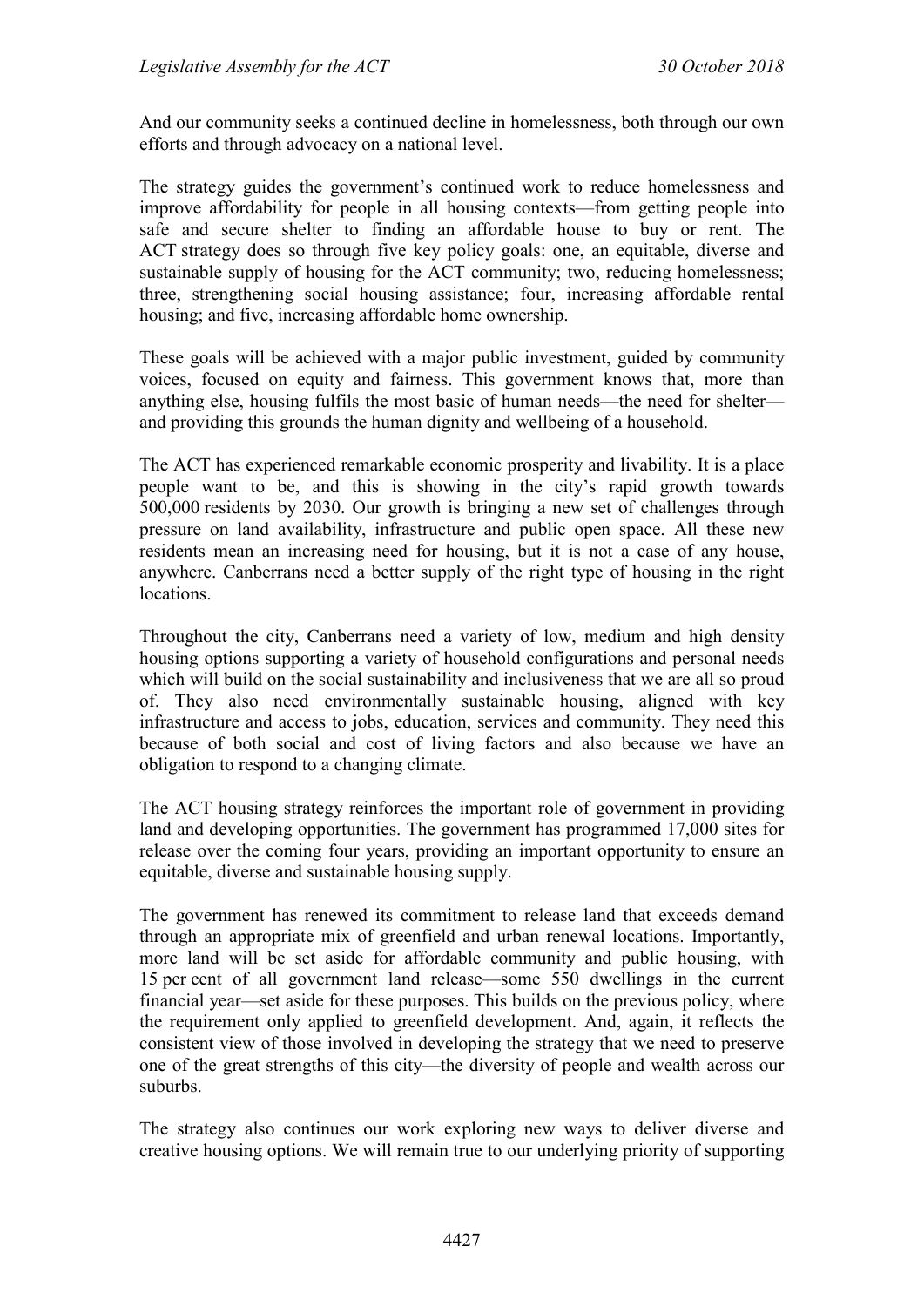those people needing a hand up. We will explore different occupancy and ownership models, like community title for cooperative housing developments.

The ACT has a strong history of working with the community sector to provide services for the most vulnerable. For example, at a time when homelessness rose nationally by 11 per cent, homelessness in the ACT dropped by eight per cent, between the 2011 and 2016 census. Between 2015-16 and 2016-17 the ACT saw a significant reduction—a decrease of 306 individuals—in the number of people who presented to homelessness services who were already experiencing homelessness.

Despite this strong foundation and the incredible commitment of the ACT community, there is no doubt that there are people on low incomes and experiencing disadvantage who remain left behind in the current housing market. The first step towards a secure and affordable home is getting permanent housing. For this reason the strategy includes a priority of helping people who are facing or experiencing homelessness.

There are many different experiences of homelessness, including temporarily living with friends or relatives or living in supported accommodation or boarding houses with little or no security. Those who have experienced homelessness and those who have delivered support to the homeless come to this problem with unique insights and a deep understanding of the individual, social and economic factors which lead it.

Building on the successes of services like OneLink, which was expanded in the 2018 budget, the strategy will continue the co-design of new policies, programs and services to tackle homelessness. The ACT government funds critical initial assistance for around 300 people on any given day, through supported accommodation such as crisis accommodation and women's shelters. We will continue this vital work and look to address gaps. For example, in anticipation of the strategy, this year's budget committed more money—\$6.54 million—to support new and emerging groups who are more vulnerable to homelessness and financial stress, including older women, refugees and asylum seekers.

Women, children and families escaping violence is still a major reason for Canberrans experiences homelessness. Moreover, substantial evidence shows that early intervention and prevention works. It is less costly and can arrest the potential intergenerational impacts of homelessness. So the strategy includes continued action across the government and the broader community sector to strengthen and bolster our response to family and domestic violence.

The strategy will also see the government continue to step in and invest in providing pathways out of homelessness. It will do this through the principles of Housing First, because the experience of becoming and being homeless often exacerbates a person's existing mental and physical health issues and the impacts of past trauma.

Common Ground, a Housing First approach, has been received well in Canberra, and the ACT government's continued support for this model is reflected in the strategy. A second Common Ground site in Dickson will build on the success of the Gungahlin site to provide permanent housing for chronically homeless Canberrans and affordable rental units for people facing hardship in the private market.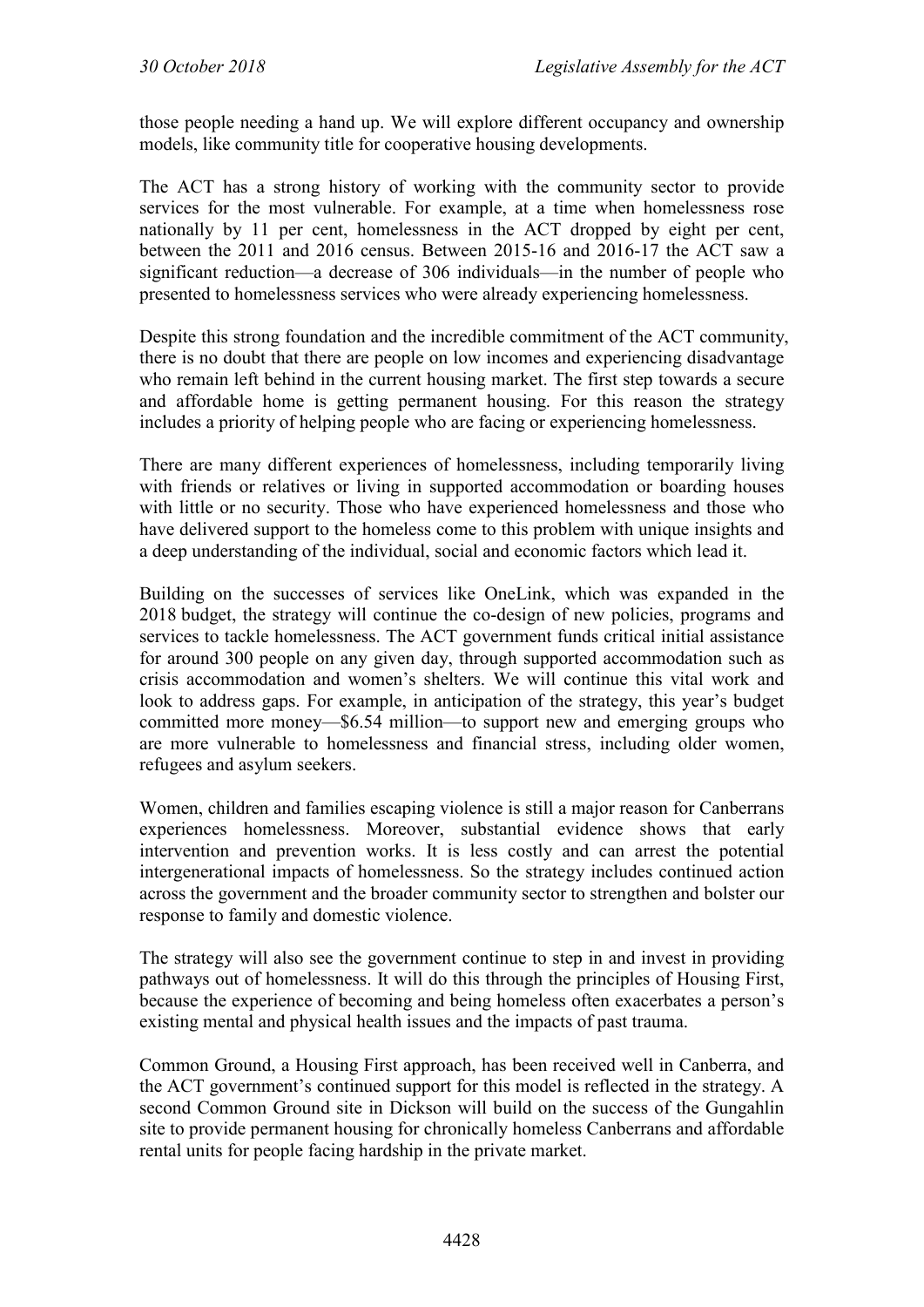Aboriginal and Torres Strait Islander people also remain over-represented among people experiencing homelessness. The ACT government will continue to work with the elected body and support culturally appropriate social housing accommodation and support programs. Construction of a second \$4.5 million purpose-built housing complex for older Aboriginal and Torres Strait Islander people is already underway in Lyons, funded from the 2018 budget.

The strategy also strengthens the government's commitment to social housing assistance. Every person deserves a place to call home. Through circumstance and hardship some people do not have secure housing and the opportunity to stabilise and flourish. Where this is the case the government has a role to step in and provide housing. Public housing supports over 20,000 Canberrans. The ACT government owns around 11,900 homes for social housing, and we have the highest ratio of public housing in the country. I remain committed to this responsibility. The government will not outsource it but, instead, grow our public housing stock and ensure more people can have the security of a home.

The strategy commits the government to \$100 million in additional funding over the next five years that will build on the most extensive renewal of public housing Canberra has ever seen. Over the past five years the public housing renewal program has been replacing older, less efficient homes with newer, more efficient dwellings. By June 2019 this program will have replaced 1,288 homes, roughly 11 per cent of our current housing stock. Renewal will continue with around 1,000 further homes to be renewed, and the stock will grow by at least 200.

Our government will continue to say to public housing tenants that they belong as equals in every suburb in this city. This is the right thing to do for equality in our community. But it is far more than that—it is rational, cost-effective social policy which understands that housing people in need is far more sensible than letting them fall into homelessness and the acute service systems like health and corrections which would follow otherwise.

This program will also continue to support local industry, with thousands of jobs having been supported by the public housing renewal program so far. The strategy also includes actions to provide a better experience for public housing clients, like an online portal, electronic forms and a mobile app for access to information, services and tenancy accounts.

The strategy also recognises the significant contribution of the community housing sector and will enable its further growth. The 15 per cent land supply policy will enable community housing to grow within the capability of the sector. In addition, the government will initially provide 151 new dwellings for community housing, including 33 in a brand-new housing development soon to be completed in Kaleen. Where it can, the government will use its scale and capability to develop mixed housing, where public and community housing can grow together. This offers the social outcomes we are seeking and also helps community housing providers focus on the services they are best at. The strategy also sets out to support the growth of Aboriginal and Torres Strait Islander community housing.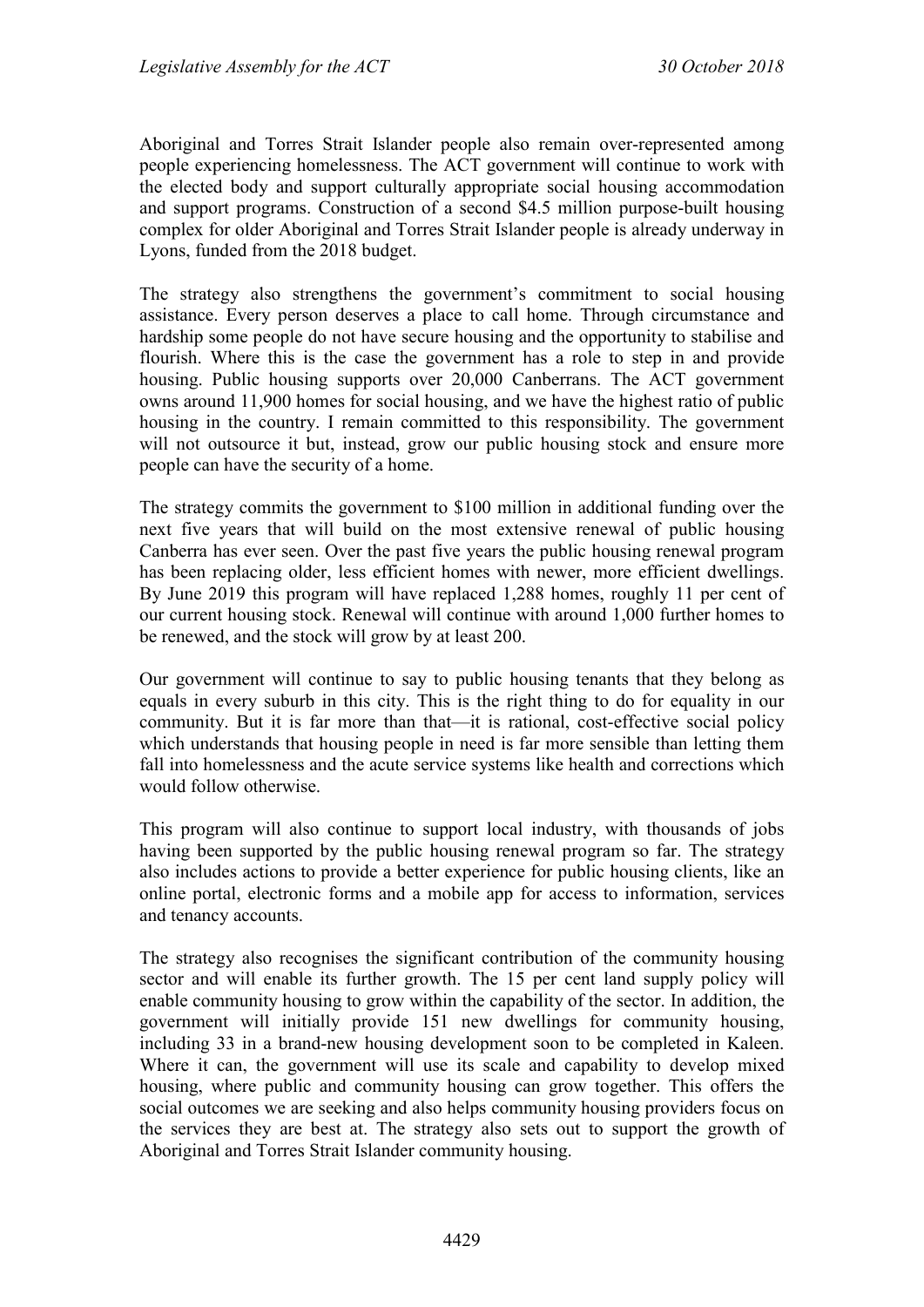The housing strategy flags an ongoing program of work we will pursue to make sure the government strengthens its position as a model landlord and to encourage private landlords to do the same. The Attorney-General is leading further improvements to the Residential Tenancies Act, changes which will provide stronger protections and rights for tenants. This was the subject of significant feedback for this strategy, and these changes will make it easier for tenants to make minor modifications to their homes, allow pets as a default and make changes to no-cause evictions.

The rental bond loan scheme will be streamlined and made more accessible for Canberrans. The up-front cost of a bond can be eliminated with a no-interest loan payable over two years from Housing ACT, and this will be an option for many people to enter the private market.

Further, under the affordable rental heading, the new affordable housing real estate management model, to be run by CHC Housing, will soon take shape. There has been much discussion in the Assembly about the willingness of investors to offer properties at low market rent. As I have said, the government have the program to test this willingness and we are examining the land tax incentive in this context.

Finally, in relation to providing for more affordable home ownership, the ACT government will continue nation-leading tax reforms, eliminating stamp duty over time and increasing support for first home buyers through the abolishment of the duty altogether from July next year.

The ACT land rent scheme and the Housing ACT shared equity scheme will look for reforms and at how we can expand the schemes to enable a greater take-up by the ACT community. The land rent scheme was recently recognised by the Australia Institute as a nation-leading program offering a cheaper alternative to traditional home purchases, saving thousands of dollars to the up-front cost of owning a home. Further, in actions already well underway the government now maintains a database of Canberrans eligible for affordable home purchase and is exploring shared equity and resale covenant options to make sure affordable housing stays affordable when it changes hands.

I said at the outset that the development of this housing strategy would be a genuine community effort. I was criticised for the time it has taken, but I think the outcome has been worth it—a strategy and a set of actions which I am confident reflect the wishes and values of the great majority of the Canberra community. The point in all of this is to get more people into secure and stable housing, to give them the life chances which flow from that, and the chance at happiness that everyone deserves. I record my thanks to all members of the community and all organisations that contributed to the development of the strategy.

I also extend my gratitude to the group of individuals who have been guiding the strategy as part of the government's consultative group. They have provided significant and important advice since the lead-up to last year's summit and through the development of the strategy. This contribution has been invaluable, so thanks to each of them. The release of this strategy is only the beginning, and I look forward to updating the Assembly as the work rolls out.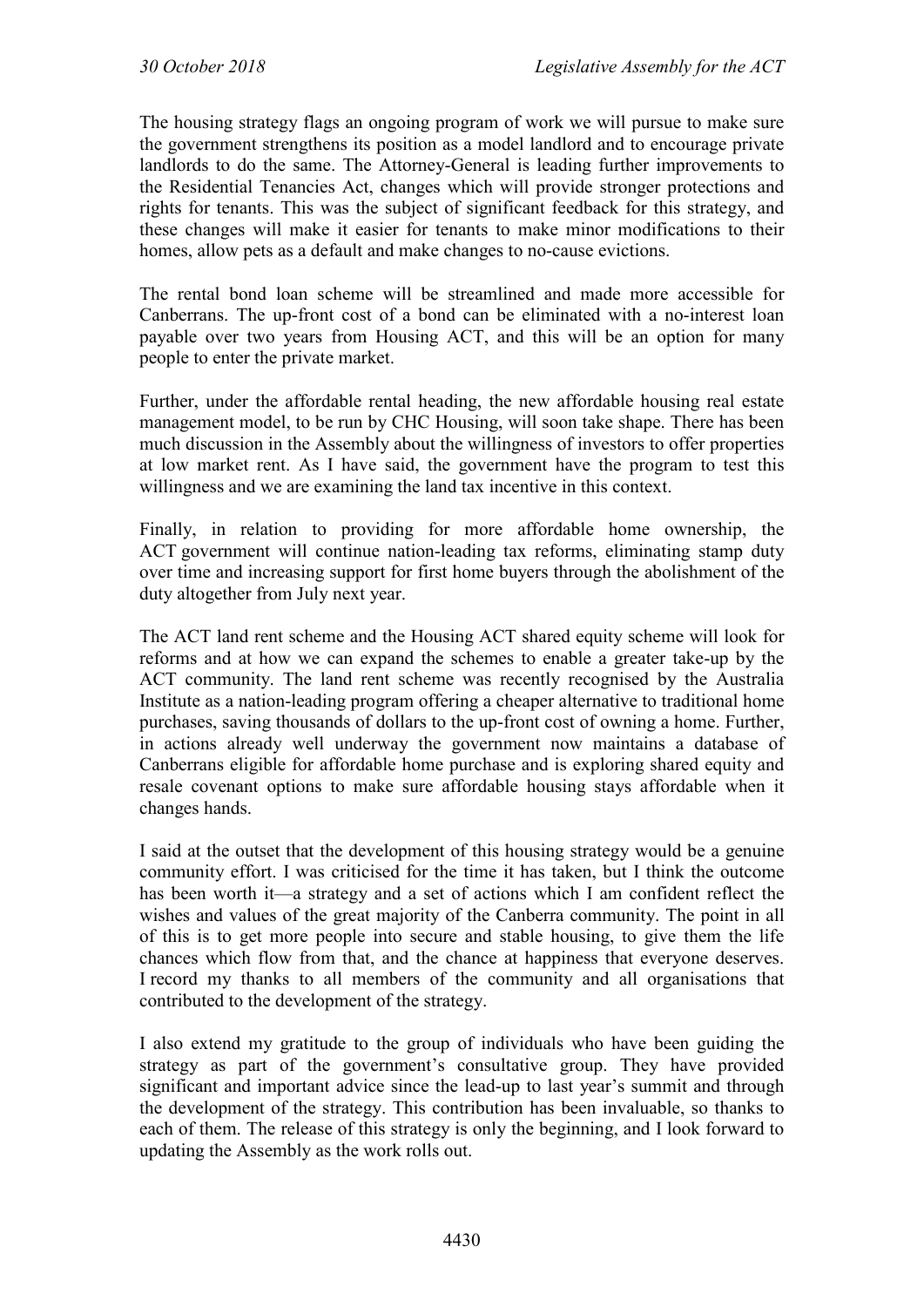I present the following papers:

ACT Housing Strategy— Ministerial statement, 30 October 2018. Strategy, dated October 2018.

I move:

That the Assembly take note of the ministerial statement.

**MS LE COUTEUR** (Murrumbidgee) (10.28): First of all, I would like to thank and congratulate Minister Berry on the release of this strategy, which is clearly the most comprehensive policy document on housing since the ACT government's 2007 affordable housing action plan. I would very much like to congratulate her on taking on the principles of Housing First. As she said in her speech, housing is one of the foundations of a happy, productive, fulfilling human life, and decent, safe, stable housing is something we all need. I would also, of course, like to congratulate the many people who have contributed to the strategy, including those who attended the housing summit in 2017, wrote submissions or provided feedback through other means; the minister's consultative group; and also the hardworking ACT government staff who worked on this strategy.

The government has put some of the outcomes of the 2017 housing strategy summit into the strategy. If all the measures contained in the strategy are enacted, they will significantly help to ameliorate our housing crisis. Some of the components of the housing strategy are already underway. They include measures funded under the first round of the housing innovation fund, such as the not-for-profit real estate agency and the professional development and training program for front-line housing and homelessness organisations which was announced in last year's budget. Some of the measures in this and in the strategy itself come from the Greens-Labor parliamentary agreement. I thank the minister and her directorate for her work on them.

In housing, so many of the problems have complex causes and are intertwined with other policy areas. These include areas outside the ACT government's control, such as the federal tax and transfer systems and, in particular, speculative investment caused by the halving of the capital gains tax discounts in 1999; inadequate income support particularly for those on Newstart, and commonwealth rent assistance rates; and decades of underinvestment in social housing funding by successive commonwealth governments. Poverty, domestic and family violence, and mental illness all play a role in homelessness. Wages and the level of migration interact with the housing system and the supply and cost of housing. The increasing size of Australian houses also negatively impacts on affordability, as well as increasing the environmental impact of our housing.

I am hopeful that the government's housing choices project and the demonstration housing project will reduce some of the barriers in our planning system to more affordable housing. As Minister Berry noted when the strategy was launched yesterday, the ACT government is on a solid foundation to deal with our housing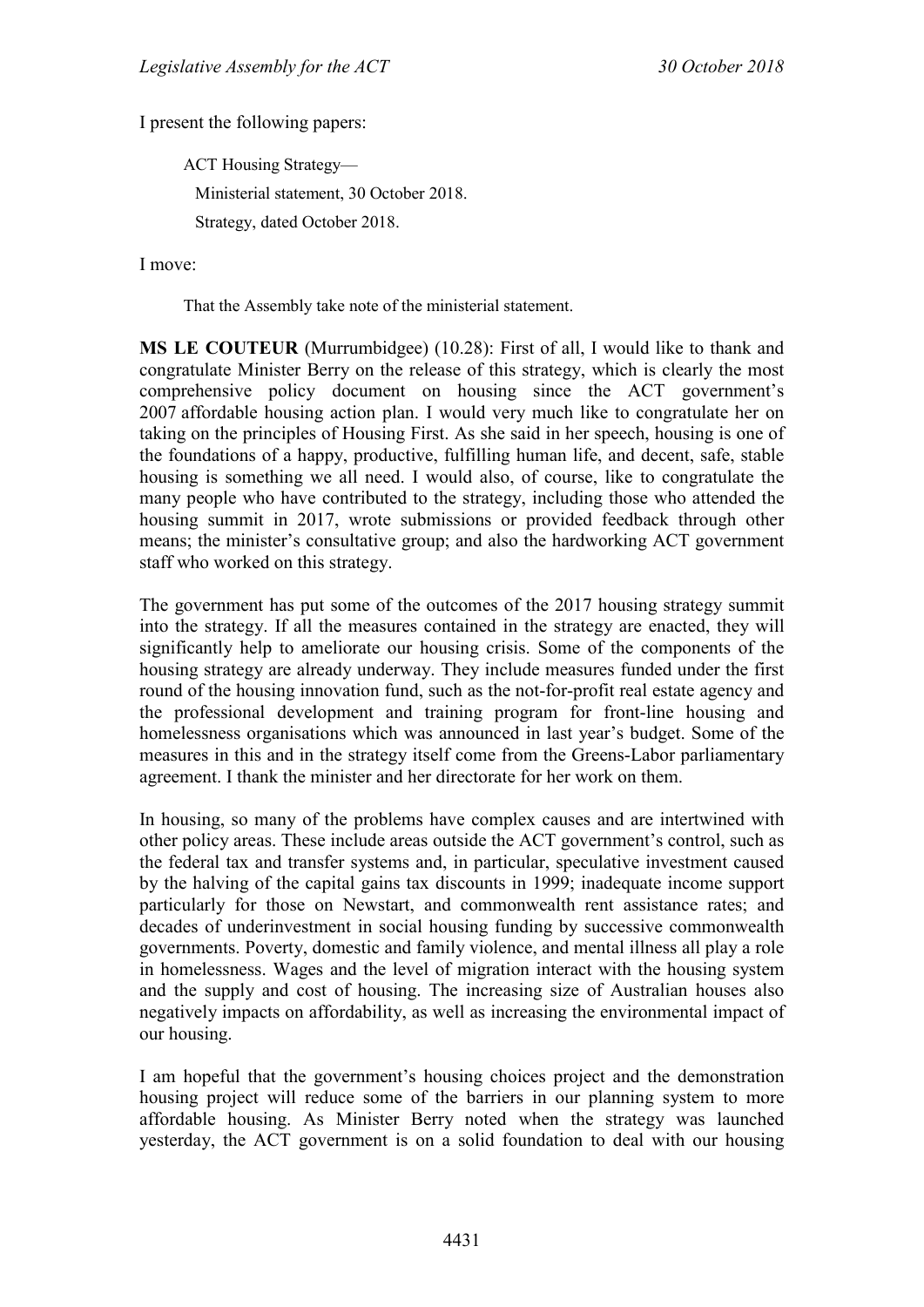crisis. We have a relatively high proportion of social housing. The ACT government has significant control over land release and is the planner for the ACT. However, having so many areas of housing policy, from land release to renters' rights, dealt with in a holistic document is very welcome. The corollary of this, unfortunately, is that the strategy is a high-level document and, at the risk of sounding trite, the devil is in the detail and of course in the funding. If the component parts of the strategy are not properly funded and implemented then it can only go some small way towards increasing housing affordability.

It is crucial that quantifiable targets for the measures outlined in the housing strategy be developed and published. The new ACT government homes and housing website should act as the natural clearing house for this type of information and provide links to other relevant information, such as the indicative land release program and the ACT land and property report.

As the strategy is rolled out, the Greens believe that it is also important that ACT Shelter be properly funded. This will enable the organisation to better perform its role as the voice for both housing and homelessness providers, as well as low income housing consumers. In addition, as this process has shown, there is a strong role for organisations such as Shelter in policy development.

One of the welcome headline measures in the housing strategy is the announcement of \$100 million over five years for new public housing stock and the renewal of existing stock. The Greens welcome this funding commitment. It is worth noting, however, that this only works out at \$20 million per year or, on the basis of the government's comments, we think about 40 additional public housing dwellings. Based on construction figures for the last three years, we can expect that this will represent less than one per cent of new housing stock. It is welcome but, on its own, certainly not enough to maintain our current level of social housing, even taking into account the ACT housing capital renewal program. To put this into perspective, the nation-building and economic stimulus plan social housing initiative provided \$87 million for the ACT between 2008 and 2010 and delivered nearly 300 new social housing dwellings.

The Greens also applaud the transfer of 151 dwellings to the community housing sector. This is a very welcome departure from some of Minister Berry's previous comments about the not-for-profit community housing sector. But the component of the strategy that has the potential to be most transformative is the commitment to dedicate 15 per cent of the indicative land release program to public, community and affordable purchase and rental housing. It is unclear to me how this relates to the target of 20 per cent affordable properties for purchase in greenfield sites, but I am assuming that it is going to make the 20 per cent target obsolete.

The 15 per cent target will cover infill as well as greenfield and affordable rental, as well as purchase. It is in the rental area rather than affordable purchase where the need is greatest and where the most difference can be made. What we do not yet is how this 15 per cent is going to be made up. Will 14 per cent be affordable purchase and one per cent public and community housing, or vice versa? How much will be rental?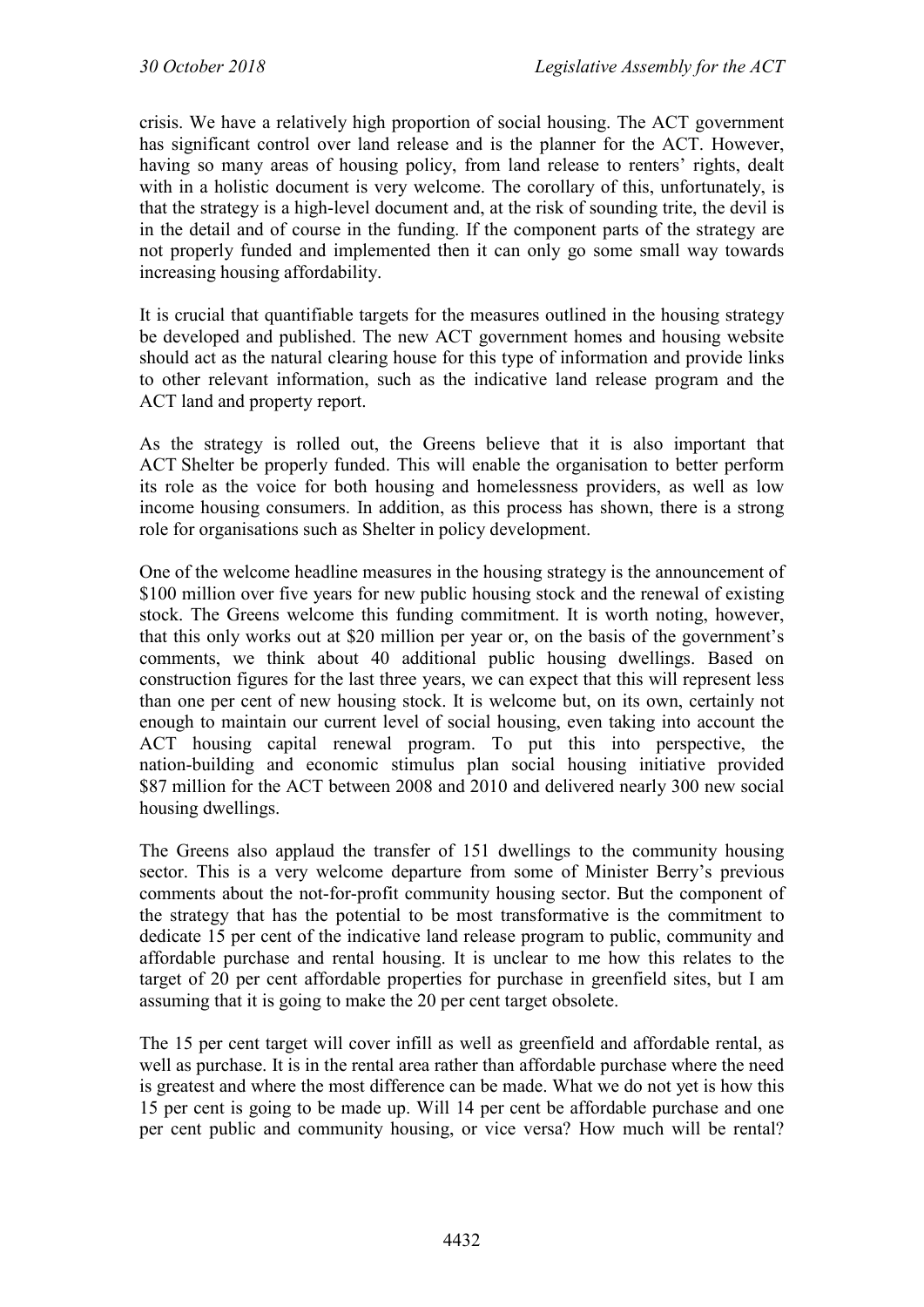What discount, if any, will be applied to land for community housing—100 per cent or cost price? I look forward to hearing more about the details in the coming days and weeks.

It is really interesting and positive to reflect on the amount of goodwill and excitement, not to mention some really fabulous ideas such as land rent, that accompanied the 2007 affordable housing action plan. Unfortunately, despite the good work that arose from that plan—and external factors were a major reason for the outcomes—the situation is that the ACT's housing crisis is appreciably worse than it was in 2007. The actual amount of social housing is about the same but, instead of being nearly nine per cent of the Canberra market, it is now only seven per cent. This highlights the importance of the ACT Greens motion passed in April this year to maintain a minimum proportion of social housing dwellings.

As I noted before, this housing strategy has the potential to make a significant impact on our affordable housing crisis, provided it is properly funded and implemented. I am very pleased that it has been announced, and I look forward to hearing much more detail about the strategy in the coming days and months.

**MR RAMSAY** (Ginninderra—Attorney-General, Minister for the Arts and Cultural Events, Minister for Building Quality Improvement, Minister for Business and Regulatory Services and Minister for Seniors and Veterans) (10.36): The ACT housing strategy presents a vision and a road map that works right across all of our ministerial portfolios in government. I would like to start by echoing the public sentiment of our Chief Minister, who has been clearly describing safe and secure housing as a human right.

Whenever, in any of our portfolios, we have an impact on the living situations of Canberrans, as the Deputy Chief Minister has made clear, we will be guided by a focus on concrete actions to deliver more equitable, more diverse and more sustainable housing. So I would like to take this opportunity to reflect on how work that is underway in my own portfolios has been guided by our focus on fair housing and how it will continue to express the vision that is set out in the strategy that the Deputy Chief Minister has spoken of today.

The ACT's residential tenancies legislation is a foundation for fair relationships between people and organisations who offer their properties to house others and people who need a place to live. It covers a wide range of situations, including a lease that is signed by a family seeking to let a suburban home, the rights and responsibilities of students in share housing, and the rules and regulations for crisis accommodation providers. These are just a few examples of the diverse living situations that are covered by our residential tenancies legislation. It is important that we keep looking at the way our rental and other accommodation markets work fairly. Throughout this term, our policy on residential tenancies has been the product of close consultation and, most of all, listening to what our community has to say.

In particular, we have been looking for ways to support those who need help most: people experiencing homelessness, people facing family violence, and low income households in housing stress. This has been an ongoing process. In June 2016 the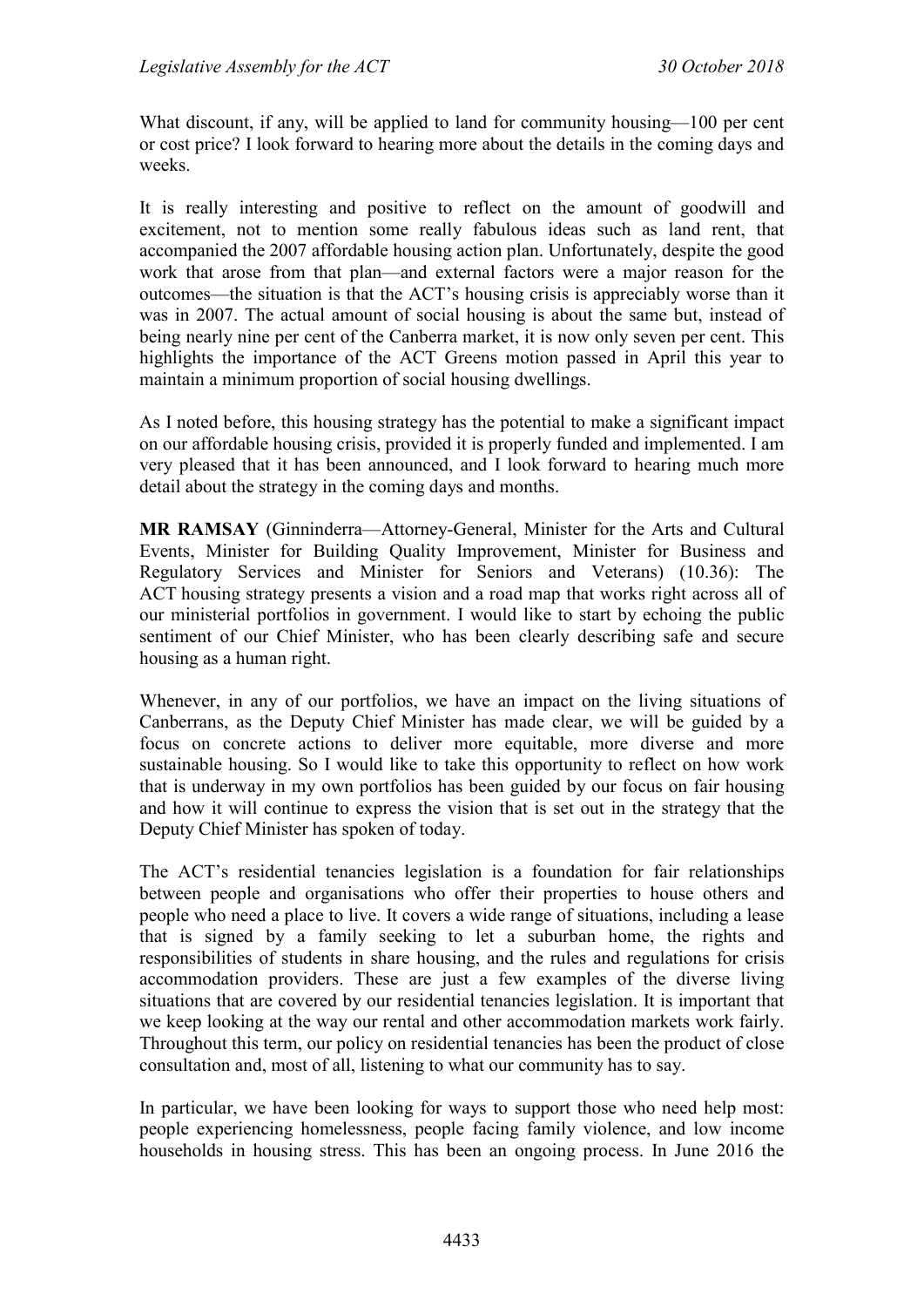government tabled the report on the review of the Residential Tenancies Act. The act was amended in 2016 to give effect to a first tranche of recommendations, including amendments to help people experiencing domestic violence change their tenancy arrangements. That legislation also brought forward requirements for rental properties to have smoke alarms.

We have continued to deliver reforms that support vulnerable people in the housing market since that time. In June this year the Assembly passed legislation to protect vulnerable people from bond alternatives. The idea behind these products is that, instead of paying a bond, a tenant can pay a monthly fee to a private company that guarantees payments to landlords. These are products that, by their very nature, are going to be marketed to people who cannot afford a bond. They carry significant risk for vulnerable people. We will not allow that to occur in the ACT. In that same legislation, we introduced protections for people who face housing stress by providing a clearer, fairer process for managing unpaid rent which benefits both tenants and landlords.

As we publicly announced last week, we will be going further in supporting tenants. This week we will bring forward reforms that support tenants to own pets, to make minor modifications and to be treated fairly when they leave a home or a landlord seeks a new rental rate. As a government we are committed to making housing more secure, more livable and more affordable. In particular, we want to ensure secure housing for vulnerable people. It is important that renters have the right protections to deal fairly with agents and landlords and to live as fully participating members in our community.

Over the next year we will be turning our ongoing consultation on residential tenancies into even more protections. We are continuing to engage with the Make Renting Fair Alliance and the Real Estate Institute on additional reforms. We will be looking at a range of further improvements, including how much notice tenants should get when a landlord wants to do something with a property, and ways to ensure tenants are not unfairly kicked out because they exercise their rights.

We will also bring forward changes to the way that occupancy agreements work in the ACT. Over the past year we have consulted with working groups that have people representing the interests of people in caravan parks, boarding houses, crisis accommodation and student accommodation. I look forward to bringing in further reforms that make their living situations safer and more secure.

There is clearly more work to be done. The housing strategy sets out what we heard from Canberrans about what to do and how to do it in our rental market. We will keep working over this term to implement the recommendations of the review of the Residential Tenancies Act and will keep working to support advice through the Tenants' Union, through Access Canberra and in our broader consultation processes to make sure that Canberrans are fully aware of their rights.

As the Attorney-General, I am proud to support the Deputy Chief Minister and all of my ministerial colleagues to deliver more equitable, more diverse and more sustainable housing solutions for Canberrans, because the government has a track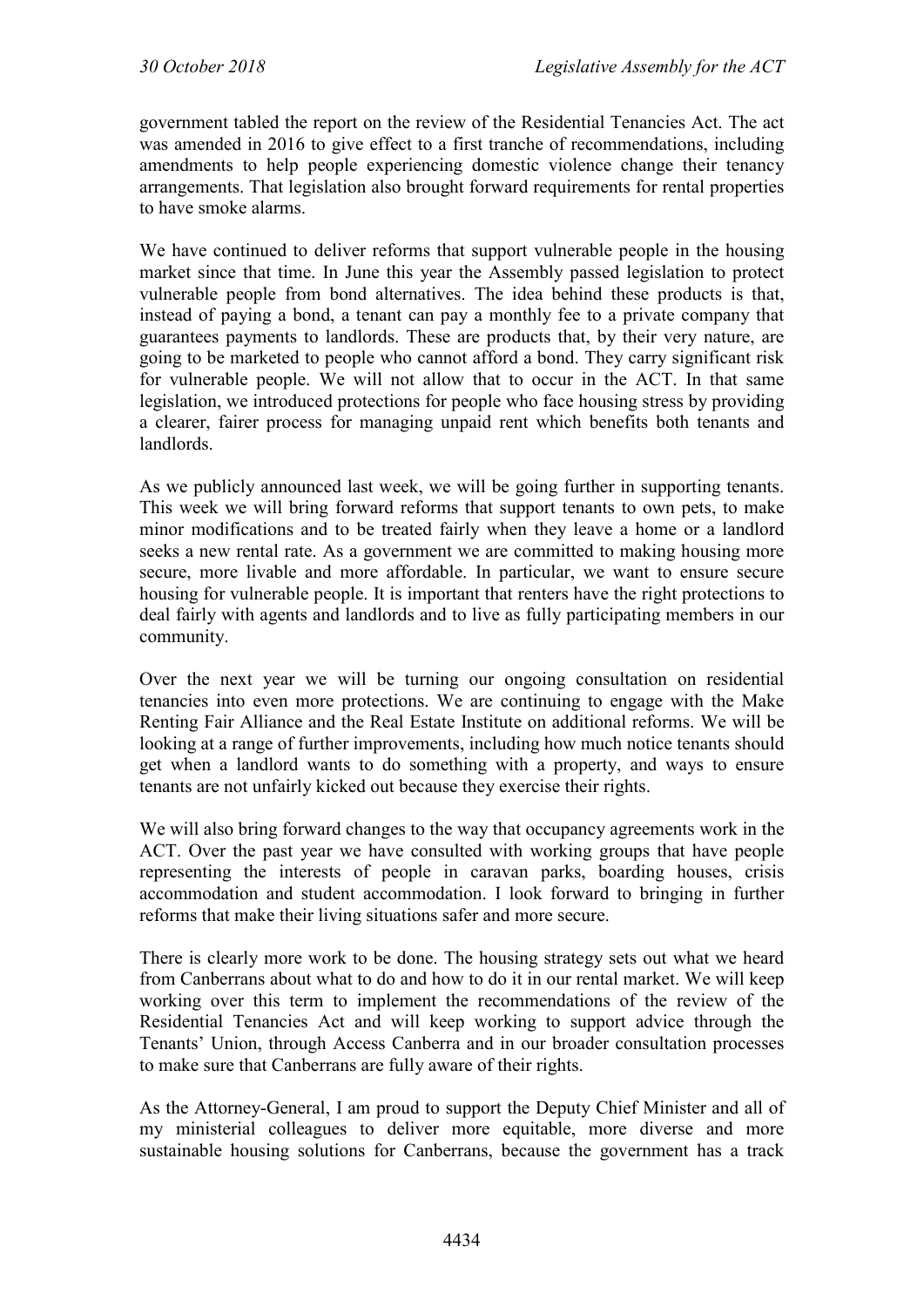record of delivering reforms that first and foremost support the people who need support the most. We will keep doing that in our efforts to make this strategy a reality. I thank and congratulate the Deputy Chief Minister for her leadership in this ongoing action and in this government's ongoing commitments.

**MS STEPHEN-SMITH** (Kurrajong—Minister for Aboriginal and Torres Strait Islander Affairs, Minister for Disability, Minister for Children, Youth and Families, Minister for Employment and Workplace Safety, Minister for Government Services and Procurement, Minister for Urban Renewal) (10.42): I also rise to commend Minister Berry for delivering a housing strategy for the ACT. The strategy is an important piece of work for the ACT government and I recognise the hard work of officials across government, particularly those in Housing ACT, in the Community Services Directorate, and in the Environment, Planning and Sustainable Development Directorate.

The housing strategy is a demonstration of Labor values: fairness and equality. We believe that when people are left behind or excluded by the housing market governments should intervene and provide people with a home, a good home, a home that is functional, a home that keeps people warm in winter and cool in summer, a home that is appropriate for their individual needs.

The ACT used to have one of the oldest public housing stocks in the country, although one of the most significant in terms of the proportion of housing. We are on a path to having one of the most modern and efficient. ACT Labor believes in providing quality public housing to those who need it. The Deputy Chief Minister has eloquently described why this is not only a moral imperative but also a good investment. Unfortunately, the Canberra Liberals only believe in running scare campaigns and in whipping up community fear and anxiety about public housing. We invite them to get on board with the importance of public housing.

As the housing strategy demonstrates, Canberra has a proud history of innovative housing solutions but we do need to do more and to do it better to meet the needs of our growing city and our diverse community. One of the ways we are doing this is through the demonstration housing project currently underway. It is managed by the Environment, Planning and Sustainable Development Directorate.

The demonstration housing project is also something that I am now responsible for, as Minister for Urban Renewal. The housing strategy considers the demonstration project as part of a wider effort to provide a diverse mix of housing types and choices to the ACT. Through the project, the ACT government is engaging with the community and industry stakeholders on how best to deliver demonstration housing that supports best practice design, including excellence in design quality, carbon neutral buildings, medium density infill, innovative planning and engagement approaches, innovative housing projects and typologies, close partnerships with industry bodies, and options for public and affordable housing.

This project will not only bring world-class design to our suburbs; it will enable new and innovative ways of ensuring our community has quality homes for a growing city in a changing climate. We need to address the missing middle of housing types in the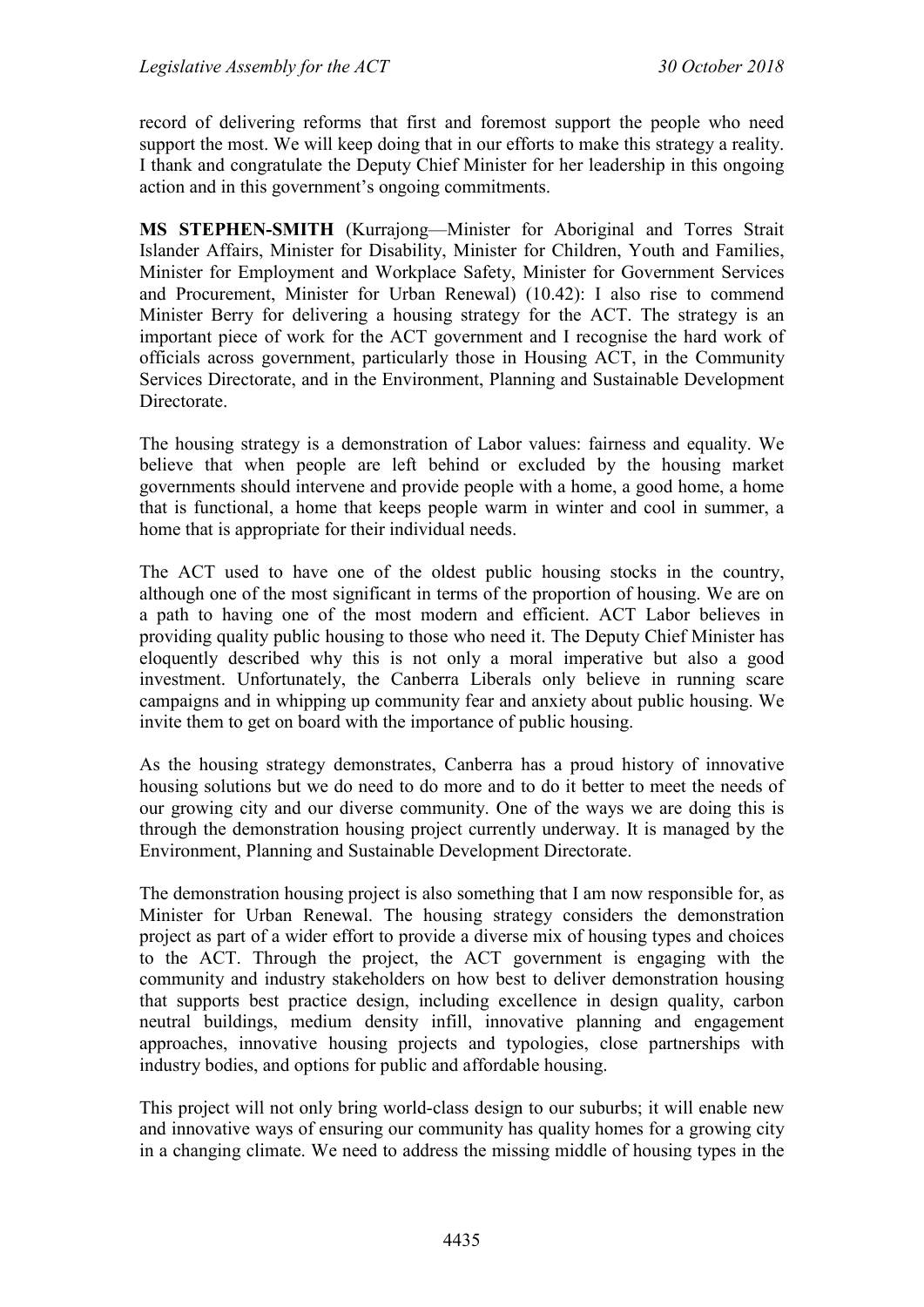ACT. The work of the demonstration housing project will progress that. On 10 October I announced that 19 of the original 27 expressions of interest have been approved to submit a request for proposal. I understand that one proponent has since withdrawn from the process, but I look forward to following the progress of the 18 remaining projects in coming months.

Canberra's social housing portfolio caters to a diverse group of residents. Indeed, 29 per cent of these households include someone living with a disability. The housing strategy sets out that we need homes with higher standards of accessibility and adaptability. Housing ACT makes provisions within its budget to prioritise the construction of public housing accommodation to meet the class C adaptable housing standards. Adaptable housing ensures that people of all ages and abilities can live in a home and that it can be easily adapted to meet changing household needs without substantial modifications. Class C housing must include all essential features of the Australian standard for adaptable housing and be certified by an independent accessibility consultant.

In 2017-18 Housing ACT spent almost \$1.7 million on disability modifications to 393 homes. Housing ACT also employs three occupational therapists to provide an in-home occupational therapy assessment service to tenants. This service provides professional advice on the disability modifications required to assist tenants with a disability to live more independently in their public housing homes and is a clear demonstration of the ACT government's ongoing commitment to disability inclusion.

Canberra is changing, and this is nowhere more evident than in my electorate of Kurrajong. We have seen the densification of areas in the inner north and inner south, Braddon and Kingston being the prime, but not only, examples. This means that people are living closer to work, shops, cafes and public transport. Demand for properties in these areas shows that people do want to live in these areas and in apartments. The evidence simply does not support assertions that Canberrans do not want to live in apartments. Indeed, I speak to many people in my electorate of Kurrajong who have downsized or who are looking to downsize from the empty nest to a smaller, more modern and adaptable apartment.

For myself, I have lived in flats since 2001, when I bought a little place in Holder. I have never regretted this choice to live in a smaller home. But what has been important is good design and building quality. That is why these aspects are so important in the planning strategy refresh and in the work that Minister Ramsay has taken on from Minister Gentleman around building quality. That is absolutely critical to getting the housing mix right in this city.

Of course, the ACT government also understands that this type of housing is not for everyone, which is why the government is delivering changes through the housing strategy and the work being undertaken by Minister Gentleman in housing choices to diversity the housing mix in the ACT. I look forward to seeing the housing strategy in action across our city in the future and the changes that are being made across all the portfolios that are affected by the housing strategy. I again congratulate the Deputy Chief Minister on this comprehensive piece of work and on her leadership in this critical area for the future of Canberra.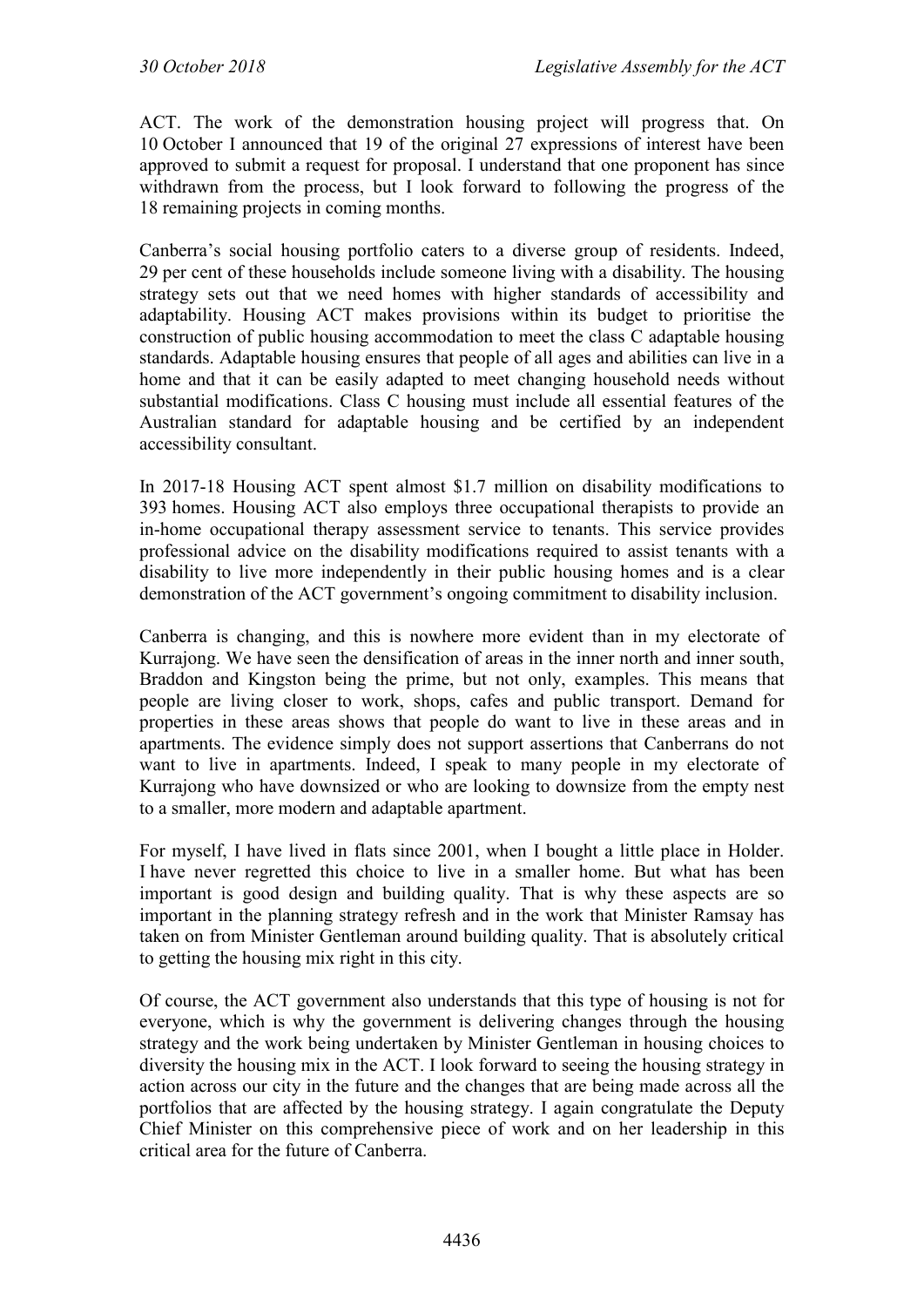**MS ORR** (Yerrabi) (10.49): I rise to make a few remarks on the ACT housing strategy and to recognise the valuable impact it will have on our community. As Minister Berry has stated, the strategy's action plan will enable the ACT government to deliver more equitable and affordable housing through more public housing and growth in the community housing sector; 15 per cent of land supply being dedicated to public, community and affordable housing; reforms for renters; and funding for new innovations in housing management, design and ownership.

Providing affordable and accessible housing for all Canberrans, the strategy reflects the views of the Canberra community as a result of the widespread consultation undertaken by the minister and the ACT government. This ACT Labor government is committed to providing the public housing that our community needs. \$100 million will be invested to further grow and renew the ACT public housing stock, as well as to provide new opportunities for growth in the community housing sector.

A commitment of 15 per cent of dwelling sites across Canberra to be for public, community and affordable housing builds on the previous policy where this requirement only applied to greenfield development. This new commitment will deliver more than 550 dwelling sites in the current financial year.

The ACT housing strategy provides the government with the directives to improve renting for all Canberrans and to strengthen the rights of renters, with reforms to the Residential Tenancies Act. This government will introduce legislative reforms in this place, making it easier for tenants to own a pet, easier to make modifications such as putting up pictures and shelves, protecting renters from unfair and unnecessary rent increases as well as providing security around the costs of ending a lease.

These reforms will benefit all Canberrans who rent. They are part of the ACT Labor government's commitment to make renting fairer across our city. The \$100 million innovation fund is supporting new models of affordable housing design and management. Funding new innovation in housing management, design and ownership will assist the ACT in leading the way in discovering new ways in this area.

The first round of funding identifies three projects which provide a valuable opportunity to seed housing models focused on increasing affordable housing options in the ACT. Canberra Housing Community will receive \$230,000 to establish a new affordable rental estate management model. In my electorate, CHC has already started work on a house and land program in Moncrieff. The program offers the opportunity for private landlords to rent their properties to households on lower incomes at below market rates, with CHC providing property management services.

The ACT government is putting housing first. The ACT housing strategy will guide the government to deliver secure and affordable housing for every Canberran. Here in the ACT, we have the highest ratio of social housing in Australia and the lowest rate of rough sleeping in Australia, as well as a reduction in homelessness despite an increase nationally.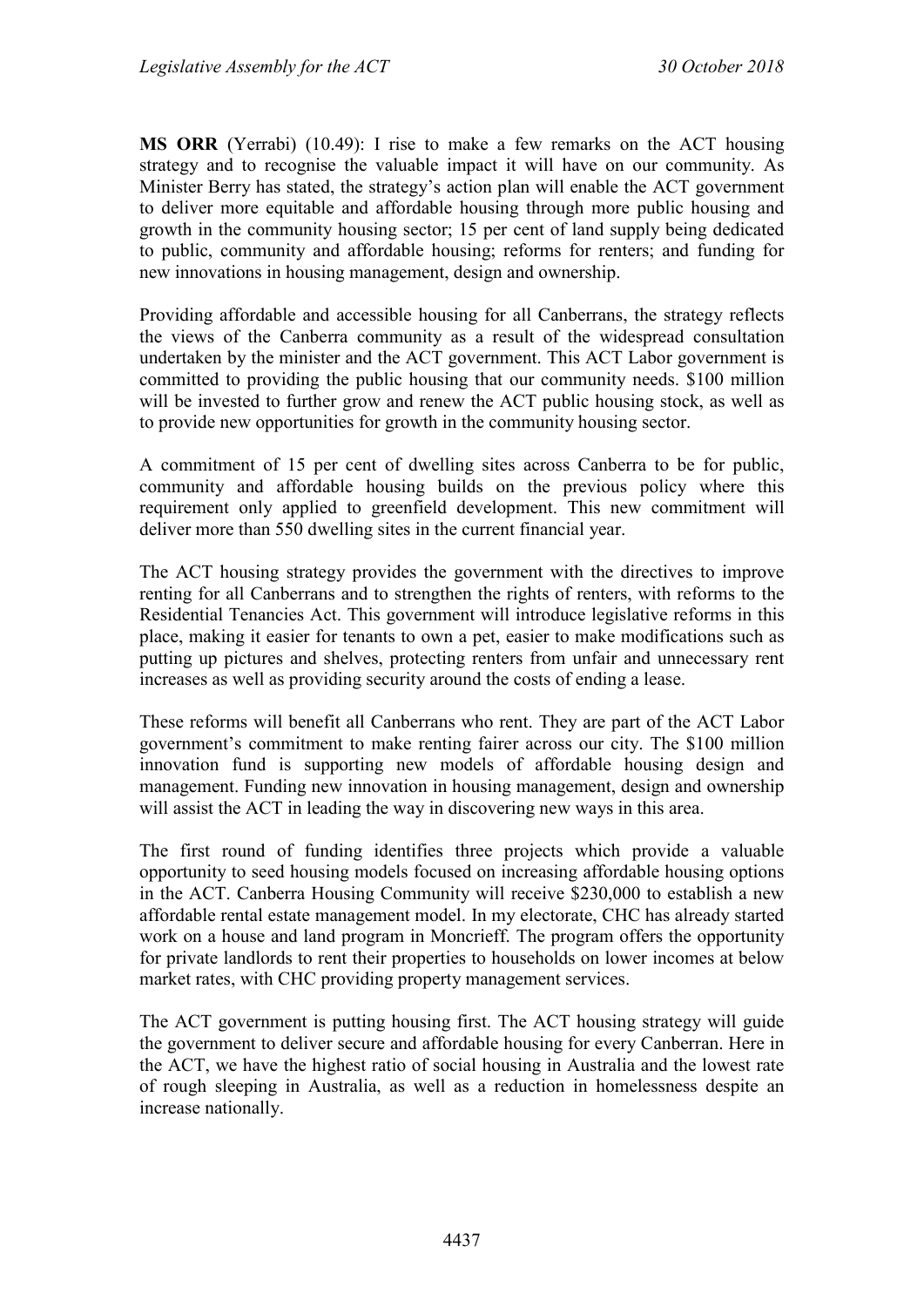Our approach is to ensure our disadvantaged remain a part of the community. Across different sites we will initially provide 151 new dwellings for community housing, including 33 in a brand-new housing development soon to be completed in Kaleen. Common Ground is an example of a partnership between community groups, the private sector and the ACT government to provide housing to low income groups and those experiencing homelessness. In Gungahlin, Common Ground offers a mix of around 50 per cent income earning households, with the aim of creating a community with good role models for all residents, rather than a concentrated pocket of disadvantage.

I would like to acknowledge the hard work that Minister Berry has undertaken, along with Housing ACT, to develop and launch this strategy. The strategy will make the ACT's housing supply more equitable, diverse and sustainable, benefiting the entire Canberra community.

**MR STEEL** (Murrumbidgee—Minister for City Services, Minister for Community Services and Facilities, Minister for Multicultural Affairs and Minister for Roads) (10.52): Firstly, I congratulate the Deputy Chief Minister on delivering the ACT housing strategy. The strategy builds on the extensive work of previous Labor governments' affordable housing policies, tax reform and, more recently, the public housing renewal program. The first goal of the strategy is for an equitable, diverse and sustainable supply of housing for the ACT community. Part of this means removing the concentrations of disadvantage that have historically existed in parts of Canberra where multiple public housing units were placed in high density together.

Instead, the focus is on salt and peppering small-scale public housing throughout our suburbs. In the electorate of Murrumbidgee we are welcoming many new people to our community, both in established suburbs and in emerging areas, through the public housing renewal program. These are people that will benefit from the same great lifestyle that we enjoy on the south side, close to bus routes and near schools and health services—the services that people need.

The strategy invests in the areas of highest need and in policies and programs that work: \$100 million for new public housing; ensuring that housing supply meets or exceeds demand; committing 15 per cent of all new sites for public, community or affordable housing. These are the headlines, but I would also like to take the opportunity today to highlight some areas of the strategy that will make a big difference to those receiving, and delivering, housing support but that might not make the front page of the newspaper.

Canberrans particularly care about addressing homelessness. This strategy commits to working with people with a lived experience of homelessness, as well as the community sector organisations working every day in response to homelessness, to co-design policies and programs with the government that will make a difference. The strategy also highlights the need to support the homelessness services. A strong and supported community sector workforce is critical to delivering homelessness services that lead to better housing outcomes for our community. It is why the government is investing \$350,000 to upskill specialist homelessness services to deliver traumainformed support.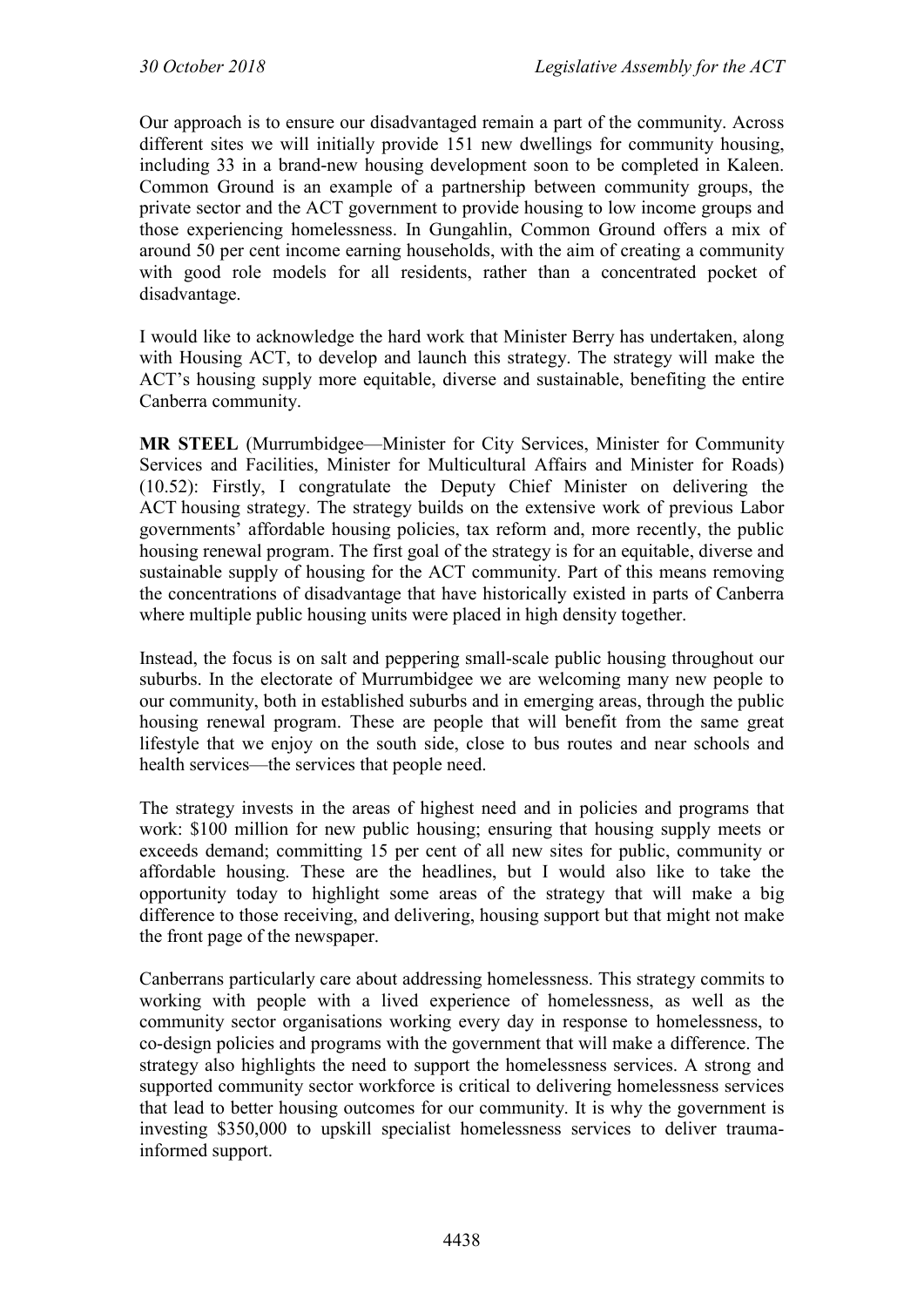In most cases the ACT and federal governments provide support to assist refugees in finding appropriate housing as well. However, in many cases, such as where there are temporary protection visas, a range of federal government supports are not available. As such, there is a growing need to support this small but growing group in our community. The housing strategy recognises this. As well as those seeking refuge and protection, non-English-speaking migrants can find it challenging to understand the rental market and to navigate its complexities. Recently, I have heard from a constituent who has particularly highlighted this point. A family who were recently arrived migrants struggled to find support in gaining an understanding of how to manage their rental agreement.

As Minister for Multicultural Affairs, I am particularly pleased that the strategy involves a communication campaign to promote the existing supports for tenants and landlords. This will support them to maintain existing tenancies and provide information to all tenants on the support services available in the ACT. Again, I would like to congratulate the Deputy Chief Minister on leading the development of this important plan for housing in the territory.

**MR PETTERSSON** (Yerrabi) (10.56): I rise today to talk about the ACT housing strategy and I want to start by thanking the Deputy Chief Minister for all her hard work in bringing this strategy forward. I know many in our community were eagerly awaiting the strategy, and here it is. Thank you.

Housing should be an inalienable right. It should not be the plaything of investors and speculators. No-one should reap massive profits while families cannot afford to put a roof over their head. What this strategy does is bring those families and individuals who cannot afford a home, bring those experiencing housing stress, closer to secure housing. Many people underestimate the importance of having a home, somewhere they do not have to worry about getting moved on from and somewhere they can call their own. It is one of the vital, most fundamental rights we need to honour as a government. This package will make it easier for Canberrans to access not only housing but a home.

This government will make available \$100 million to support our community to invest, to further grow and renew our public housing stock as well as provide new opportunities for growth in the community housing sector. This massive injection of funding will build on the public housing renewal project, which has replaced hundreds of old and unsuitable homes with modern structures that better withstand the elements and better align with community expectations of housing. And we are breaking ground on Common Ground 2, an exciting and innovative housing model here in Canberra.

There will also be targets set in future land releases in both greenfields and urban infill sites. This means that 15 per cent of dwelling sites will need to be set aside for public, community and affordable housing. Instead of creating exclusive urban enclaves for the rich, we will see people of all backgrounds mingle and form a community. I, for one, believe that our communities are made stronger through diversity and that a greater shared empathy benefits us all. Canberra remains one of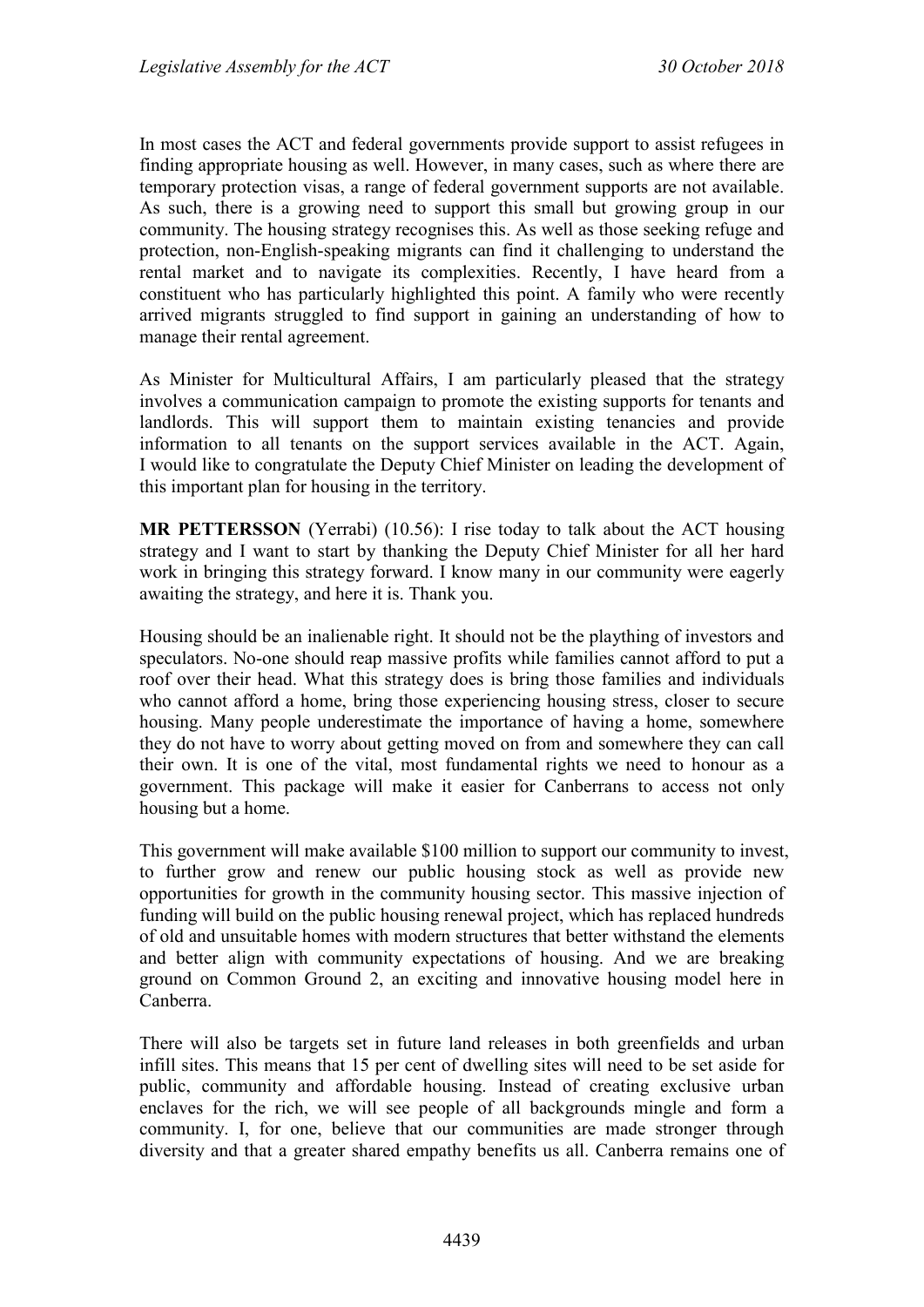the more equal cities, due to our lack of uber wealthy enclaves like Toorak or Vaucluse. This will help keep it that way.

This strategy is the result of public consultation stretching back well over a year, with a discussion paper developed and the housing and homelessness summit bringing together key stakeholders late last year. More than 125 organisations participated in 26 workshops, 166 people completed online surveys and 129 people attended six community drop-in sessions. Of the 110 recommendations in the resulting report, the strategy responds to 90 by recommending their adoption or further consideration.

This strategy will also provide funding for innovative ideas such as alternative finance and occupancy models. We need to think of different ways to get people into houses, and there are many promising schemes here in the ACT that will do just that. One idea is shared equity, where a buyer can obtain part equity in a home with an equity partner; for example, a financial institution or the government. This has the effect of reducing the up-front deposit required and the immediate mortgage repayments but provides a path to full ownership in the future. The equity partner recoups their cost later by selling their percentage to the owner or through the capital gain on the house.

The government will be providing support and potential funding for new ideas that can work in the ACT context. I am excited about our new housing strategy. Coupled with the new rental reforms announced by the Attorney-General last week, it is making Canberra better for the people of Canberra, not interstate property developers and speculative investors.

**MR BARR** (Kurrajong—Chief Minister, Treasurer, Minister for Social Inclusion and Equality, Minister for Tourism and Special Events and Minister for Trade, Industry and Investment) (11.07): I thank the Deputy Chief Minister for her policy work in relation to the development of the housing strategy. We are very pleased to have been able to deliver a series of nation-leading reforms in the affordable housing policy area, building on the work that has taken place in the territory over the last decade. This represents a significant further step to ensure that all Canberrans can achieve secure and affordable housing.

As our economy and city grow, all Canberrans must share in those benefits, and that is why we are, through this package, expanding our support for Canberrans who need it most. We have invested significantly in the renewal of public housing, and we will continue to both renew and expand the city's public housing. This strategy continues what has been a significant renewal effort over the last few years. The strategy is focused on reducing housing stress and complements the wider work that we are undertaking to make our city's housing market fairer.

We understand that buying a home is a challenge for many, particularly young people and those on low incomes, and that is why we have continued our approach to tax reform to make our tax system fairer. It was pleasing to see the confirmation yet again of the policy merits of that agenda from the Grattan Institute in their report yesterday. Through our tax reform plan we are cutting costs for home buyers, whilst providing a fairer and more stable revenue base from which to fund the essential services that Canberrans need.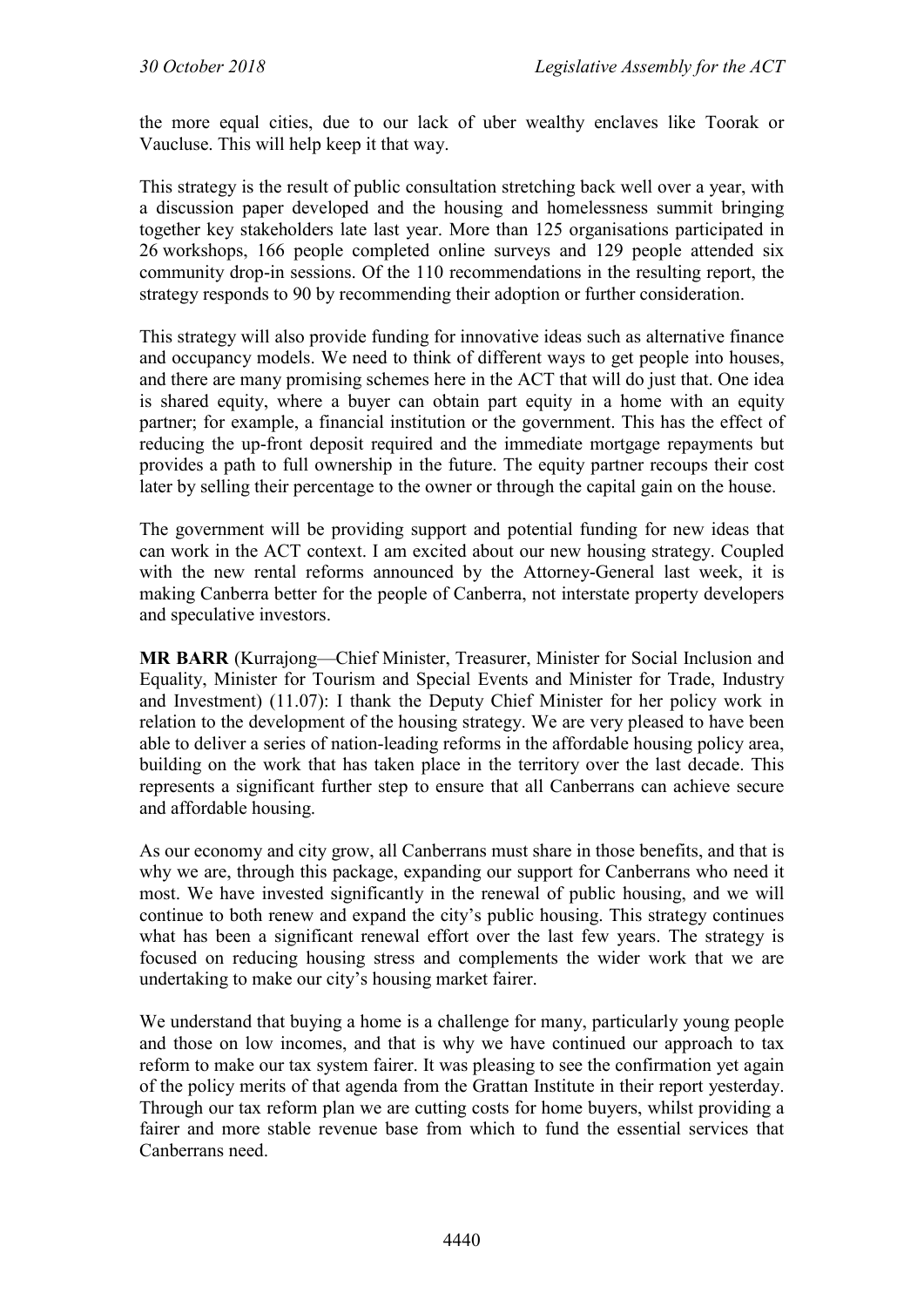Stamp duty is a very significant hurdle for many Canberrans and can add tens of thousands of dollars to the cost of home purchase, and that is why we have been focused on cutting stamp duty in every ACT budget since 2012. We will continue to do so, and by 2021 someone buying a half million dollar home in Canberra will be paying half the amount of stamp duty that they would have been if the reform had not been undertaken.

We are, however, acting further and moving faster on stamp duty reductions, and from 1 July 2019 all first home buyers with a household income under \$160,000 will pay no stamp duty at all. At the same time, we are abolishing the first home owner grants and redirecting all that funding into the full abolition of stamp duty for those with a household income under \$160,000. These changes will help housing affordability and follow on from other reforms that we have introduced.

We are particularly focused on using incentives within the tax system to encourage those who have vacant homes to put them on the market for rental, and that is why we have made changes to land tax to encourage property investors to make their properties available for rent. As our economy grows, we can better target support for people in different stages of their lives. This also includes help for people looking to downsize to more suitable accommodation and provides support for Canberrans who have long-term and permanent disability. We are also helping Canberrans who are experiencing short-term mortgage stress due to unforeseen circumstances.

I think it is important that we continue to advocate for national action on negative gearing and capital gains tax policy reform as this will assist in seeing the direction of housing policy aligned both at a territory level and nationally. It is fundamentally important that both levels of government are pushing in the one direction if we are going to make a meaningful impact on housing affordability. So much of this debate is conducted in a way that some argue for an improvement in housing affordability but argue against houses being cheaper. Those two are mutually exclusive, and we are going to see the mother of all scare campaigns between now and the federal election in relation to changes to negative gearing and capital gains tax.

We have seen the Master Builders Association model a series of policies that are not actually the policies that have been put forward by federal Labor and try to claim that this will lead to a contraction in housing supply. This was comprehensively debunked by the Grattan Institute in their report, and the comments of John Daley on ABC radio Canberra yesterday, I think, should put an end to any debate. The Master Builders Association nationally should be embarrassed by what they have put into the public arena, and the fact that it has only been promulgated in the national media by the *Australian* newspaper tells you something about just how baseless this scare campaign is.

What is fundamentally important to improving the supply of housing at all levels of the housing market is for there to be alignment in policy direction between state and territory governments and the commonwealth. Part of that is the reform of negative gearing and capital gains tax, and that will greatly assist the Australian housing market to respond to the supply-side efforts of state and territory governments.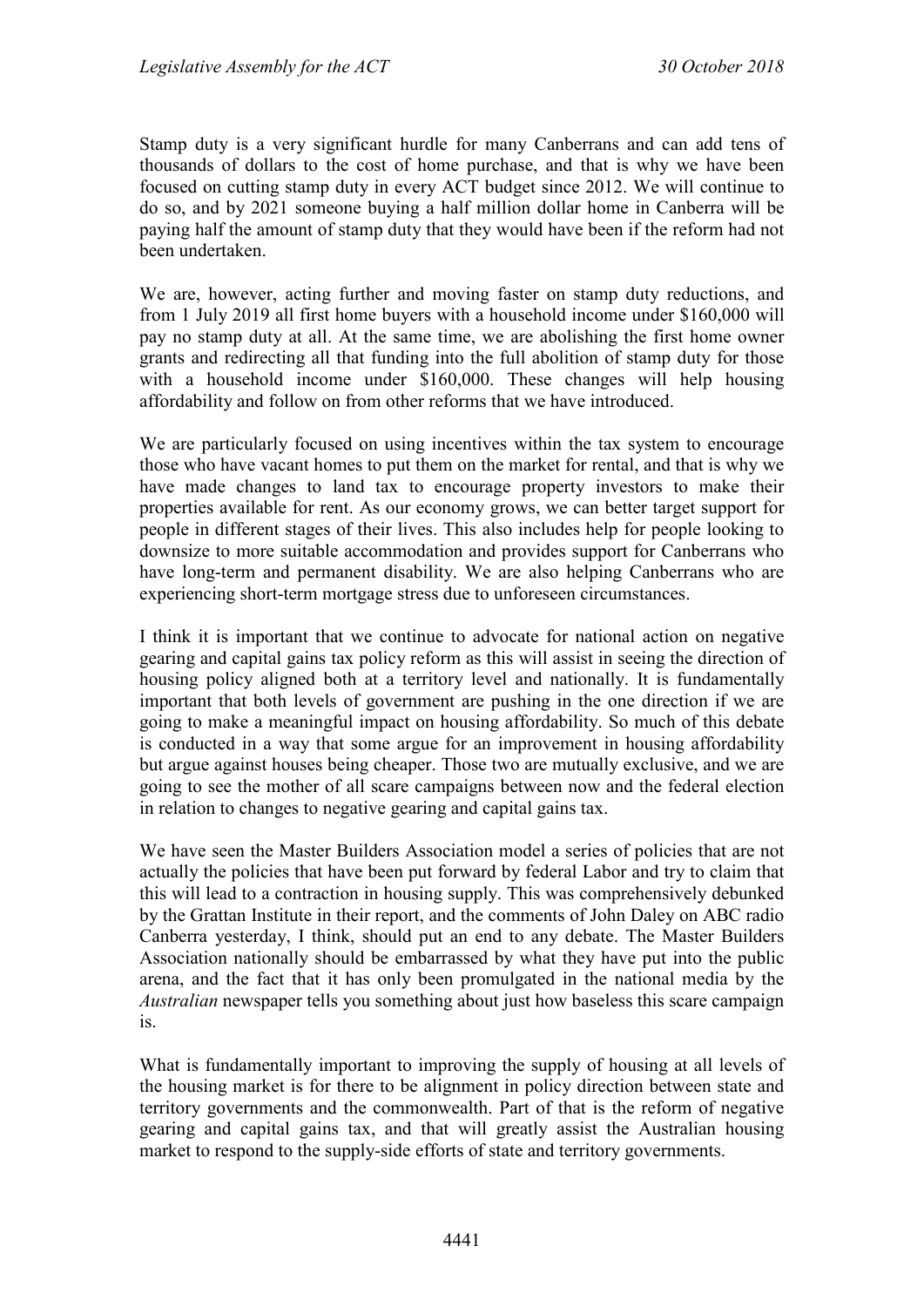I think it is also important to note in this debate that both the Reserve Bank and the Grattan Institute have indicated that in fact the greatest inhibitor to increased housing supply is planning and zoning rules in the states and territories, and that is why the work that Minister Gentleman is undertaking through the Territory Plan work and the missing middle of the housing market is so fundamental to addressing this challenge here in the ACT.

The policies that have been outlined by the Deputy Chief Minister in the housing strategy, the planning work that is being undertaken by the minister for planning, the taxation reforms that the ACT government has been progressively implementing over the last six years and will continue to implement, combined with policy alignment at the national level, a comprehensive agreement between the commonwealth and the states and territories on housing and homelessness, and reform to negative gearing and capital gains tax—all these policies combined will make a difference to improve housing affordability.

But fundamental to all this is that we must transition the debate in this nation on housing away from it being an investment class into it being a fundamental human right. That is what is at stake in this nation over the next five months. There is a very clear policy difference between the two major parties on this issue, and Australians will decide at the next federal election what sort of housing policy we are going to pursue as a nation.

But if you think about it and boil it down to the simple realities, we cannot have a situation in this country where people expect to invest in housing and have a capital gain of between five and seven per cent every year and an investment return of between five and seven per cent on a housing asset, and wages only growing by two to three per cent, and think that that can continue forever and that you can somehow solve housing affordability and access to housing in a situation where there is an expectation from a significant part of the community that they can just continue to invest in this economically unproductive asset and get returns like that whilst those who are trying to enter into the housing market are seeing their wages grow by only two to three per cent annually.

That equation is not sustainable in the long term. What has led to it is capital gains tax policy and negative gearing policy at the federal level. That is what is driving this. That has to change. And that, combined with a big supply-side effort from state and territory governments, could make a meaningful difference. That is what we are calling for nationally. That is what we are delivering locally. I commend the Deputy Chief Minister for this policy work.

**MR GENTLEMAN** (Brindabella—Minister for the Environment and Heritage, Minister for Planning and Land Management, Minister for Police and Emergency Services and Minister assisting the Chief Minister on Advanced Technology and Space Industries) (11.09): I rise to make some remarks on the statement my colleague the Deputy Chief Minister has delivered on the government's housing strategy. As both a Labor member for Brindabella and the planning minister I am delighted at the investments this strategy makes in new homes, in the renewal of others and its commitment to set aside land release for public, community and affordable housing.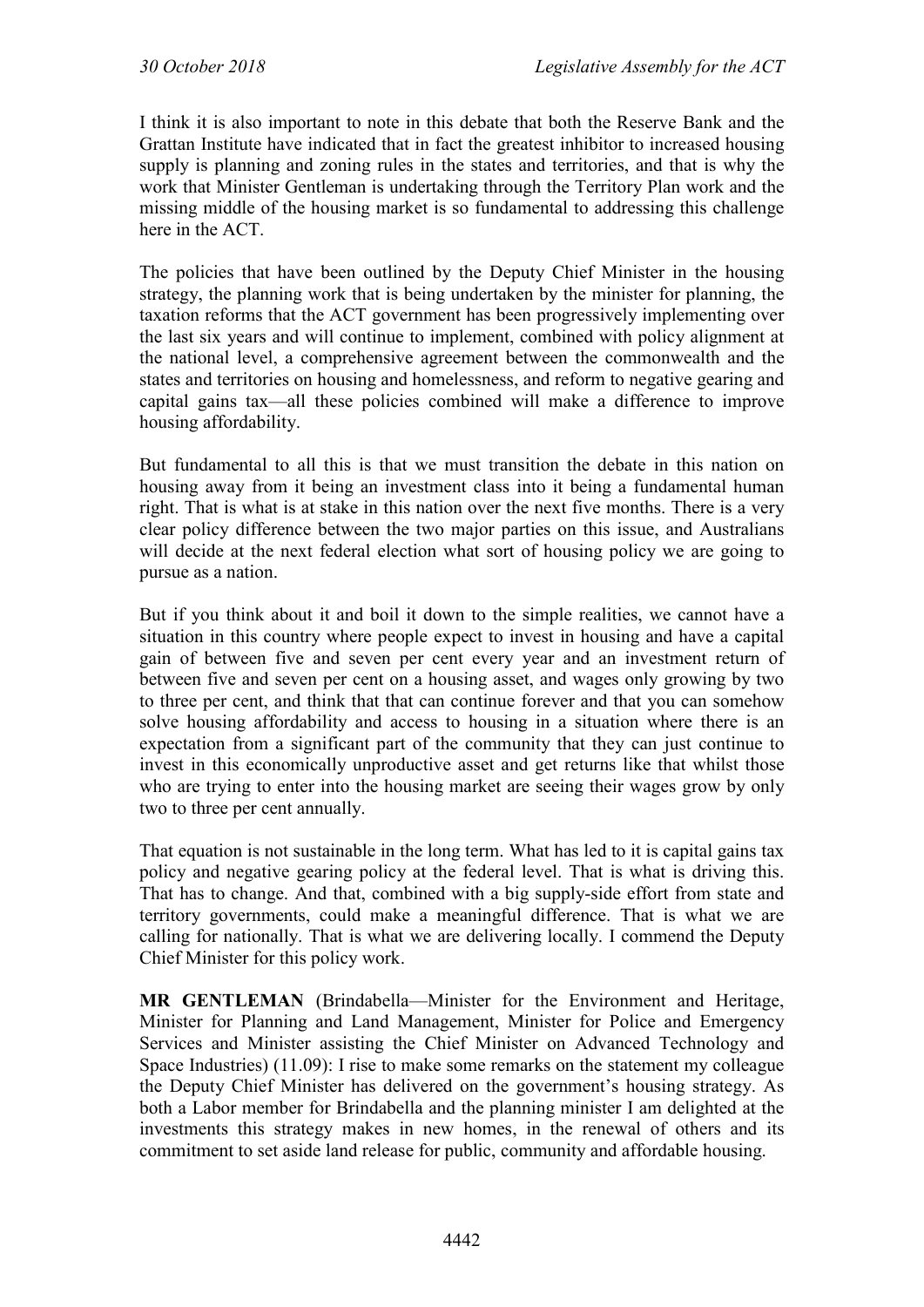The commitment to set aside 15 per cent of land release encompasses both in-fill and greenfield sites. This commitment means that we can deliver different types of housing to support low income and disadvantaged Canberrans while also meeting the future growth and housing needs of our city. This government is also helping renters and we have strengthened protections in helping tenants to make rentals their home.

We are a growing city and the government is working to make Canberra a vibrant and more inclusive city. The housing strategy is making investments that will benefit all Canberrans. It stands in the proud tradition of Labor governments. Out Labor government will invest \$100 million in public housing over the next five years and deliver at least 200 new homes and the renewal of a further 1000 homes.

We do not just talk and posture about helping our most disadvantage; we act and we invest to build more inclusive communities that provide opportunities for all. We listen to what our community is telling us, including the delivery of mixed use of housing types and choices for Canberrans.

This strategy is wide-ranging and diverse, and I encourage every Canberran to take a look at the housing strategy website at www.act.gov.au/homes/housing and see what this strategy has to offer for you. The strategy has some very strategic vision. The strategy will encourage and promote a housing market that meets the diverse and changing needs of the Canberra community and enables a sustainable supply of housing for individuals and families at all income levels.

The goals and objectives are very clear: provide an equitable, diverse, and sustainable supply of housing for the community; provide land and housing development opportunities to meet demand; set a 15 per cent target for social and affordable housing; maintain a healthy land and housing development pipeline; provide a diverse mix of housing types and choice; facilitate innovative design and delivery mechanisms; and encourage well-designed, environmentally sustainable and accessible housing.

The goals on reducing homelessness are: build strong ACT government community sector partnerships to effectively address homelessness in the ACT; intervene early and reduce intergenerational impacts of homelessness; address gaps in our service system and respond to new and emerging groups vulnerable to homelessness; improve pathways out of homelessness; develop a strong and sustainable homelessness services sector supported to enhance workforce and organisation capability; establish an integrated and coordinated human services system across ACT government; strengthen social housing assistance to grow and renew social housing to better meet demand; build a range of housing options designed to meet a diverse and contemporary tenant need; develop a tenancy service that focuses on client outcomes and responds to individual needs; and provide a better customer experience through a modern and digital service platform for current and future tenants.

We are also increasing affordable rental housing to: grow and diversify the community housing sector; grow the supply of affordable private rental properties; strengthen rights and protections for tenants; and provide targeted advice and support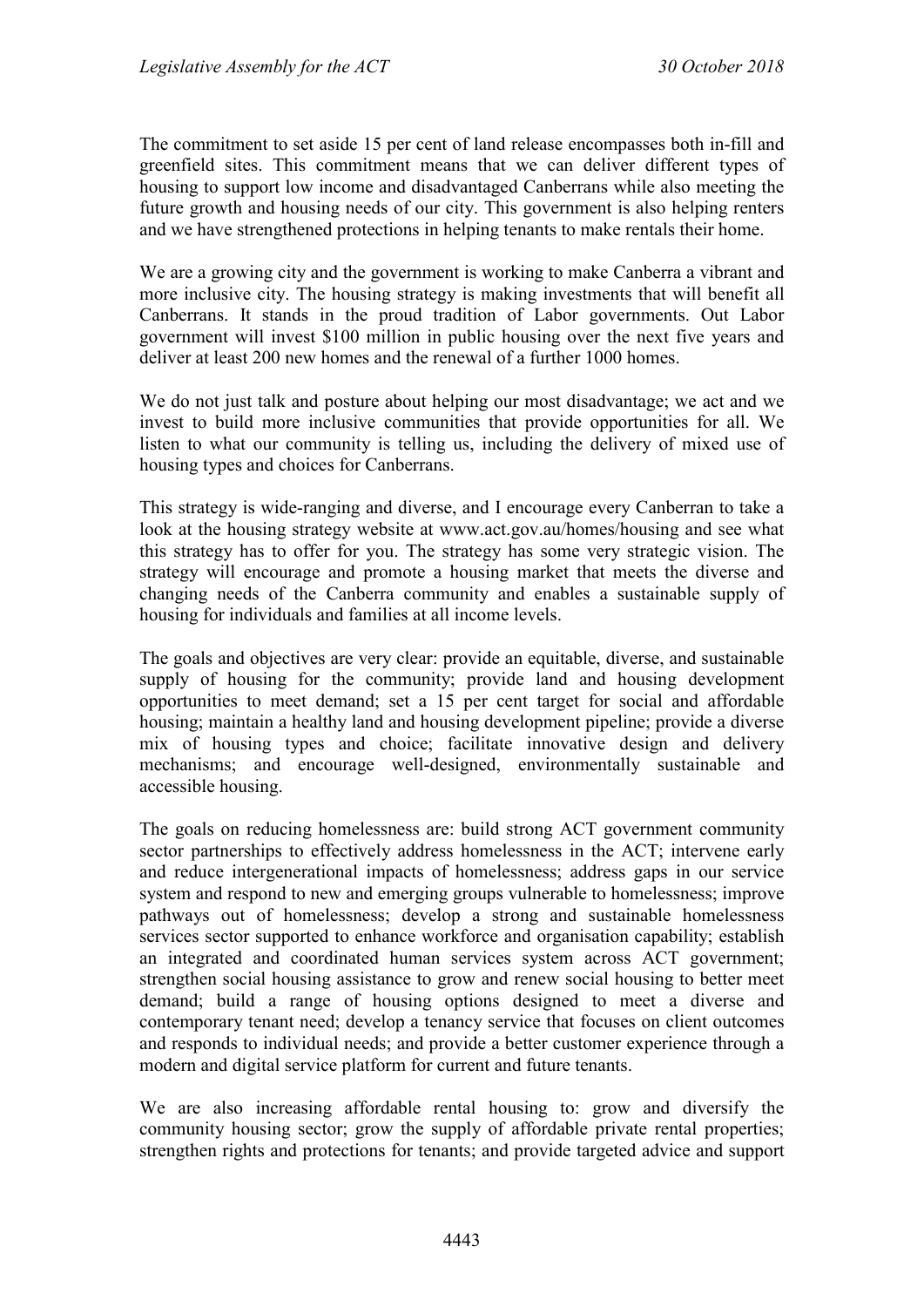to tenants and landlords. We are targeting programs to: increase the supply of affordable housing for vulnerable and disadvantaged households; increase affordable home ownership and provide more affordable homes for purchase; and increase home ownership through alternative finance and occupancy models.

We have an implementation plan that contains the actions to deliver on the goals and objectives of the ACT housing strategy. The implementation plan will be monitored, reviewed, and updated annually.

I thank the Chief Minister—I particularly echo his words in regard to housing investment and wages growth across Australia—and the Deputy Chief Minister for their leadership in delivering this important strategy. I also thank the many public servants who helped in the creation and delivery of the housing strategy and especially acknowledge the leadership and officials within my directorate of Environment, Planning and Sustainable Development. I commend the strategy and the statement to the Assembly.

**MS CHEYNE** (Ginninderra) (11.14): The ACT housing strategy is clearly something of major interest to all of us in this chamber. As I can echo from what we have heard previously: every Canberran should have access to a secure home; and housing and having a roof over your head should be a fundamental right. While the ACT on average is the country's most affordable jurisdiction in which to buy and second-most affordable jurisdiction in which to rent, there is no doubt that many people on low incomes are struggling.

Canberra is growing; our population is set to hit 500,000 residents by 2030. If this growth rate continues as expected an extra 3000 new homes will be needed each year to accommodate everyone, putting pressure on land availability. All land is finite but in the ACT it is especially so. In the meantime, a mix of high wages and low unemployment has placed pressure on our existing housing stock, and it is important that we act now.

I commend Minister Berry, like my colleagues, for the significant amount of work and consultation that has gone into developing the ACT housing strategy. It will guide housing in the ACT for the next decade, and I know that it has not been easy. This is complex; it is hard policy. But this strategy aims to: ensure a diverse and sustainable supply of housing for the community; tackle homelessness and strengthen social housing assistance; and increase affordable rentals and affordable home ownership. These objectives will shape housing policy, planning and delivery. It is a complex piece of work, and it is something that is really important to get right.

As you might be aware, given that some of Belconnen's suburbs fall within your own electorate, Madam Assistant Speaker, Belconnen's backbone is social and public housing. I am sure that constituents right across Belconnen will be embracing the housing strategy. Indeed, anyone who looks at the indicative land release program for the Belconnen region will see that significant releases are proposed over the next five years from Strathnairn to the Belconnen town centre and quite a few areas in between.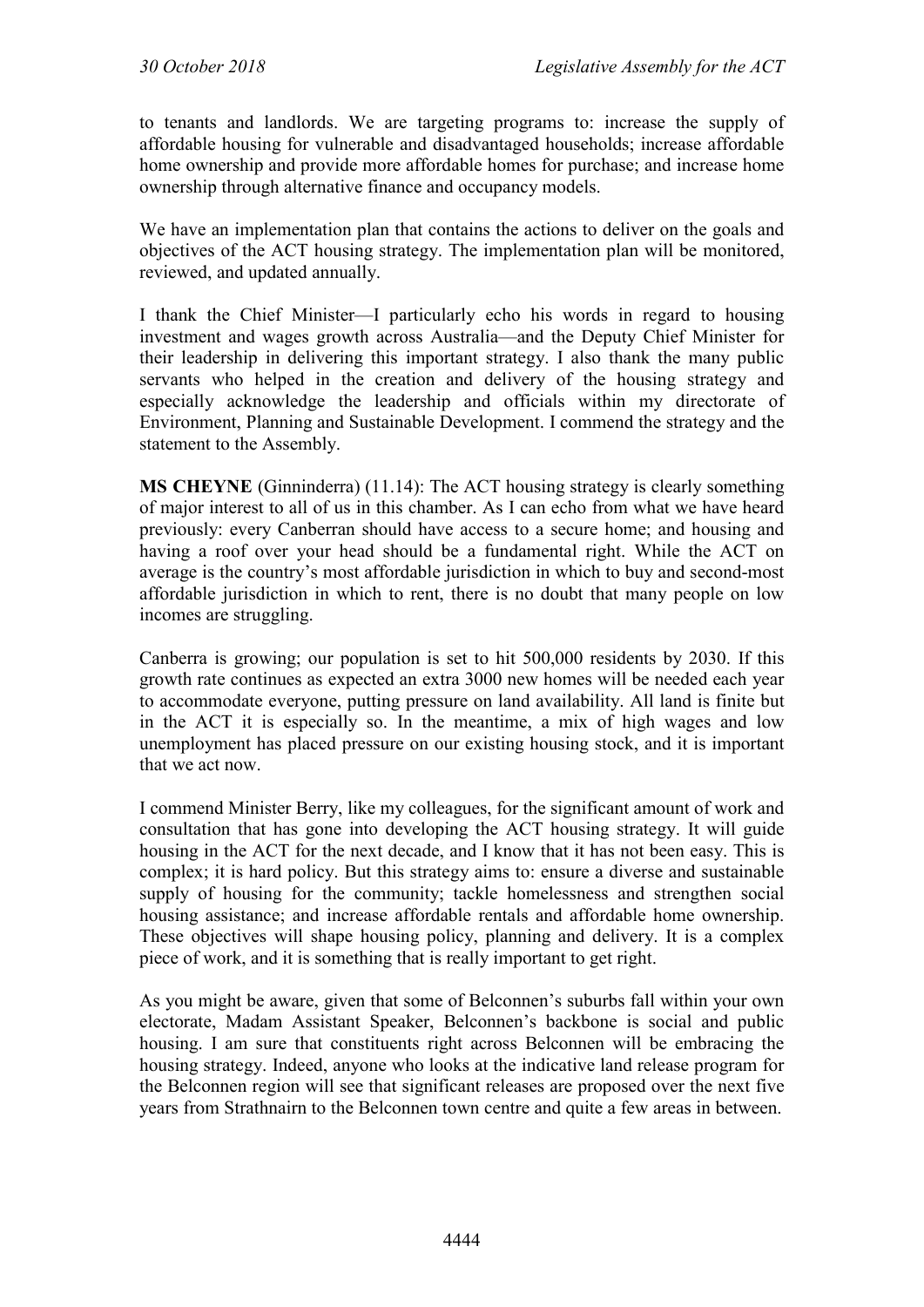Dedicating 15 per cent of the government's annual indicative land release program each year to growing Canberra's supply of public, community, and affordable housing is fantastic and will go a long way to tackling housing affordability in the ACT.

The ACT housing strategy also complements projects like Ginninderry in Ginninderra and the initiatives underway there, such as the developments of the flexi-living series. Like other new residential areas, 20 per cent of homes at Ginninderry will meet a range of affordability criteria. It is also pleasing to note today's announcement that Ginninderry will be proceeding to the next approval stage after a rigorous environmental assessment.

When focusing on the provision of affordable housing, it is important that we ensure that Canberra's renters are not left behind. Safeguards for tenants and the strong support these have already garnered in the community, particularly in the past week, underpin key elements of the ACT housing strategy. Reforms proposed for the Residential Tenancies Act are about fostering fairness in the conditions set by landlords, including increases in rents, and fairness in the decisions that impact tenants, such as whether our dear pets are allowed.

Aside from strengthening the rights of tenants the strategy also aims to grow the supply of affordable private rentals in the ACT and provide targeted advice for tenants and landlords.

The ACT housing strategy is about more than a roof over one's head. Good, safe housing impacts many facets of our lives, including our employment, education and mental health to name a few. We need to make sure that we have the focus here, and with Minister Berry we absolutely have this focus. I commend the strategy.

Question resolved in the affirmative.

### <span id="page-24-1"></span><span id="page-24-0"></span>**Courts construction project update Ministerial statement**

**MR RAMSAY** (Ginninderra—Attorney-General, Minister for the Arts and Cultural Events, Minister for Building Quality Improvement, Minister for Business and Regulatory Services and Minister for Seniors and Veterans) (11.19): Before I provide the Assembly with an update on the new ACT law courts project, I would like to take the opportunity to remind members of the genesis and the nature of the project. In December 2013, the government announced that the new court facilities would be the first project in the territory to be delivered by way of a public-private partnership, the PPP model. Among the key benefits of a PPP delivery model is that the government is insulated from delivery risks while the private sector is incentivised to deliver whole-of-life cost efficiencies, innovation and outcome-focused service delivery.

The law courts project provides the Australian Capital Territory with cutting-edge modern court facilities that meet the current and future needs of our justice system. This project represents an investment of \$160 million for the ACT government and brings the ACT's court system into the 21st century with a fit-for-purpose facility that will serve our community for decades to come.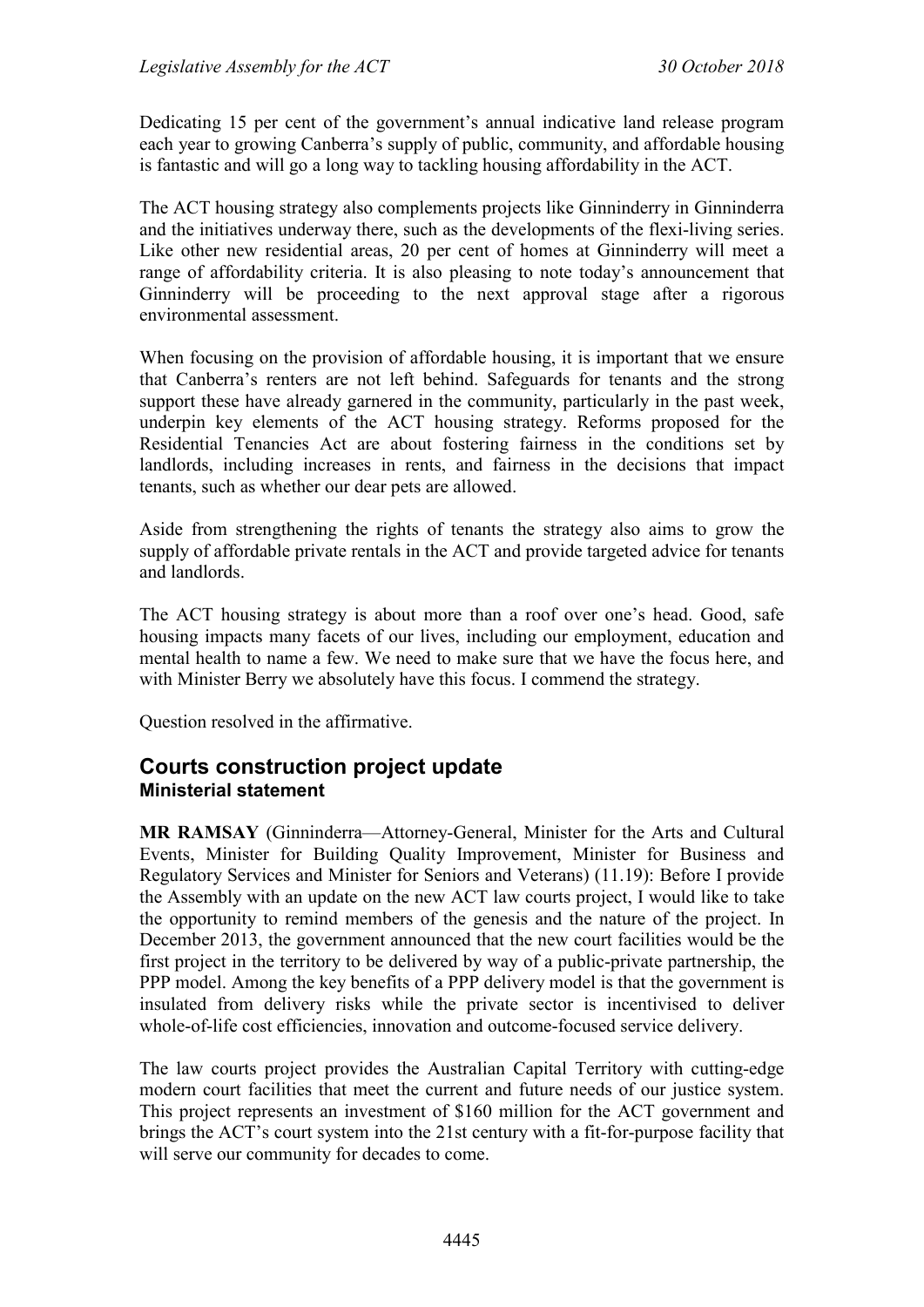The project is being delivered in two main stages. Stage 1, which, I am pleased to announce, officially reached technical completion on 25 September 2018, includes the new four-storey building fronting Vernon Circle, refurbishment and reconfiguration works in the existing Magistrates Court building, and a new entrance foyer linking the two existing buildings. While I am sure that members will have noticed that some of the facade facing Vernon Circle is still missing, I am advised that the arrival of the missing cosmetic panels is imminent.

Stage 1 was moved into over the weekend of 13 and 14 October this year, with its first official use on 15 October a ceremonial sitting to mark the pending retirement of the Director of Public Prosecutions. This sitting was, importantly, preceded by a smoking ceremony conducted by Ngunnawal elder Adrian Brown to prepare the building for use with cultural integrity.

Stage 1 of the ACT courts project features six new courtrooms, including five jury courtrooms, new judges chambers, an extensive new library, a new public entry serving both the magistrates and supreme courts, and contemporary jury facilities. The new foyer includes two magnificent large-scale artworks, a cafe and a modernised security clearance area. Jury access and circulation have been carefully designed to be private and secure, meaning that jurors no longer have to move through public areas whilst serving. The court registry area has also been fully refurbished, bringing these areas up to modern standards. All jury deliberation rooms have access to outdoor spaces, comfortable furnishings and inbuilt technology to assist in reviewing evidence.

The new facilities feature a dedicated remote witness zone with seven new videoconference suites and waiting areas for the comfort, privacy and safety of those giving evidence. The remote witness suites each have a family room attached, catering for witnesses who may have children in their care, and extend into informal spaces and kitchen facilities for their convenience.

New technology is a major feature of the new courts, with all courtrooms equipped with state-of-the-art systems that allow multimedia evidence to be broadcast to all participants and the public gallery simultaneously. In addition, we now have the ability for in-court and remote witnesses to use touchscreen annotation of electronic evidence in real time to augment verbal evidence during proceedings. The ACT is the first jurisdiction in Australia to provide this technology in all of its courtrooms and remote witness rooms.

The new facilities have been welcomed by the judiciary and the legal profession. The building as a whole will achieve a five-star green star rating and has an abundance of natural light throughout the complex, including in the new courtrooms. The new facility will enable efficient access to justice, particularly given the greater number of jury courtrooms.

The construction of stage 1 has presented some challenges for the courts given the proximity of the building work to the existing courts. I thank the judiciary, both magistrates and judges, for their patience, their cooperation and their support during this period. However, it is important to note that during the construction phase for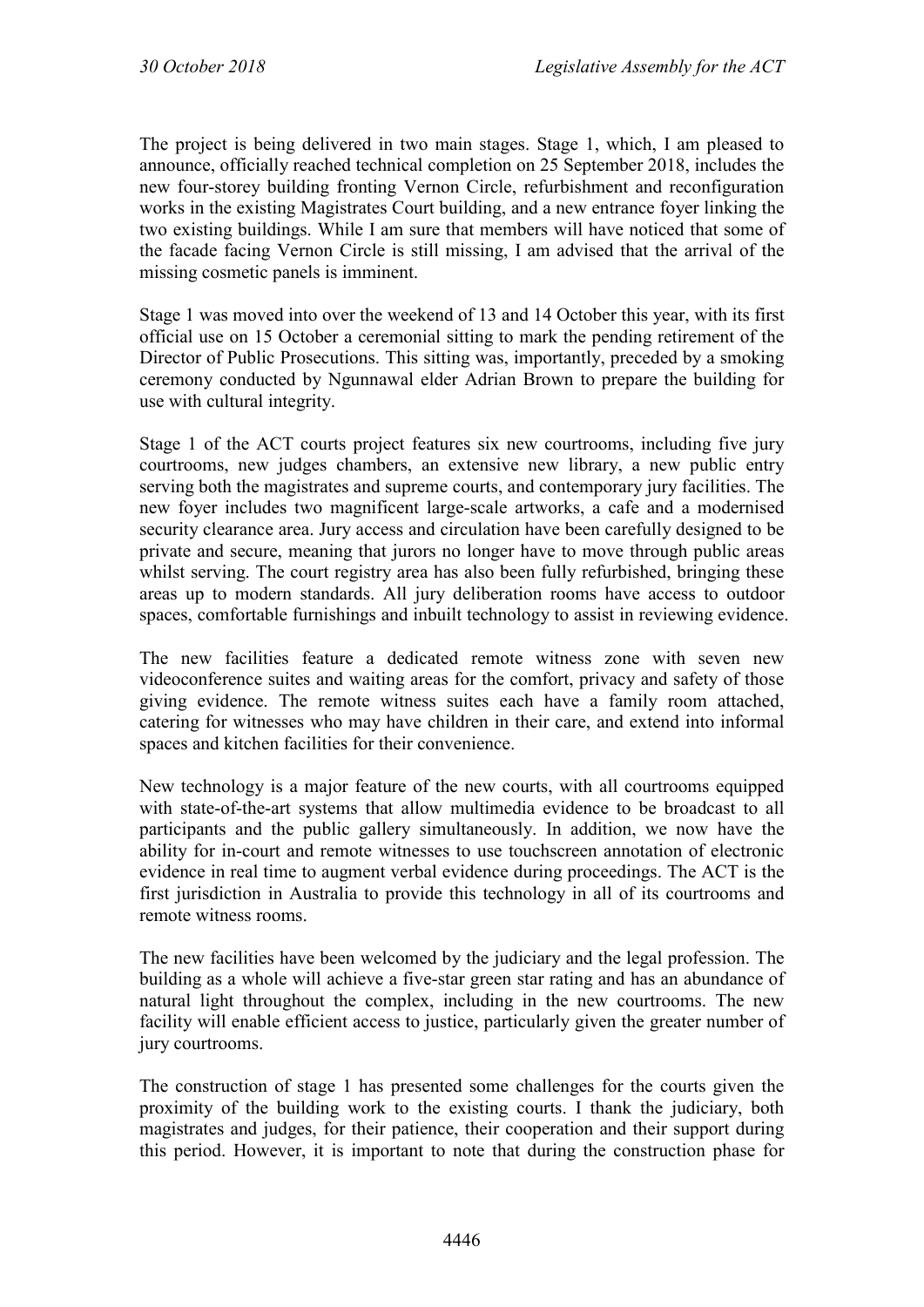stage 1 the court has retained the use of the same number of courtrooms, both jury and non-jury, as were available prior to commencement of the project, and the essential work of the courts has not been impeded by the works. In the coming months the precinct will continue to transform, with installation of the feature artworks being completed, the facade being finished and landscaping continuing.

Like stage 1, stage 2 works will be managed so that there is minimal disruption to the courts' functions, and it is expected that stage 2 will be completed in the third quarter of 2019. Stage 2 will include refurbishment of the two remaining courtrooms in the heritage court building as well as construction of mediation suites, hearing rooms and spaces for justice support groups.

Again I take this opportunity to thank everyone for their commitment in the delivery of this major milestone for the project, and I look forward to the completion of stage 2, while stage 1 will significantly improve access to justice for all Canberrans.

I present the following paper:

Courts Construction Project—Update to the Legislative Assembly on the progress, October 2018—Ministerial statement, 30 October 2018.

I move:

That the Assembly take note of the paper.

Question resolved in the affirmative.

### <span id="page-26-1"></span><span id="page-26-0"></span>**Zero emission vehicle and climate action summits Ministerial statement**

**MR RATTENBURY** (Kurrajong—Minister for Climate Change and Sustainability, Minister for Corrections and Justice Health, Minister for Justice, Consumer Affairs and Road Safety and Minister for Mental Health) (11.26): I am pleased to provide a report back on my recent overseas trip where I represented the ACT at the Zero Emission Vehicle Summit in the United Kingdom and the Global Climate Action Summit in the United States. Between 5 September and 17 September, I took part in both these summits and participated in a number of meetings and site visits which were relevant to both my climate change and sustainability and mental health portfolios.

The trip was an important opportunity to promote the ACT's leadership role in action on climate change, to learn what other jurisdictions around the world are doing to reduce their emissions and to develop relationships which will help us to meet our own climate change goal. This work will help inform the development and implementation of our new climate change strategy, which lays the groundwork for getting the ACT to zero net emissions by 2045.

There were a number of highlights from my trip, including signing the ACT on to a multilateral agreement called the Birmingham declaration to encourage the uptake of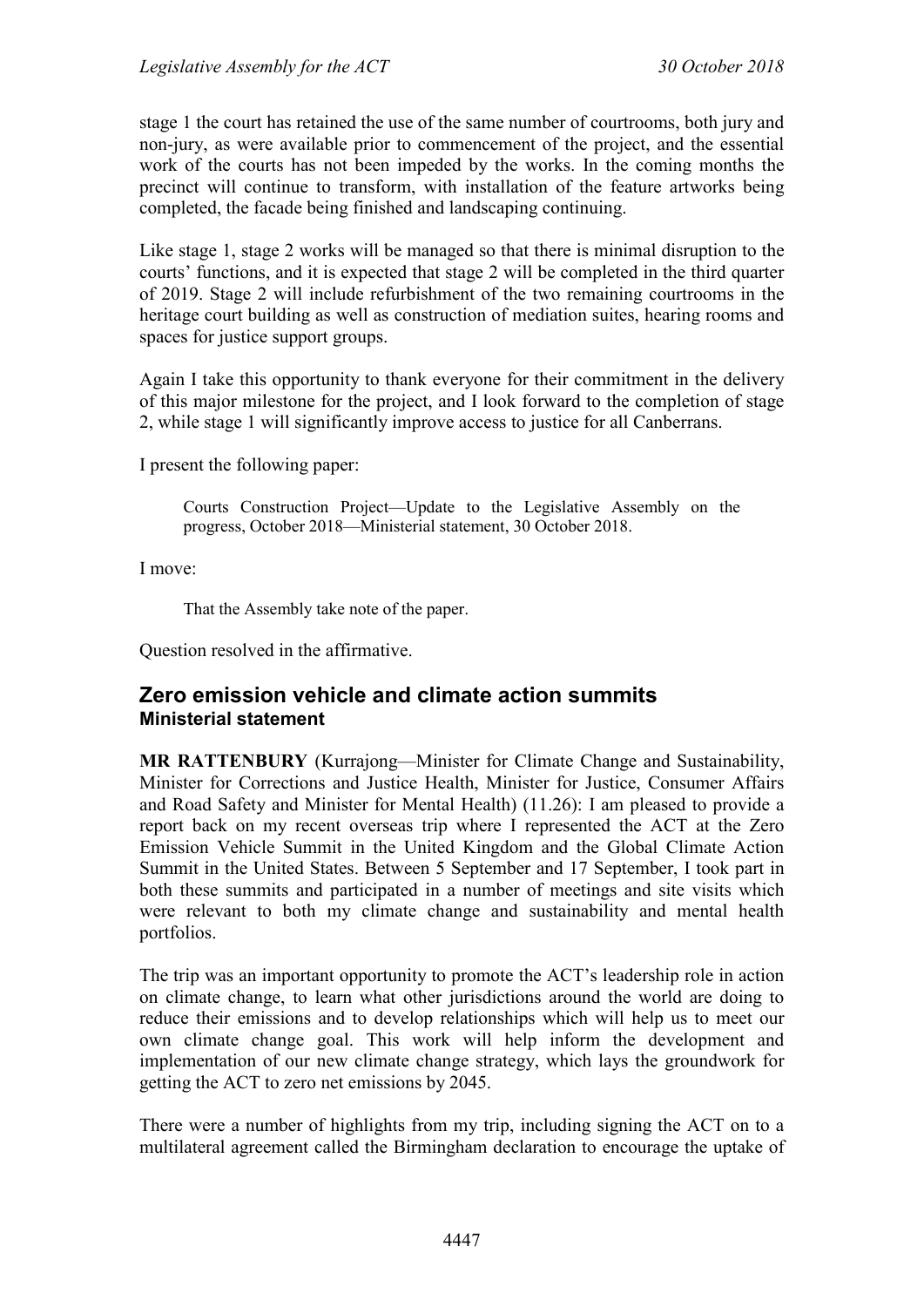zero-emission vehicles; co-hosting an affiliate event to the Global Climate Action Summit with the City of Sacramento, California, and signing the ACT on to an agreement with Sacramento called the carbon zero cities declaration, whose focus is to enable mid-sized cities to work more effectively together to reach zero greenhouse gas emissions; speaking to a large global audience on panels on zero emission vehicles and 100 per cent renewable energy panels and at a plenary session to announce that the ACT has joined the global Powering Past Coal Alliance; and meeting with various mental health stakeholders and visiting facilities in the UK, including visiting a recovery college in London and the mental health triage team at Oleaster psychiatric hospital in Birmingham. These are successful pioneering initiatives in mental health policy which are being implemented or can inform future service delivery in the ACT.

I would now like to provide some further details about these highlights and other aspects of the trip. The Zero Emission Vehicle Summit was hosted by the UK government in Birmingham on 11 and 12 September. The UK is seeking to accelerate its work on zero-emission vehicles and has a goal to have no more non-electric cars sold by 2040. The Zero Emission Vehicle Summit was the world's first global summit to focus on zero-emission vehicles and brought together ministers, city leaders, policymakers, industry leaders and financial and academic institutions.

I was invited to the summit to be a panellist on local leadership in the transition to the zero-emission vehicles. This was an excellent opportunity to speak about the work of the ACT government and be recognised on the global stage as a leader in transitioning to zero-emission vehicles. I also spoke about the importance of local jurisdictions taking a strong leadership role in tackling climate change, as we are doing here in the ACT.

With transport expected to create over 60 per cent of the ACT's emissions by 2020, mostly from private car use, we are strongly committed to reducing greenhouse gases by encouraging active travel, providing high quality low-emissions public transport options and transitioning to zero-emission vehicles. The conference provided the opportunity to talk to leaders in zero-emission vehicle action from around the world and to learn about the challenges and successes they have experienced. This is useful information as the ACT seeks to actively transition to zero-emission vehicles.

Attending this summit also provided an opportunity for me to sign the Birmingham zero-emission vehicles declaration on behalf of the ACT. The Birmingham declaration expresses a shared commitment to achieving the transition to zero-emission vehicles by supporting the development of zero-emissions technology and collaborating internationally.

The statement of the ACT government, made as a supplement to the Birmingham declaration, commits us to a number of key actions. These include but are not limited to: transitioning the ACT government's passenger vehicles fleet to zero-emission vehicles from 2020-21 where fit for purpose; requiring all new multi-unit and mixed-use developments to install vehicle charging infrastructure; providing transit lane access to zero-emission vehicles until 2023; and supporting new and innovative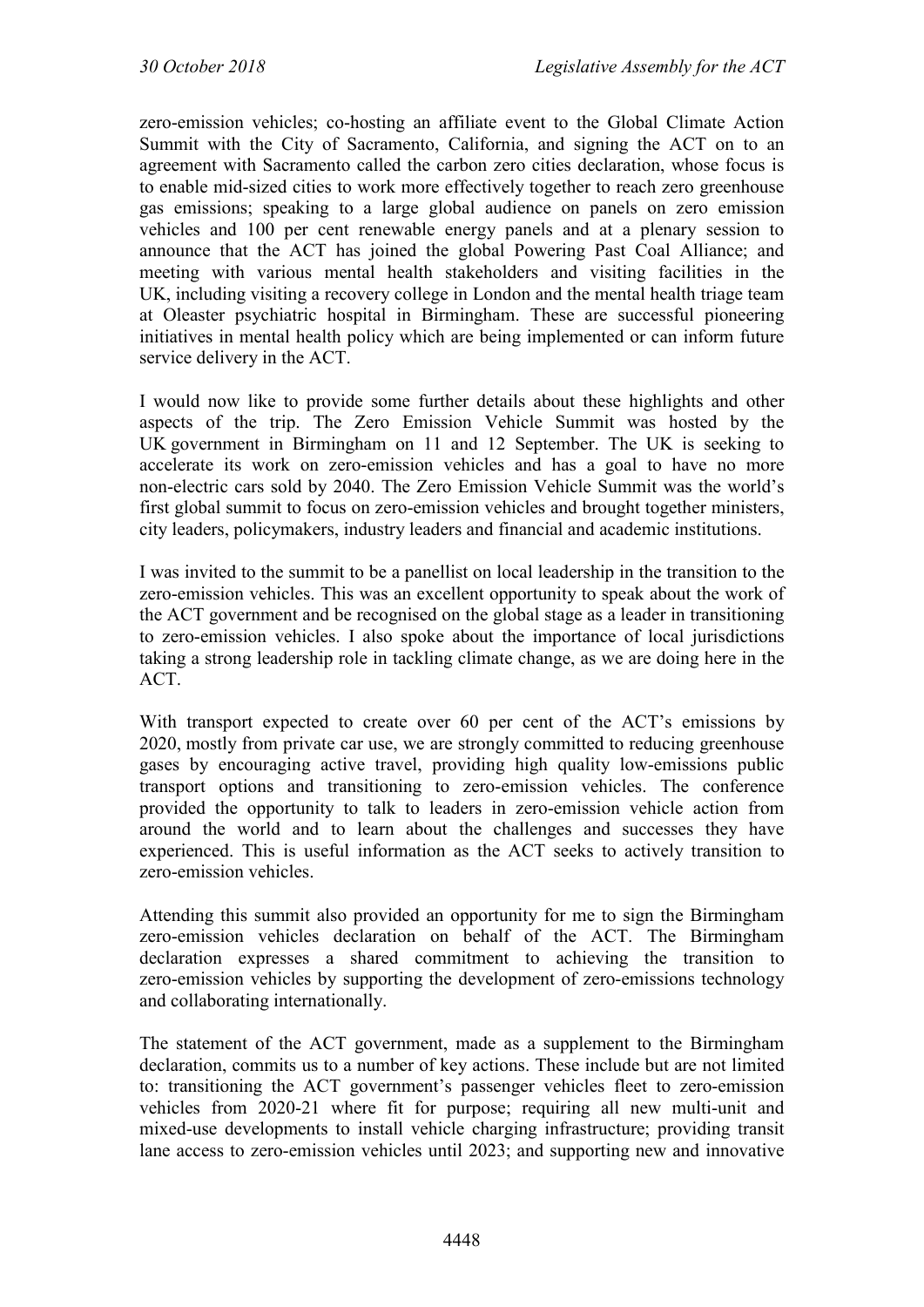business in the zero-emission vehicle sector to maximise job creation and economic development in the territory.

In the days leading up to the Zero Emission Vehicle Summit, I was able to attend a number of meetings and site visits. I met with Dame Julia King, Baroness Brown of Cambridge, who is the chair of the UK's subcommittee on climate change adaptation.

The UK, like Australia and like the ACT, is already feeling the impacts of a warming climate. The UK's climate and environment are quite different from those of the ACT, of course. Still, in many ways the climate change impacts for which they are preparing are the same; they are already seeing significant heatwaves that are threatening people's health, and they are preparing for more extreme weather events.

In other ways their challenges are quite different and unique. The UK rarely worries about bushfires, as we do, but they are now increasingly experiencing bog fires. The UK is home to vast amounts of natural peat bog, and the increased temperatures are now causing these to catch alight. It is a strange and previously very rare event which does not tend to cause a threat, but does quickly destroy an already rapidly diminishing natural soil resource. At current rates of destruction, primarily erosion, they think their peat bogs have only 40 more years of life left.

The UK is already seeing sea level rise that is impacting coastal communities, and a number of towns are planning for how they defend the town, with seawalls, for example. Smaller, isolated towns face a troubling utilitarian quandary, as building structures to defend from sea level rise is very expensive.

Like the ACT, the UK is looking at various measures in its cities to adapt to climate change. It is getting hotter, so buildings need to be designed to deal with heat, something the UK previously rarely thought about. Cities, too, will need more green spaces and living infrastructure to help combat the urban heat island effect. That is something I think that the ACT can lead in. We are already the bush capital, and our first living infrastructure strategy is in development.

As with anyone who is looking at climate change, the message from the climate adaptation committee chair is: "Take action." Governments need to take real action and make real commitments—serious ones, science-based ones—and they need to do it now. It is not a surprise. The UK are literally seeing floodwaters rise and cost lives and millions of dollars. Their temperature rise charts are predicting temperature rises in the range of four to five degrees in parts of the UK in the next 50 years.

The action message is a good and important message for us as the ACT finalises its next action plan to take us to zero net emissions by 2045, and a reminder that adaptation strategies must be an important component of this plan.

In Birmingham, I met with Councillor Waseem Zaffar, Cabinet Member for Transport and Environment for Birmingham City Council, to draw lessons from how Birmingham is tackling climate change and promoting the uptake of zero-emission vehicles. Birmingham is aiming to reduce greenhouse gas emissions by 65 per cent on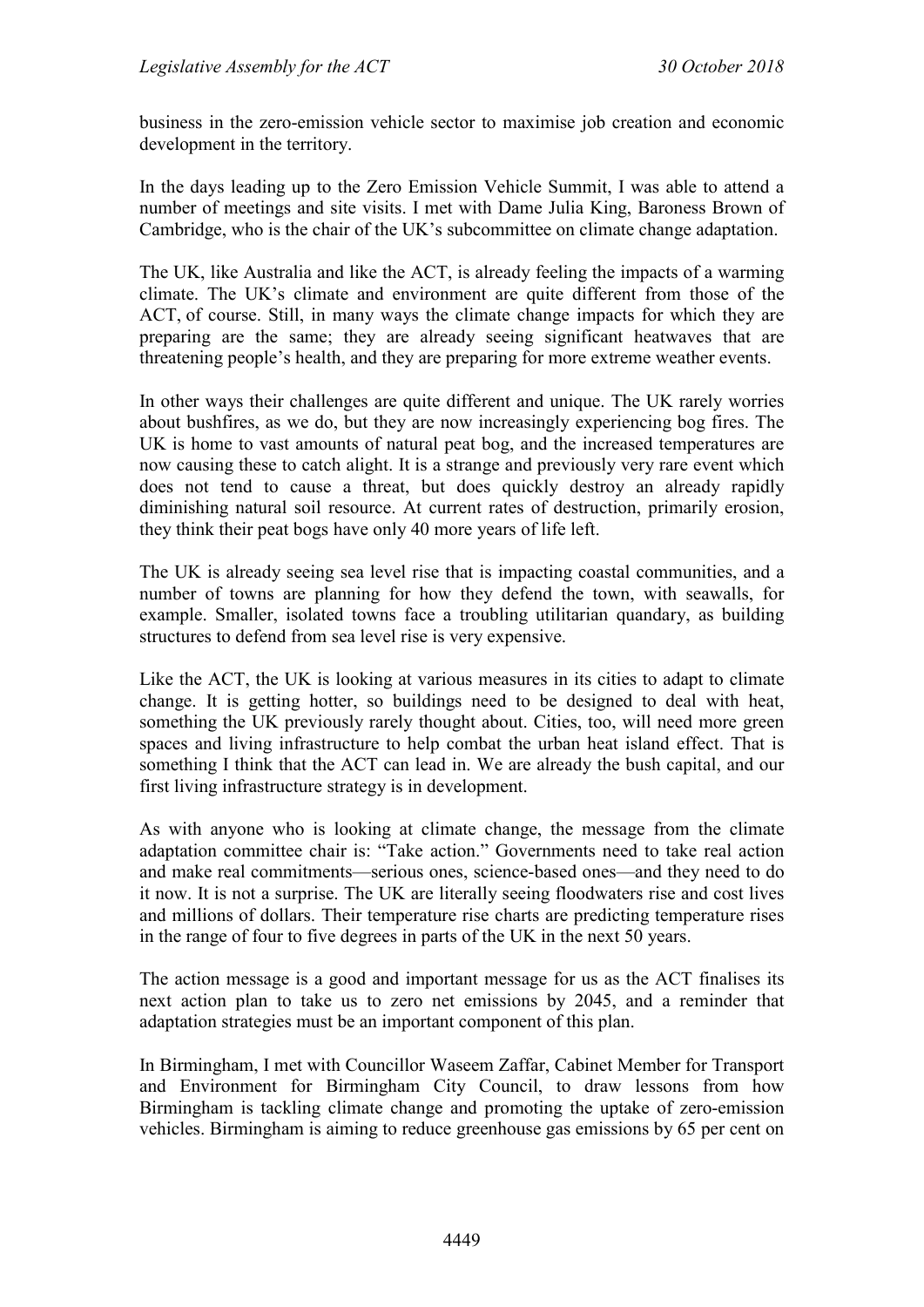1990 levels by 2030; that is close to the new interim targets we have just adopted in the ACT.

Birmingham has a population of about one million people. It has traditionally been a heavily car dependent city and is now at a stage where it desperately needs to deal with the problems that this has caused. Its congestion and air quality issues are now so serious that it is working to implement a clean air zone. This places limits on the types of vehicles that may drive in the city, with banning of the more polluting vehicles. This is not an easy change to implement, and the council particularly needs to consider how it will impact on its more vulnerable residents.

In some ways Birmingham offers a glimpse of where fast-growing Canberra could be headed if we do not act quickly and early to build a more compact city that favours sustainable transport modes over the private car. Our transport, planning and climate policies need to ensure improved public transport, walking and cycling, and high quality urban infill and compact design.

Birmingham is excelling in several areas which we in the ACT can study and learn from: it is building "living infrastructure" like green walls and roofs, it has an interesting energy efficiency retrofitting program, and it is advanced in its use of zero-emission buses.

I also took the opportunity to travel from London to Brussels to have a number of meetings with EU and international counterparts. These meetings with the European Commission and ICLEI—Local Governments for Sustainability—particularly focused on learning about action being taken in Europe at a regional and city level to reach zero emissions in the next decades, and the practical steps that cities like Canberra can take. When we are part of these city networks and relationships we do not need to do it all alone; we can trade our best practice initiatives and make progress faster.

It was refreshing to see that the EU are not mired in the gross, denialist politics that infect the Australian parliament. Climate change action is generally very well accepted in the EU and even has cross-party political support. The EU are instead focused on how they can meet the climate change challenge. In fact the organisations we met with see transitioning to a carbon-free future as a voyage full of new opportunities. That is what we are focused on in the ACT as well. Interestingly, the EU makes seven-year forward budget commitments. The latest one commits 25 per cent of all new spending to climate change initiatives. That is some  $\epsilon$ 32 billion.

Visiting the UK also provided the opportunity to explore some interesting initiatives related to my mental health portfolio and see how they were being implemented in a health system that is not dissimilar to our own. In London I visited the South West London Recovery College. This is a facility that takes a recovery-based approach to mental health, offering courses to people facing mental health challenges. Available courses are designed to empower people dealing with and recovering from severe and enduring mental illness and include things like: leading into healthy lifestyle; planning your own recovery; mindfulness; dealing with stress; and telling your own story. The philosophy is to help people become experts in their own self-care and wellbeing, and in this way assist them in their recovery journey.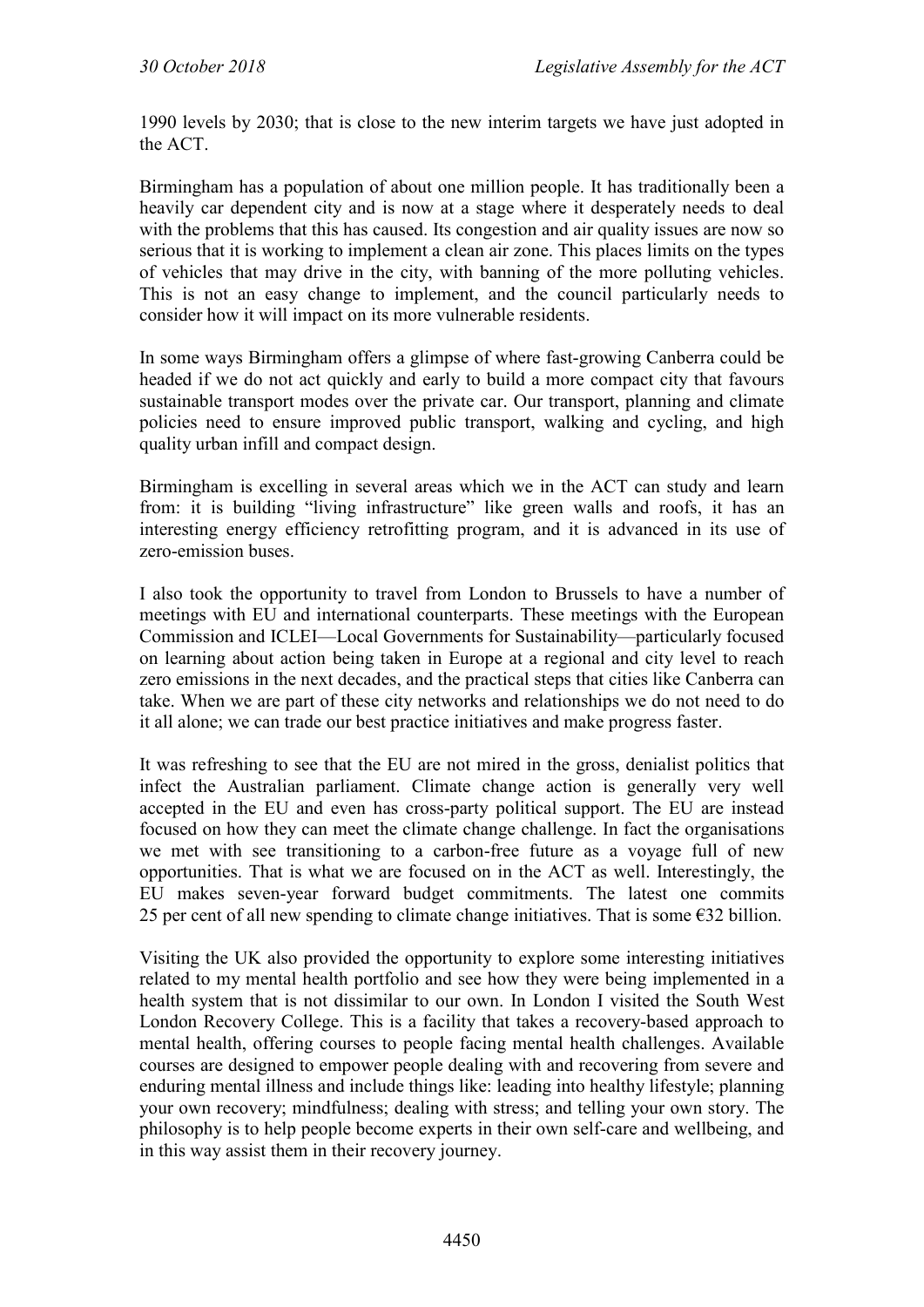The recovery college is focused on the idea of co-design and co-production. This means that the teachers and students create and deliver the courses collaboratively. The peer-teacher model is also central, that is, the people running courses are peers who have shared experience with mental illness. The south-west London college I visited was the first of its kind to be developed in the UK. As well as the obvious health benefits, it has proved to be a cost-effective model for treating people with mental illness, meaning a reduction in bed days and community contacts; that is, the use of other funded services. As members will recall, the ACT government has funded a recovery college project here in the territory. Visiting the London college enabled us to garner valuable insights into the operation of a college as well as to make connections to allow future collaboration.

While in Birmingham, I also met with the managers of the Oleaster psychiatric hospital and toured the facility. There are several impressive features of this hospital. Of most interest to me was the fact that it employs a model called the PACER model. PACER stands for police, ambulance and clinical early response. Under this model, there is a joint crisis response from police, ambulance and mental health clinicians to people experiencing a behavioural disturbance in the community. The key to the model is that these three services are combined into one response unit.

I saw this PACER model in action, including by accompanying a PACER group to an incident and talking to the people on the ground about how it operates. It appears to be a smart and efficient response in terms of resource management, as well as ensuring that there is a patient focus when it comes to incidents involving people with mental health issues. Responding with the PACER approach helps to see these incidents through the prism of mental illness rather than as a law enforcement response.

The Oleaster hospital also has a facility called a place of safety. The place of safety is used when a police officer detains someone in a public place under the Mental Health Act because they believe that he or she is mentally disordered and may be a danger to themselves or others. The place of safety is a safe and appropriate environment. Patients are met by nursing staff who will provide support and reassurance and make a decision as to whether or not a full Mental Health Act assessment is appropriate. This is another patient-focused approach, which works in harmony with the PACER response.

Following my trip to the UK, I attended the Global Climate Action Summit in San Francisco, which was held from 12 to 14 September. This event was attended by more than 4,500 people and brought together leaders from 73 national, state and local governments, as well as businesses, scientists and citizens. The summit showcased climate action taking place around the world and allowed participants to discuss and commit to actions to overcome the remaining challenges we face to lower greenhouse gas emissions.

The three-day summit was co-chaired by the Governor of California, Jerry Brown, with attendees including the former US Secretary of State John Kerry and former US Vice-President Al Gore. I participated in a panel session on future clean energy systems and moving towards 100 per cent renewable electricity. I was able to talk to a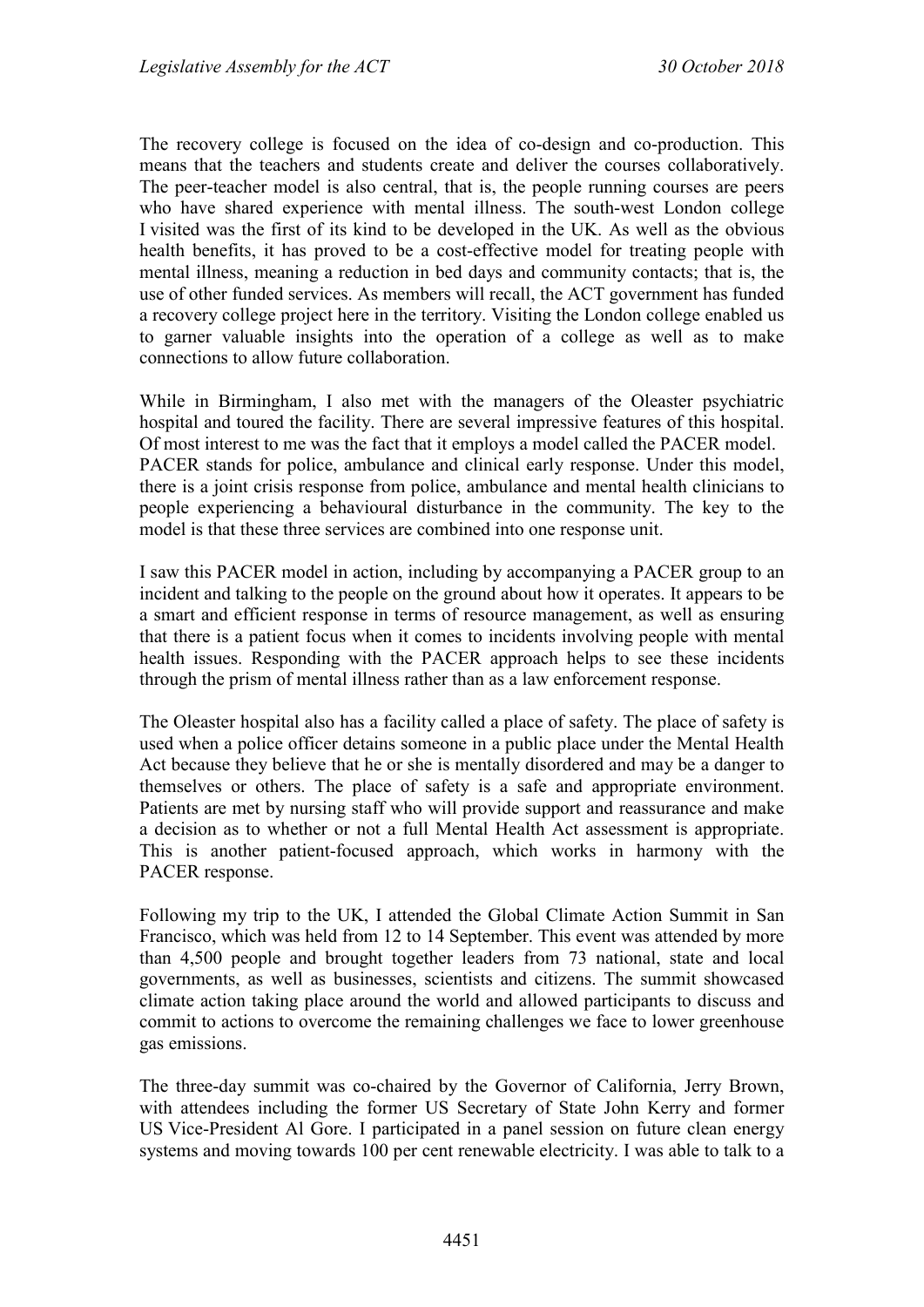global audience about the ACT's world-leading commitment to 100 per cent renewable electricity by 2020 and the progress we have made towards reaching this target. I also spoke about the next steps for the ACT after reaching 100 per cent renewable electricity, primarily reducing emissions from the transport and energy sector, and our goal of zero net emissions by 2045.

In recognition of the leadership role that the ACT is taking in reducing reliance on coal and other fossil fuels, I was invited to speak during a plenary session of the summit about the Powering Past Coal Alliance. I officially announced that the ACT was joining the global initiative and commented on how joining the alliance fits with our climate change commitments. Powering Past Coal Alliance members are committed to sharing their skills, experience and best practices in support of an international effort to phase out coal power generation. It was a privilege to have representatives from Spain, the UK, the USA and the Netherlands, as well as Canada's Minister of Environment and Climate Change, join me on stage.

On the final day of the summit, I co-hosted a zero carbon cities affiliate event to the main summit event with the Mayor of Sacramento, Darrell Steinberg. The purpose of the event was to bring together mid-sized cities to discuss the barriers and opportunities in developing and implementing strong, enduring climate action.

During the affiliate event, I signed a carbon zero cities declaration along with the Mayor of Sacramento. This declaration expresses a shared commitment to work together to tackle climate change, including by exchanging knowledge and actively pursuing policies to become carbon zero cities. I am looking forward to continuing to work with Sacramento and other cities to assist the ACT in meeting our zero net emissions target by 2045.

At our affiliate event there was strong interest in the continued collaboration between mid-sized cities on addressing climate change. I will be focused on expanding these initial contacts into a more active partnership over the coming months, to ensure that the ACT is better placed to deliver on its own objectives and mid-sized cities are further strengthened in their efforts to take action on climate change.

To sum up, the trip to both the Zero Emission Vehicle Summit and the Global Climate Action Summit was very beneficial to progressing the ACT government's objectives. Firstly, I shared with a number of different audiences the ACT's strong climate change commitments, demonstrating our continued global leadership on this issue. Secondly, I strengthened connections with other governments, organisations and key stakeholders, as a base to build stronger collaboration, sharing of best practice and staying up to date with the latest innovations. Thirdly, I had the opportunity to learn lessons from other jurisdictions and organisations on how they are progressing with reducing emissions which can be used to improve our climate change work here in the territory. Finally, I had the opportunity to investigate interesting policies in the mental health space being implemented in the UK which may have valuable application here in the territory.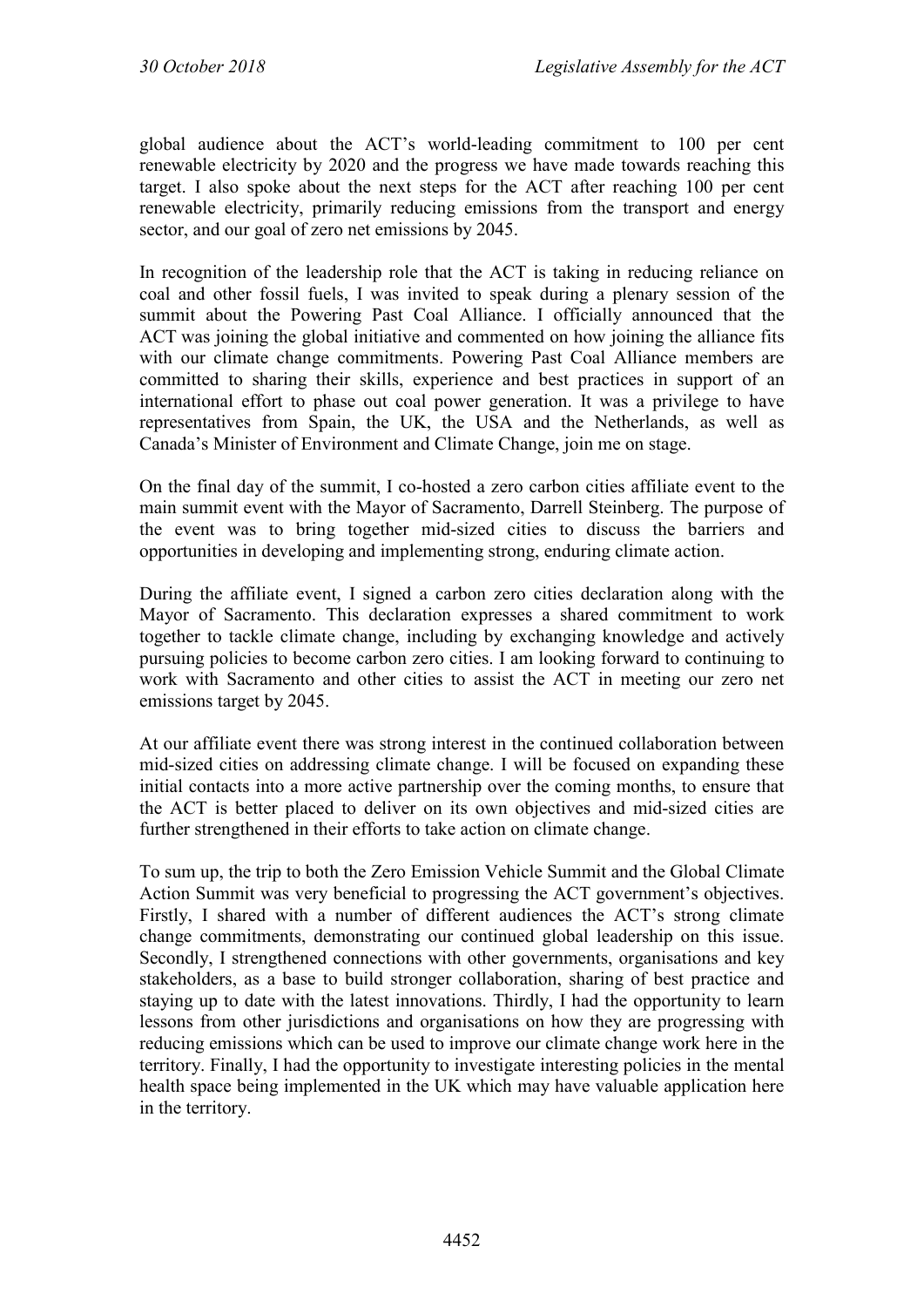I present the following paper:

Zero Emission Vehicle Summit (UK) and Global Climate Action Summit (US)—Report—September 2018—Ministerial statement, 30 October 2018.

I move:

That the Assembly take note of the paper.

Question resolved in the affirmative.

#### <span id="page-32-1"></span><span id="page-32-0"></span>**Review of work safety compliance Ministerial statement**

**MS STEPHEN-SMITH** (Kurrajong—Minister for Aboriginal and Torres Strait Islander Affairs, Minister for Disability, Minister for Children, Youth and Families, Minister for Employment and Workplace Safety, Minister for Government Services and Procurement, Minister for Urban Renewal) (11.42): I am pleased to have this opportunity to table in the Assembly the independent review of the ACT's work safety compliance infrastructure, policies and procedures in the Assembly. As the Assembly may be aware, the independent review was commissioned in May 2018 to evaluate the appropriateness and effectiveness of the ACT government's work health and safety compliance and enforcement strategies to ensure that they are delivering for workers.

The review terms of reference provided that it consider: the approach to safety compliance and enforcement detailed in WorkSafe ACT's compliance framework; the appropriateness and effectiveness of WorkSafe ACT's governance structure including the roles, legislative responsibilities and functions of the Work Safety Commissioner, the regulator and relevant ministers; the appropriateness and effectiveness of WorkSafe ACT's organisational structure, including consideration of its independence and operational effectiveness in its current status as a business unit within Access Canberra; and the ACT's collection, use and analysis of data and the impact and effectiveness of information sharing within Access Canberra and across government to drive work safety compliance and enforcement activities.

The review was led by Dr Claire Noone of Nous Group. Dr Noone also chaired Victoria's independent review of Worksafe compliance and enforcement. This was the most comprehensive review of the ACT's work health and safety compliance and enforcement arrangements conducted since the territory's adoption of the national model work health and safety legislation in 2011.

The approach to the review as outlined in the report featured a research-based methodology and included extensive stakeholder consultation with business, government, employee representatives, and government officials. The final report of the review makes 27 recommendations ranging from changes to business operations and administrative improvements to recommendations in relation to the governance structure and compliance framework for WorkSafe ACT. In considering the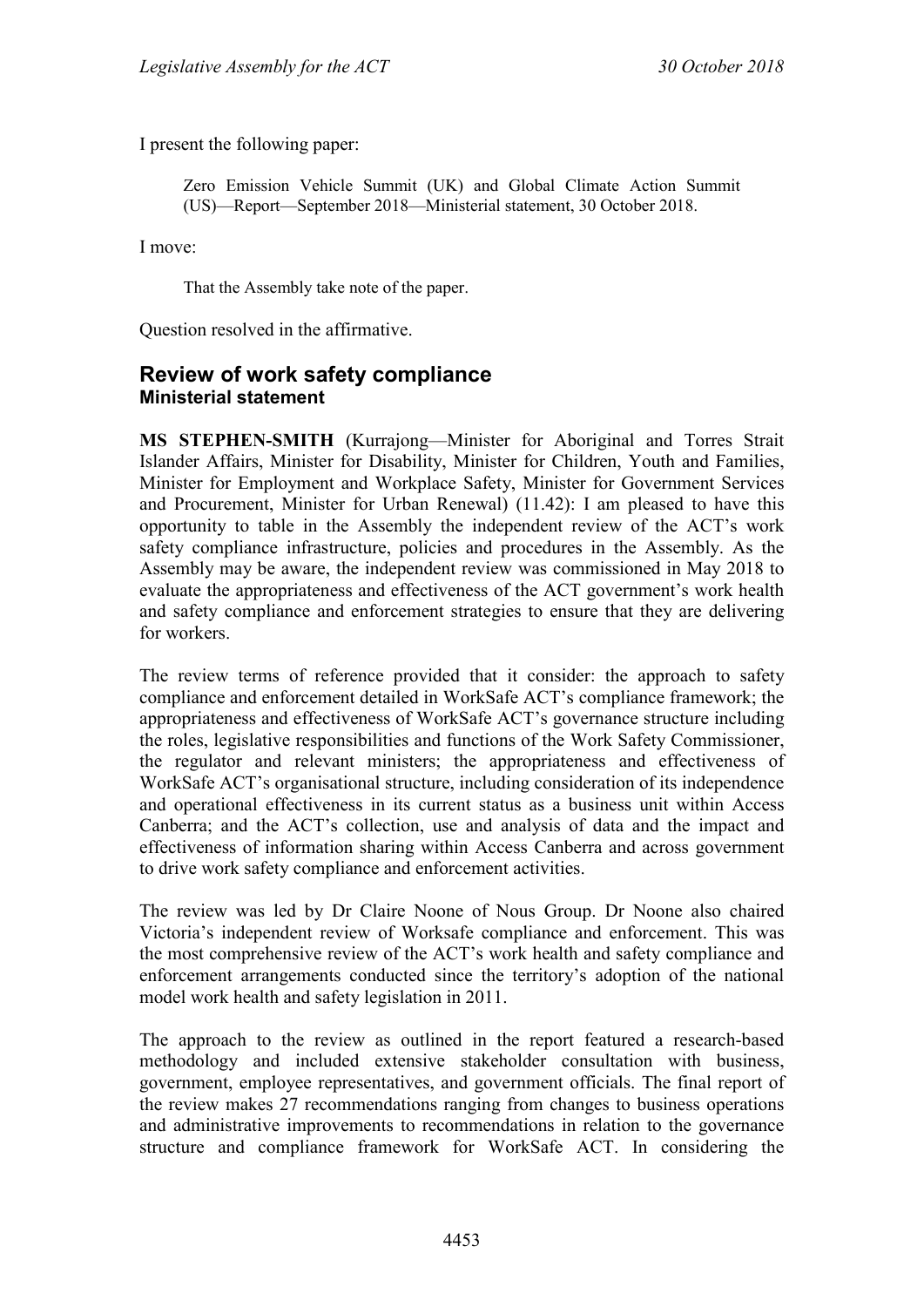appropriateness and effectiveness of WorkSafe ACT's compliance framework, compliance approach, governance, and organisational structure, the review has identified a number of areas where the administrative operations and governance of WorkSafe can be strengthened.

It is clear that a number of changes are required to strengthen the governance and compliance framework for enforcing work health and safety laws in the ACT. Key recommendations from the report include: clarity and consistency around the compliance framework used by the regulator; better and more strategic use of data to inform the activities of the regulator; better clarity and independence in relation to the governance arrangements for the regulator and the role of the Work Safety Commissioner; increasing capability, collaboration and engagement within the regulator; and changing the organisational structure of the regulator to improve clarity and independence in relation to enforcement and compliance activities as well as education and awareness-raising activities.

I am pleased to inform the Assembly that the ACT government supports all the review recommendations in principle. The ACT government will now work to ensure the effective implementation of the recommendations over the coming months. It is acknowledged that key changes to areas such as the organisational structure of WorkSafe will require consultation with WorkSafe staff, their unions and other key stakeholders to ensure that we get it right. These discussions will be commencing shortly.

The ACT government is committed to ensuring that all workers in the ACT are in safe and healthy workplaces and that the effectiveness of our work health and safety compliance framework is a key part of achieving this outcome. I consider that the implementation of the report's recommendations will better enable WorkSafe ACT to be an effective and efficient work health and safety regulator for the ACT into the future.

I present the following papers:

ACT's Work Safety Compliance Infrastructure, Policies and Procedures— Independent review—

Government response—Ministerial statement, 30 October 2018.

Final report, dated 27 August 2018.

I move:

That the Assembly take note of the ministerial statement.

Question resolved in the affirmative.

## <span id="page-33-0"></span>**City Renewal Authority and Suburban Land Agency Amendment Bill 2018**

**Ms Berry**, pursuant to notice, presented the bill, its explanatory statement and a Human Rights Act compatibility statement.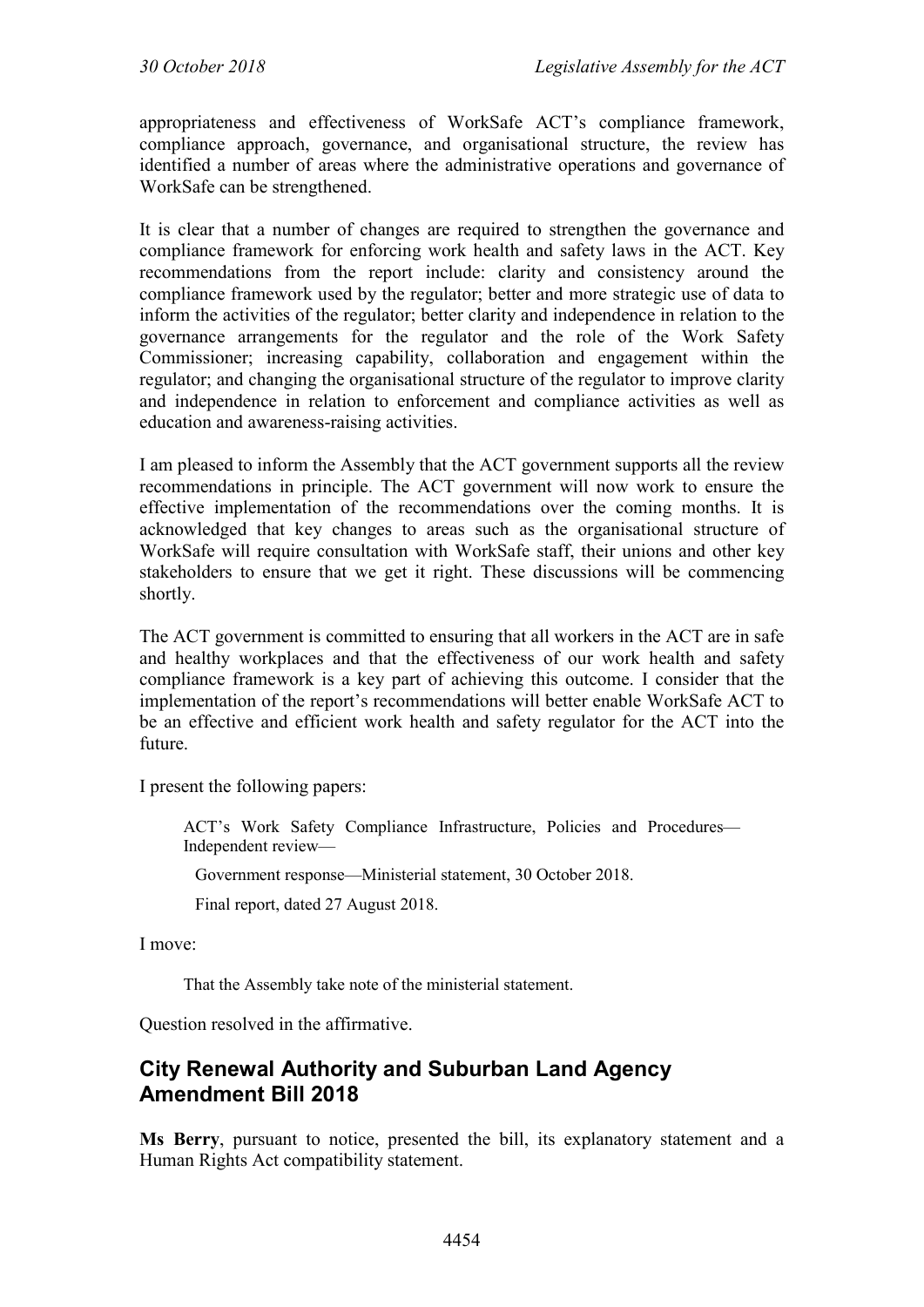Title read by Clerk.

**MS BERRY** (Ginninderra—Deputy Chief Minister, Minister for Education and Early Childhood Development, Minister for Housing and Suburban Development, Minister for the Prevention of Domestic and Family Violence, Minister for Sport and Recreation and Minister for Women) (11.47): I move:

That this bill be agreed to in principle.

I am pleased to present the City Renewal Authority and Suburban Land Agency Amendment Bill 2018. This bill will amend the City Renewal Authority and Suburban Land Agency Act 2017 to ensure that assets, contracts and liabilities of the former Land Development Agency are correctly located to either the City Renewal Authority or the Suburban Land Agency.

When the former Land Development Agency ceased operations on 30 June 2017 the majority of its assets, contracts and liabilities were transferred to the City Renewal Authority or the Suburban Land Agency by notifiable instruments under division 9.6 of the Financial Management Act 1996—the FMA—on 30 June 2017. These instruments are: Notifiable Instrument NI2017-342 Financial Management (Land Development Agency Transfer to City Renewal Authority) Declaration 2017 and Notifiable Instrument NI2017-343 Financial Management (Land Development Agency Transfer to Suburban Land Agency) Declaration 2017.

Former Land Development Agency assets, contracts and liabilities not expressly listed in division 9.6 FMA instruments automatically transferred to the territory represented by the Environment, Planning and Sustainable Development Directorate under division 9.7 of the FMA.

Since the transfers occurred on 30 June 2017 the authority and agency have identified a number of assets, contracts and liabilities that should have been transferred to one of the new entities through the instruments noted above. These include, for example, a potential personal injury claim, project delivery agreements for the development of a number of blocks in Taylor, and unpaid debts to the territory.

In addition, from 1 July 2017 the territory unintentionally became legally responsible for liabilities arising under executed Land Development Agency contracts, for example, sales of land settled or civil works contracts completed before 1 July 2017 but for which the full statutory period of limitation has not concluded.

The territory was not aware of this unintended consequence of the operation of the FMA when the 30 June 2017 instruments were drafted. This is the first time an ACT government entity has been abolished and split into two new entities. In the past when an entity was abolished, the functions and responsibilities were absorbed into one directorate on behalf of the territory and hence this issue under the FMA did not arise.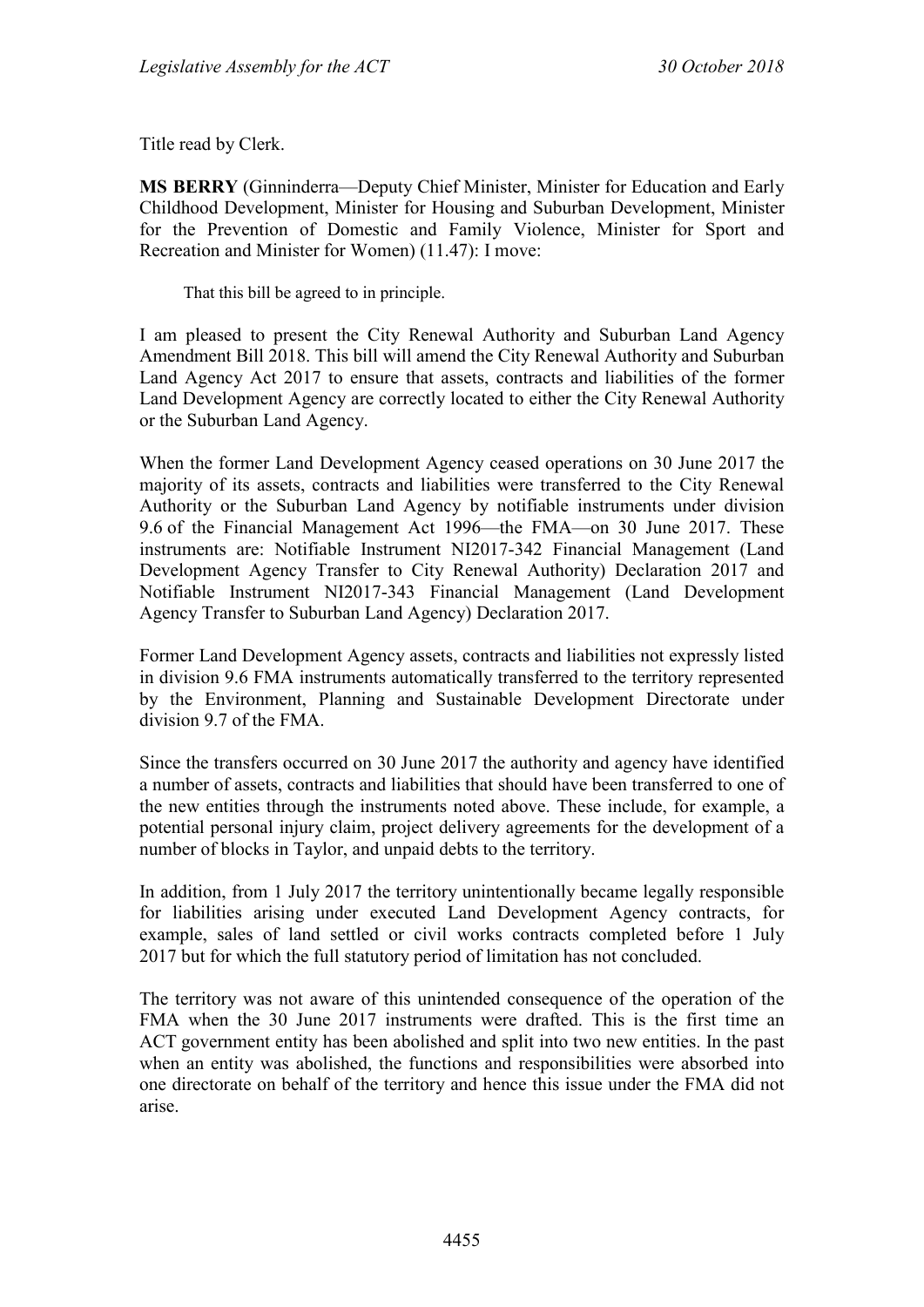In practical terms the FMA instruments required preparation and notification via the ACT legislation register prior to the abolishment of the LDA. The LDA, however, rightly continued to operate until 30 June 2017 and hence further commitments and liabilities arose during this period. It was simply not possible for these commitments or liabilities to be captured within the FMA process. Further, the issue of contingent liabilities resting with the directorate was not anticipated and could not have been listed in the FMA instruments.

In preparing the proposed legislation, the directorate sought to balance the need for transparency, certainty and legal clarity with the impost of introducing amending legislation. The introduction of the bill ensures that the government does not inappropriately rise beyond the scope of the transitional powers in the City Renewal Authority and Suburban Land Agency Act 2017.

The option we have pursued—to rectify this through an amendment bill—is the most comprehensive and transparent solution. The bill will provide certainty to land entities, stakeholders, government and the wider community by in effect deeming all relevant assets, contracts and liabilities including any matters that have not yet manifested or been discovered to have been transferred as intended on 30 June 2017.

This solution has taken some time to resolve. However, there has been little impact on the suppliers and contractors of the land entities. In some cases the directorate is the legal owner of the contract instead of the authority or agency. However, contracts are still being executed as agreed. Overall, this bill will ensure that the government's intention in establishing the new land entities has been delivered. I commend this bill to the Assembly.

Debate (on motion by **Mr Parton**) adjourned to the next sitting.

# <span id="page-35-0"></span>**Disability Services Amendment Bill 2018**

**Ms Stephen-Smith**, pursuant to notice, presented the bill, its explanatory statement and a Human Rights Act compatibility statement.

Title read by Clerk.

**MS STEPHEN-SMITH** (Kurrajong—Minister for Aboriginal and Torres Strait Islander Affairs, Minister for Disability, Minister for Children, Youth and Families, Minister for Employment and Workplace Safety, Minister for Government Services and Procurement, Minister for Urban Renewal) (11.53): I move:

That this bill be agreed to in principle.

I rise to present the Disability Services Amendment Bill 2018 to the Assembly. The bill gives the official visitors for disability services better access to monitor and investigate the welfare of potentially vulnerable persons in disability accommodation. The official visitors for disability services, currently Ms Narelle Hargreaves and Ms Mary Durkin, play a vital role in monitoring and investigating the welfare of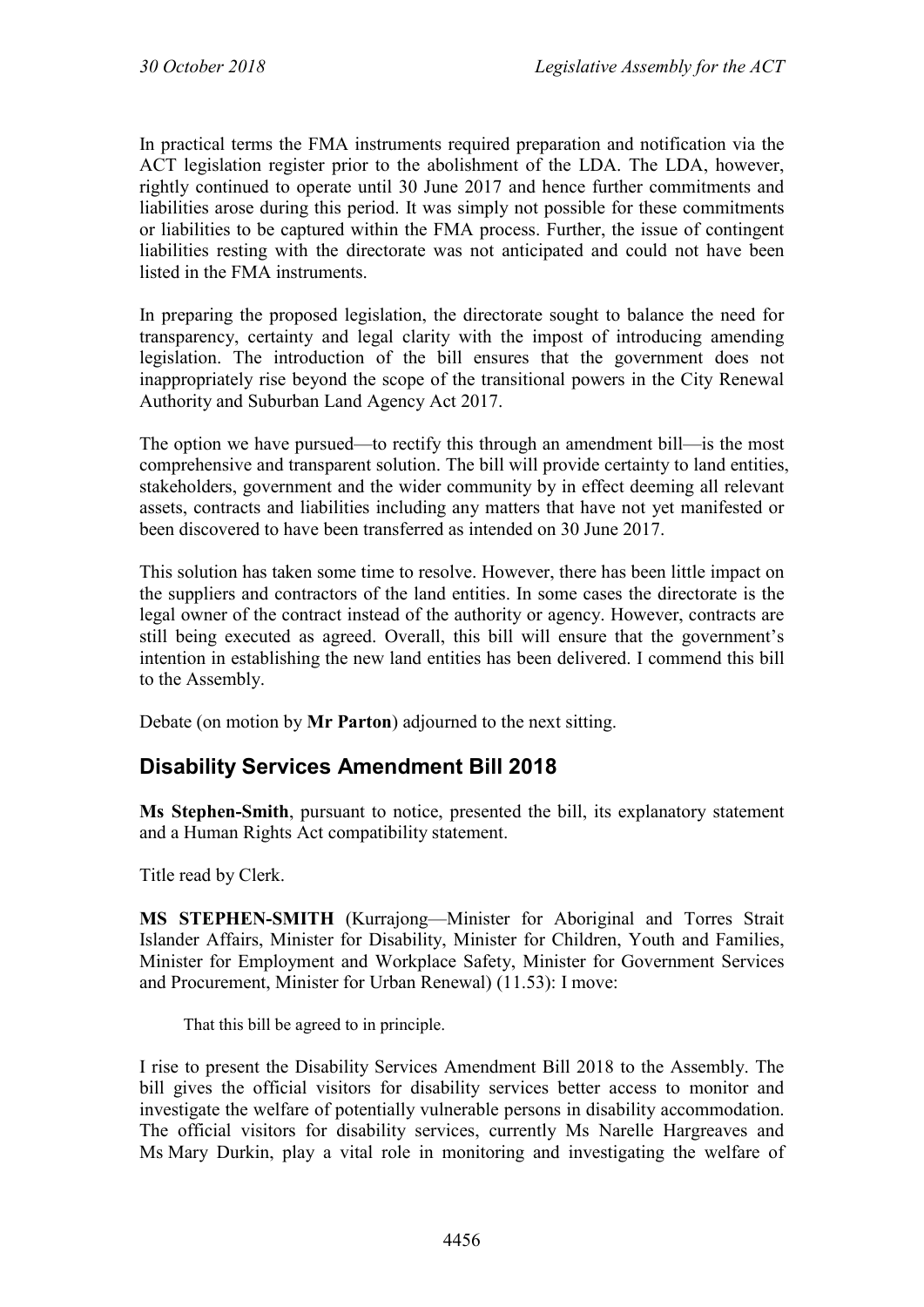individuals with a disability as well as ensuring that people with disability and their families and carers are able to raise concerns about the services they receive.

I would like to take this opportunity to thank Ms Hargreaves and Ms Durkin, as well as former official visitor Sue Salthouse, for their ongoing commitment to the safety and wellbeing of vulnerable Canberrans and for their input into the amendments included in this bill. The amendments are primarily made in response to changes in the service environment due to the introduction of the national disability insurance scheme, or NDIS, and recommendations from the official visitors themselves.

There have been significant changes to the way disability services are delivered in the ACT since the role of the official visitors for disability services was established. Specifically, the transition of disability accommodation management to non-government providers under the NDIS has changed the way the Disability Services Act 1991 operates. This has impacted on the official visitors' ability to carry out their important safeguarding role.

In order to ensure that the official visitors can continue to deliver on the intent of the official visitors scheme, the bill contains three amendments to the Disability Services Act 1991. All are aimed at supporting the official visitors for disability services to continue their work safeguarding the rights and dignity of vulnerable people in the current service context.

The first amendment updates the definition of a visitable place. Historically, any accommodation service run by the ACT government or in receipt of funding under the act was recognised as disability accommodation. Due to the NDIS funding arrangements now in operation, this means of identifying a visitable place is redundant.

Another problem arising from the current definition relates to the meaning of a private home. Previously, private homes were specifically precluded from the definition of a visitable place under the act. In the current environment, however, it is not uncommon for a person with a disability to reside in a tenanted property and receive support services therein. In this situation, as the act currently operates, the place would be defined as a private home and therefore precluded from the definition of a visitable place.

The risk in this case is that a provider, through acting as both tenancy manager and service provider, is able to exercise whole-of-life control over a vulnerable person who may experience any number of barriers to seeking external support and advocacy. The importance of official visitor oversight in this situation is clear. Other examples of circumstances where oversight is warranted include where there is a tenancy manager content to leave all interaction with a person with disability to the service provider or the person is in a respite service.

This bill amends the definition of a visitable place to allow the official visitors to visit people in such situations, while precluding private homes where people with disability reside with family or where services are provided by other than specialist disability support providers. These would usually be family or friends.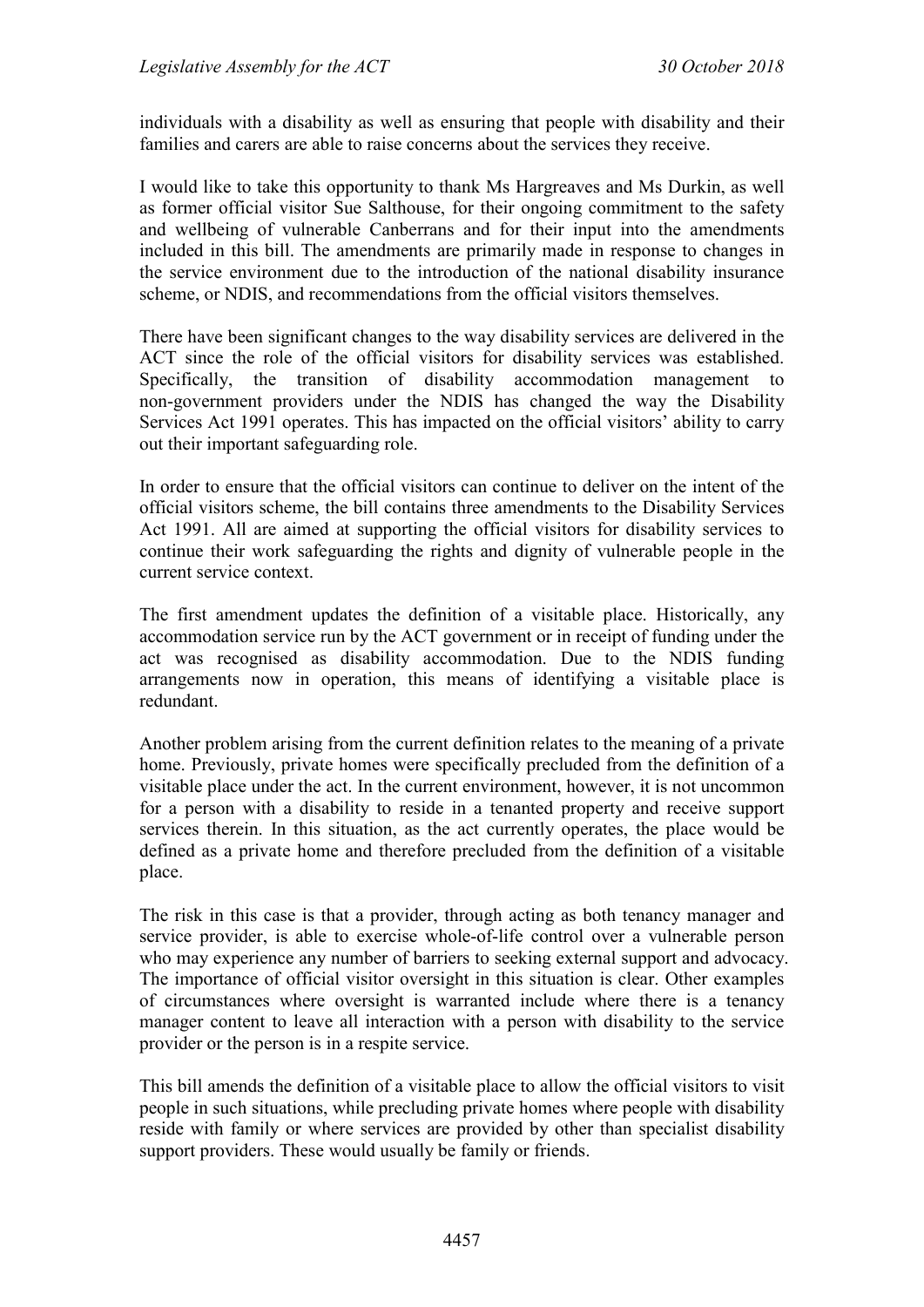There is provision for a declaration that a particular type of service does not require visitation. This is important because the current declaration of specialist disability services includes a wide range of services and support. If a person receives a service in their house for only a few hours a week, this would be unlikely to meet the threshold of being a visitable place for the purposes of the official visitors scheme, although a person would still be able to make a complaint or request a visit. The amendments also add a provision for a person with disability to ask not to be visited by the official visitor.

A final change to the visitable place definition concerns residential aged care facilities. Previously the definition, which stipulated a residential aged care facility that accommodates a person with a disability who is less than 65 years old, potentially suggested that accommodation provided to persons with a disability once they reached the age of 65 years would not be a visitable place. This age proviso has now been removed, while importantly retaining the official visitors' ability to visit persons with a disability in residential aged care facilities.

The second amendment will allow the Director-General, Community Services Directorate, to comply with the legislated requirement to keep a register of visitable places, previously approved accommodation services. The register is a key mechanism to support the official visitors for disability services in their important role.

Prior to the introduction of the NDIS, information for the register was drawn from accommodation services run by or in receipt of funding from the ACT government. As the ACT government no longer has direct input into the delivery of services it no longer has sight of where individual properties are located.

In order to allow the maintenance of an up-to-date register of visitable places the bill compels service providers to report information to the director-general within five days of starting or taking on a new accommodation service. In addition, service providers relinquishing management of a visitable place to another provider are equally compelled to report this to the director-general. Service providers are already required to report a range of information to the Community Services Directorate under this act. The addition of information on accommodation will not create a significant burden.

Finally, the requirement to give 24 hours written notice before entering a visitable place would be removed from the Disability Services Act 1991 under this bill. Currently, this requirement can be avoided if the official visitors reasonably believe that a person with a disability is at risk of harm or has received a complaint or that person consents to the visit. Nevertheless, the official visitors and service providers have found this requirement to be impractical in the disability sector due to the large number of places to visit, the movements of people with disability from day to day and the communication difficulties experienced by many residents. Removal of this requirement will provide the flexibility necessary for arranging visits.

In making these amendments, due regard has been given to human rights and the bill's compatibility with the Human Rights Act 2004. A balance has been sought between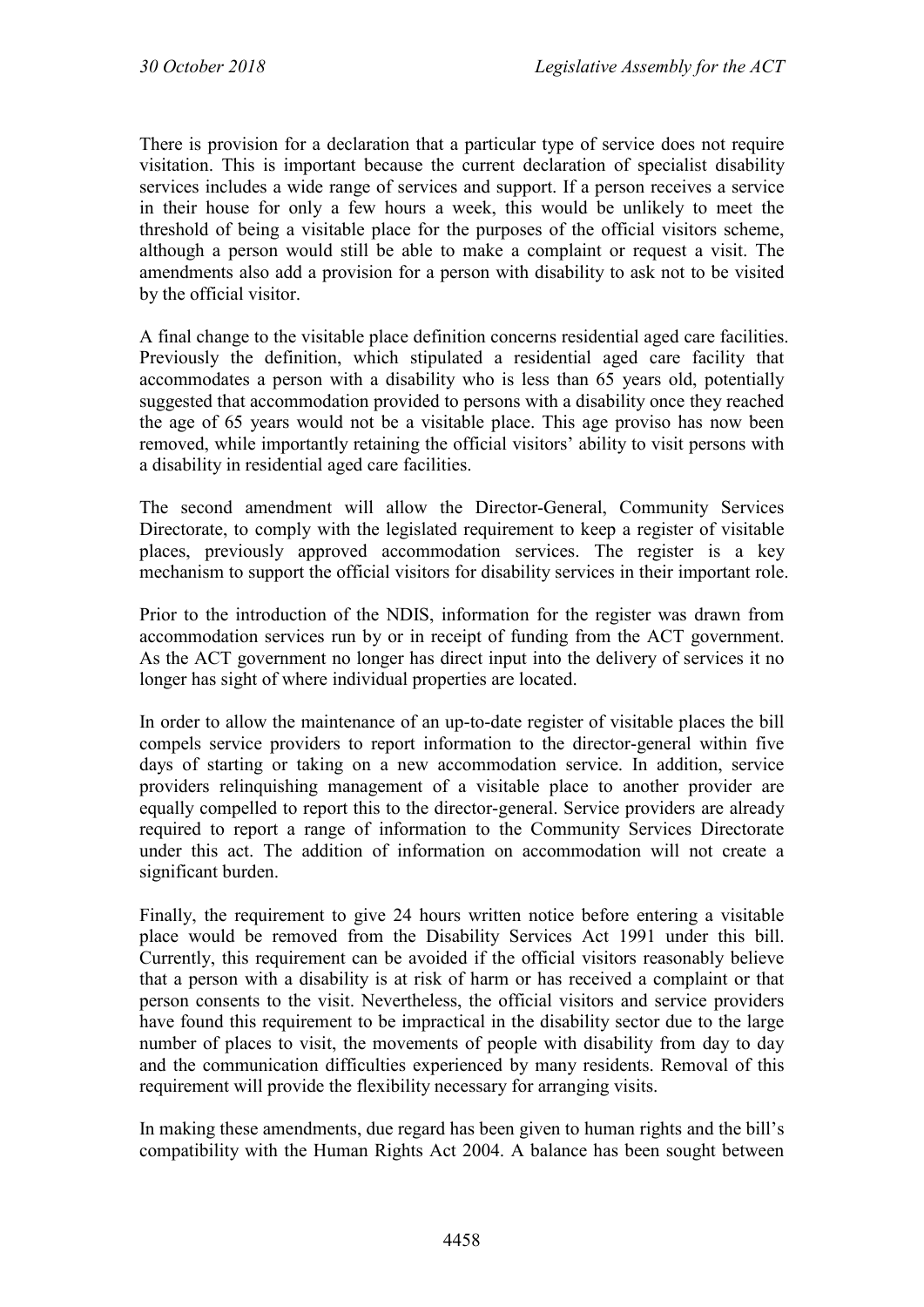the right to privacy and the right to safety and dignity for vulnerable people. I am comfortable that situations such as that previously detailed where a provider can exercise whole-of-life control over an individual justifies any potential limitation on the human right to privacy. A person with a disability has the option of opting out of official visitor contact.

I commend the Disability Services Amendment Bill to the Assembly. The bill will support official visitors to safeguard the rights and dignity of vulnerable people in the ACT community.

Debate (on motion by **Ms Lee**) adjourned to the next sitting.

# **Statute Law Amendment Bill 2018**

Debate resumed from 20 August 2018, on motion by **Mr Ramsay**:

That this bill be agreed to in principle.

**MR HANSON** (Murrumbidgee) (12.01): The Canberra Liberals will be supporting this bill. Like all statute amendment bills, its object is to update the ACT statute book as an entire body of law by amending acts and regulations but doing so for revision and update purposes only. Under guidelines for the technical amendments program, the central criteria for the inclusion of amendments in these types of bills are that the amendments are minor or technical and non-controversial. In my view, this bill follows those guidelines. It is split into schedule 1 "minor amendments", schedule 3 "technical amendments" and schedule 4 "repeal of redundant or obsolete legislation". The bill actually does contain a schedule 2, usually used for structural amendments, but this legislation does not actually have any clauses. It is included in the bill to preserve the usual numbering schedule of schedule 3.

I will turn first to schedule 1, the minor amendments. In this bill one of the minor amendments is updating applied over several acts, for example the Health Act 1993, the Mental Health Act 2015, the Public Health Act 1997 and the Road Transport (Alcohol and Drugs) Act 1977. They are all amended to change the various definitions relating to "authorised nurse practitioner" and "nurse practitioner" positions. It replaces all of those with the term "nurse practitioner". Similarly in the Ombudsman Act it makes several changes from "officer" to "information holder".

Other amendments are in response to changes made by the introduction of other legislation. For example, the Ombudsman Act 1989 is amended in response to the passage of the reportable conduct scheme specifically to allow the ombudsman to use the services of a public servant or territory facilities, to engage consultants and to delegate functions to a member of the Ombudsman's staff. The Freedom of Information Act 2016 is also updated as a consequence of the scheme. Other amendments are standalone but also minor. In the Public Sector Management Act 1994, section 152 gives statutory office holders the power to delegate a function to a staff member, an officer or employee or the Head of Service. The act clarifies the definition and use of "management positions".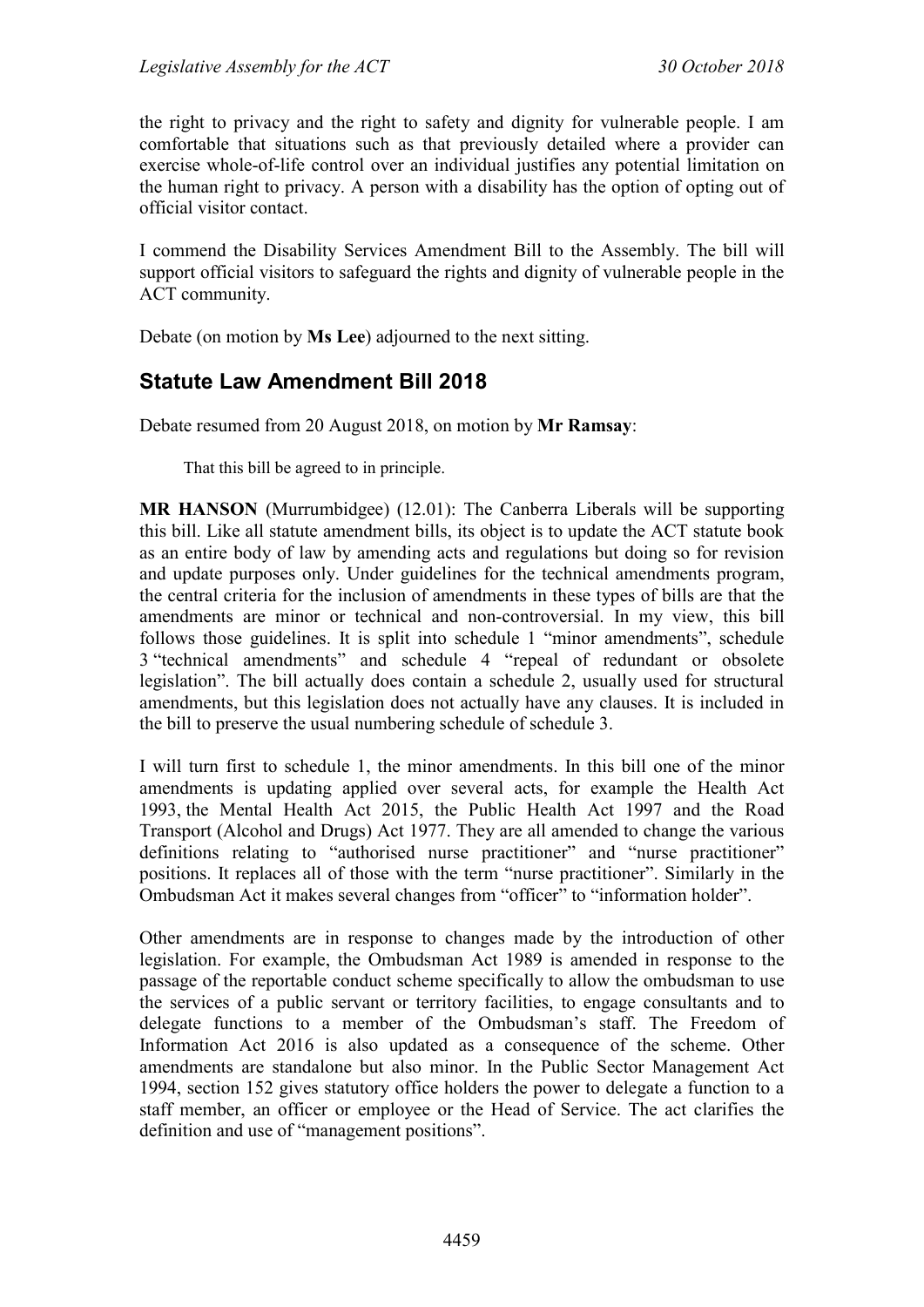Amendments to the Rent Tribunal Act 1995 and the University of Canberra Act 1989 appear to effectively remove the power of the Rent Tribunal to determine the remuneration allowances and other entitlements of a member of the University of Canberra Council. From my research and information provided by the attorney's office, this follows the actual practice of the university since 2015 and removes a redundant process from the legislation. Amendments to the Workers Compensation Act 1951 reinstate an entitlement to compensation that was inadvertently removed by a previous amendment, and addresses that the retirement age is no longer a fixed age. So this is a fix-up.

Turning to schedule 3, the technical amendments, it contains minor or technical amendments of legislation initiated by the Parliamentary Counsel's Office. Each amendment is explained in an explanatory note in the schedule. These are confined to updating language, adding notes, improving syntax, omitting redundant provisions, and other minor changes to update or improve the form of legislation.

Schedule 4, the repeal of redundant or obsolete legislation, repeals the Health Regulation 2004, which is consequential to the change in description of "authorised nurse practitioner" amended in schedule 1.

As is our usual practice, consultation was conducted with the legal profession. No adverse comments have been received. As is our usual practice, we support the ongoing improvement and refinement of our body of statute law and recognise the need for timely updating when required. These amendments fit these requirements. As I indicated, we will support this legislation.

**MS CHEYNE** (Ginninderra) (12.06): I rise to join, I think, the entire chamber to support the Statute Law Amendment Bill 2018. As Mr Hanson noted, it is a bill that improves the quality of statute law in the ACT by amending and repealing legislation.

The ACT's statute book might not be a riveting page-turner among the likes of Harry Potter or a Stephen King thriller—maybe it is for some—but it is important. The ACT statute book, as Mr Hanson also said, is all the ACT legislation taken as a body of law. A statute book that is kept up to date is one that enhances access to legislation. It means it is easier to find, easier to read and easier to understand. Statute law amendment bills like this one make technical amendments to ensure that the territory's laws reflect the changes in society and the changes in technology.

The Statute Law Amendment Bill 2018 is part of the ACT's technical amendments program for legislation. This is a program which provides greater flexibility in drafting amendments for the revision of statute law, minimising costs and boosting efficiency. These amendments and repeals individually might seem small but cumulatively they have a significant impact on the ACT's statute book. Cumulatively they can have a significant impact on the quality of ACT law as a whole. The Statute Law Amendment Bill 2018, when enacted, will make the ACT statute book simpler, more consistent and more coherent.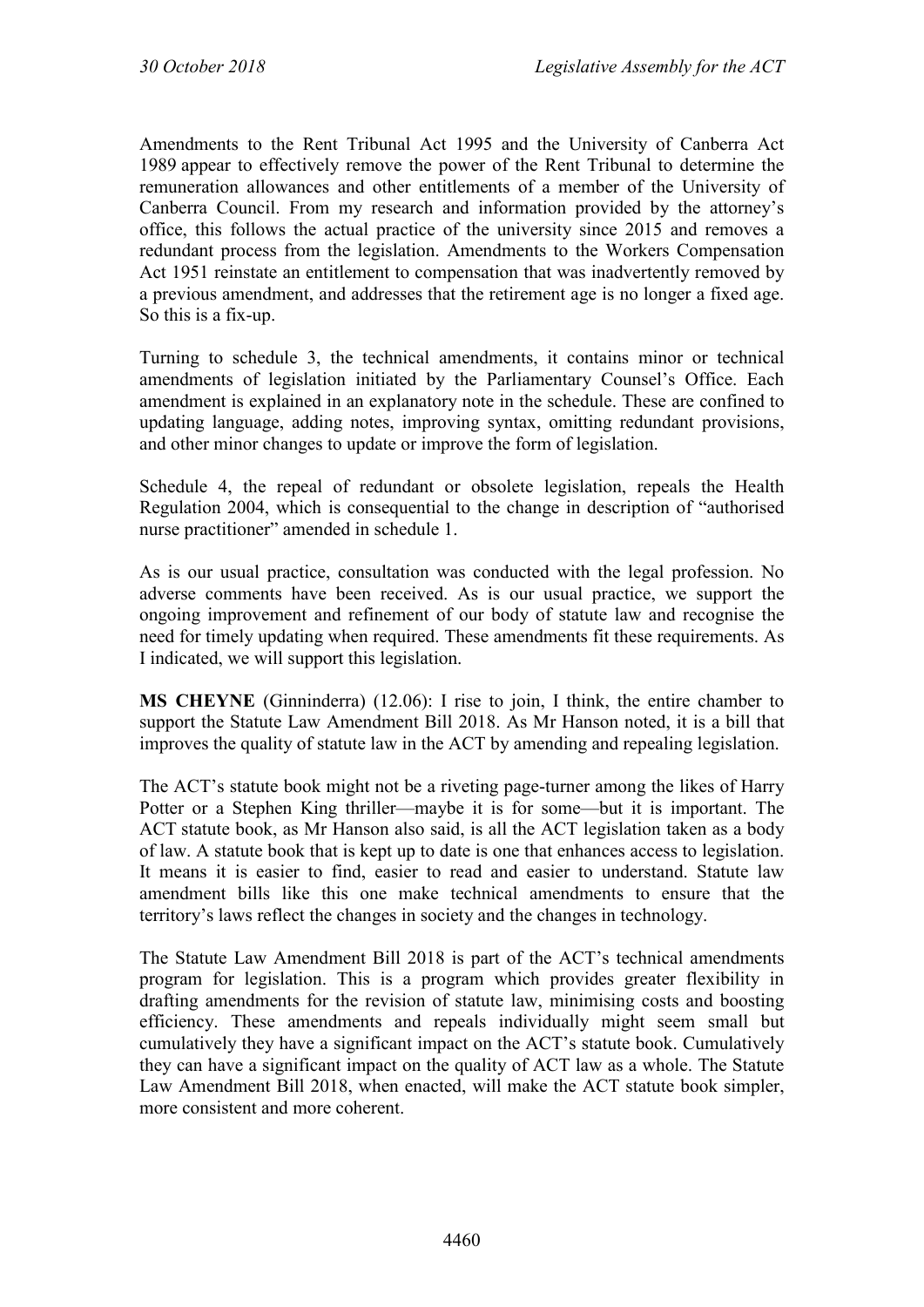It includes a number of minor amendments introduced by ACT government directorates and agencies, some of which are worth highlighting and emphasising, as Mr Hanson did. Among them are amendments that reflect the growing role of the Ombudsman. Changes to the Ombudsman Act 1989 enable the Ombudsman to delegate functions to a member of their staff including, naturally, the Deputy Ombudsman.

These amendments also allow the Ombudsman to enter into arrangements with the Head of Service so they can use the services of public servants, consultants and contractors. This is a pretty sensible change, as the functions of the Ombudsman under ACT law have expanded over the past few years. This expansion is a result of amendments made to the Ombudsman Act 1989, including the introduction of the reportable conduct scheme as well as the enactment of the Freedom of Information Act 2016.

The bill also impacts on public servants. One subsection of the Public Service Management Act 1994 enables a public sector employee to delegate certain functions to a staff member, officer or employee or the Head of Service. Now an amendment will allow a public sector employee to also delegate to an SES member, including a director-general or executive, if needed. This is another pretty sensible change, enabling certain office holders the appropriate management powers to carry out their work where they previously were not able to. The public service is working more collaboratively across different levels and agencies and it is important that our statute law be updated to reflect this.

The Statute Law Amendment Bill 2018 also includes amendments that impact on the University of Canberra, specifically the university's council, which is the institution's governing authority. Amendments of the Remuneration Tribunal Act 1995 and the University of Canberra Act 1989 shift the responsibility for determining the payment, allowances and entitlements of council members away from the Remuneration Tribunal. Why is this important? It is because the conditions of a council member's appointment should be agreed simply between the executive and the member, subject to a resolution of council. If no resolution is passed, that is when it is appropriate for the Remuneration Tribunal to step in. It is a simple process.

The Statute Law Amendment Bill 2018 also enables us to adapt to broader changes. Amendments within the Workers Compensation Act 1951 will enable us to clearly state how long injured workers of pension age or older are entitled to receive weekly compensation as we move from a system based on a pension age of 65 years to a variable pension age.

The area of health is not immune from a series of changes either. A number of acts need to be amended to reflect the new regulatory scheme for nurse practitioners under the Health Practitioner Regulation National Law (ACT). As a result of the new scheme a number of terms have become obsolete. Fans of concise text might be glad to discover a switch from the term "authorised nurse practitioner" to the much simpler "nurse practitioner". The Statute Law Amendment Bill 2018 also repeals the Health Regulation 2004 which dealt with the positions and scopes of practice for nurse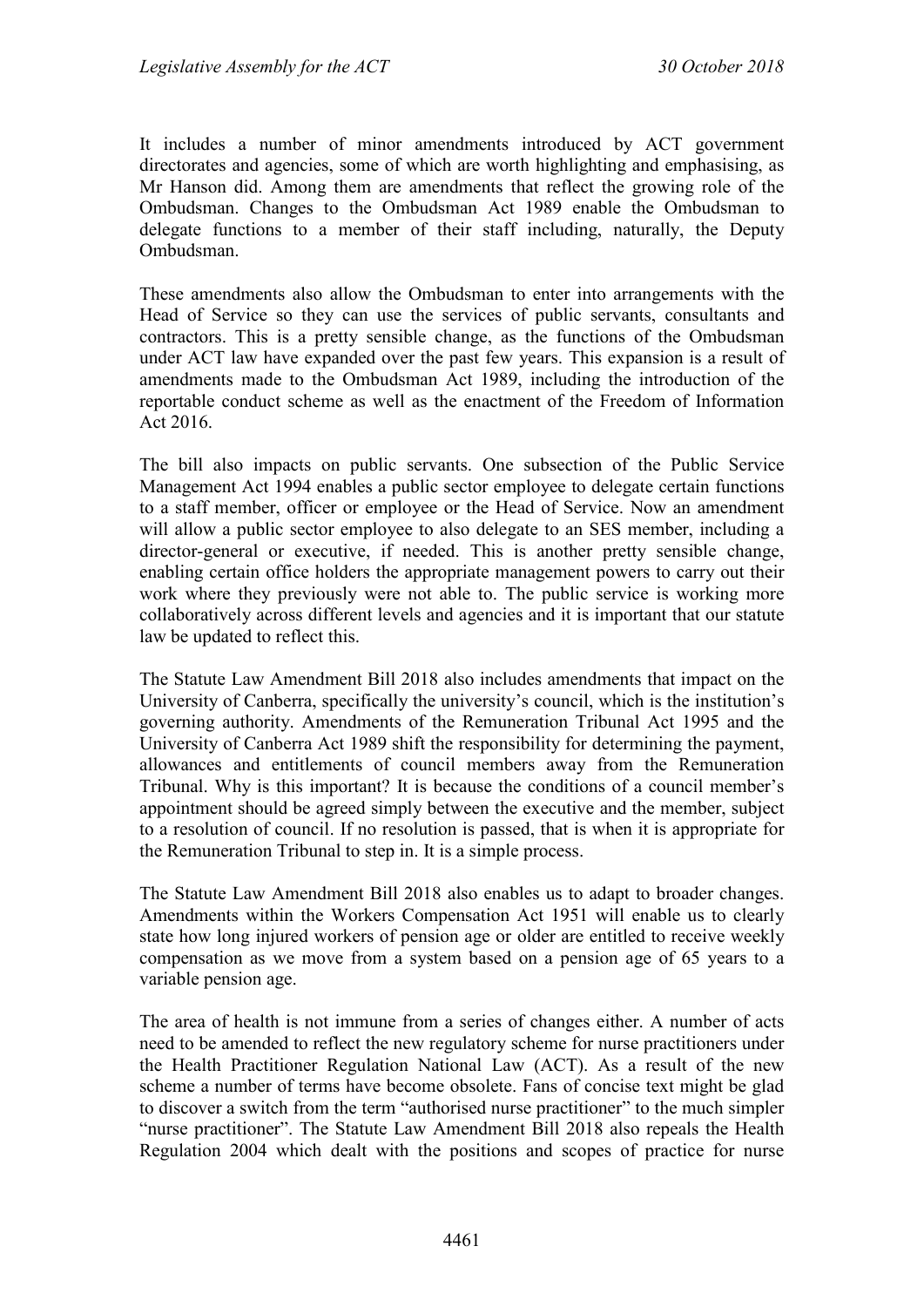practitioners. Again, with nurse practitioners now regulated under the Health Practitioner Regulation National Law (ACT), this piece of legislation is no longer needed.

This bill also contains some technical amendments of legislation introduced by the Parliamentary Counsel's Office. For example, in the Animal Diseases Act 2005 one amendment replaces the incorrect "compensable endemic disease" with the correct "compensable disease". Another amendment introduces a new definition of the phrase "travelling stock": "Stock that is being travelled other than on the property where the stock is ordinarily kept".

Sometimes decisions made up on the big hill spark the need for technical changes to ACT statute law. For example, swapping the Department of Immigration and Border Protection for the Department of Home Affairs, or whatever it is called this year, necessitates an amendment of the Criminal Code 2002 so that its wording reflects yet another federal government change. These technical changes might seem small but, again, it is about making the ACT's statute book simpler, more consistent and more coherent for whoever is reading it.

The Statute Law Amendment Bill 2018 might not captivate some people in the same way other bills debated in this chamber can, but it certainly captivates me and it is no less important. This bill, as we have reflected in this chamber already, will enhance the ACT's statute book by amending and repealing legislation for the purpose of revising statute law. In doing so it will ensure that our statute book is kept up to date and that it is kept up to the highest standard. The Statute Law Amendment Bill 2018 will also help with the ongoing modernisation of our own territory's legislation. It is about keeping up with the changing world we live in. It is a task this government and this city does really quite well across so many areas. I commend this bill to the Assembly.

**MR RAMSAY** (Ginninderra—Attorney-General, Minister for the Arts and Cultural Events, Minister for Building Quality Improvement, Minister for Business and Regulatory Services and Minister for Seniors and Veterans) (12.15), in reply: I thank Mr Hanson and Ms Cheyne for their enthusiastic support and their captivating contribution to this debate. This bill carries on the technical amendments program that continues to develop a simpler, more coherent and more accessible statute book for the territory through minor legislative changes. It is an efficient mechanism to take care of non-controversial minor or technical amendments to a range of territory legislation. At the same time it conserves the resources that would otherwise be needed if the amendments were each dealt with in individual pieces of legislation. Each individual amendment is minor but, viewed collectively, they are a significant contribution to improving the operation of the affected legislation and the statute book generally.

This government takes high quality legislation very seriously. High quality legislation supports access to justice by making it clearer and simpler for anyone—for members of the public, for lawyers, for the courts and for our public servants—to read and to understand the legislation.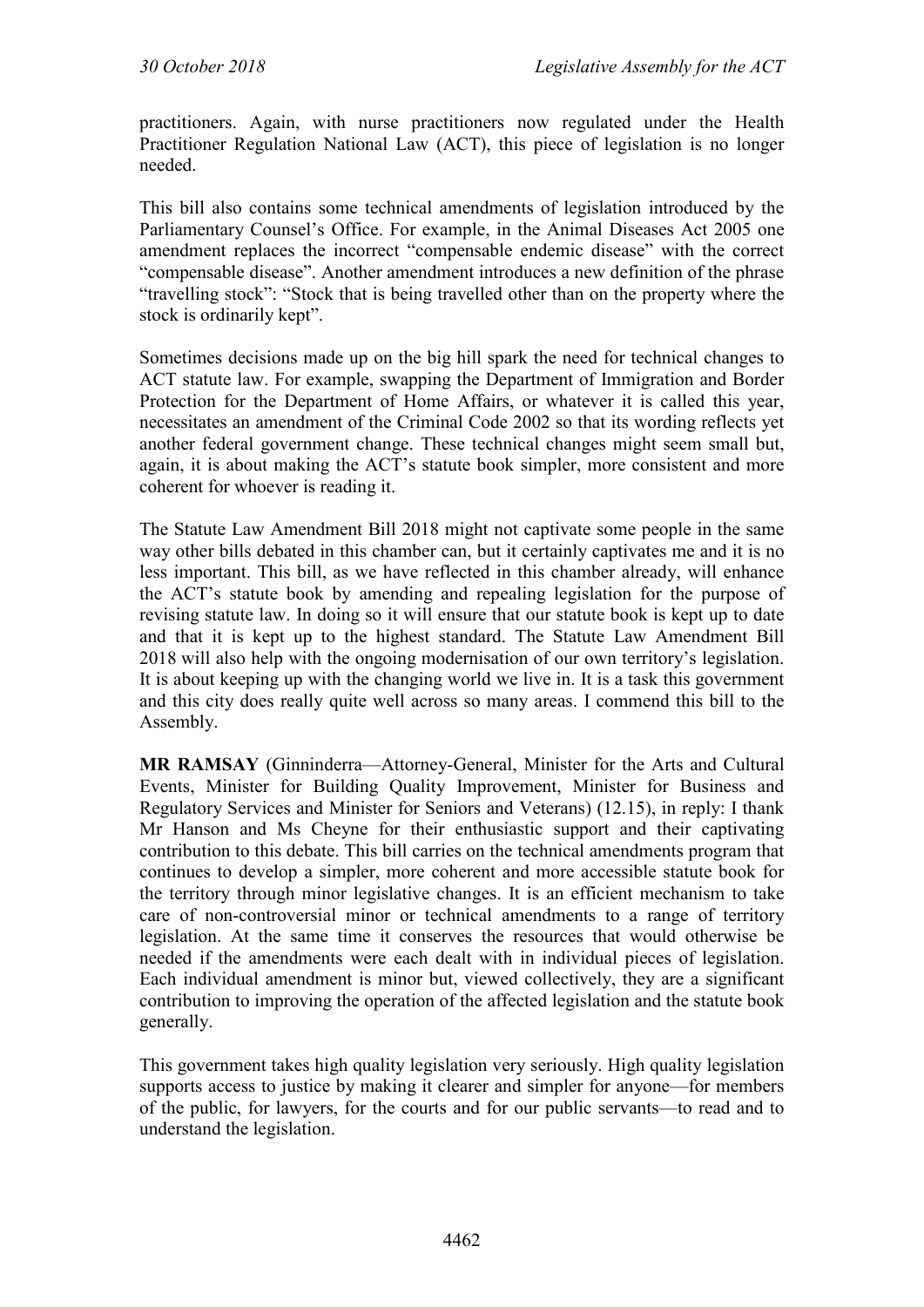Briefly, the bill in schedule 1 amends the Health Act 1993, the Mental Health Act 2015, the Public Health Act 1997 and the Road Transport (Alcohol and Drugs) Act 1977 to reflect the changed regulatory scheme for nurse practitioners under the Health Practitioner Regulation National Law (ACT). These changes recognise new definitions and terminology that come with the health practitioner national law.

One of the many improvements that this bill delivers is a strengthened set of delegation powers. Schedule 1 amends the Ombudsman Act 1989 to allow the Ombudsman to enter into arrangements with the Head of Service to use the services of a public servant or territory facilities to engage consultants and contractors and to allow the Ombudsman to delegate the Ombudsman's functions to a member of the Ombudsman staff. These changes will make it clearer that the Ombudsman has the powers necessary to engage the right services and the right staff to carry out its functions and to delegate as necessary to support efficient work.

There are also improvements in this bill to the way ACT public servants make delegations. Amendments to the Public Sector Management Act 1994 will mean that a public sector employer can delegate a function to any senior executive service member, which includes a director-general or an executive. The section currently provides for delegations to a staff member, an officer or employee or the Head of Service. This change will provide for more flexible delegation arrangements to reflect the dynamic structure of our ACT public service.

The legislative framework for governance of the University of Canberra is also improved in this bill. Amendments to the Remuneration Tribunal Act 1995 and also to the University of Canberra Act 1989 will remove the power of the Remuneration Tribunal to determine the remuneration, allowances and other entitlements of a member of the University of Canberra Council appointed under the University of Canberra Act 1989. This is because the University of Canberra Council determines its own pay arrangements and has not relied on the Remuneration Tribunal's determination.

Schedule 3 contains minor or technical amendments of legislation that are initiated by the Parliamentary Council's Office. It includes the correction of minor errors, updating of language, improving its syntax, omitting redundant provisions and improving the form of legislation.

Finally, schedule 4 of the bill repeals a redundant regulation. The Health Regulation 2004 regulated nurse practitioner positions and scopes of practice for nurse practitioners. However, the regulation was superseded in 2010 by the Health Practitioner Regulation National Law (ACT), which now regulates nurse practitioners.

I would like to express my appreciation for all members' support for the technical amendments program. Again I would like to place on record my thanks to the members of the ACT public service who continue to work so very hard to ensure that the legislation in this territory is indeed fit for purpose. The technical amendments program is another example of the territory striving for the best and leading the way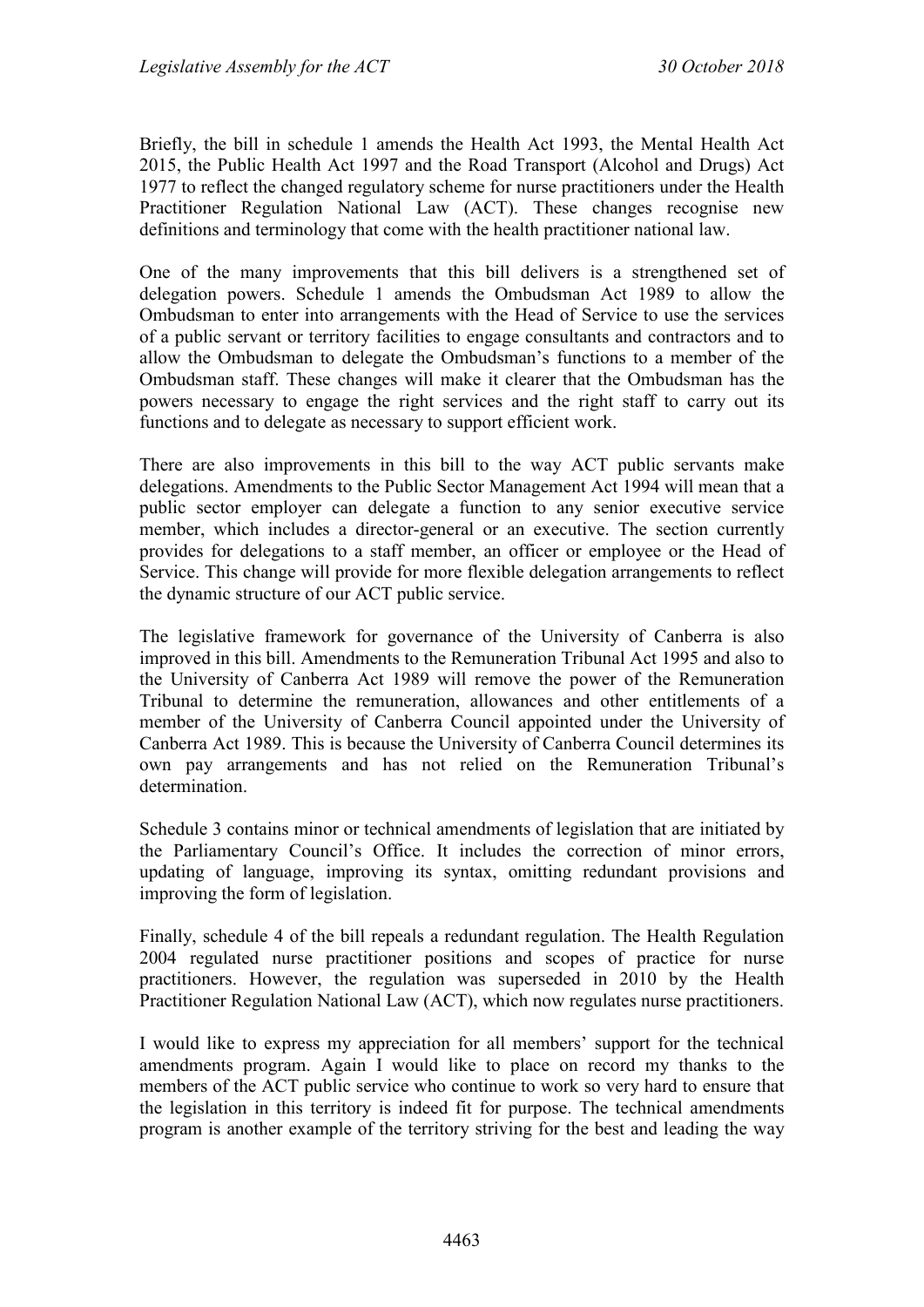with a modern, high quality, up-to-date and easily accessible statute book. I commend the bill to the Assembly.

Question resolved in the affirmative.

Bill agreed to in principle.

Leave granted to dispense with the detail stage.

Bill agreed to.

# **Sitting suspended from 12.21 to 2.30 pm.**

#### **Questions without notice ACT Health—SPIRE project**

**MR COE**: My question is for the minister for health. Minister, will you please table in the Assembly, by the close of this sitting week, all of the briefs that you have received regarding the SPIRE project?

**MS FITZHARRIS**: I will take that question on notice.

**MR COE**: Further to this, minister, by the close of this sitting week will you include a verbal update to the Assembly on the state of the SPIRE project?

**MS FITZHARRIS**: Yes, I will do that before the close of this sitting week.

**MRS DUNNE**: In that briefing, minister, can you explain the basis on which you say that the construction of SPIRE will begin in 2020? Can you table the drink coaster on which the SPIRE policy was written?

**MS FITZHARRIS**: Yes, I will detail elements of the timing of that project and I will treat with the contempt that it deserves the second part of Mrs Dunne's question.

#### **Housing—new housing strategy**

**MS LE COUTEUR**: My question is to the minister for housing and relates to the 15 per cent of new buildings in the indicative land release program that will be affordable under the newly released housing strategy. Minister, can you advise the Assembly of the proportion of public, community and affordable-purchase housing that will make up this 15 per cent of affordable housing in new greenfield and infill developments?

**MS BERRY**: Those numbers will be decided year on year, based on need, as well as the capacity of affordable and community housing providers to build them.

**MS LE COUTEUR**: In that case, Minister, can you provide us with indicative figures for the 2019 land release program?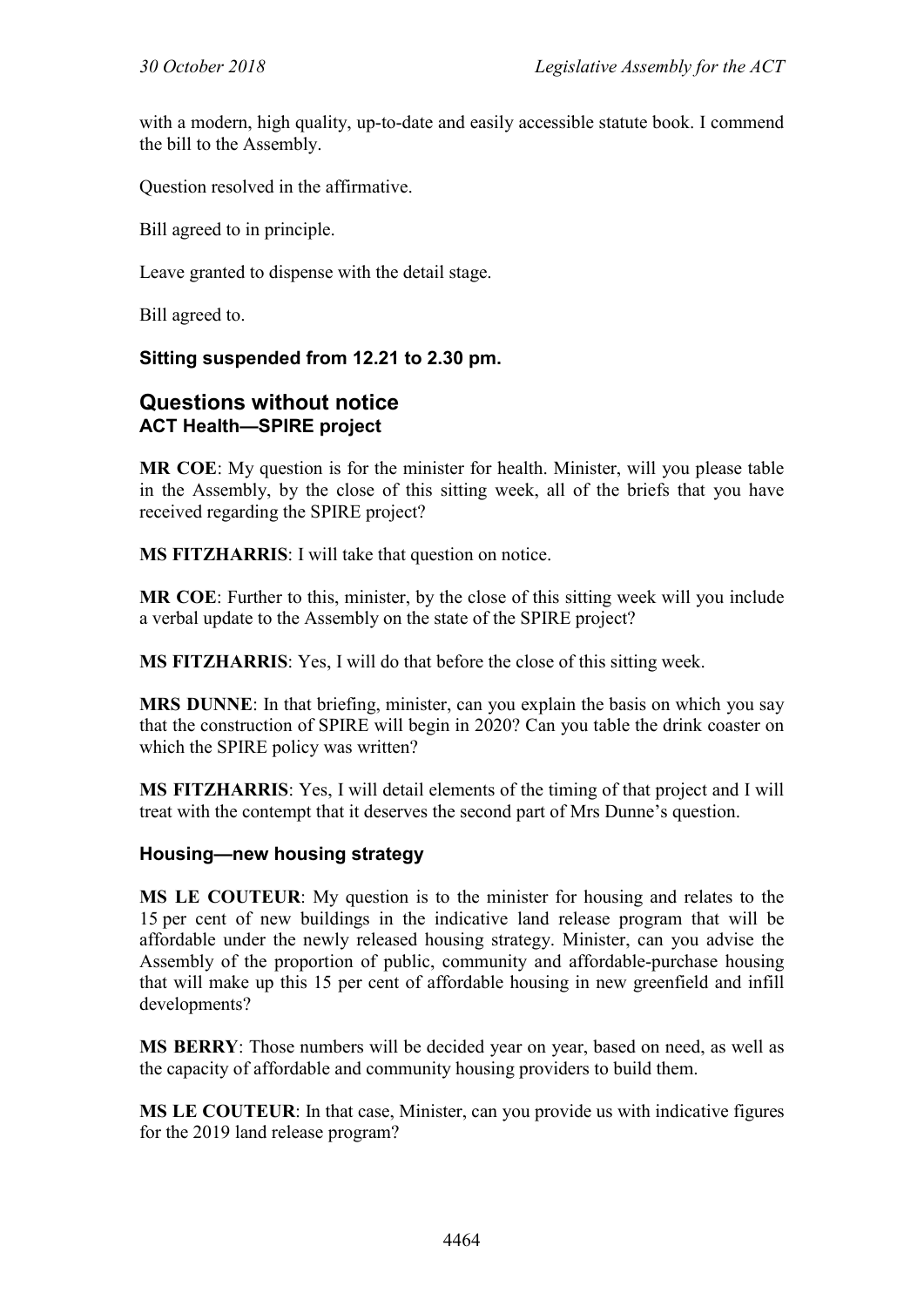**MS BERRY**: The 2018-19 indicative land program is available online.

# **Canberra Hospital—Chief Medical Officer**

**MRS DUNNE**: My question is to the Minister for Health and Wellbeing. Minister, why did the Chief Medical Officer of the Canberra Hospital announce his resignation yesterday?

**MS FITZHARRIS**: He announced it because he had resigned.

**MRS DUNNE**: Minister, has the Chief Medical Officer, who announced his resignation yesterday, advised patients that he has not resigned to pursue other opportunities?

**MS FITZHARRIS**: If Mrs Dunne could repeat the question, please.

**MADAM SPEAKER**: Mrs Dunne.

**MRS DUNNE**: Has the outgoing former Chief Medical Officer advised patients that he has not resigned to pursue other opportunities?

**MS FITZHARRIS**: I have a lot of regard for the Chief Medical Officer. Mrs Dunne's question, I think, misunderstands the nature of the role of the Chief Medical Officer. I understand that Dr Fletcher has advised his colleagues, and many people in the community who hold him in high regard for his clinical work, of his intention to resign on 21 November. What I would say is that I do not intend to discuss an individual staff member's personal circumstances but I do, as I say, have a high regard for Dr Fletcher, for the work he has done in the community and the work he has done as a paediatrician here in Canberra and the region, and also wish him all the very best.

**MISS C BURCH**: Minister, why has there been such a high level of churn in senior management in ACT Health over the past year?

**MS FITZHARRIS**: I would refer Miss Burch to my previous answers on these questions.

# **ACT Health—elective surgery**

**MS LAWDER**: My question is to the Minister for Health and Wellbeing. I refer to a series of cost-cutting measures attached to a briefing on elective surgery that you noted on 31 August. One of the proposals was for long-wait patients to be taken off the elective surgery waiting list after "one strike" of refusing a date. Minister, what is the status of this "one-strike" proposal?

**MS FITZHARRIS**: None of the measures outlined, from my recollection, in that particular brief has been implemented. I know that the new CEO of Canberra Health Services is paying attention to many aspects of operations across Canberra Health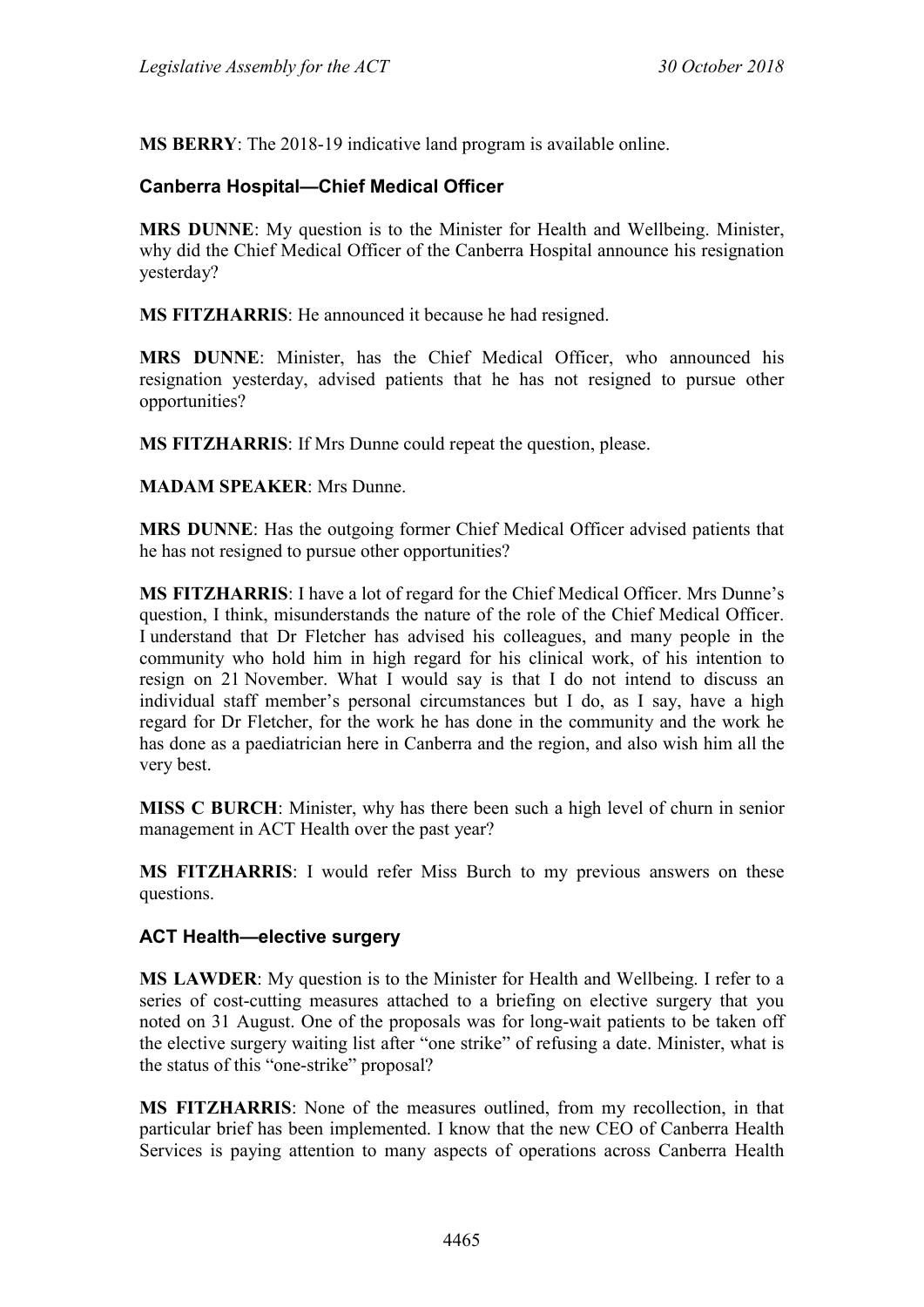Services, in particular, timely care. Within that, I know that she will be looking at how we further improve and provide even more access for even more patients to elective surgery in the ACT.

**MS LAWDER**: Minister, is the "one strike" proposal still a possibility, even though I note that you have just said that it has not yet been implemented? Is it still on the cards?

**MS FITZHARRIS**: I will take that on notice. That brief was provided to me prior to the separation of the two organisations. I will look forward to discussing options for increasing access to elective surgery with the new CEO of Canberra Health Services.

**MRS DUNNE**: Minister, what consultation occurred with medical consumer groups about this proposal, and was any consideration given to significant family events, such as a funeral or a wedding, that may prohibit people from taking up an offer of surgery and therefore result in their being struck off the list?

**MS FITZHARRIS**: Many of those questions are hypotheticals but I refer Mrs Dunne to my previous answers.

#### **Housing—new housing strategy**

**MS CHEYNE**: My question is to the Minister for Housing and Suburban Development. Minister, can you update the Assembly on the government's election commitment to deliver a new housing strategy for the ACT?

**MS BERRY**: I thank Ms Cheyne for her interest in housing in the ACT. As members will know, I launched a new housing strategy yesterday with the Chief Minister and with many community organisations who provide vital support to people across the ACT. The strategy has been on a long journey and has been built on thousands of conversations with the Canberra community, highlighted by the summit last year.

It has been strengthened by the input of the consultative group that was made up of experts and community members from the sector, industry and community organisations, as well as public housing tenants. I want to thank them again for their important contribution.

The strategy that I tabled this morning will drive the government's priorities in housing for the next 10 years and is a significant public investment in social and affordable housing. The ACT comes to the housing challenge with a strong foundation and has been active in making housing more affordable for over a decade.

Land supply has been accelerated and ongoing tax reform, which has been led by the Chief Minister, has helped moderate house price growth and avoid the extremes of Sydney and Melbourne. In social housing and homelessness, it is a record that we can be proud to stand by: the highest ratio of social housing in Australia, the lowest rate of rough sleeping in Australia and a reduction in homelessness, despite a national increase.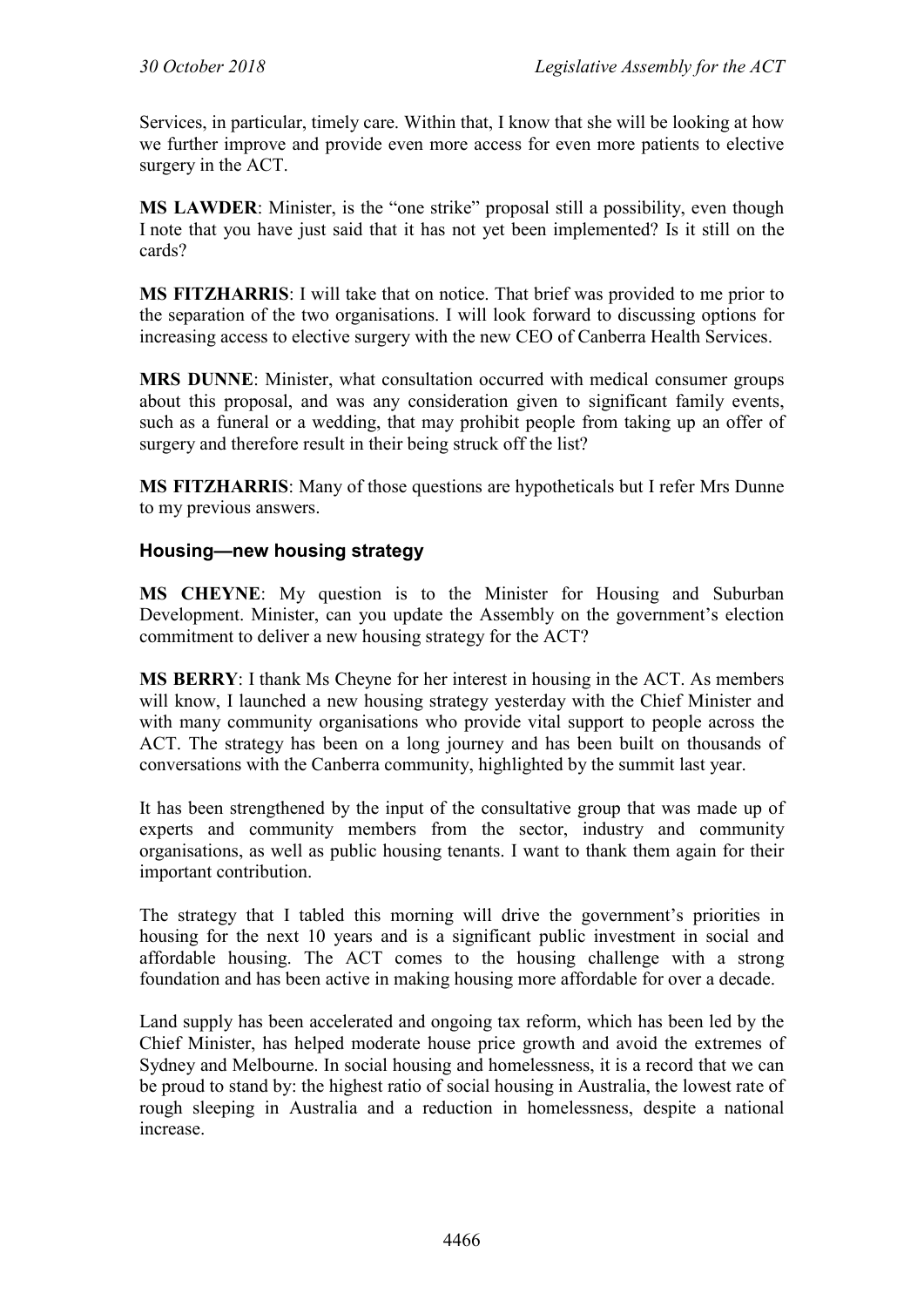That is why social housing sits at the heart of the new housing strategy and why the ACT government will continue to invest in our community to build more homes for people who are in need of affordable housing.

**MS CHEYNE**: Minister, what are the key government actions of the strategy?

**MS BERRY**: There have been a number of actions outlined with the community to make housing more affordable for Canberrans on lower incomes. The ACT government will provide \$100 million in additional funding for new public housing over the next five years and build on the most extensive renewal of public housing that Canberra has ever seen. The renewal process will continue with around 1,000 further homes to be renewed, and stock will grow by at least 200.

Our government will continue to support public housing tenants and will see more public housing in our suburbs and town centres in all regions of the ACT. The ACT government will also be providing support to further grow the community housing sector. Where we can, the government will use its scale and capability to develop mixed housing so that the public and community housing portfolios can grow together. This offers the social outcomes that we are seeking and helps community housing providers focus on the services that they are best at.

Across different sites we will initially provide 151 dwellings for community housing, including 33 in a brand-new housing development soon to be completed in Kaleen. Both of these programs will be enabled by the new commitment to maintain at least 15 per cent of all government land supply for public, community and affordable housing. This builds on the previous policy, where this requirement applied only to greenfield development. It means more than 550 dwelling sites in the current financial year. This strategy delivers on the government's election commitment to continue to make housing more affordable in the ACT.

**MS LE COUTEUR**: Minister, the 15 per cent figure which is part of the strategy, is that going to be for the whole indicative land release program or is it suburb by suburb?

**MS BERRY**: It is 15 per cent across greenfield and infill developments across the ACT.

# **ACT Health—joint replacements**

**MS LEE**: My question is to the minister for health. I refer to a document attached to a brief from the Director-General of ACT Health, which you noted on 31 August, proposing possible cost-cutting measures for elective surgery. One of the proposals was capping the cost of primary joint replacement prosthetics to \$9,500. This would apply for 410 people who need joint replacements. Minister, what is the status of the proposal to introduce a cost cap for primary joint replacement prosthetics?

**MS FITZHARRIS**: I indicated in my previous answer that none of those options has been pursued, and I refer Ms Lee to my previous answer where I said that these matters are now under consideration by the CEO of Canberra Health Services.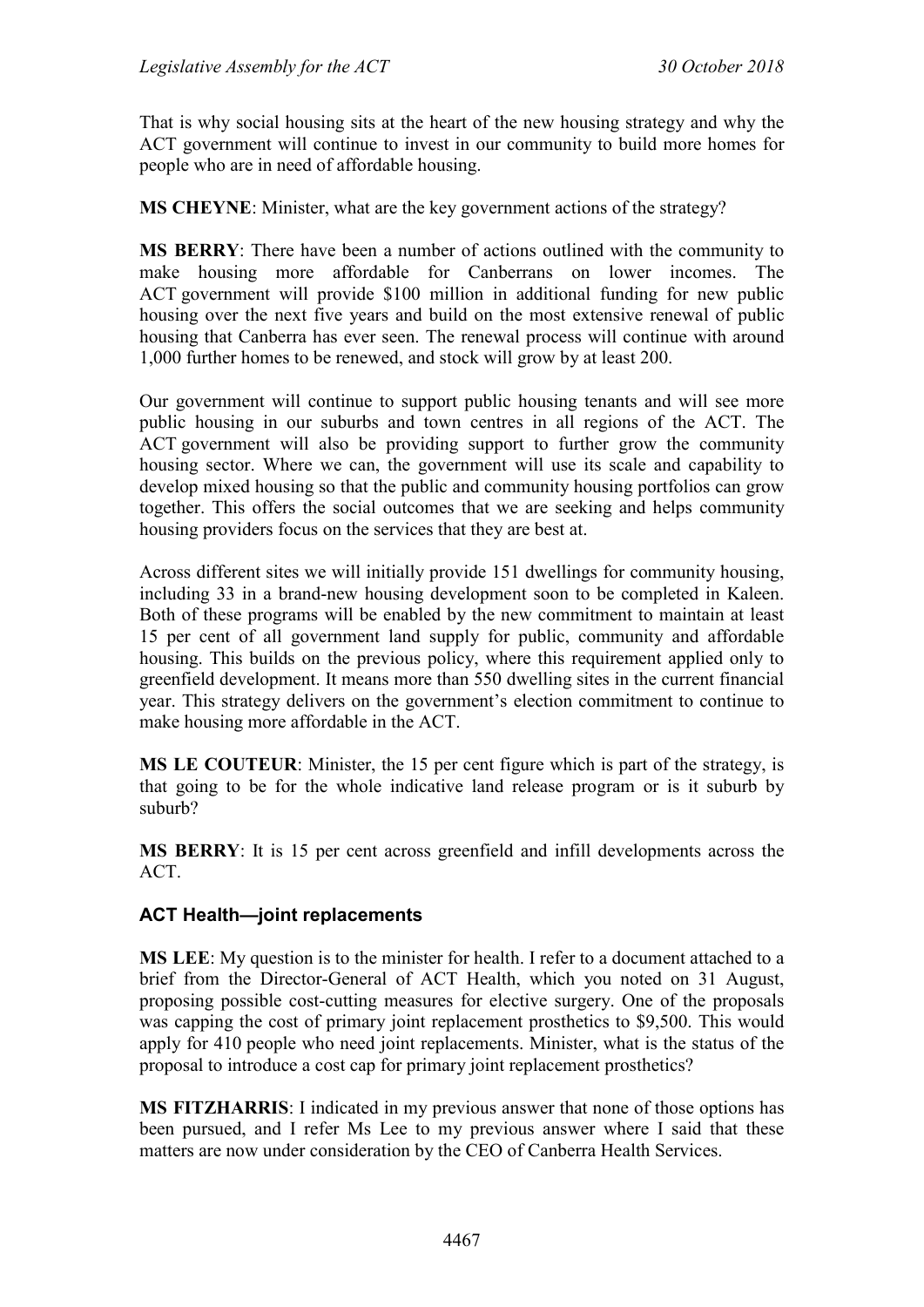**MS LEE**: Minister, what analysis has been done to assess the impact on quality of life for people undertaking joint replacement surgery, and will you table that analysis this week?

**MS FITZHARRIS**: As I indicated in my previous answer, these were potential measures in the very early stages. They were also based on clinical advice. I will continue to seek and take the guidance of the clinical advisers in Canberra Health Services and the advice of the CEO.

**MRS DUNNE**: What is the risk that some patients would not be able to get their surgery because the prosthetics would cost more than \$9,500? And was ACT Health considering giving people sub-optimal joint replacements so as to keep costs down?

**MS FITZHARRIS**: To the second part of Mrs Dunne's question, no. And, once again, I refer members to my previous answer and once again note the Canberra Liberals scaremongering consistently, never once having anything positive to say about ACT Health or its staff. Not once. Not once in this term have they had anything to say about ACT Health staff. They hear the Canberra Liberals, and they have heard their relentless negative campaign against ACT Health, against doctors and nurses in our community. They have done it in the past; they will do it in the future.

*Opposition members interjecting*—

**Ms Berry**: Point of order, Madam Speaker.

**MS FITZHARRIS**: What are they hiding? What are they hiding about their plans for health in the ACT?

**MADAM SPEAKER**: Minister, please resume your seat. A point of order. Stop the clock.

**Ms Berry**: Madam Speaker, the opposition have made several comments that, in my view, are unparliamentary, making personal reflections on the minister's work. They should withdraw.

**MADAM SPEAKER**: In the cut and thrust of the debate, I am not going to have anyone withdraw comments but I will say, again, members on my left: no interjections, and if you have a question for the minister, at least allow her to answer it. Minister, do you have anything further to add?

*Mrs Jones interjecting—*

**MADAM SPEAKER**: Is that a comment across the floor from members on my left?

**Mrs Jones**: No. I believe it was a comment between members on the left.

*Mr Barr interjecting—*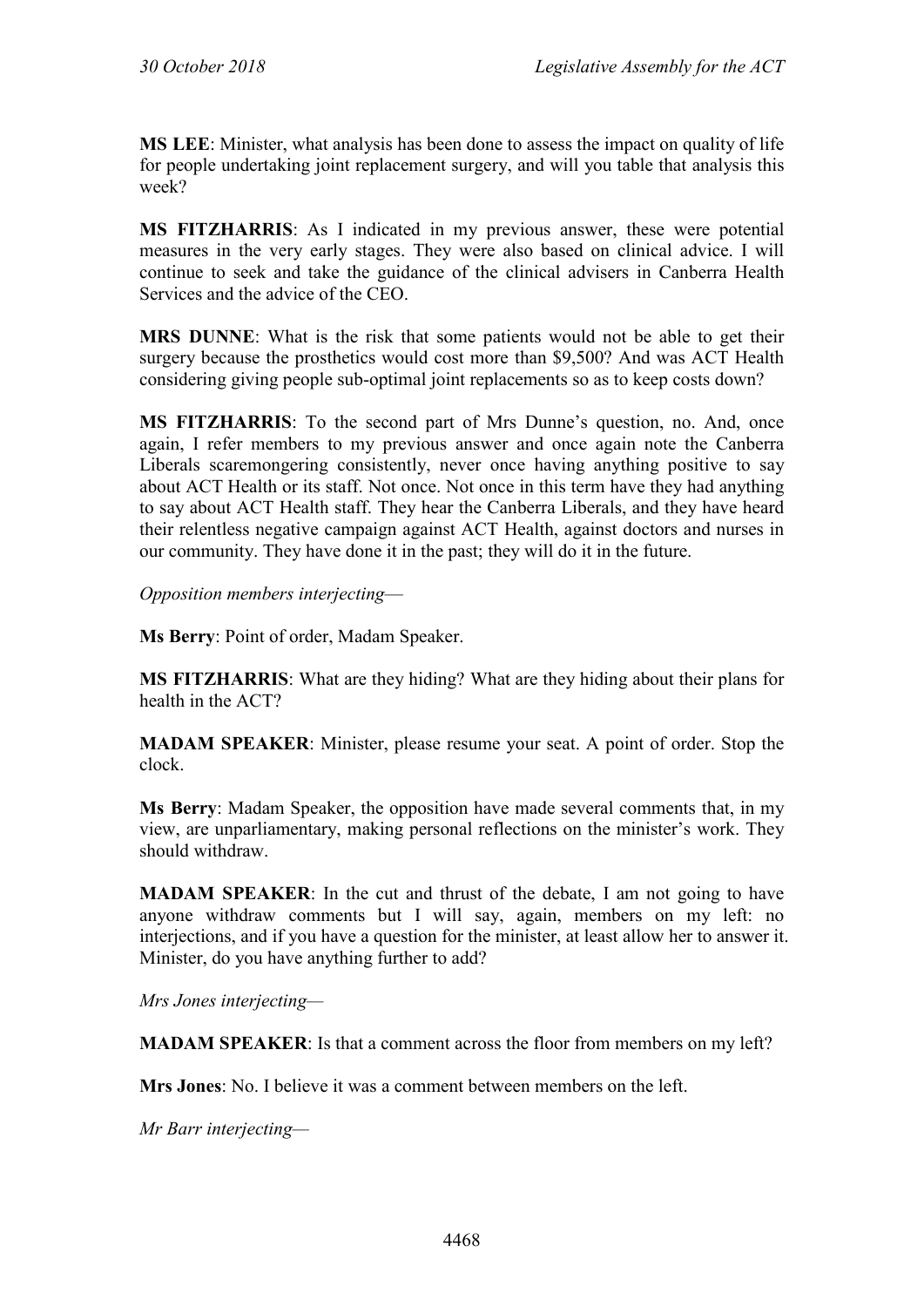*Mrs Jones interjecting—*

**MADAM SPEAKER**: Mrs Jones, welcome back, but, please, Mr Wall is on his feet.

#### **ACT Health—non-ACT patients**

**MR WALL**: My question is also to the Minister for Health and Wellbeing. Minister, I refer to a series of cost-cutting measures attached to a briefing on elective surgery that you noted on 31 August. One of the cost-cutting measures was to remove patients from the waitlist who were not geographically associated with the ACT. Minister, what is the status of this proposal?

**MS FITZHARRIS**: I largely refer Mr Wall to my previous answer but I can, of course, confirm that ACT Health, and certainly Canberra Health Services, are major providers of health services to the population of the south-east region of New South Wales. That is considered to be quite different from the broader New South Wales population. I would like to give some certainty to those patients of doctors in Canberra Health Services who are in the south-east region of New South Wales that they do, and will continue to, receive services from Canberra Hospital, if that is what their clinical advice is.

**MR WALL**: Minister, what consultations has ACT Health or your office had with the New South Wales government or ministerial representatives about this proposal and what has their response been?

**MS FITZHARRIS**: I refer Mr Wall to my previous answers about the status of this brief and the extremely early stages at which these issues were raised.

**MS CHEYNE**: Minister, are you confident that the CEO is adequately considering elective surgery wait times?

**MS FITZHARRIS**: Yes, I absolutely am.

**Mrs Dunne**: Madam Speaker, a point of order. The question was clearly asking the minister to express an opinion. She opened with, "Are you satisfied?"

**MADAM SPEAKER**: I must admit that I was not listening to the question. I was distracted by another member on my left. Can you repeat your question, please, Ms Cheyne?

**MS CHEYNE**: No, I am good, thank you.

**MADAM SPEAKER**: You do not want to repeat it? Can you give me the question? I did not hear it.

**MS CHEYNE**: Minister, are you confident—not "satisfied"—that the CEO is adequately considering elective surgery wait times?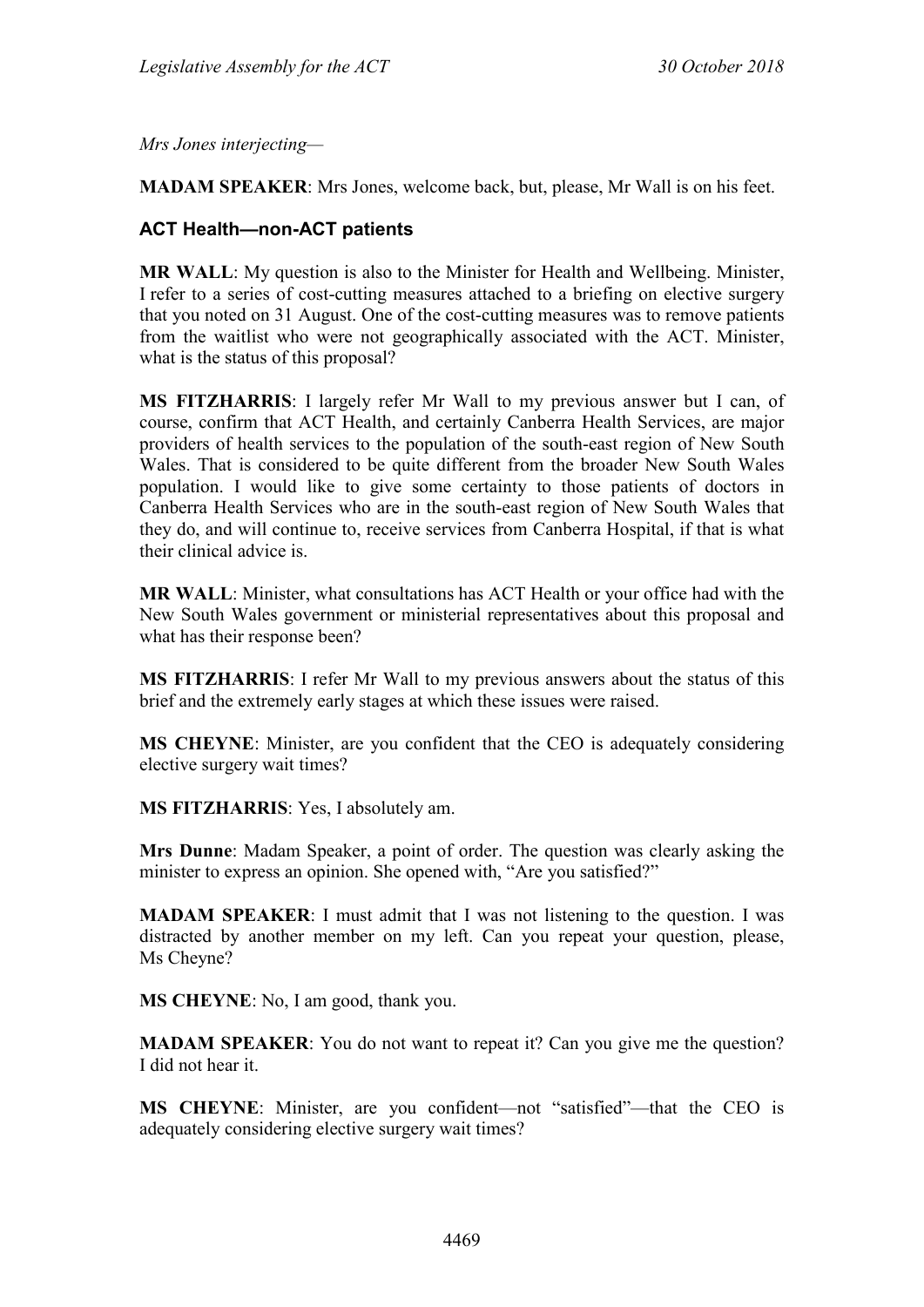**Mrs Dunne**: It's still an expression of opinion.

**MADAM SPEAKER**: I do not believe so, Mrs Dunne. Minister, would you at least answer that?

**Mrs Dunne**: You have got to be kidding me!

**MADAM SPEAKER**: No, I am not kidding you, Mrs Dunne. Mrs Jones.

#### **Centenary Hospital for Women and Children—plumbing issues**

**MRS JONES**: My question is to the Minister for Health and Wellbeing. Minister, I refer to reports in the media on 27 October 2018 that a ward in the Centenary Hospital for Women and Children was flooded due to plumbing issues. Minister, was a ward in the Centenary Hospital for Women and Children flooded at any stage between July and today and, if so, was it closed?

**MS FITZHARRIS**: I can confirm that there were some leaks. I would not agree that it was flooded. But certainly in relation to that there are two projects underway in terms of remediation in the Centenary hospital. The actual source of the particular leak that Mrs Jones refers to is, I am advised, a pinhole in the hydraulic pipework and remediation of the paediatric medical ward is ongoing and expected to be completed by late December of this year.

**MRS JONES**: Minister, due to this leak, did the ward close and/or were children moved into adult wards or other wards, and how many children were affected?

**MS FITZHARRIS**: Certainly, those rooms that were affected were closed. The advice to me is that all patients and their families were communicated with during this period and what is known as the overflow paediatric ward was opened so that all children could continue to receive the care that they needed, and there was no clinical impact.

**Mr Coe**: A point of order.

**MADAM SPEAKER**: A point of order?

**Mr Coe**: It is on relevance. The specific question that Mrs Jones asked was: how many children were affected? So far the minister has not actually answered that part of the question.

**MADAM SPEAKER**: Minister, you have another minute.

**MS FITZHARRIS**: I will take that particular aspect of the question on notice.

**MRS DUNNE**: Minister, is there building warranty insurance on the building or other insurance for water ingress and, if so, has a claim been made against the policy? And can you clarify: is the medical children's ward still closed?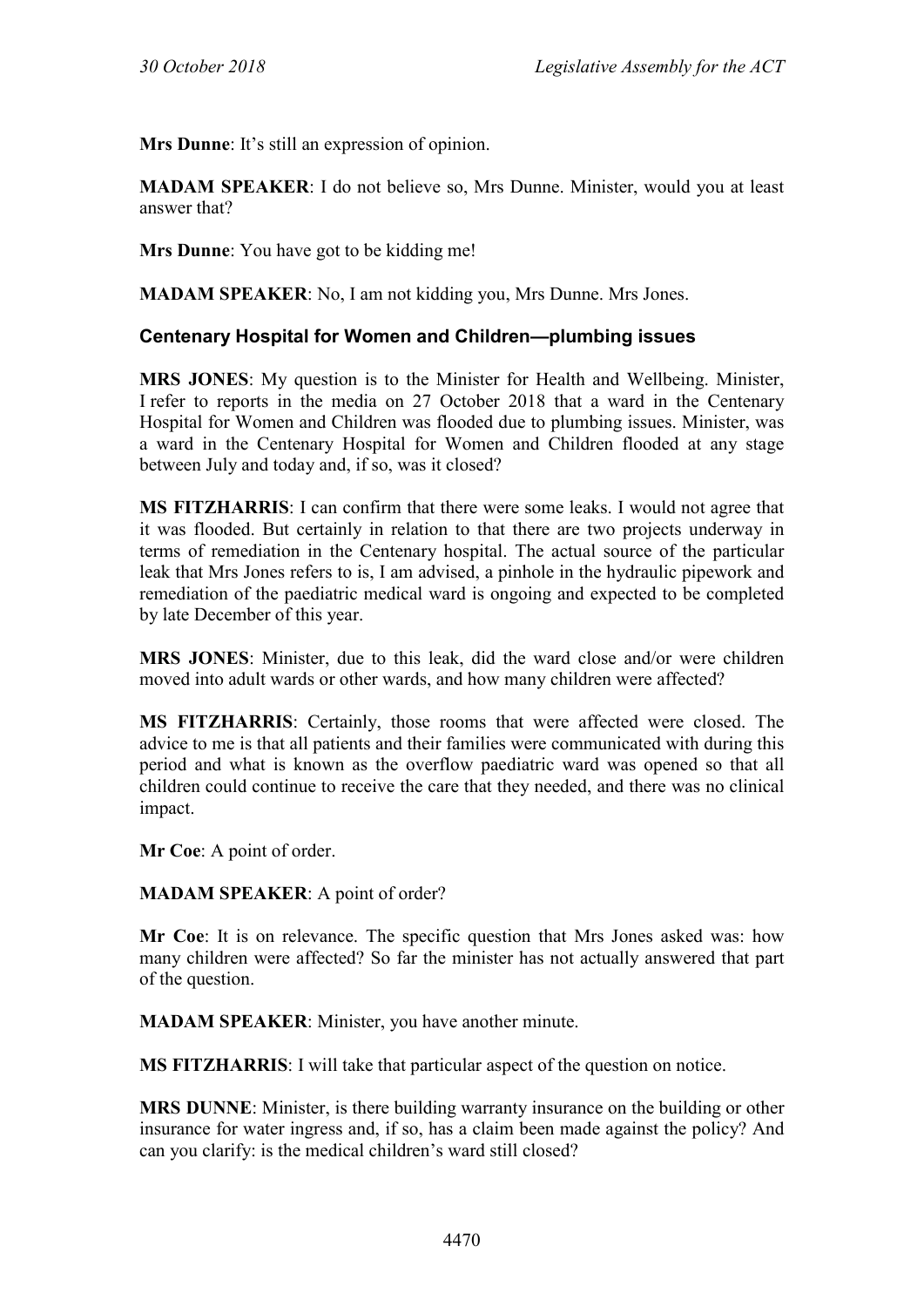**MS FITZHARRIS**: It has been relocated to the paediatric overflow surgery ward. In relation to Mrs Dunne's first question, I believe that those issues are being worked through at the moment as to whether it could be the subject of an insurance claim. I will also take that aspect of the question on notice.

#### **Government—celebration of International Day of People with Disability**

#### **MADAM SPEAKER**: I call Ms Cody.

**MS CODY**: Thank you, Madam Speaker. I know I'm wearing flat shoes; I must be a little bit difficult to see! My question is to the Minister for Disability. Minister, how is the ACT government supporting the celebration of the International Day of People with Disability in December?

**MS STEPHEN-SMITH**: I thank Ms Cody for her question. As you know, Madam Speaker, International Day of People with Disability, or I-Day, is indeed held on 3 December each year. It is a United Nations-sanctioned day that aims to increase public awareness, understanding and acceptance of people with disability and celebrate their achievements and contributions.

The theme of I-Day this year is "empowering persons with disabilities and ensuring inclusiveness and equality". According to the United Nations, 2018's theme focuses on empowering people with disabilities for inclusive, equitable and sustainable development as part of the 2030 agenda for sustainable development.

The ACT government proudly supports individuals and organisations in our community to celebrate I-Day through the I-Day grants. These grants encourage greater community participation for people with disability, showcasing their contributions and achievements, and building ongoing opportunities for people with disability to connect with their communities.

Earlier today I was pleased to announce the successful recipients for 2018: People with Disabilities ACT, Women with Disabilities ACT, Deaf Advocacy, Sports and Recreation ACT, Epilepsy ACT, TADACT, and the Ainslie and Gorman arts centres. I would like to again congratulate the six successful recipients on their ideas on programs and events that bring together people with disability, community organisations, businesses, individuals and government. I would also like to thank DeafACT, who came out to Regatta Point at lunchtime today to give me a taste of what to expect at their "come and try" event.

The I-Day grants encourage people with disability and the wider community to connect and socialise in a relaxed, inclusive environment and build ongoing connections through art, dance, sport, collaboration and conversation. I encourage everyone to join in I-Day events and activities and take the opportunity to acknowledge and celebrate the contributions, skills and achievements of people with disability.

**MS CODY**: Minister, what else can individuals and groups do to recognise and celebrate I-Day in Canberra?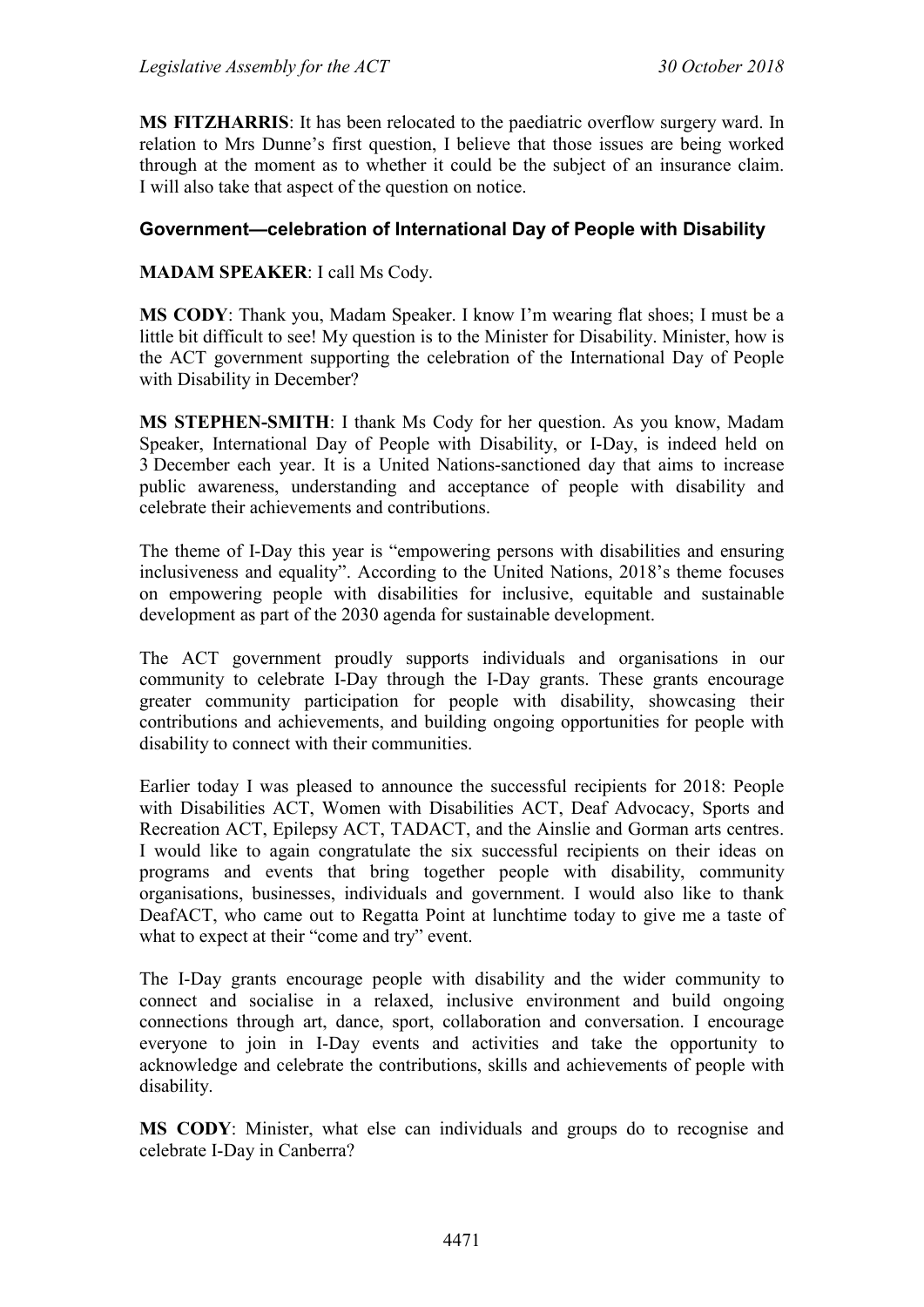**MS STEPHEN-SMITH**: I thank Ms Cody for the supplementary. In addition to attending one of the events funded through the I-Day grant program people can get involved with any number of events taking place across the territory. I would recommend that everyone check out the event calendar for International Day of People with Disability at www.idpwd.com.au and explore the range of public events happening in the community.

People with Disabilities ACT's annual supplement in the *Canberra Times* also provides a wealth of information for I-Day, highlighting services, activities and issues facing people with a disability and promoting inclusiveness, equality and the empowerment of people with disabilities. The ACT government is proud to support this publication, which this year will be published on 1 December, ahead of I-Day on 3 December.

I would also encourage clubs, schools, community groups, workplaces, businesses and organisations to think about how they can celebrate the day, including by hosting their own event. The IDPWD website includes event planning kits to help organisations plan the perfect activity and include and celebrate people with disability. Whether it is an arts show highlighting the talents of local artists with disability, an expo showcasing local organisations with a connection to disability, a fundraiser for a local organisation that supports people with disability, an event with a guest speaker with lived experience, or an accessible sporting challenge, you can find out more and register your own event on the IDPWD website.

Again I encourage all Canberrans, including members of this place, to start thinking about how they will celebrate I-Day and use the opportunity to reflect on the contribution that people with disability make to our community and on what each of us can do in our daily lives to promote empowerment of people with disability and ensure an inclusive and equal community here in the ACT.

**MR PETTERSSON**: Minister, what else is the ACT government doing to empower persons with disabilities and ensure inclusiveness and equality?

**MS STEPHEN-SMITH**: I thank Mr Pettersson for the supplementary question. Empowering persons with disabilities and ensuring inclusiveness and equality is not just the theme I-Day in 2018 but also a priority across government all year round. This government is committed to ensuring that the services and supports we deliver are accessible and inclusive for people with disability, whether they be education, transport, housing or even our national parks.

This morning I talked about how the housing strategy will promote accessible and adaptable housing and what Housing ACT is already doing to support tenants with a disability to lead ordinary lives with dignity.

The Environment, Planning and Sustainable Development Directorate is working with a National Disability Insurance Scheme provider to film and produce a series of virtual reality experiences of nature based activities which will be tailored for people with a disability and others who may not be able to access our parks and reserves directly.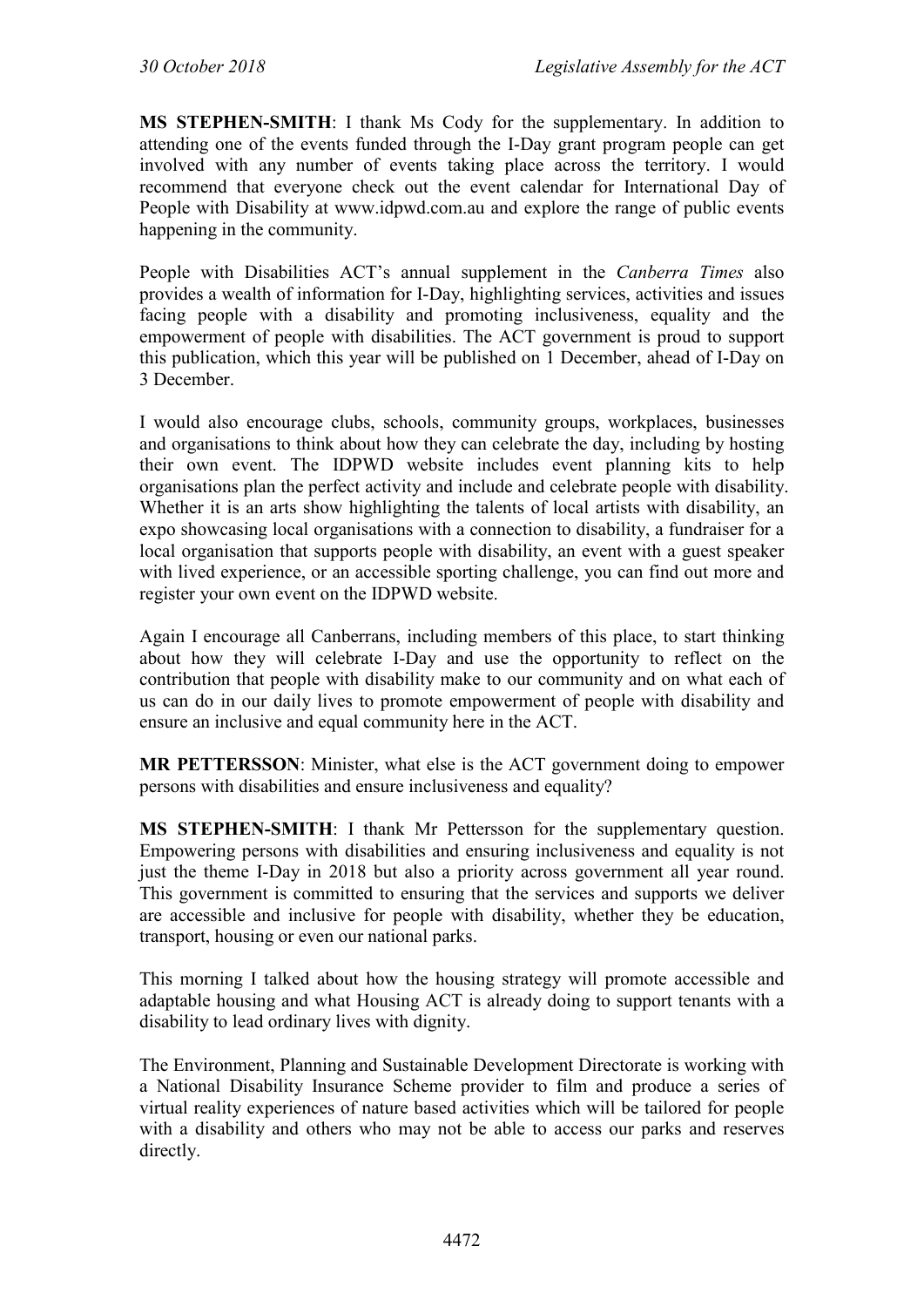EPSDD is also undertaking a series of accessibility road tests of our parks. Through these projects the directorate will bring both virtual reality and real-life experiences to people with a disability to ensure that they are able to experience and enjoy the wonderful parks and reserves of the ACT that most of us take for granted.

The government has also partnered with the Canberra Business Chamber and the ACT Inclusion Council to provide the inclusion in employment project. The project aims to expand employment opportunities for people with disability in Canberra's private sector. The results so far are even better than the business chamber projected. The ACT government is also committed to ensuring that community groups, small businesses and not-for-profit organisations become more inclusive and welcoming of people with disability, which is why we doubled the funding for the hugely successful disability inclusion grants in the 2018-19 budget.

#### **Canberra Hospital—plumbing issues**

**MR MILLIGAN**: My question is to the Minister for Health and Wellbeing. I refer to media reports on 27 October of plumbing problems in the neurology ward of the Canberra Hospital. Have there been plumbing issues in the neurology ward at any time this year that have caused patients to be moved or receive services elsewhere at any time?

**MS FITZHARRIS**: Yes, there was a leak; and no, my recollection of the advice and I will confirm if this is correct—is that, no, there was no impact on clinical areas. There was an impact on a clinical tearoom. I will provide further advice if that is available.

**MR MILLIGAN**: Minister, have the plumbing problems in the neurology ward added to fall risks for patients and staff?

**MS FITZHARRIS**: No, I do not believe so.

**MRS DUNNE**: What were the plumbing problems in the neurology ward? What has it cost to fix them?

**MS FITZHARRIS**: I will take that question on notice and note, of course, that Canberra Hospital is a significant campus with many buildings with which there will always be a number of issues, which our very capable infrastructure and maintenance teams will address.

#### **Light rail—stage 1 update**

**MR PETTERSSON**: My question is to the Minister for Transport. Minister, with the final rail installation happening on light rail last week and significant progress being made on the light rail stops and landscaping and dynamic testing of the vehicles now taking place, can you further update the Assembly on the construction of light rail stage 1?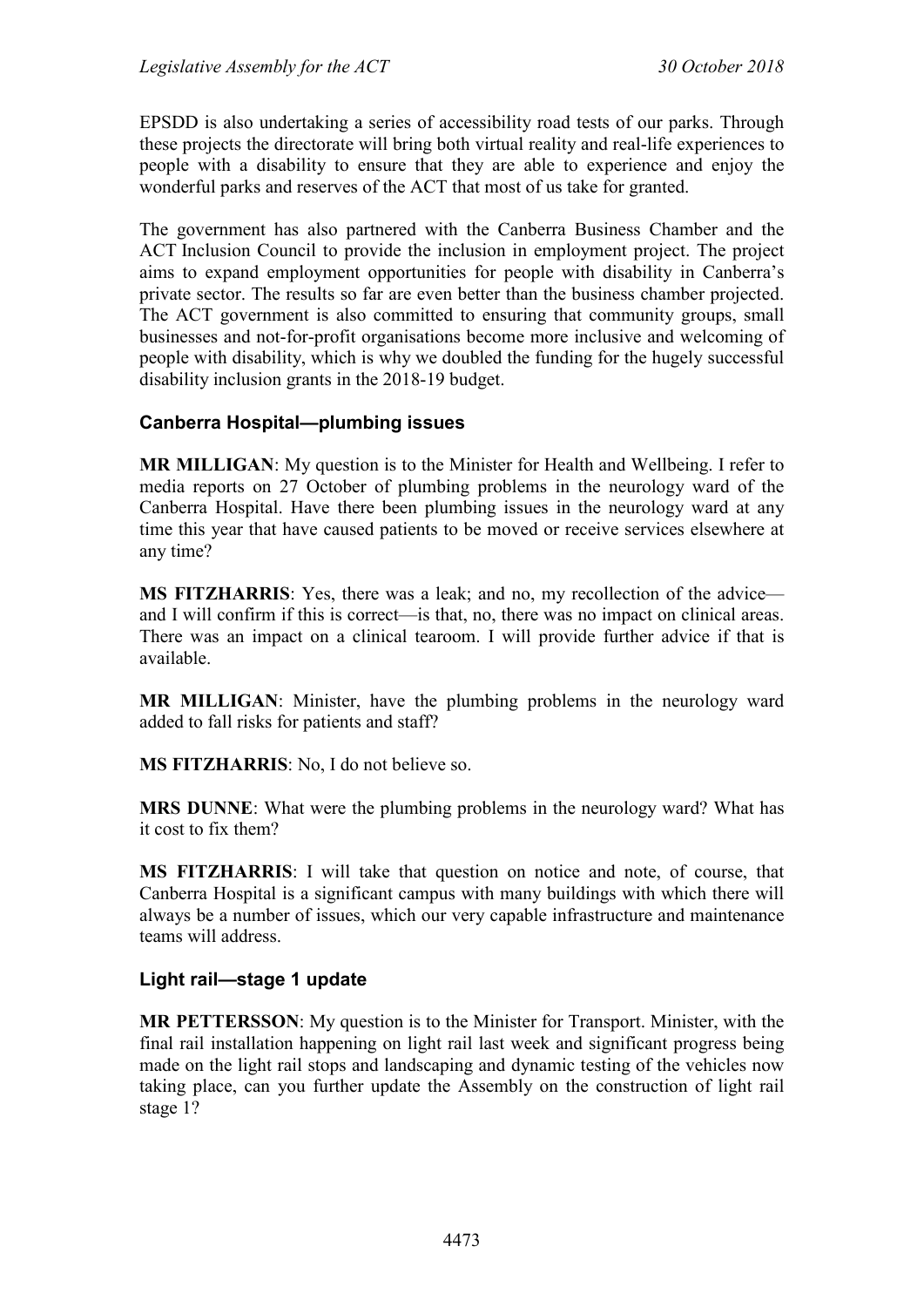**MS FITZHARRIS**: I thank Mr Pettersson for the question. Last Friday, I was very pleased to help Canberra Metro lay the final piece of light rail track. The installation of the final section of rail is a very significant moment in any rail project, and from here we expect to see more light rail vehicles being tested right along the alignment in the coming weeks.

*Mr Wall interjecting—*

**MADAM SPEAKER**: Mr Wall, no interjections, please.

**MS FITZHARRIS**: Significant progress is being made, and we expect construction to be completed this year. All the light rail vehicles are now in Canberra, over 25 kilometres of concrete track slab has been laid, and tree planting and landscaping are underway across the full length of the alignment. Anyone who travels the route can see the changes day by day, and it is incredibly exciting to see the progress that has been made.

Other works recently completed or currently underway include the following. At the Gungahlin terminus on Hibberson Street, the majority of the civil and landscaping works have been completed. Works are ongoing at all 13 stops. Stop canopies have been installed, with fit-out on the canopies and other finishing works continuing, including the installation of the very beautiful glass panels on each of the stops. Overhead poles and wires have been installed from Gungahlin to Alinga Street and in most of the depot area.

It is clear to all that significant progress is being made on the project. As was released last week, services will start in early 2019. Along with Transport Canberra and Canberra Metro, I look forward to continuing to update the community on the final stages of construction and on the operations of light rail for Canberra.

**MR PETTERSSON**: Minister, what are the remaining key milestones for the construction of light rail stage 1?

**MS FITZHARRIS**: As I outlined in my previous answer, a huge amount of progress has been made on the construction of the Gungahlin-to-city light rail project, the first stage of light rail in Canberra. A number of important works are also nearing completion, including the energisation of the final section in the coming weeks.

Energisation of a large portion of the alignment has already occurred. There are five traction power stations along the route with stations 1, 2, 3 and 4 having been both installed and energised. Traction power station 5 has been installed on Mort Street and will soon be energised.

Another key milestone for the project will be the completion of the Mitchell depot. Current works are focused on the internal fit-out of the building, with the administration and maintenance facilities nearing completion. Canberra Metro are expected to relocate to the Mitchell depot in the coming weeks.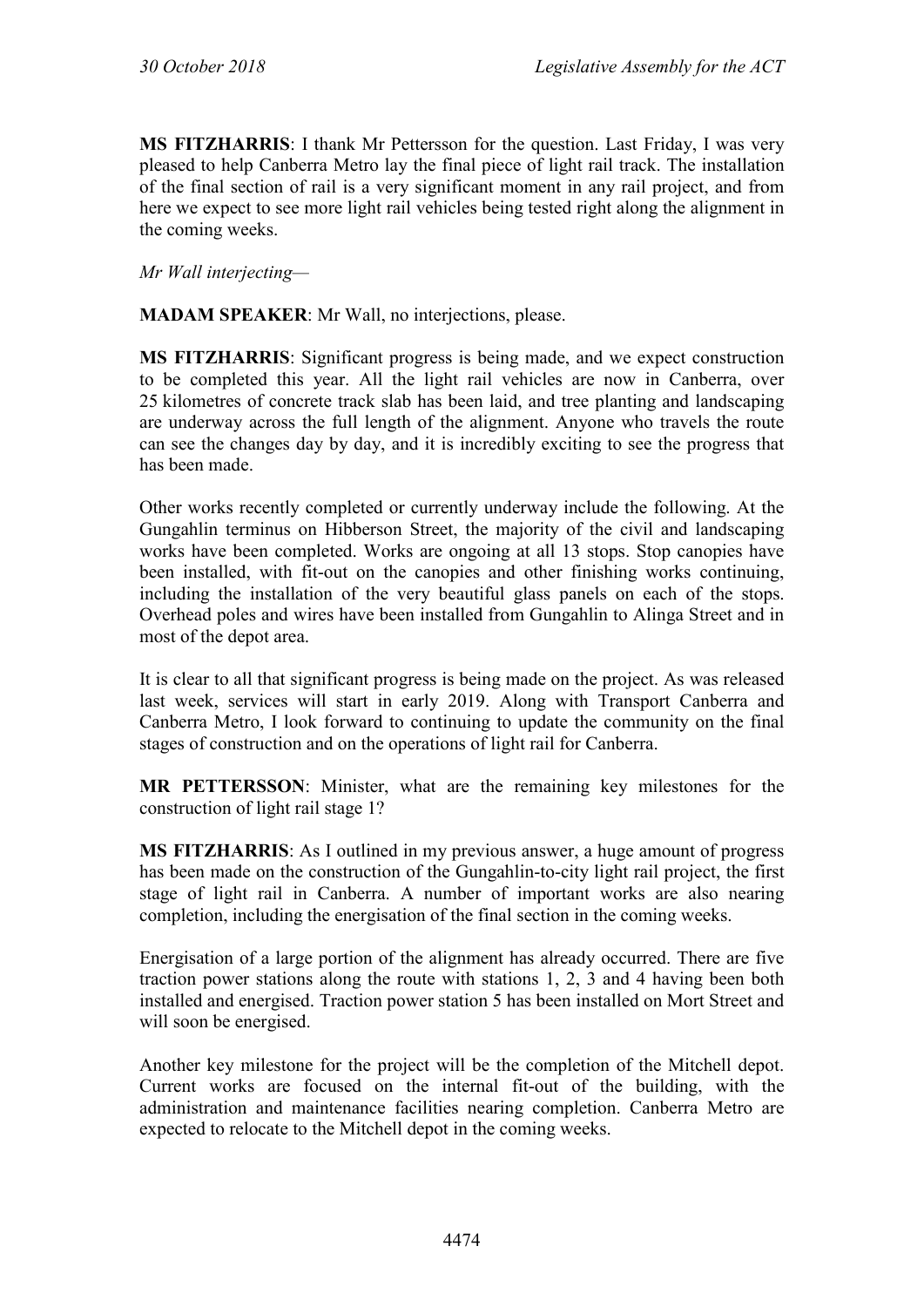Like many Canberrans, the government is very much looking forward to seeing light rail vehicles running along the length of the track. Testing of the vehicles and equipment continues on the northern part of the track and we expect testing to progress southwards to Dickson in coming weeks.

**MS ORR**: Minister, given the remaining construction and accreditation work, can you update the Assembly on the time frame for the commencement of light rail services?

**MS FITZHARRIS**: Following completion of construction, Canberra Metro will need to finalise third-party rail accreditation from the Office of the National Rail Safety Regulator and the Independent Certifier before light rail services can begin operations. While this means that we do not have an exact date yet, I can confirm that we are expecting services to begin in early 2019.

The ACT government and Transport Canberra are also working on a plan to design a launch weekend that will give as many Canberrans as possible the chance to ride light rail on the first weekend. We will release details about these plans soon.

As with any complex infrastructure project, there are risks that affect timing, such as weather, the testing and commissioning of rail and signalling systems, and finalising of the stops. This is the biggest, most complex infrastructure project that the ACT has ever seen, and we should not underestimate the significant progress that has been made.

The government is delivering a reliable, efficient and integrated public transport network for Canberra. I would like to take this opportunity to thank Canberra Metro for their hard work and the community for their patience and understanding as construction nears completion. It is clear that significant progress has been made, and I look forward to giving further updates to the community.

#### **Canberra Hospital—pharmacy service**

**MR PARTON**: My question is to the Minister for Health and Wellbeing. Minister, you said recently, in answer to a question on notice, that 30 pharmacy staff at the Canberra Hospital had resigned in the 18 months to 30 June this year. This is 60 per cent of the relevant classifications. You also said that reasons given in exit interviews included income security, a perceived lack of career progression opportunities, and insufficient supervision. The media has reported that pharmacy services were in crisis, with patient safety at risk, pharmacists looking elsewhere, and warnings of industrial action. And on 24 October it reported that finally, after at least a year of negotiations, a deal had been reached.

Minister, why did it take you so long, to the point where there were public warnings about patient safety, concerns about income security, and threats of industrial action, to negotiate suitable employment arrangements with pharmacy staff?

**MS FITZHARRIS**: I do not negotiate those. They are agreed between pharmacy staff and ACT Health, and now Canberra Health Services. I very much welcomed the conclusion of those negotiations and I very much welcomed the representations made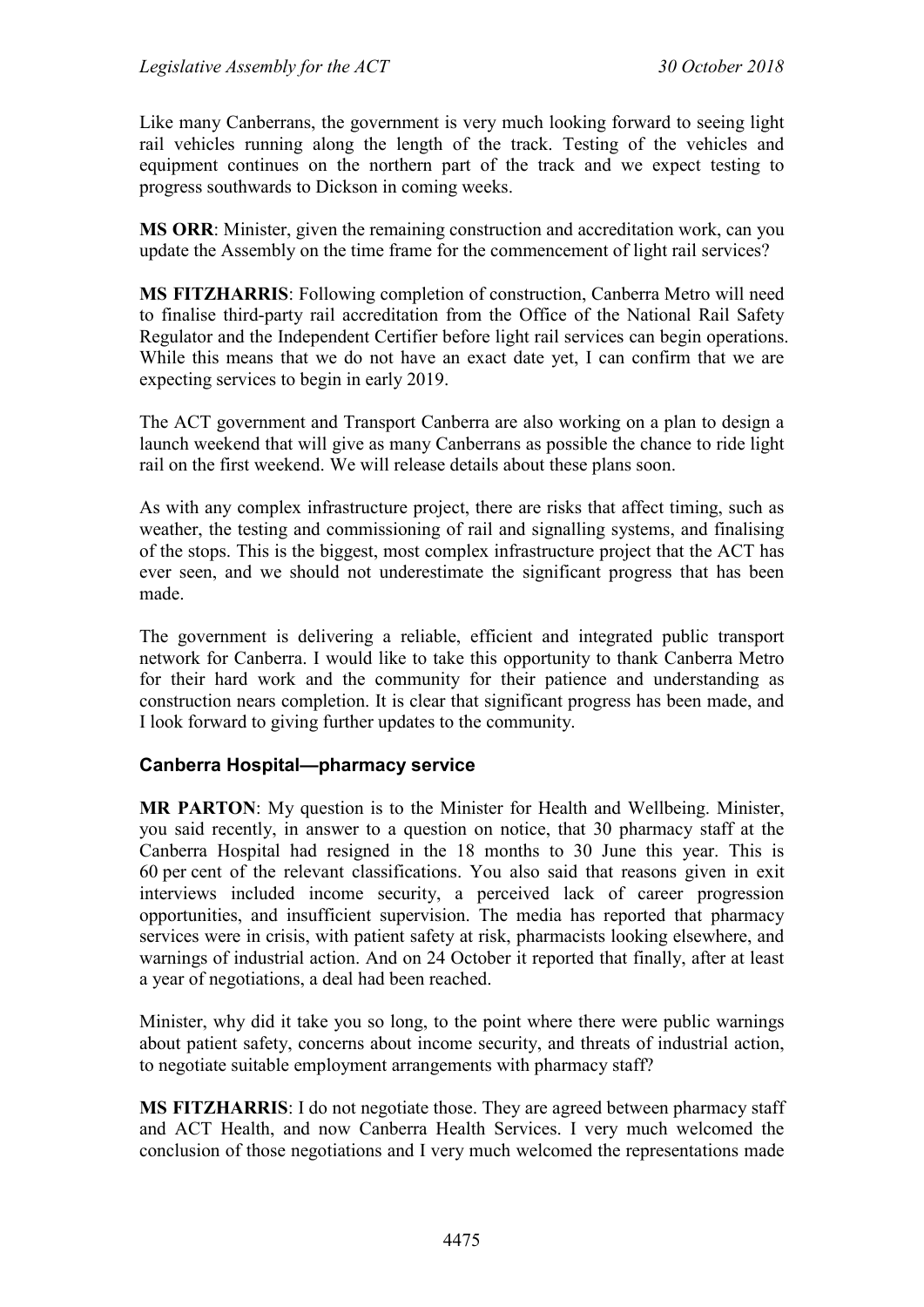directly to me by pharmacy staff and by their union. I was very pleased to see that an agreement had been reached. We continue to work with pharmacy staff on the issues that they raised and continue to provide further advancements for them in Canberra Health Services.

**MR PARTON**: Minister, why must departments in ACT Health be in crisis before you will take action to address the problems they face?

#### **MS FITZHARRIS**: They will not.

**MRS DUNNE**: Minister, have you asked the independent inquiry into culture in ACT Health to examine why you are consistently slow to address concerns of staff that go to the heart of culture and, if not, why not?

**MS FITZHARRIS**: Mrs Dunne and the Canberra community can see the terms of reference for the independent panel looking into workplace culture, and I would invite her to reacquaint herself with those terms of reference and my previous statements on my expectations of the panel.

# **Light rail—stage 1 update**

**MISS C BURCH:** My question is to the Minister for Transport. Minister, have you received any advice as to which month in early 2019 fare-paying customers can expect to be on light rail?

#### **MS FITZHARRIS**: Yes, I have.

**MISS C BURCH**: Minister, what is that advice, and how many months of track testing need to take place before these first fee-paying passengers can be on the tram?

**MS FITZHARRIS**: Certainly, the amount of testing required is that required to meet the requirements of ONRSR, the Office of the National Rail Safety Regulator. That is when accreditation will be received, and that is when full-fee-paying passengers can start riding Canberra's light rail.

**MR WALL**: Minister, how will you simulate the conditions of the winter months during track testing?

**MS FITZHARRIS**: As Mr Wall may recall, there has been testing during winter months already.

#### **Canberra—sister city relationships**

**MS ORR**: My question is to the Chief Minister. Chief Minister, can you please update the Assembly on the activities that took place last week to celebrate the 25th anniversary of our sister city relationship with Nara?

**MR BARR**: I thank Ms Orr for her question. Indeed, 25 years ago, on 26 October 1993, then Chief Minister Rosemary Follett signed the official proclamation for the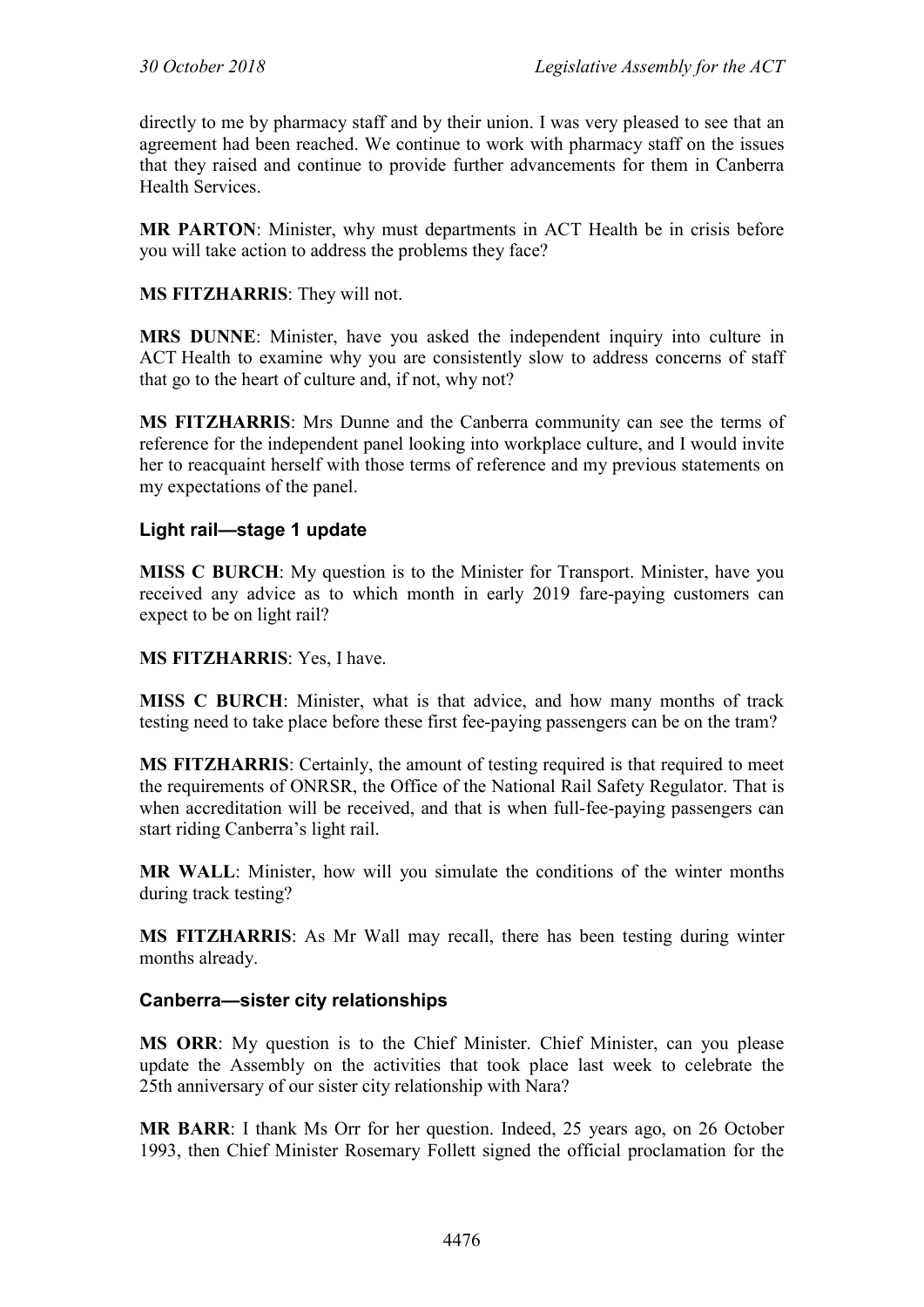ACT government to establish Canberra's sister city relationship with Nara. Since that time, there have been numerous delegations between the two cities, focusing on education, culture and business.

Earlier this month, in the lead-up to the 25th anniversary, I again had the honour of visiting Nara as part of a broader trade mission to Japan and, whilst in Nara, met with Mayor Nakagawa to discuss his upcoming visit to Canberra. Last week, the mayor and an extensive delegation, including more than 50 school students from Nara, arrived in Canberra to celebrate the 25th anniversary.

During his visit, the mayor and his delegation, amongst other things, undertook a ceremonial tree planting at the National Arboretum; attended a reception hosted by the Japanese ambassador; took a tour of the new light rail corridor; attended a last post ceremony at the Australian War Memorial; and enjoyed a lunch here in the Assembly, hosted by you, Madam Speaker.

Finally, on Saturday evening, the mayor and I, and the Nara delegation and about 17,000 Canberrans, attended the 16th annual Canberra Nara candle festival. I am advised that this was a record attendance, of around 17,000 people, which was up 40 per cent on last year's attendance. It was wonderful to see. It was a fantastic evening and a wonderful celebration of Canberra and Nara, indeed, of Australia and Japan.

**MS ORR**: Chief Minister, are there any upcoming activities planned with our other sister cities?

**MR BARR**: Yes, there are. This week the mayor of Wellington will be in Canberra. The delegation, led by Mayor Justin Lester, will be discussing a range of issues, including business, tourism, culture and research collaboration. We will also be focusing on re-establishing an aviation connection between our two cities.

Later this week, perhaps on a lighter note, we will be launching a bespoke sister city beer, the Ale of Two Cities, which is a collaboration between Canberra's own BentSpoke and Wellington's Fork and Brewer.

As a follow-up, next month I will be leading our annual delegation to Wellington as part of the third Canberra Week. We will continue to raise the profile of our city in Wellington, support the development of local businesses and foster further knowledge-sharing between the two capitals.

In 2020 we will celebrate the 20th anniversary of our sister city relationship with Beijing. Work has recently commenced on a program of activities to mark this important occasion. I plan to visit Beijing in 2019.

**MS CHEYNE**: Chief Minister, are you looking at the potential for any new sister city relationships?

**MR BARR**: We do receive regular approaches to form sister city relationships. There are only so many that we can support. So we are reviewing the guidelines and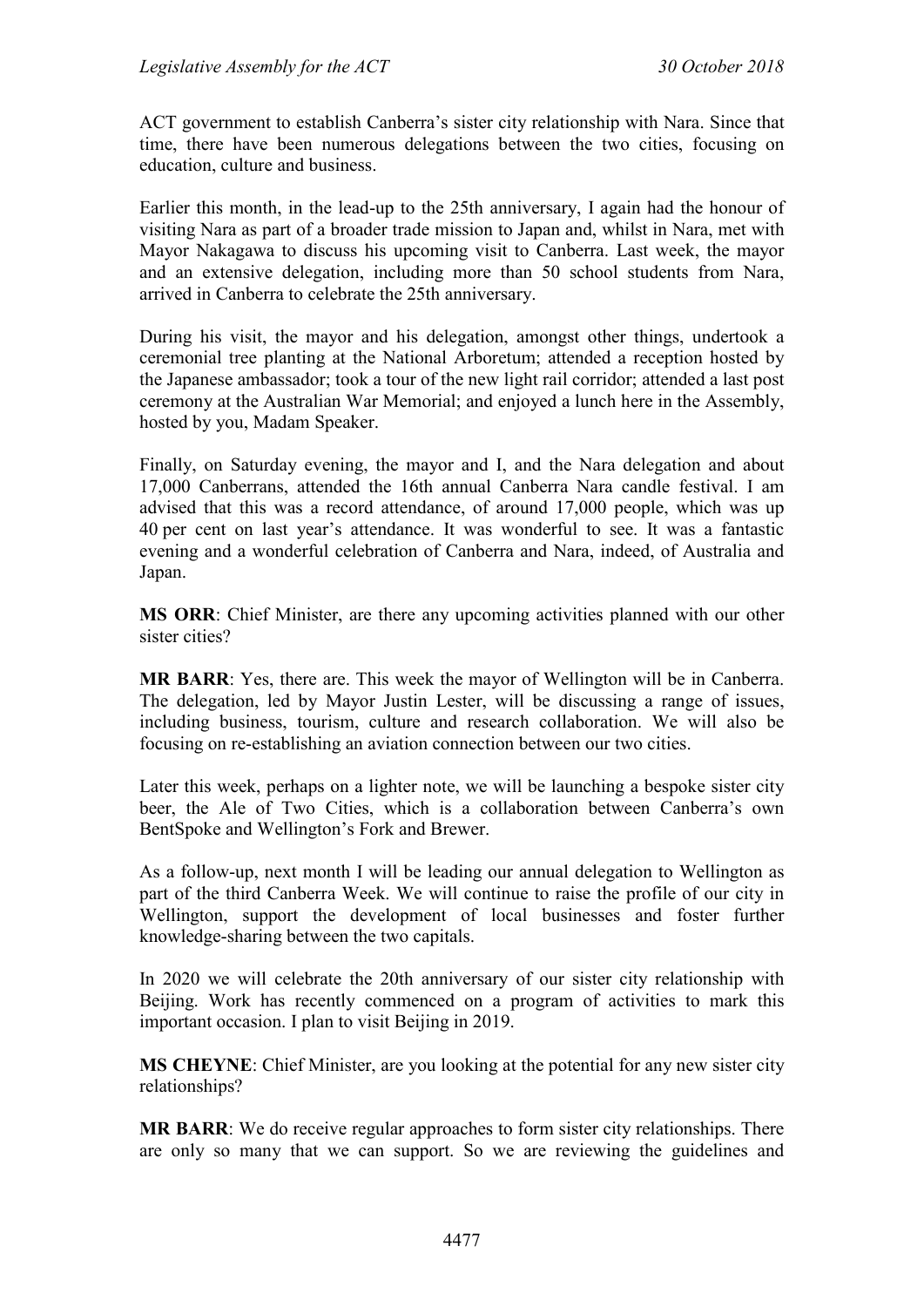requirements for new sister city relationships. Whilst this review continues, it will form the basis for future ACT government policymaking and decisions in relation to entering into any new sister city agreements.

Members might be aware of a longstanding commitment that we have to form such a relationship with Washington DC. During my visit earlier this year as part of then Prime Minister Turnbull's trade delegation and our involvement with the national governors association, the equivalent body to COAG within the US, we did undertake some further discussions with the Mayor of Washington DC and the mayor's international engagement office. During that meeting we of course noted the commonalities between our two city-states and the similar challenges faced by each jurisdiction.

Both cities are of course home to our respective federal governments. Both are subject to a local economy very much engaged in knowledge and service sectors, and both of our governments combine the delivery of city-level municipal governance with some state-level services. As a result we have sought to establish a closer relationship with Washington DC and look at a range of potential partnerships, particularly a collaboration being led by our national institutions with the Smithsonian Institute as a practical example.

Beyond tourism we are also looking at economic development, sustainability, social inclusion and the delivery of government infrastructure. We will progress these discussions and opportunities as this is potentially a very significant economic, social, cultural and political partnership for Canberra into the future. (*Time expired.)*

I understand that, in the absence of Mrs Kikkert and Mr Hanson from question time, there are now no further questions that can be asked. So I ask that all further questions be placed on the notice paper.

# **Paper**

**Mr Barr** presented the following paper:

Trans-Tasman Mutual Recognition Act, pursuant to section 7—Trans-Tasman Mutual Recognition (NSW Container Deposit Scheme) Endorsement 2018 (No 1)—Notifiable Instrument NI2018-565, dated 12 October 2018.

# **Official Visitor (Homelessness Services)—annual report 2017-18**

# **Paper and statement by minister**

**MS BERRY** (Ginninderra—Deputy Chief Minister, Minister for Education and Early Childhood Development, Minister for Housing and Suburban Development, Minister for the Prevention of Domestic and Family Violence, Minister for Sport and Recreation and Minister for Women) (3.12): For the information of members, I present the following paper:

Official Visitor Act, pursuant to subsection 17(4)—Annual report 2017-18— Official Visitor (Homelessness Services).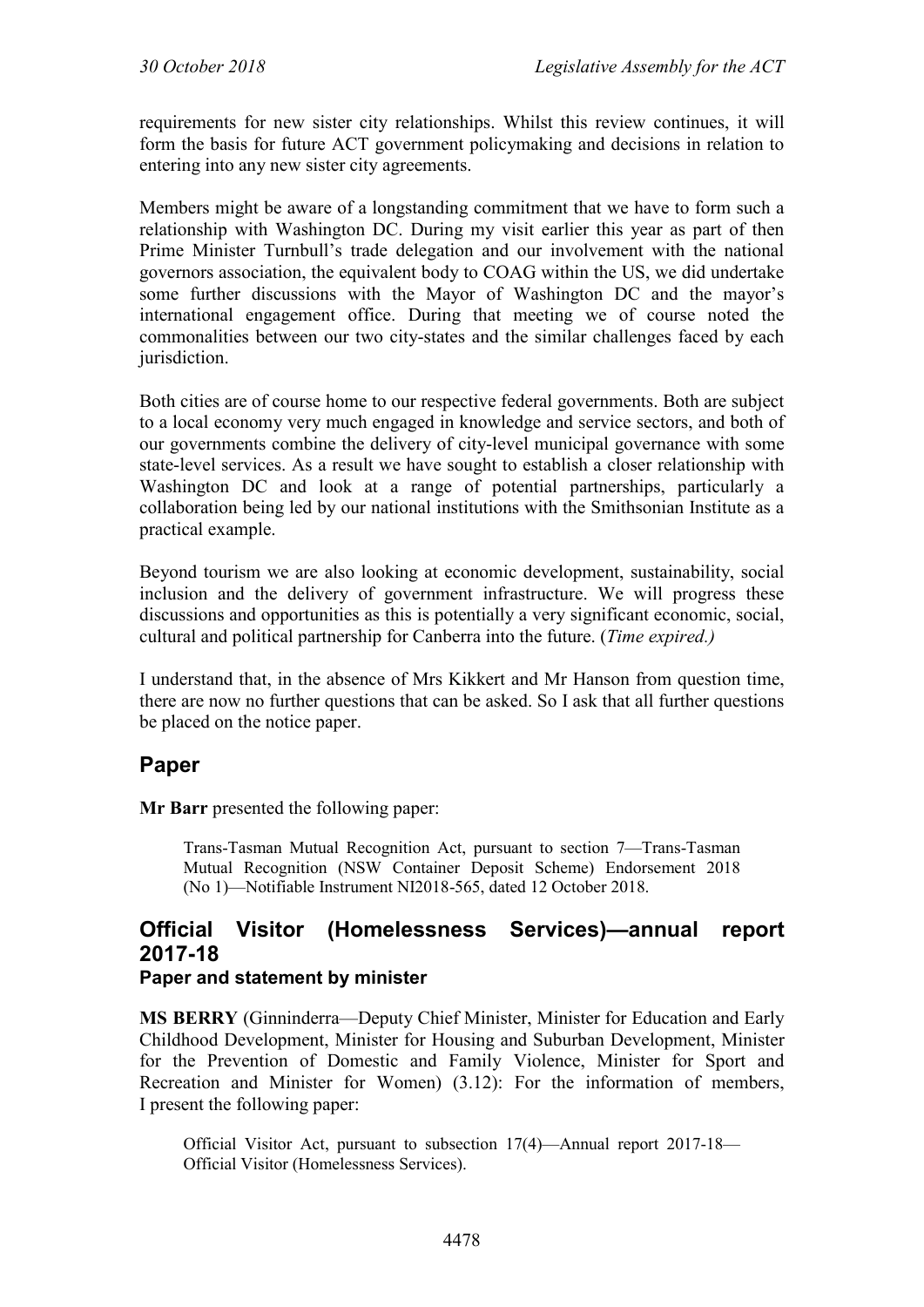I ask for leave to make a statement in relation to the paper.

Leave granted.

**MS BERRY**: I am pleased to table today the 2017-18 annual report for the official visitor, homelessness services. Official visitors play a vital role in safeguarding and promoting the interests of vulnerable people in our community who find themselves in difficult circumstances. The official visitor scheme serves as a monitoring and complaints system for entitled persons in visitable places who are dependent on the service provider or on accommodation managers for care and support.

The objective of the official visitor, homelessness services, is to detect and prevent systemic dysfunction that may affect people residing in multi-occupancy supported accommodation homelessness services provided by organisations funded by the territory. Ms Dianne Lucas is currently serving her second three-year term as the official visitor for homelessness services. In this capacity, Ms Lucas visits properties operated by the ACT specialist homelessness services. She is available to talk with people about their experiences of the services and to receive and consider complaints from people experiencing homelessness or people at risk of homelessness who are residing in shared occupancy accommodation services.

As part of the official visitor duties, Ms Lucas makes two scheduled visits a year to each visitable place. In addition to these visits, the official visitor fulfils her role by monitoring and resolving service issues locally, inspecting records, reporting on the standards of programs and properties and providing quarterly reports to me, which are collated into the annual report I present today.

During the year Ms Lucas conducted 33 visits to visitable places providing supported housing to young people, single men, single women, women and children escaping domestic violence, women who are pregnant or with babies and women exiting the Alexander Maconochie Centre. At these visits Ms Lucas talked with 94 clients about their accommodation and any issues they may have had with the service provider.

She facilitated discussions between clients and service providers or raised concerns with service managers and Housing ACT, as required, to clarify service policies and procedures and to secure the early resolution of issues. Ms Lucas has reported that consistently throughout the year clients spoke highly of the support they were receiving and the responsiveness of staff to the diverse needs of people staying in the services. As in previous years, there were no referrals to investigative entities and no systemic failures identified.

I note that in 2017-18 only one issue of concern was raised relating to the accommodation needs of a client with a disability. On this occasion, Ms Lucas facilitated a quick resolution that ensured the client's needs were attended to efficiently and with sensitivity. The low number of complaints is a testament to the quality of services provided by the ACT specialist homelessness sector and their commitment to good practice and meeting human rights standards when addressing the effects of homelessness.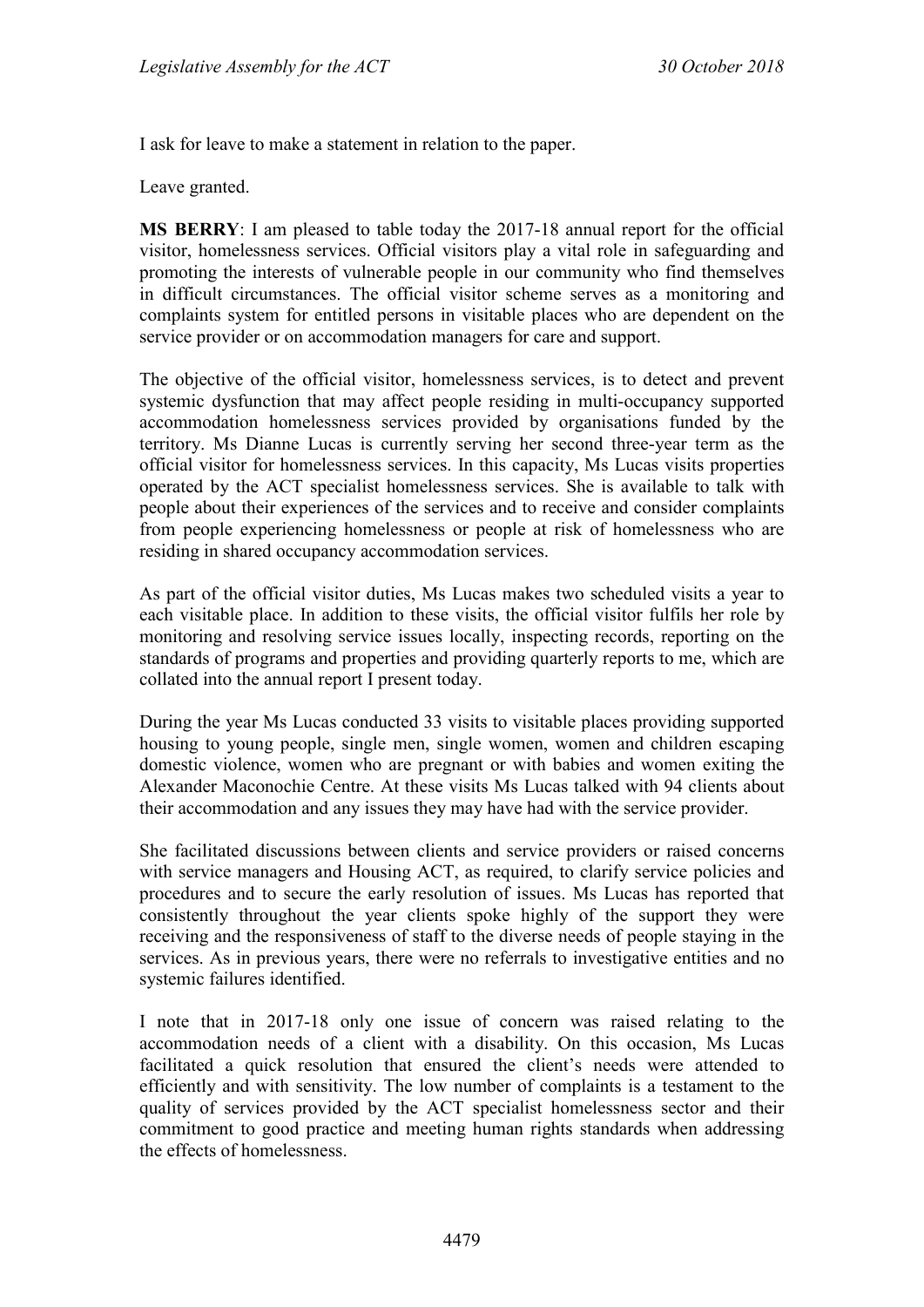In her report, Ms Lucas commends the supportive environment across the services and the increased confidence of clients in securing better outcomes for themselves. Further, she found that clients are receiving support appropriate to their situations and that the accommodation provided is comfortable and of a good standard.

# **Papers**

**Mr Gentleman** presented the following paper:

Confiscation of Criminal Assets Act, pursuant to subsection 258(4)—Annual report 2017-2018—ACT Policing—Confiscation of Criminal Assets, dated 9 October 2018.

**Mr Rattenbury** presented the following paper:

Official Visitor Act, pursuant to subsection 17(4)—Annual Report 2017-18— Mental Health Official Visitors, dated 30 October 2018.

# **Official Visitor (Disability Services)—annual report 2017-18 Paper and statement by minister**

**MS STEPHEN-SMITH** (Kurrajong—Minister for Aboriginal and Torres Strait Islander Affairs, Minister for Disability, Minister for Children, Youth and Families, Minister for Employment and Workplace Safety, Minister for Government Services and Procurement, Minister for Urban Renewal) (3.17): For the information of members, I present the following paper:

Official Visitor Act, pursuant to subsection 17(4)—Annual Report 2017-18— Official Visitors for Disability Services.

I ask for leave to make a statement in relation to the paper.

Leave granted.

**MS STEPHEN-SMITH**: I am pleased to table in the Legislative Assembly today the official visitors for disability services annual report for 2017-18. The Official Visitor Act 2012 requires me as the operational minister for the Disability Services Act 1991 to provide to the Legislative Assembly an annual report collating the information received throughout the year from the appointed official visitors.

The role of official visitors is to visit, talk with, receive and consider complaints from, and exercise other functions in relation to persons considered to be entitled persons under the Disability Services Act 1991. Ms Narelle Hargreaves has been reappointed as an official visitor for disability services until the end of August 2019. Ms Mary Durkin has been appointed as the second official visitor for disability services for the same period.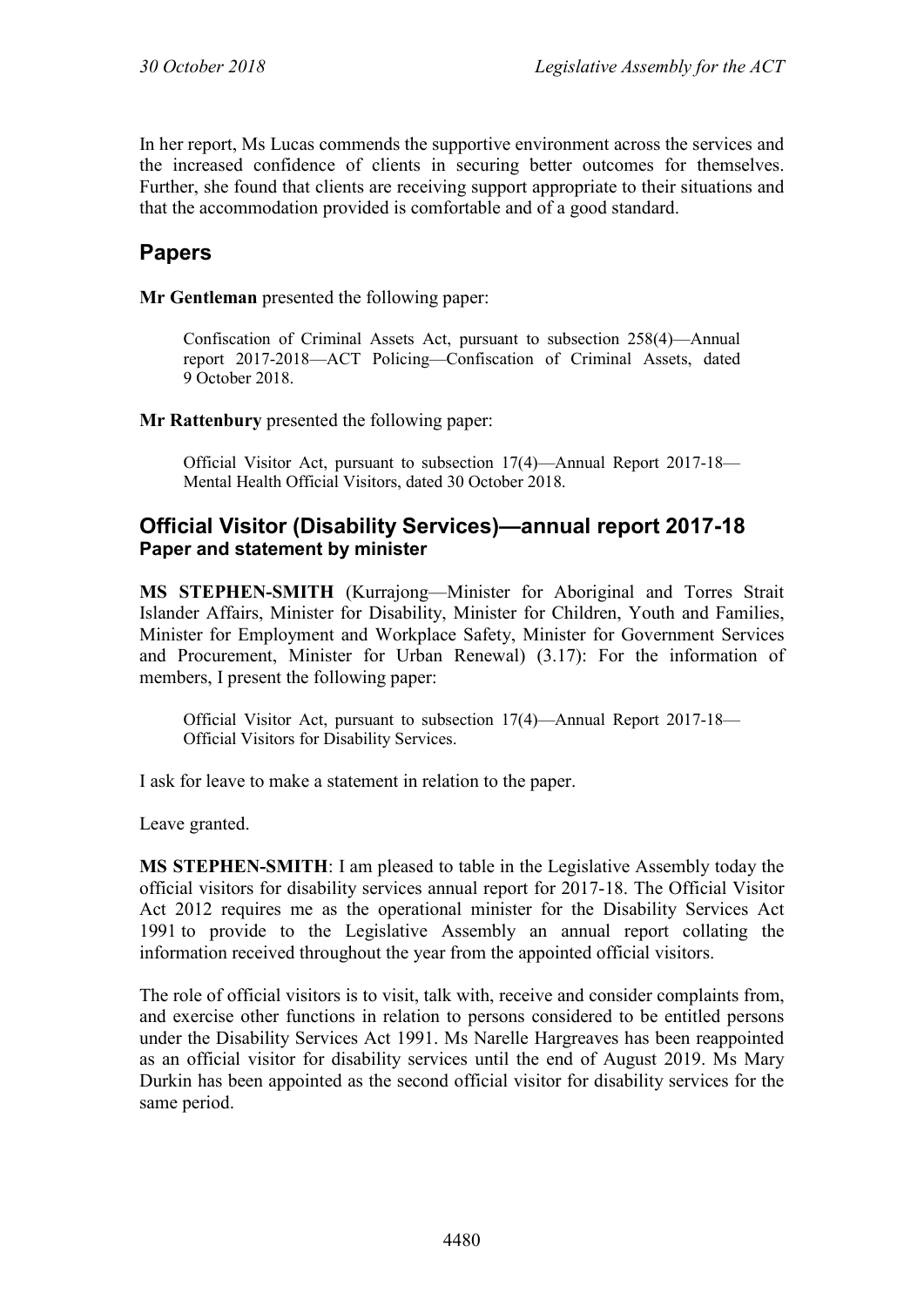In the current reporting period, the official visitors undertook 204 visits to 144 visitable places and saw 551 residents, exceeding the requirement of one annual visit per place. The official visitor scheme is part of a suite of important oversight and quality assurance mechanisms designed to provide rigorous scrutiny of and support to services, with the goal of ensuring the best possible outcomes for people with disability in the ACT.

These include the formal oversight functions of the Public Advocate, the Disability and Community Services Commissioner and the Human Services Registrar, and informal mechanisms such as advocacy and support through the office for disability and other community advocacy bodies like ADACAS and Advocacy for Inclusion.

The annual report indicates that this network of supports continues to be an effective approach to supporting and protecting vulnerable Canberrans. I note that the official visitor is the only means by which some people who may not be able to make a complaint about poor service receive regular visits from people dedicated to ensuring the individual wellbeing and quality of service for each person with disability living in a visitable place providing disability accommodation.

The report noted that few referrals have been received by the official visitor about the care of people with disabilities in group houses. The Community Services Directorate is working on a communications strategy to boost the profile of the official visitors. I would like to commend the official visitors for undertaking a rolling program of visits to service providers to increase awareness of their role.

The report also notes a positive change as a result of the transition to the NDIS, with people with disability receiving increased supports and better access to the community. In terms of challenges, the official visitor annual report points to particular concerns for younger people living in aged-care facilities. The report also points to complexities over what now constitutes a visitable place and how, in the face of ongoing transitional changes in the disability sector, we can ensure that knowledge of and access to the official visitor is maintained and promoted to people who are considered to be entitled persons.

Legislative amendments to the Disability Services Act 1991 were introduced today to address a number of these issues. The ongoing work of the official visitors for disability services is being supported by the Human Services Registrar, including collaboration with them on how best to address the issues raised in the report. As noted in the annual report, a number of matters raised during the year were addressed with service providers or in collaboration with other oversight bodies. Work is ongoing in relation to administrative and systemic matters, including in the context of implementing the review of the official visitor scheme.

I would like to commend the official visitors on their commitment to ensuring that vulnerable people in Canberra have a voice for their concerns and for the official visitors' actions to remedy systemic issues that affect people with a disability.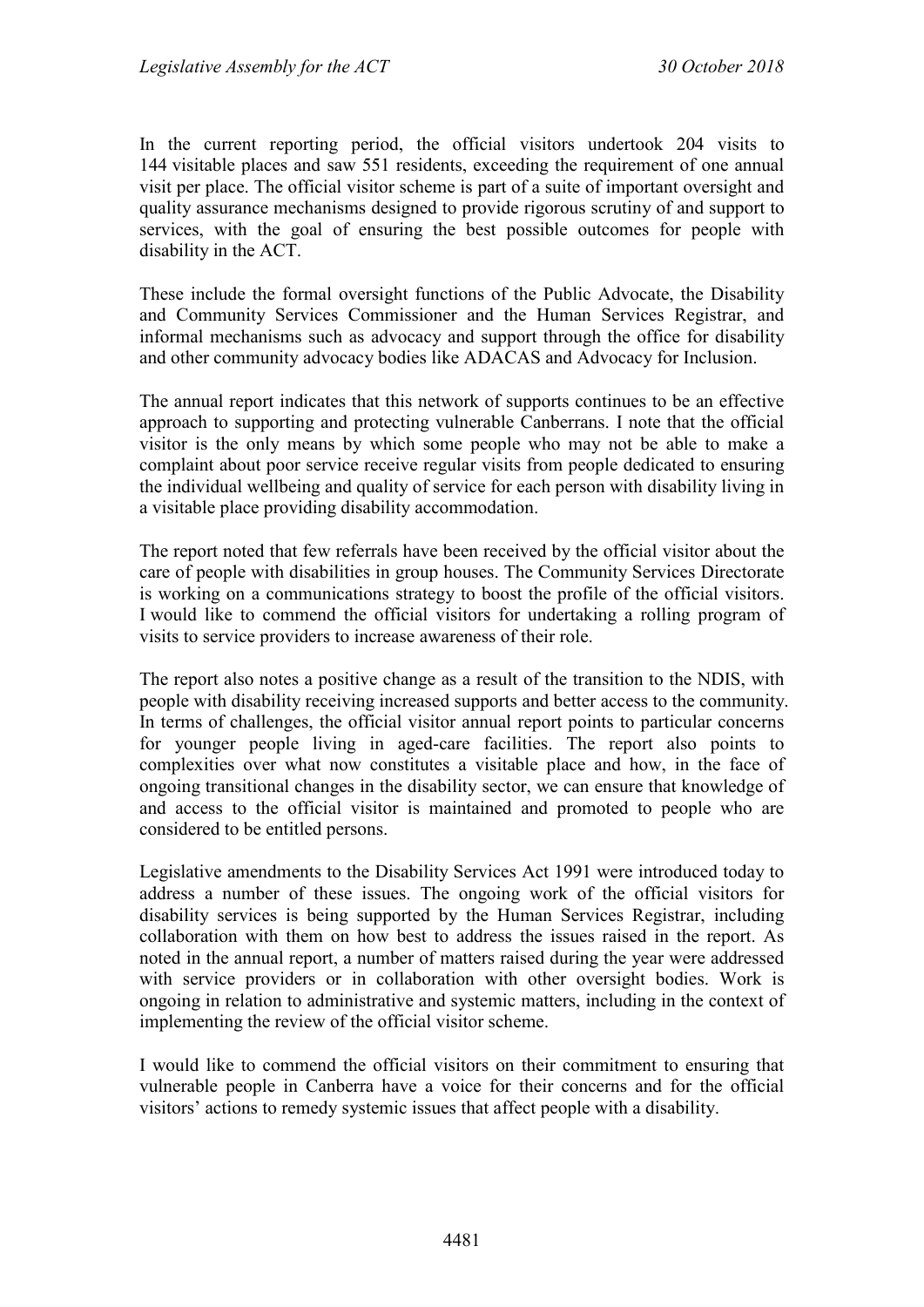# **Official Visitor (Children and Young People)—annual report 2017-18 Paper and statement by minister**

**MS STEPHEN-SMITH** (Kurrajong—Minister for Aboriginal and Torres Strait Islander Affairs, Minister for Disability, Minister for Children, Youth and Families, Minister for Employment and Workplace Safety, Minister for Government Services and Procurement, Minister for Urban Renewal) (3.21): For the information of members, I present the following paper:

Official Visitor Act, pursuant to subsection 17(4)—Annual Report 2017-18— Official Visitor (Children and Young People)

I ask leave to make a statement in relation to the paper.

Leave granted.

**MS STEPHEN-SMITH**: I am pleased to table the children and young people official visitors annual report for 2017-18. The Official Visitor Act 2012, which became operational in September 2013, requires me as operational minister for the Children and Young People Act to provide the Legislative Assembly with an annual report collated from the information received from the official visitors throughout the year.

Official visitors provide an independent adult who will listen to the concerns of young people in detention or residential care and follow up those concerns with the Community Services Directorate or with me directly. The children and young people official visitors play an important role in the rigorous oversight mechanisms that exist in the ACT to monitor detention places and residential care places. They work alongside other oversight bodies such as the Public Advocate, the Children and Young People Commissioner and the Human Services Registrar. In future the Inspector of Correctional Services will commence their oversight of Bimberi Youth Justice Centre.

The official visitors' key focus is to engage directly with young people and ensure their voices are heard. The official visitors, Ms Narelle Hargreaves and Ms Tracey Whetnall, do this by visiting children and young people in Bimberi Youth Justice Centre and in residential places of care and by being available via telephone if a child or young person in one of these places wishes to speak with an independent adult.

In their reports the official visitors have consistently expressed their satisfaction with the support provided to young people in the Bimberi Youth Justice Centre. In this reporting period the official visitor visited on 52 occasions, essentially one every week in the reporting period. They also note that young people continue to achieve pleasing results and outcomes through the Murrumbidgee Education and Training Centre.

In relation to residential care, the official visitors made 149 visits to 16 residential places of care over 2017-18. The official visitors were pleased with the care provided to children and young people in residential care and highlighted the important role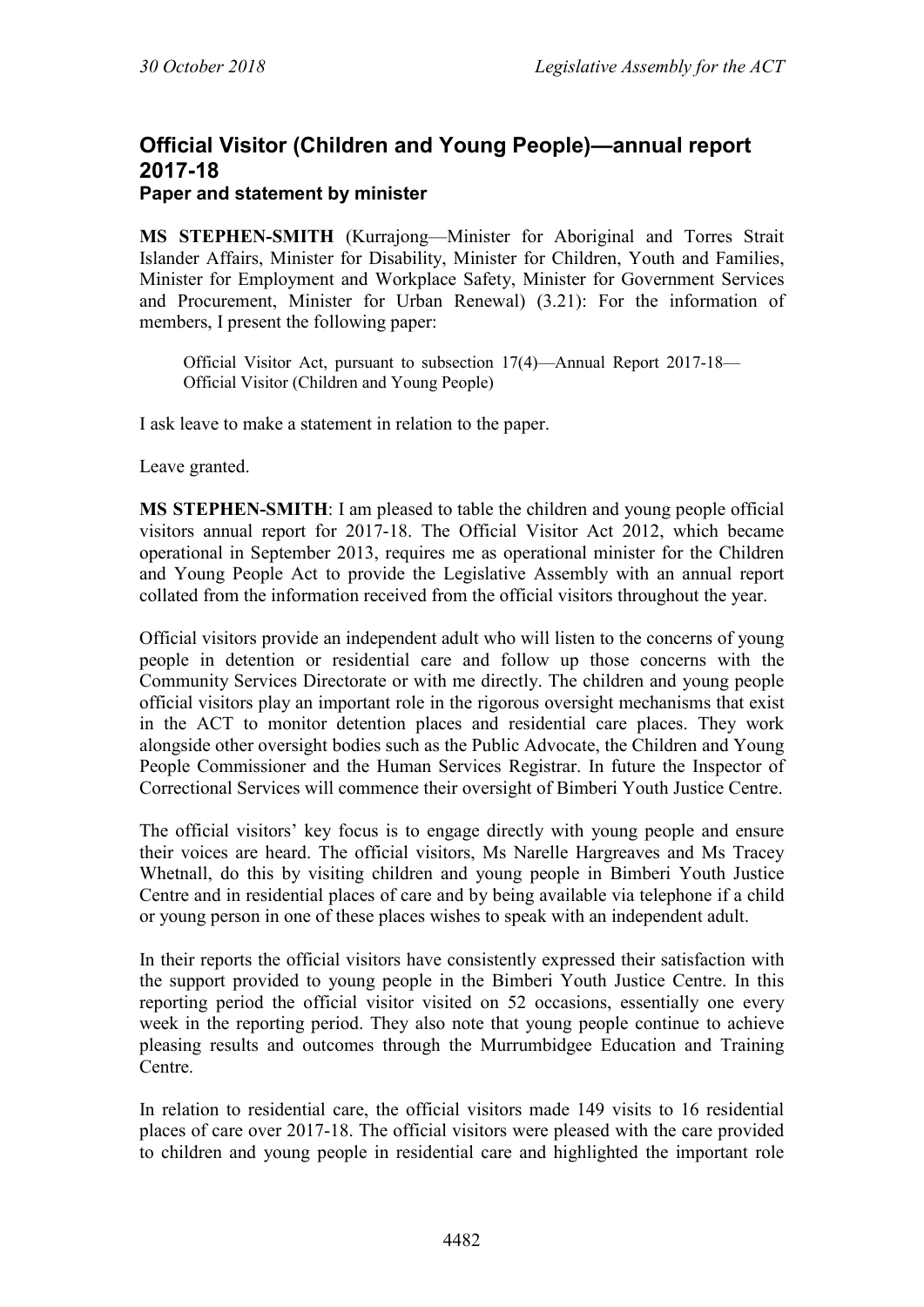played by care teams for these children and young people. The official visitors worked closely throughout the year with the ACT Together consortium partners that deliver residential care—Premier Youthworks, child and youth protection services and the Public Advocate's office—to support children and young people in residential care.

I would like to take this opportunity to thank the children and young people official visitors, Ms Whetnall and Ms Hargreaves, for their continued dedication to providing Canberra's most vulnerable children and young people with an independent voice.

#### **Language services policy Paper and statement by minister**

**MR STEEL** (Murrumbidgee—Minister for City Services, Minister for Community Services and Facilities, Minister for Multicultural Affairs and Minister for Roads) (3.24): For the information of members, I present the following paper:

ACT Language Services Policy, dated October 2018.

I ask leave to make a statement in relation to the paper:

Leave granted.

**MR STEEL**: Thank you for the opportunity to table the ACT language services policy in the Assembly today. Canberra offers great employment and career opportunities, stunning natural surrounds and access to world-class facilities. Our diverse population consists of people with varied experiences and perspectives, all of whom enhance the social and economic fabric of our city. We are a community that embraces and promotes opportunities to build a socially cohesive and inclusive community for all.

Language enables communication, and communication is essential to maintaining connections with friends, family and community and fostering social and economic wellbeing and cultural identity. It enables us to express our feelings, moods and ideas, share information, ask questions and of course access support and assistance.

Understanding, valuing diversity and removing language barriers are key to countering discrimination, reducing social isolation and building community cohesion and belonging. That is why the ACT government is committed to ensuring that all Canberrans who experience challenges communicating in English have the same access to programs, services and information as those who do not have such barriers. This includes our Aboriginal and Torres Strait Islander community members, people from linguistically diverse communities and people who use Auslan.

The ACT language services policy provides a framework for the ACT government to address language barriers for Canberrans who communicate in a language other than English. The policy demonstrates the ACT government's priority to continue to be client focused in service delivery and to engage in the use of interpreters when necessary so that clients can effectively access the assistance they need. Just as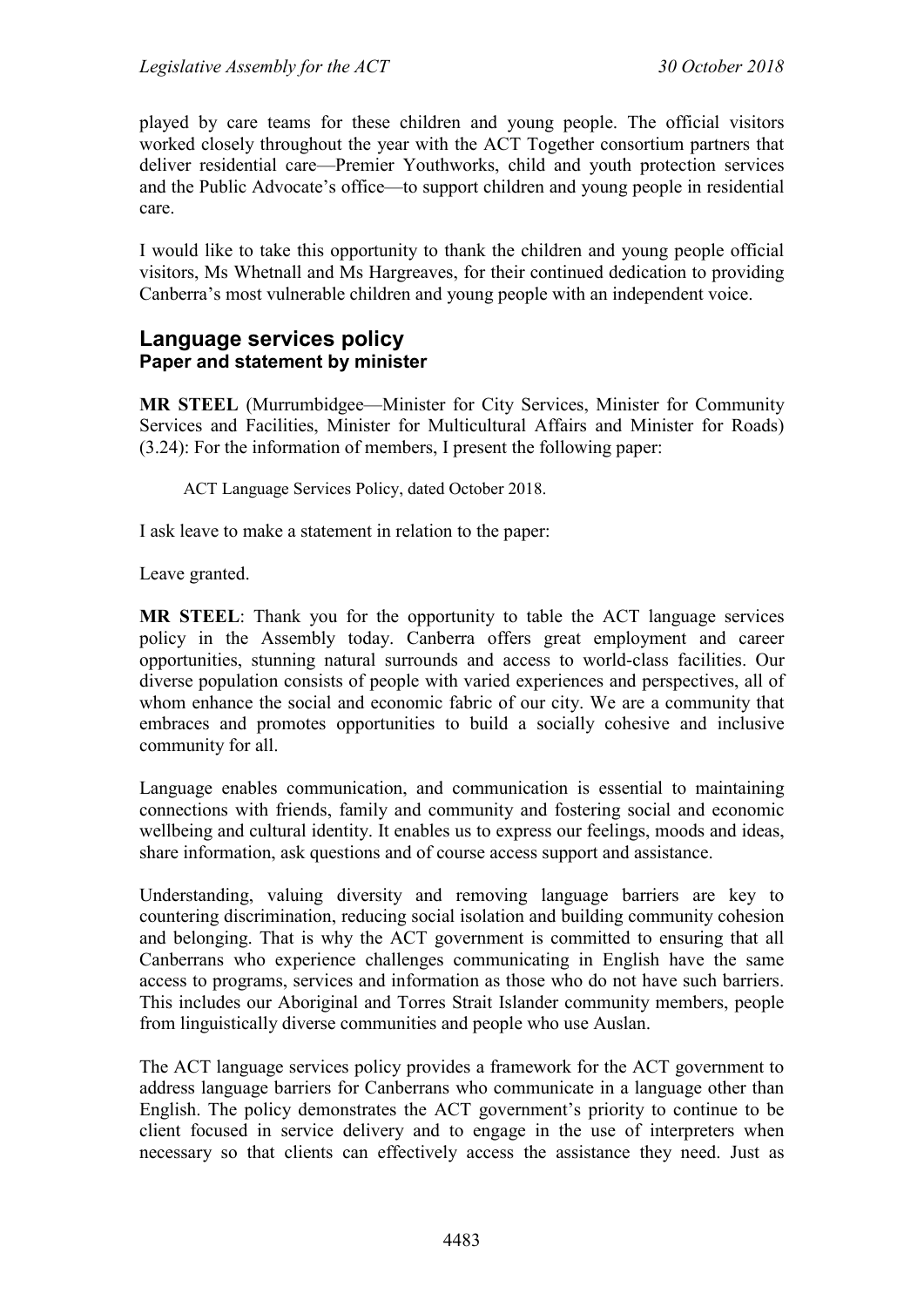importantly, the policy promotes the distribution of information about services and activities in accessible formats for all Canberrans who communicate in a language other than English.

In short, the policy establishes our government's commitment to meeting the communication needs of all members of our community, including those of culturally and linguistically diverse people, Aboriginal and Torres Strait Islander people, migrants, refugees, asylum seekers and people who have limited speech or use sign language.

While this policy focuses on language services, I look forward to hearing about how we can support languages more broadly in the community at the upcoming multicultural summit, to be held on 22 November, and specific actions supporting languages that we can take forward under the multicultural strategy as an outcome of the summit. By removing language barriers, all Canberrans can fully participate socially and economically and be proud to tell all those who listen that Canberra is their home.

# **Freedom of speech in the workplace Discussion of matter of public importance**

**MADAM SPEAKER**: I have received letters from Miss C Burch, Ms Cheyne, Ms Cody, Mrs Dunne, Mr Hanson, Mrs Kikkert, Ms Lawder, Ms Lee, Mr Milligan, Ms Orr, Mr Parton and Mr Wall proposing that matters of public importance be submitted to the Assembly. In accordance with standing order 79, I have determined that the matter proposed by Ms Cheyne be submitted to the Assembly, namely:

The importance of freedom of speech in Canberra's workplaces.

**MS CHEYNE** (Ginninderra) (3.27): I am pleased to rise to speak on this important topic today. Canberra has an economy that, as we all know, is one of the fastest growing in Australia. It has over 27,000 businesses which provide services for a population of over 400,000 people. The landscape for workplaces in the ACT is changing. As we know, Canberra is much more than a city of public servants. Our workforce is distributed across health care and social assistance sectors, education and training, scientific and technical services, retail, construction, accommodation and food services, manufacturing, and many other important industries. Strong economic growth and a rise in the territory's population will persist, and this persistence will continue to drive this change.

This changing landscape lends itself to consideration of why freedom of speech in these workplaces is so important. Despite freedom of expression being one of the cornerstones of a free and democratic society, it remains a fact that in Australia, including in the ACT, there is no legislated right to free speech or expression on which workers can rely to freely and openly discuss work or their employer. Where the health and safety of workers is concerned, this is particularly problematic.

Indeed, in the 2015 case of Anderson v Thiess, the full bench of the Fair Work Commission said: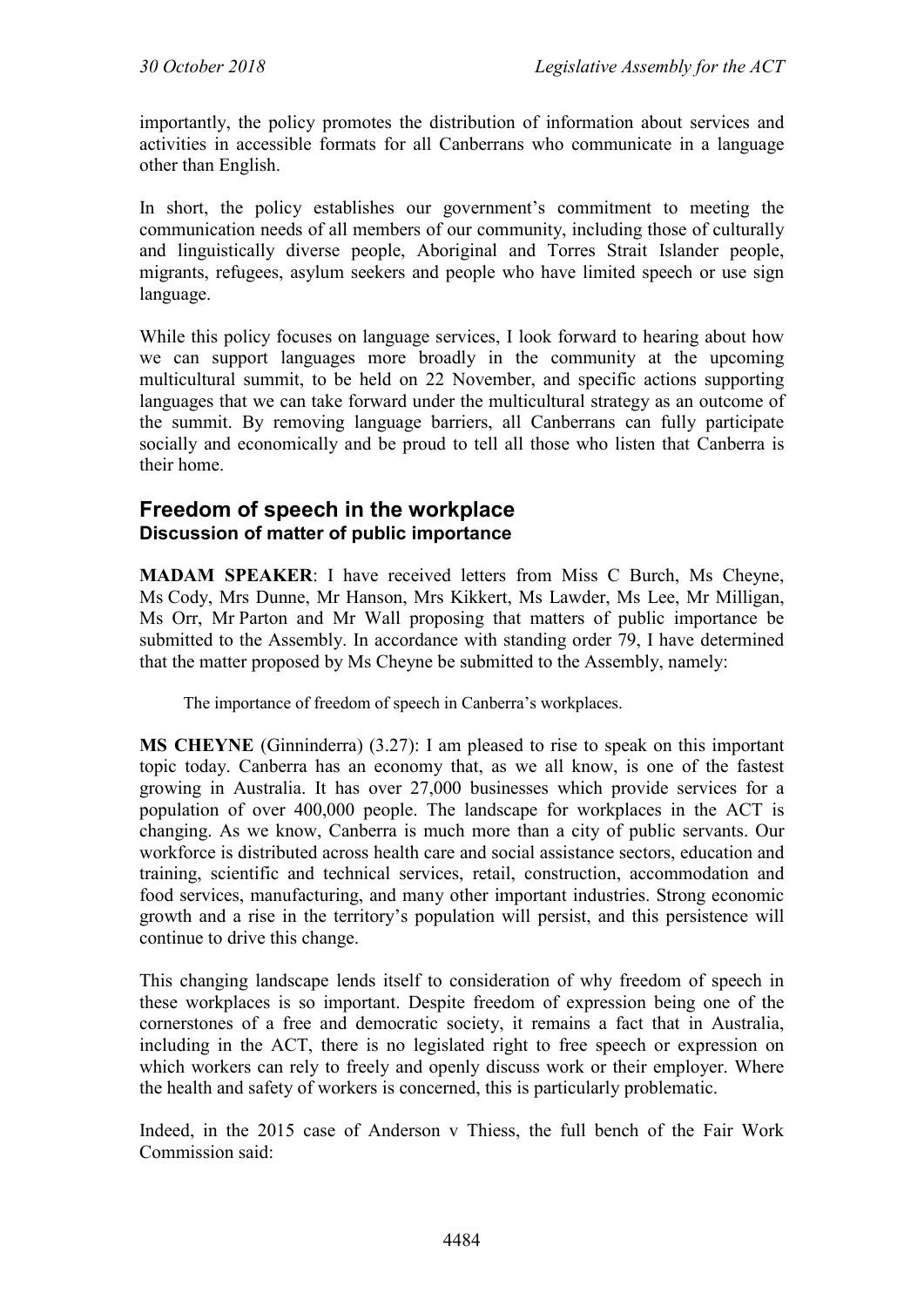In the employment context, the express terms of the employment contract, employer policies incorporated into or authorised by the employment contract, and the employer's lawful and reasonable directions may also operate to impose significant constraints upon an employee's freedom of expression.

However, the right to freedom of speech and expression is provided for in articles 19 and 20 of the International Covenant on Civil and Political Rights, to which Australia is a party. Article 19 specifically states that everyone shall have the right to hold opinions without interference and that everyone shall have the right to freedom of expression.

It also states that the exercise of rights to freedom of expression carries with it special duties and responsibilities and may therefore be subject to certain restrictions. However, these restrictions must be provided for by law. For example, it is necessary and acknowledged that, together with a right to freedom of expression, there is also a corresponding need to respect the rights and reputation of others, and for the protection of national security or of public order.

It should be acknowledged that the right to freedom of speech and expression is obviously vitally important, but that right is also not absolute. It carries with it responsibilities that all must be mindful of. Therefore, it is important that in Canberra's workplaces both employers and workers are not just protected by the seven core international human rights treaties but are also aware of them and of their obligations as citizens. This awareness must also extend to industry and employee codes of conduct.

For workers, it is about being aware of their rights and about speaking up when rights and entitlements in the workplace are being adversely affected, while adhering to codes of conduct. Where they are not able to speak, their representatives need to be able to speak for them. For employers, it is about embracing freedom of speech and providing platforms to enable that freedom of speech for their workers, and to set a high standard as workplaces while providing codes of conduct which are workable and conducive to a genuinely democratic society.

To conclude, we have healthy workplaces in the ACT, and continuing to support freedom of speech with everyone—and that is everyone—being aware of their rights and obligations within that is vitally important to ensuring that healthy workplaces continue.

**MR WALL** (Brindabella) (3.32): It is an interesting choice of topic by the government today, particularly in the ACT, where currently the climate is such that ACT Health employees are too afraid to speak out against workplace culture and bullying for fear of recrimination and the government's refusal to acknowledge that there is a problem. For many, an MPI such as this, addressing the importance of freedom of speech in the workplace, is just galling.

This is most offensive in particular to those employees who have suffered and continue to suffer because of a lack of action taken by the Labor-Greens government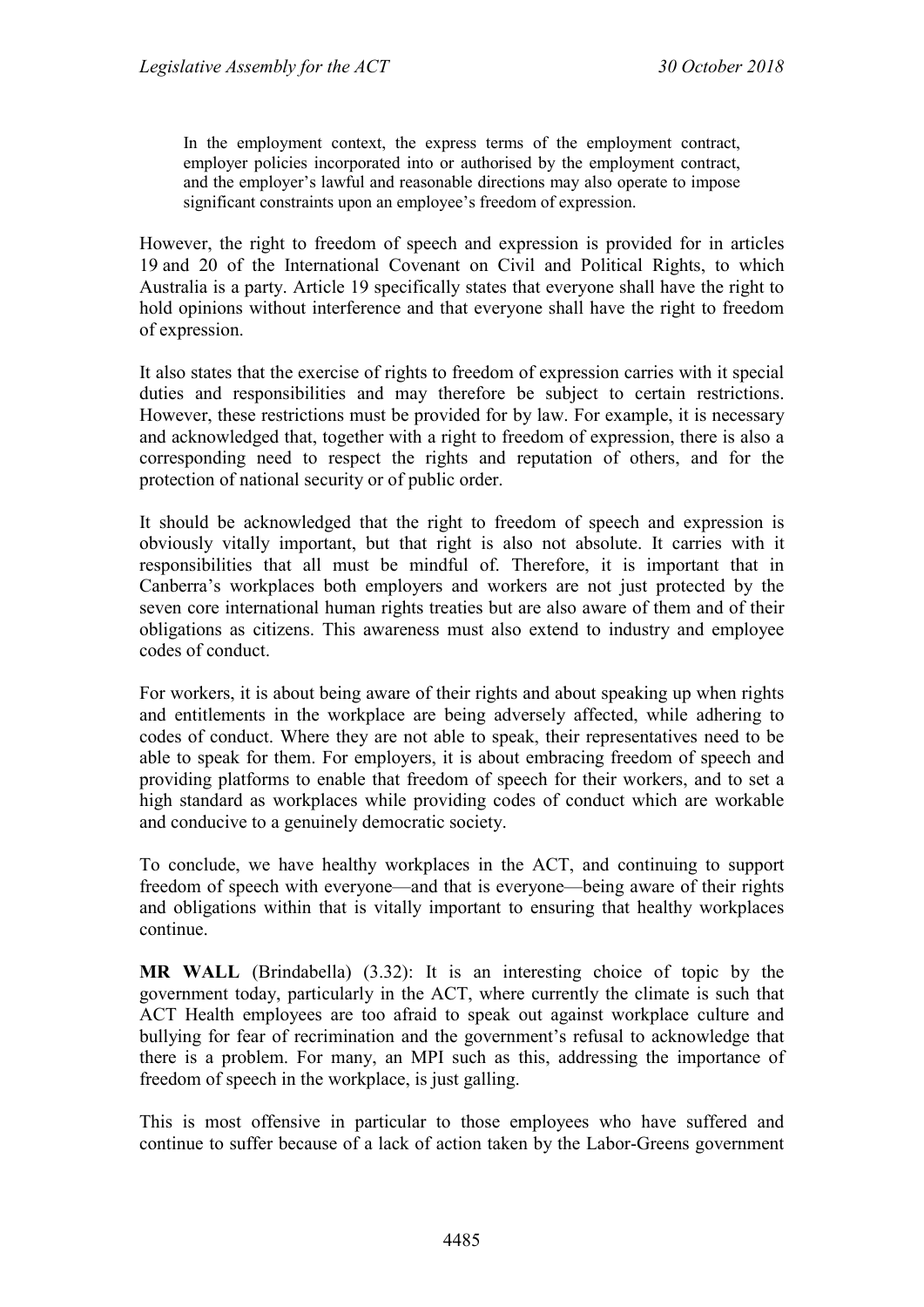to hear their concerns. It may come as a surprise, but those on this side of the chamber, the Canberra Liberals, actually do support the premise of freedom of speech, not just in the workplace but across the board. In fact, the Liberal Party of Australia as a whole adopts a belief in those most basic of freedoms—the freedom of thought, the freedom of worship, the freedom of speech and the freedom of association.

The bullying and poor workplace culture that makes it impossible for employees to feel safe enough to speak and share their experiences and views extends across the public service. There is a distinct lack of freedom of speech in workplaces in these instances. Currently, this is best demonstrated by ACT Health, where we see employees too afraid to speak out against the culture and bullying in their workplace. ACT Health employees, as we have learnt, are suicidal and are suffering from mental health issues—all as a result of a fear of speaking out in a toxic workplace culture. We have learnt of staff who have been performance managed out of their positions for using their freedom of speech to raise concerns where they exist.

Whilst Health has been in the spotlight in recent times, this poor workplace culture has extended to the Education Directorate and the corrections and disability directorates over many years. And let us not forget the work of our late colleague Steve Doszpot in highlighting the bullying culture that existed within CIT. These have not been addressed by successive Labor and Labor-Greens governments. There have been public statements by ministers and chief ministers stating that there is a zero tolerance approach to bullying in the ACT public service workplace, but the reality does not match the rhetoric. Canberra is a small place, and there is a fear in this town—a fear that if you speak out and share your thoughts, you may be punished.

We have seen, as part of the industrial relations reform agenda of the current government, a fear that if you are an employer in this town and you speak out against a trade union, you will be punished. You will not be awarded government contracts. You will be overlooked for contracts and work and, even worse, you may actually be targeted by those associated with the government and the trade union movement and harassed and bullied if you do not bend the knee to union demands.

The current Labor-Greens government have made it abundantly clear that their intention is to circumvent the laws that are in place in the industrial relations space, particularly the Fair Work Act, and make up their own rules, in conjunction with allowing greater access by trade unions into businesses. These contraventions mean that actual discrimination can occur if you are not a union member or a union affiliated workplace.

The jobs code legislation makes it a requirement for an employer to discriminate between employees on the basis of union membership by generally implementing arrangements for workplace representation that favour union members over non-union members—a clear contravention of the Fair Work Act and, I would say, an impingement on an individual's freedom of speech.

Again, the fact that this subject has been raised by a Labor member in our Assembly today shows the sheer hypocrisy of this government. For us on this side of the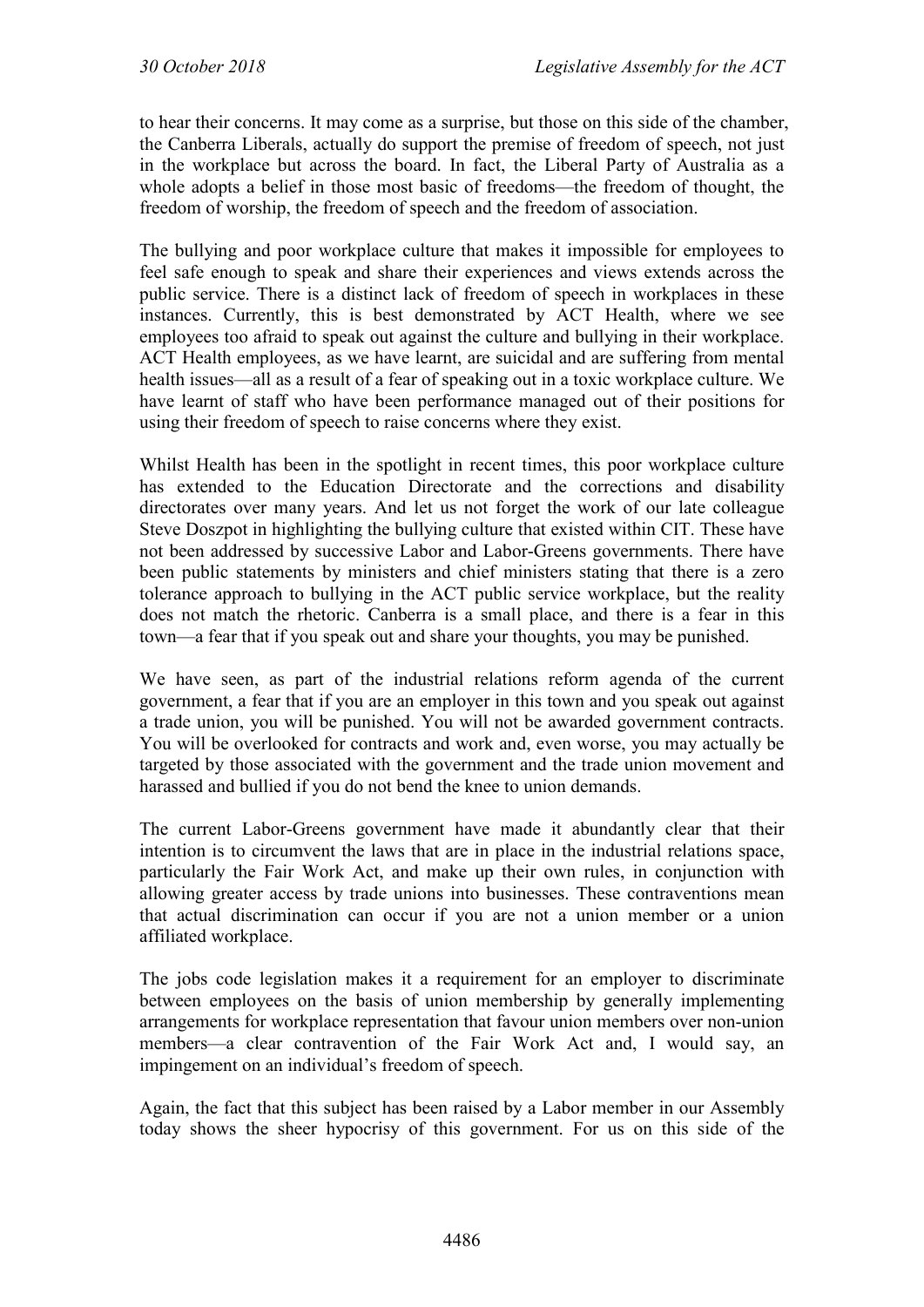chamber, the MPI is an opportunity to reiterate our core belief in the freedom of thought, worship, speech and association.

I will take this opportunity to acknowledge and pay tribute to the many ACT public service employees who have not experienced fair and just freedom of speech rights in the workplace and who are suffering as a result. This is simply not acceptable. I say to those who have felt in any way intimidated enough to not express their opinion in a workplace and beyond that freedom of speech is the ability to share your opinions and ideas without fear of recrimination or censorship. Those opposite would do well to put into practice this action.

**MS CODY** (Murrumbidgee) (3.37): I thank Ms Cheyne for bringing this very important matter forward. The right of freedom of speech is one for which we should all advocate. The right of freedom of speech in our workplaces is something that, unfortunately, in some instances we have to continue to fight for. Of course, this right is something I was taught in school with regard to the Eureka rebellion. I know I often talk about the fact that I left school early, but some things that I was taught at school have stuck with me, and the Eureka rebellion was one such thing.

As I am sure many in this chamber know, the Eureka rebellion was instigated by goldminers in Ballarat, Victoria, who in 1854 revolted against the colonial authority. This was the only way these miners felt their voices could be heard. They were sick of being told how much their licences would cost and how much tax they had to pay and all without the opportunity of support or representation. Sound familiar?

To make their point, the miners sewed a new flag, the Eureka flag. The Eureka flag, a long-time symbol of individuals rising against an unfair government, is now sought to be banned in workplaces by the Liberals across the lake. Yes, you heard me correctly, the Liberal Party of Australia. Earlier this year there was a call from Turnbull—no, wait, I mean Morrison. Actually, I am not really sure which Liberal leader it was; we have had a few. But my point is: the Liberals across the lake are going to ban the right of individuals to freedom of speech in some workplaces by banning the Eureka flag. Unbelievable.

Last week we were speaking about the rights of individuals to have their say. We even passed a bill to protect workers in Canberra by ensuring that when the government buys goods or services we engage only ethical providers. Yes, the secure local jobs code is what I am referring to. The Barr Labor government, with Minister Stephen-Smith at the helm, has made a law that enables workers in the ACT to have the right to be protected in their workplaces, to be able to have their say in their workplaces and, most importantly, to be able to be a proud member of a union in their workplaces.

In this workplace I am a proud union member. In some workplaces that sort of talk is banned. We should not allow our workplaces to become some sort of authoritarian dictatorship where people cannot speak up. We know from so many workplace reports that workers being intimidated against speaking up is so often a contributing factor. We know we have a wage theft crisis across Australia and, yet again, people are too scared to speak up. That is a problem.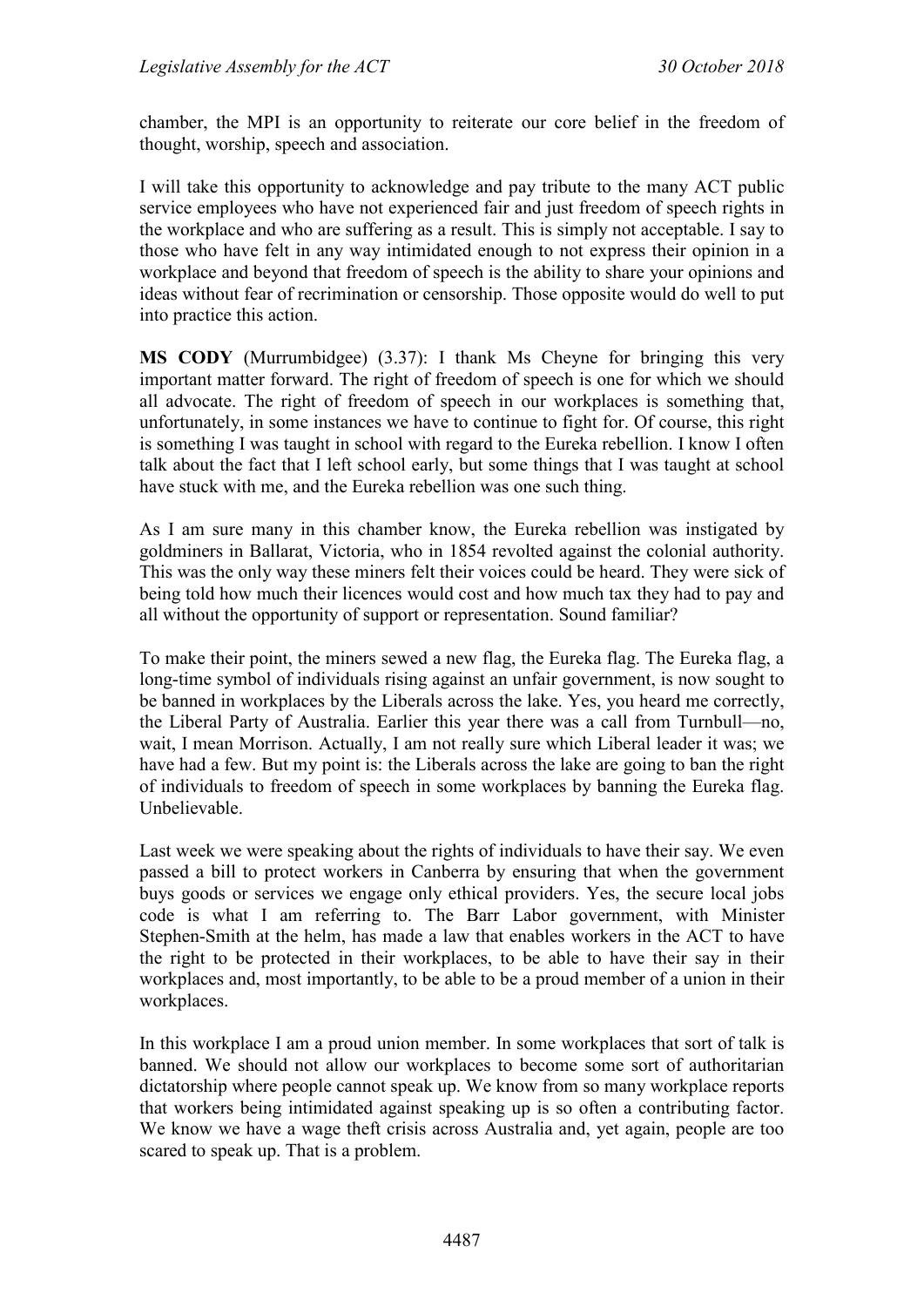In the Australia I grew up in, calling your boss a dill was a grand tradition, one that is under threat from the political correctness police in the Liberal Party. It is positively un-Australian. We have also seen aggressive approaches in the commonwealth public service and other places to the expression of views by police employees on social media, outside paid time and not leaking and not being racist or homophobic or bigoted in any way. Thankfully, due to the excellent work of the Community and Public Sector Union and the sensible approach often taken by our courts, disciplinary actions have generally been thrown out. What has not been thrown out is the intimidation by the extreme right-wing thought police.

Canberra should be a place where everyone gets to have their say. If someone wants to call me a dill, they should go for it. I get the average amount of abusive social media commentary for a left-wing female politician—and that is quite a lot. But I would never dream of trying to get someone sacked for it. If only the snowflakes on the right would do the same. I encourage all Canberra employers to back off on policing your employees' thoughts. I encourage all Canberra employees to speak up and support each other—wear a union pin; wave a flag. When you go to work they are buying your labour, not your life.

**MS STEPHEN-SMITH** (Kurrajong—Minister for Aboriginal and Torres Strait Islander Affairs, Minister for Disability, Minister for Children, Youth and Families, Minister for Employment and Workplace Safety, Minister for Government Services and Procurement, Minister for Urban Renewal) (3.43): I thank Ms Cheyne for bringing the matter of freedom of speech in Canberra's workplaces to the attention of members of the Assembly. The right of freedom of expression in Australian workplaces in a respectful manner is important. The right of workers to have a voice, to be represented and to be heard is paramount to an effective, fair and safe workplace. This is something those opposite and their colleagues in the other place—the current Abbott-Turnbull-Morrison coalition government—do not appear to fully understand.

As a government one of our priorities is workplace safety. This is clear in the important work of WorkSafe ACT; the recent amendments to the Work Health and Safety Act to protect workers' voices; the recently passed secure local jobs bill, which ensures the ACT government contracts only with businesses that uphold the highest ethical and labour standards; and in our willingness to review work health and safety compliance and enforcement, a report of which was released today, to ensure we are keeping up with best practice.

What we see from the Liberals, however, is an ideologically driven crusade against workers, their rights and, unfortunately, their safety. This ideological crusade is typified by the federal coalition government's anti-union Australian Building and Construction Commission, the ABCC. Its singular focus is on stamping out the voice of the workers—a voice that speaks up about safety issues on site, a voice that represents the front line, and a voice that ensures that workers go home safely each day.

The particular voice the ABCC is working so hard to stamp out is the voice of workers' unions. The ABCC and the federal coalition government are obsessed with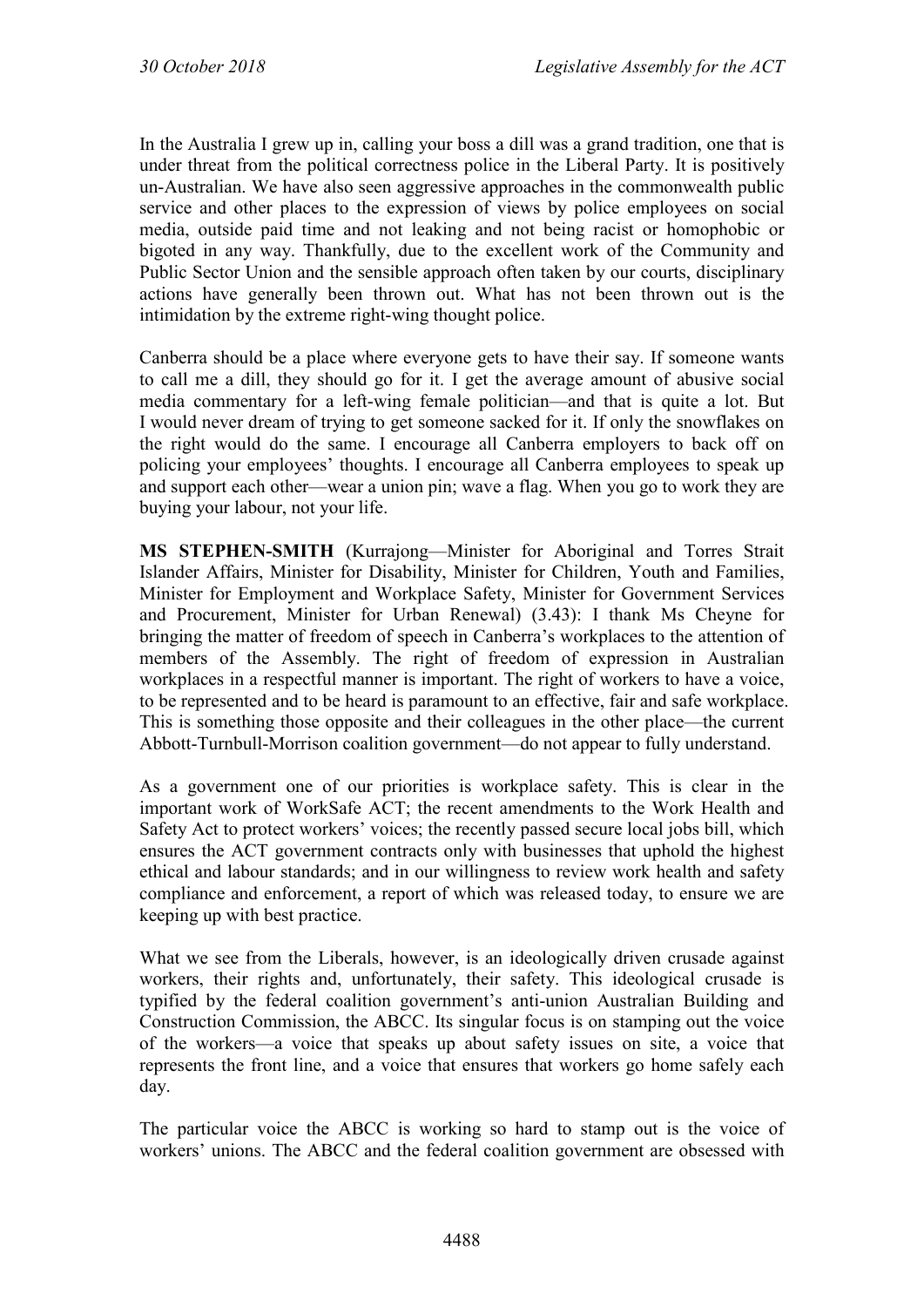union stickers on hard hats, Eureka Stockade flags and union barbecues on worksites, instead of doing their utmost to do better to provide a safe environment for workers.

The Eureka Stockade flag is a great symbol of resistance in our nation—a symbol of solidarity for the goldminers during the rebellion, for shearers during the 1891 strike, for labourers during the green bans, for Gough Whitlam's supporters on that notorious day in 1975, and now for construction workers on building sites across the country. The flag is a reminder of a worker's right to organise. It reflects workers' rights to take collective action, to protect their rights and conditions, to stand by each other and to stand up for their progressive values, values that continue to benefit us all. It is a reminder of the sacrifices that have been made in order to make Australia what it is today. The Eureka flag is a sign of mateship, camaraderie and solidarity. It is not a drain on productivity or a sign of an unsafe workplace.

Attacks on freedom of expression in the workplace, like the attempted crackdown on the Southern Cross, are not merely matters of symbolism; rather, they are the latest volley in the campaign by the Liberals to suppress trade unionism and collective action in this country. It is no secret that the ACT Labor government strongly opposes the intent and application of the ABCC to remove the rights of working people to actively engage with their union representatives to limit workers' rights to these expressions of free speech.

As I said, the ABCC typifies the Liberals' ideology that working people should not have a voice. Their agenda is clear across the economy. It is seen in the Australian public service's draconian social media policies that you mentioned, Madam Assistant Speaker; in the way the commonwealth sits idle while wage theft is rampant and penalty rates are cut for the most vulnerable workers. It is seen in the way, just over 12 months ago, the media was tipped off to a raid on a union office that resulted in nothing but shame for the federal coalition government; and it is seen in this place when those opposite speak time and again against bills that seek solely to benefit workers.

We believe in the right to free speech, whether the voice of the few or the collective voice of the many. We believe consultation and collaboration between workers and employers is a crucial element of improving health and safety performance in the workplace. We will continue to work towards ensuring that workers have their voices heard, that workers have a right to representation and that ACT workers can go home safely at the end of each day.

**MR PETTERSSON** (Yerrabi) (3.48): I rise to speak about the importance of freedom of speech and association in workplaces, a freedom that is coming under increasing attack from the so-called Liberal Party, the free speech champions of Australia. Just ask them. Workers are under attack for freely choosing to associate with an organisation dedicated to their safety and to fighting for their fair pay. Increasingly we are seeing big business favoured over workers, freedoms trampled and hard-won rights and conditions eroded. This can all be laid at the feet of the Liberal Party.

Freedom of speech is fundamental to our society. But we have seen a crusade by this federal Liberal government, aided and abetted by the local Liberals here, against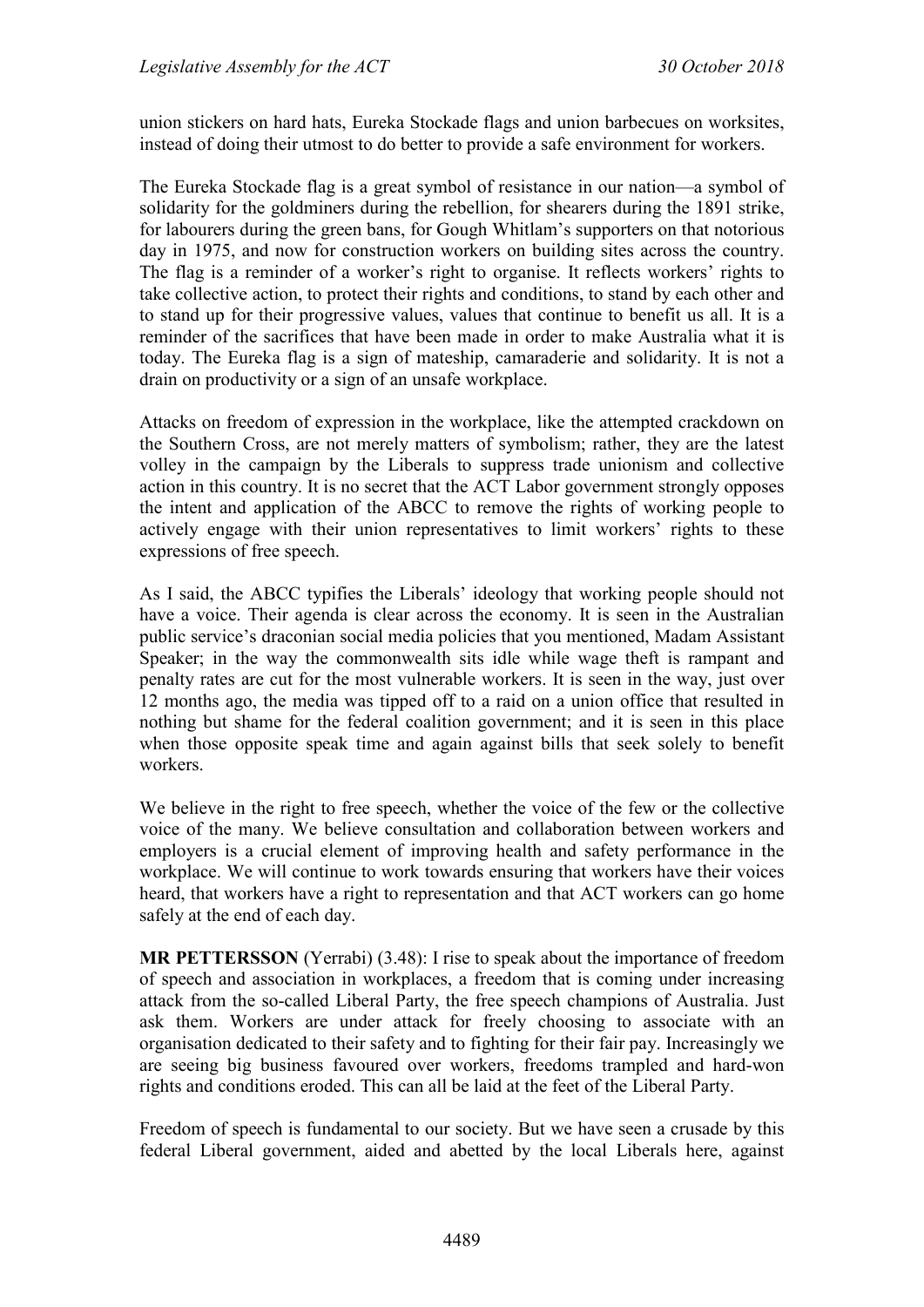freedom of association and freedom of speech. The "fair work building commission" and their friends the Australian Building and Construction Commission are making it harder for working people to associate, express themselves freely and ultimately join their union. To prevent people from unionising is to empower large companies and make it harder for workers to argue for safety changes, for pay rises and for better conditions.

One recent change which, frankly, borders on the ludicrous is the ban on union paraphernalia on construction sites. In what one assumes is a fit of madness, the fair work building commission has banned union stickers. That is right: stickers. It really makes you think how feeble the ideological right wing are when they are scared of a few centimetres of plastic on a hard hat. If you believe in free speech, as the hard right conservatives claim to do, why are you scared of stickers? It goes further than small plastic stickers. It goes to flags and equipment that bears a union logo or anything that could be associated with union activity. Can you believe that, in modern Australia, the Eureka flag is banned on worksites?

The Liberals have been trying this for over a decade now, but this time they are blackmailing companies into complying by threatening to withhold government contracts. Imagine that! A government issuing threats to businesses because they have a good relationship with a union! Is this really modern-day Australia? There will never be justice while the ABCC and fair work building commission exist with the powers they have and the hard right ideological viewpoints they hold. They need to be abolished.

In justifying this limitation on the right to freedom of expression, the building code explanatory statement states:

… the limitation is reasonable, necessary and proportionate in the pursuit of the legitimate policy objective of protecting the rights and freedoms of employees in the building and construction industry to choose to become, or not become, a member of a building association and ensuring that this choice does not impact on an employee's ability to work on a particular site.

What a joke! It makes no sense. It is not reasonable. It is not necessary. It is not proportionate.

We need a federal government that is more concerned with going after dodgy contractors and bosses who cheap out on safety than going after hardworking Australians. This federal Liberal government have put an enormous amount of money and effort into destroying the union movement, and it shows, with their strange ideas like banning stickers and flags and taking free speech with them in pursuit of it. People have the freedom to associate with groups like unions as they wish, and they should have their fundamental right to express themselves through speech protected, not attacked.

The federal government and its lackeys are attempting to coerce businesses into becoming anti-union, to deny unions their legitimate role in workplaces. They are ideological zealots, convinced that unions are evil and cannot be trusted. But the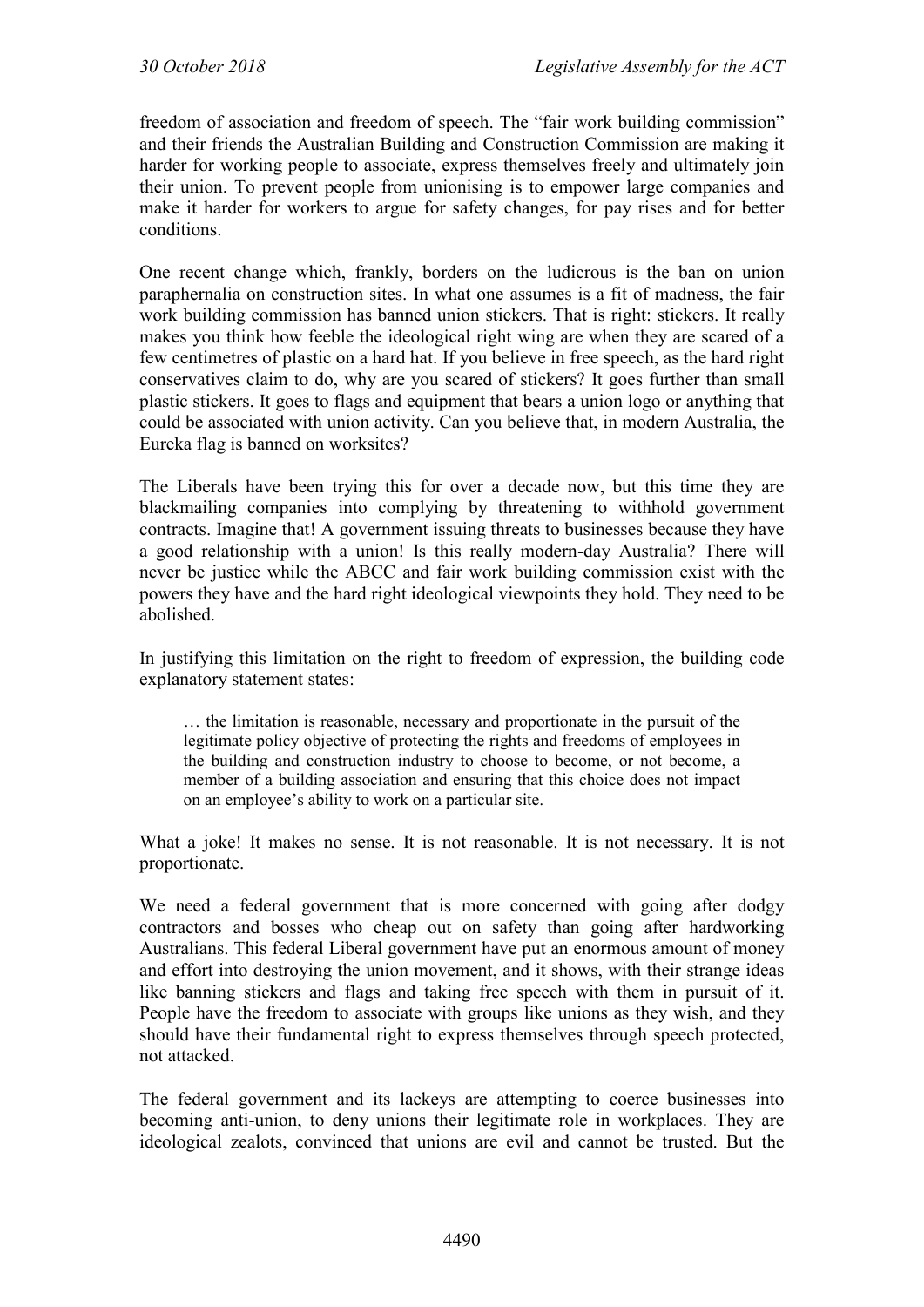history of unions is struggle. It is because of unions that we have our working conditions today, such as sick leave, the eight-hour day, annual leave, maternity leave, safety regulations, a ban on child labour, and a myriad of others. This attempt to smash unions and working people is the clearest demonstration of why we need to change the rules.

**MR GENTLEMAN** (Brindabella—Minister for the Environment and Heritage, Minister for Planning and Land Management, Minister for Police and Emergency Services and Minister assisting the Chief Minister on Advanced Technology and Space Industries) (3.52): I rise to support this excellent matter of public importance brought forward by Ms Cheyne and to join in the remarks my Labor colleagues have made in this debate.

Often in this place we hear from the Liberals about the importance of freedom of speech, but they seem to go silent when it comes to having this freedom in the workplace. Too often we see workers' freedoms to engage in public debate or share their opinion with others curtailed through workplace contracts. We have seen workers sacked for sharing their views. Yet the supposed bastions of free speech, those opposite—who famously supported the former Attorney-General when he shamefully said that people have the right to be bigots—remain silent as workers' rights are curtailed. Indeed, the very federal Liberal government members who have engaged in the culture wars and undermined our multicultural community through attacks on section 18C of the Racial Discrimination Act on the basis of free speech are the ones that challenge the right of workers to engage in public debate.

When the Federal Court ruled that an immigration department employee was unlawfully sacked for her anonymous tweets, it was the federal Attorney-General, the Abbott-Turnbull-Morrison-Dutton Liberal A-G, Mr Porter, who intervened and appealed the decision to the High Court. There was no criticism from those opposite about this, no impassioned speeches about the defence of citizens to engage in public debate.

The Abbott-Turnbull-Morrison-Dutton-Seselja Liberals have form, of course. It is the Abbott-Turnbull-Morrison-Dutton government that has brought tougher restrictions on federal public servants who engage in the public debate. It is the Abbott-Turnbull-Morrison-Dutton government that has used public contracts and grants to stop non-government agencies engaging in the public debate as well. The corporate sector has followed this lead. We have seen a woman in Tasmania sacked because of a tweet about her rights. Despite these attacks, the warriors on freedom of speech have remained strangely silent. One has to wonder: is it because they have something against workers? Does freedom of speech only apply when convenient for their political needs?

Those opposite had an opportunity to defend workers, but they did not. They are not the friends of ACT workers. They cannot come in here and claim to represent ACT public servants when, time after time, they misrepresent those workers. The Canberra Liberals cannot claim to stand up for ACT workers when they spend so much time in this place attacking workers, attacking ACT public servants. As others have pointed out in this debate, it is the Labor movement, the unions, that have stood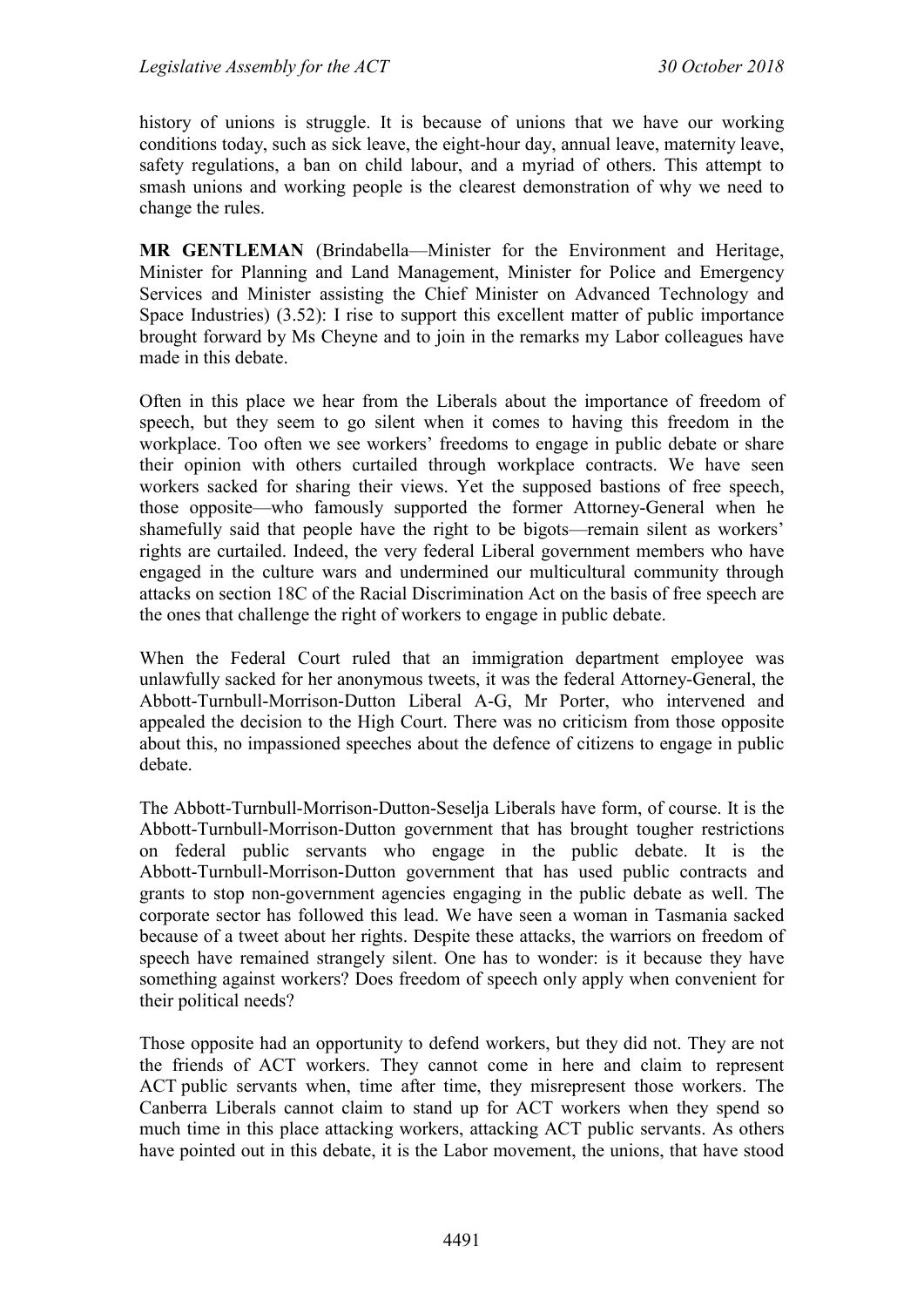up for workers' rights. The unions have delivered us annual leave, penalty rates, maternity leave, superannuation, equal pay for women, sick leave, redundancy pay, workers compensation, collective bargaining, and unfair dismissal protection. The union movement has also been at the heart of making Australia the country we love today.

I encourage all members to support workers and to support unions. I am proud of my efforts in the union movement and the work that I continue to do in this place as a Labor member to build a more inclusive, vibrant and better Canberra. I commend the MPI to the Assembly.

*Discussion concluded.*

# **Adjournment**

Motion (by **Mr Gentleman**) proposed:

That the Assembly do now adjourn.

#### **Invictus Games Veterans ministers round table ACT Australian of the Year**

**MR RAMSAY** (Ginninderra—Attorney-General, Minister for the Arts and Cultural Events, Minister for Building Quality Improvement, Minister for Business and Regulatory Services and Minister for Seniors and Veterans) (3.56): I rise to speak about my recent trip to the Invictus Games and to take part in the veterans ministers round table.

The Invictus Games is truly an inspiring event. I was fortunate enough to watch two events, in wheelchair basketball and athletics. The wheelchair basketball included fierce and skilful competition between the United Kingdom and the Netherlands, with a nailbiting finish as the UK made a strong comeback in the second half but was not quite able to beat the Dutch. Despite the competition, there was a heartwarming moment which showed the spirit of the games. A British player was knocked out of his wheelchair right under the hoop, and two Dutch players linked arms to protect him to make sure that he was not injured. The Dutch gave up possible advantage in the competition to help a fellow competitor, showing the true spirit of Invictus.

I was privileged to present medals to two Australians in the women's IT7 100 metres final at the athletics. Congratulations to Heidi Joosten on her gold and Alexia Vlahos on her bronze in the event. It was also a pleasure to attend the closing ceremony of the games, which was an amazing event. We celebrated the potential of those who may have been wounded, ill or injured, and their unconquerable spirit. The moving haka by the New Zealand team for George Nepata, the first tetraplegic competitor, on receipt of the exceptional performance award, was a sight to see and to hear. Just as emotional was the embrace by Paul Guest of Edwin Vermetten after Edwin's award of the "above and beyond" award for his meritable actions on the wheelchair tennis court.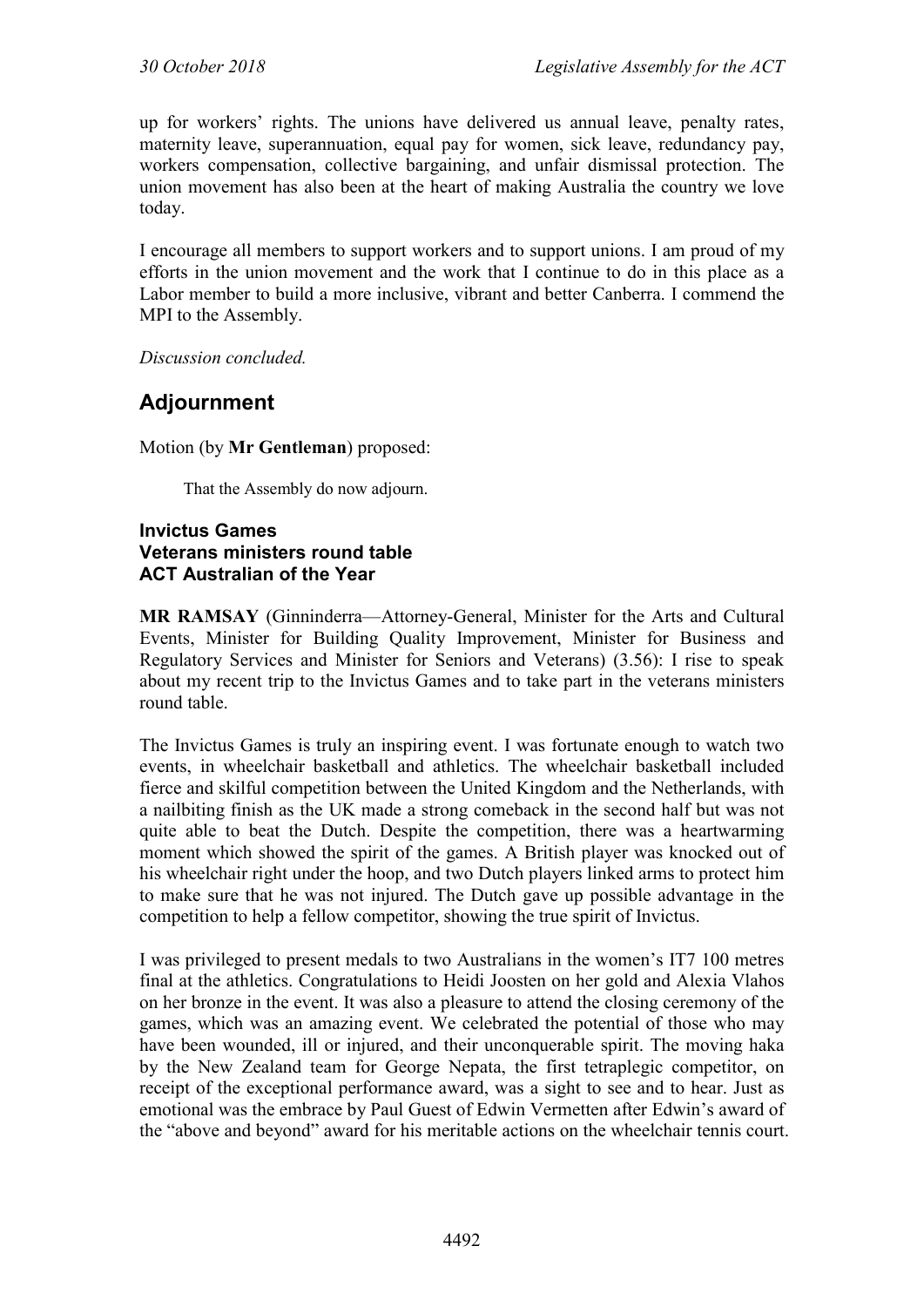All of the competitors showed that they are truly the masters of their feet and the captains of their soul.

The veterans ministers' round table also occurred that weekend, to time with the games. We discussed the need for support for those transitioning out of the defence force, including which groups may need a piece of extra assistance. The need for robust data to help guide decision making was discussed. As a group we endorsed the need for a census question to identify those who have served.

Importantly, the group committed to continue collaboration and to do further analysis to lead to the harmonisation of state-based concessions available to veterans, as a veteran serves their country, not their state or territory. We also committed to working on grants programs to make them more accessible to organisations supporting veterans, which are often staffed by volunteers.

The veterans ministers at both levels of government are working closely together, sharing ideas and programs to ensure that we are best supporting those who are serving or who have served in the ADF.

Finally, on a different topic I want to pay tribute today to the Canberrans who were honoured in last night's ACT Australian of the Year awards. It is a wonderful recognition of all of those who are nominated, of the 16 finalists and, of course, of the four category winners.

Today I particularly want to acknowledge the winner of the ACT Senior Australian of the Year award, Dr Sue Packer. Like many Canberrans, I have had the privilege of working with Sue over a number of years in many ways. In my previous role I had the joy of seeing Sue's passion, compassion and insight firsthand as she served as the patron of Uniting Care Kippax's NEWPIN program, and also of the Uniting Care Kippax Christmas appeal. I was honoured to work alongside Sue as part of Anti-Poverty Week. Sue is tireless and fearless in her advocacy. She brings a depth of wisdom to all that she does. The award of ACT Senior Australian of the Year is a very fitting tribute to her ongoing dedication to making this city, and indeed this world, a better place.

## **ACT Boccia**

**MS J BURCH** (Brindabella) (4.00): I rise tonight to speak on ACT Boccia. For those not familiar with the sport, boccia is a type of lawn bowls that has been adopted for people with a disability. It is a sport which is played at Paralympic level, and it is a sport which people with a disability here in the ACT have a proud and successful history of competing in.

That is why I am very pleased indeed to have been able to work with the ACT boccia team closely over the recent months to secure funding from the government to cover some of the costs of two of the players on the team to represent our territory at the boccia nationals this month. The ACT boccia team has been successful in New Zealand, with the team being awarded a silver medal after a very tough competition.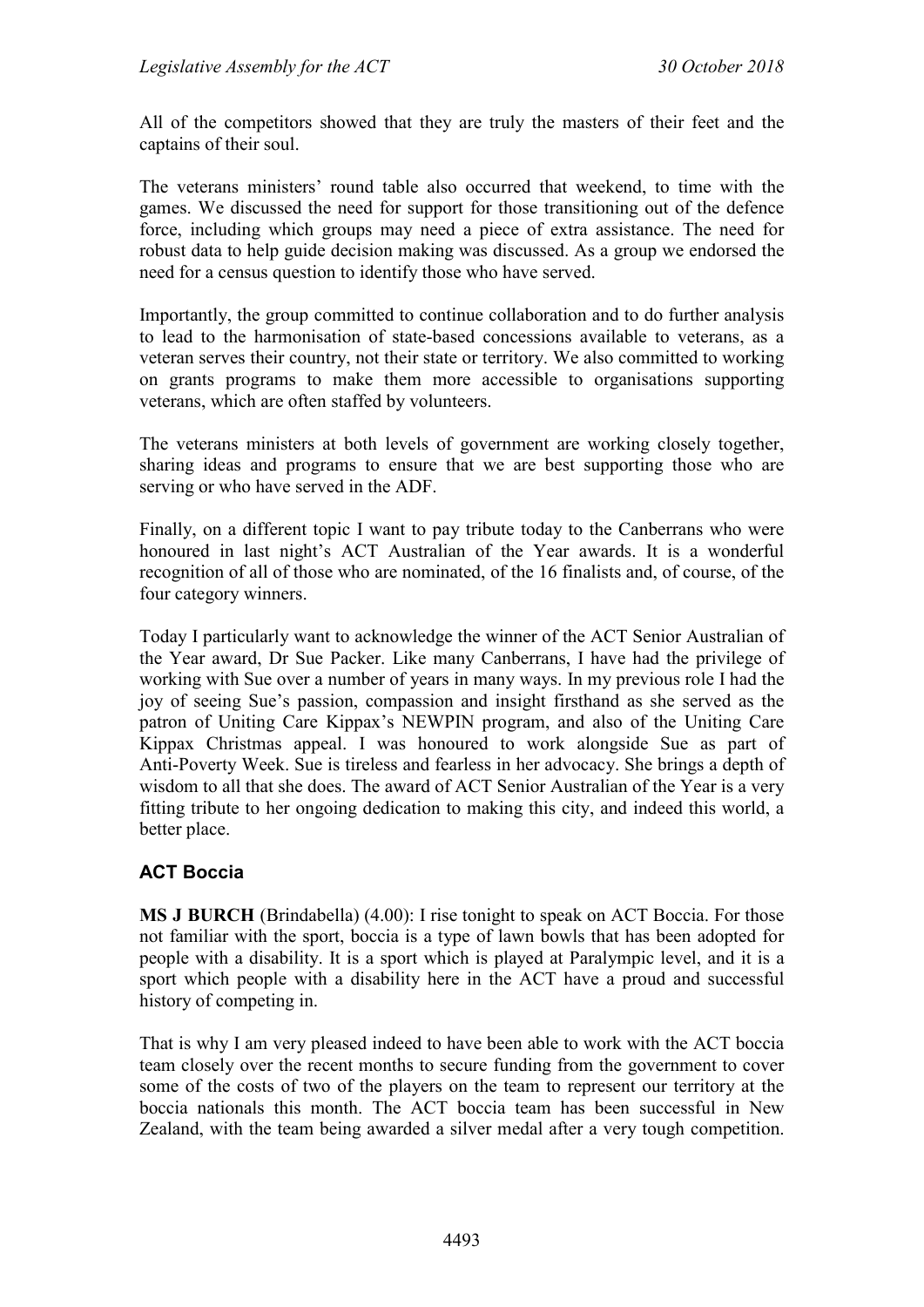An ACT local young lad, Dylan Schwarz, was awarded a bronze medal in an individual class.

I have been pleased to meet with and support the team, and especially to work closely with the president of ACT Boccia, Ms Corena Harrison, in the lead-up to this competition. Corena herself achieved a gold medal at the 2016 national titles, and has been selected in the emerging Tokyo 2020 Paralympic team. Corena has received financial support from the Layne Beachley Aim for the Stars scholarships, reflecting her passion and her skill for playing boccia.

Joining Corena in New Zealand were Dylan Schwarz, a young man who attends Alfred Deakin High and has cerebral palsy; and Mohgamat Hendricks, who has a spinal injury as a result of a motor vehicle accident. It was Dylan's first time representing the ACT, and I would say that coming home with an individual bronze is an indication of his interest and his skill in the game. For Mohgamat, it was the second time he was able to represent our territory. We cannot forget Barry Yesberg, who travelled to New Zealand with the team as the coach. He has been the coach of ACT boccia for the past six years. I want to thank Barry for the efforts that he makes for his team.

Each time I have met with ACT Boccia, I have been inspired by their passion for and commitment to the sport. It is especially important to reflect on how this sport is opening up opportunities for social engagement and on the pride and dignity which comes from their success and their achievements. Boccia is a fantastic game which opens up many opportunities for people with a disability to share in the love of sport. It provides opportunities for social engagement. I am very pleased to have been able to assist this team and their successful tour of New Zealand.

All members of the ACT community should feel very proud of the success of ACT Boccia. On behalf of the ACT government and all in this place, I heartily congratulate Corena, Dylan, Mohgamat and Barry for their outstanding work.

## **Robogals**

**MS CHEYNE** (Ginninderra) (4.04): Women are constantly advocating for social, political and economic equality without their gender becoming a barrier to success. One professional field still largely dominated by men is engineering and technology. Canberra's Morgan Marshall is on a mission to change that. In late September, I attended the Robogals Asia Pacific SINE 2018 awards and 10th anniversary celebration at the National Museum, on behalf of the minister for education. We celebrated the achievements of Robogals' Asia Pacific chapters and volunteers and 10 years of Robogals as an organisation.

It was exciting and heartening to see Robogals Canberra not only win chapter of the year and best initiative awards but that its chapter's outgoing president, Morgan Marshall, was named "legend of Robogals", the highest honour for Robogals volunteers. I would like to extend a big congratulations to the whole Robogals Canberra team on their hard work and dedication in inspiring and engaging young girls who are interested in engineering and technology.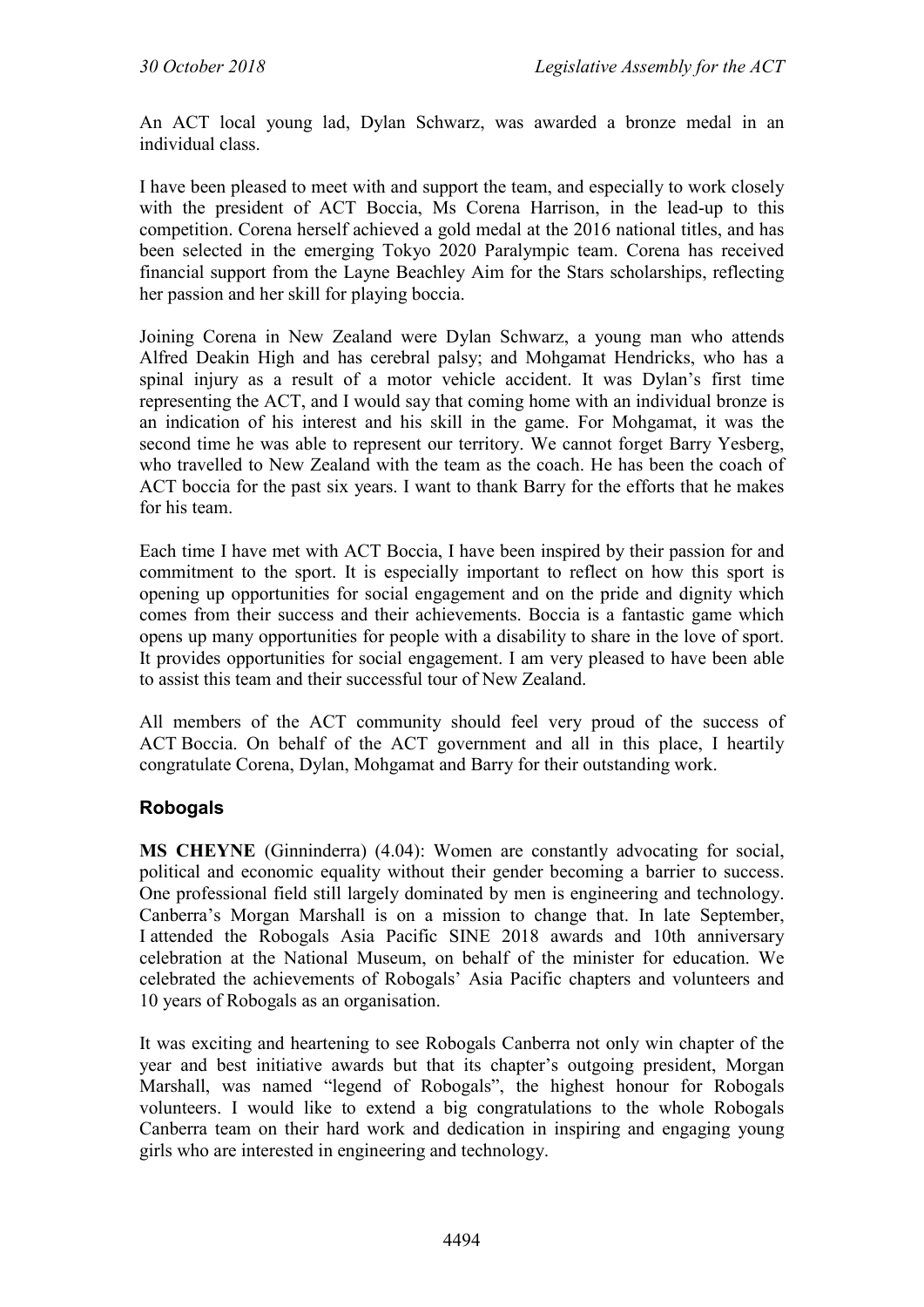Robogals was founded in 2008 and is solely run by students. The organisation's main goal is to inspire women to study engineering and technology through engaging in workshops. These workshops are mainly targeted at girls who lack confidence in STEM subjects—girls who do not think they will like these subjects or would be good at these subjects due to their gender. Thanks to Robogals, many young women now feel more comfortable and confident in speaking out, taking the lead and exploring **STEM** 

Morgan has been president of Robogals Canberra for two years, and her initiative, enthusiasm and passion have made it one of ANU's fastest growing clubs. Her meaningful contributions have allowed her to engage new volunteers, schools, teachers, industry stakeholders and community partners, and develop a volunteer empowerment program. Morgan's hard work with Robogals, ANU and in the Canberra community has also been acknowledged more broadly, with her being awarded runner-up Young Canberra Citizen of the Year in 2018.

Introducing STEM students like Morgan to girls at a young age ensures that young women pursuing these subjects have important female role models. We know an existing lack of female role models in these professional and academic fields has been linked to a low uptake of students from minorities, including women. You cannot be what you cannot see.

In Australia alone, women make up 28 per cent of the STEM workforce, and only 14 per cent of the engineering workforce. By closing the gender disparity gap, women will be able to generate a fairer income. Gender and racial diversity in the workforce foster increased problem solving, producing better business management. It is a win-win situation, as I am sure you will agree, Madam Assistant Speaker.

Morgan Marshall is just one woman paving the way for other young women in STEM across Australia. I ask the Assembly to join me in congratulating her on her impressive efforts, as well as the efforts of everyone involved with Canberra Robogals. This is an exceptional team of young women who have displayed excellence in their field, proving that women can succeed in any industry.

## **ACT Emergency Services Agency—open day**

**MR GENTLEMAN** (Brindabella—Minister for the Environment and Heritage, Minister for Planning and Land Management, Minister for Police and Emergency Services and Minister assisting the Chief Minister on Advanced Technology and Space Industries) (4.07), in reply: I rise to pay tribute to our Emergency Services Agency, in particular for our most recent ESA open day, held out at Fairbairn on Sunday, and pay tribute to the hardworking staff and volunteers of the ESA for the work they continue to do, but particularly in the lead-up to the open day.

Last year's open day was a big success, with over 5,000 attendees, and, thanks to the hard work, this year's open day was even bigger and better. I understand we had 6,000 attendees at the open day. The crowd poured in, from an early start at 10 o'clock, to engage with our wonderful world of emergency services. Each of the